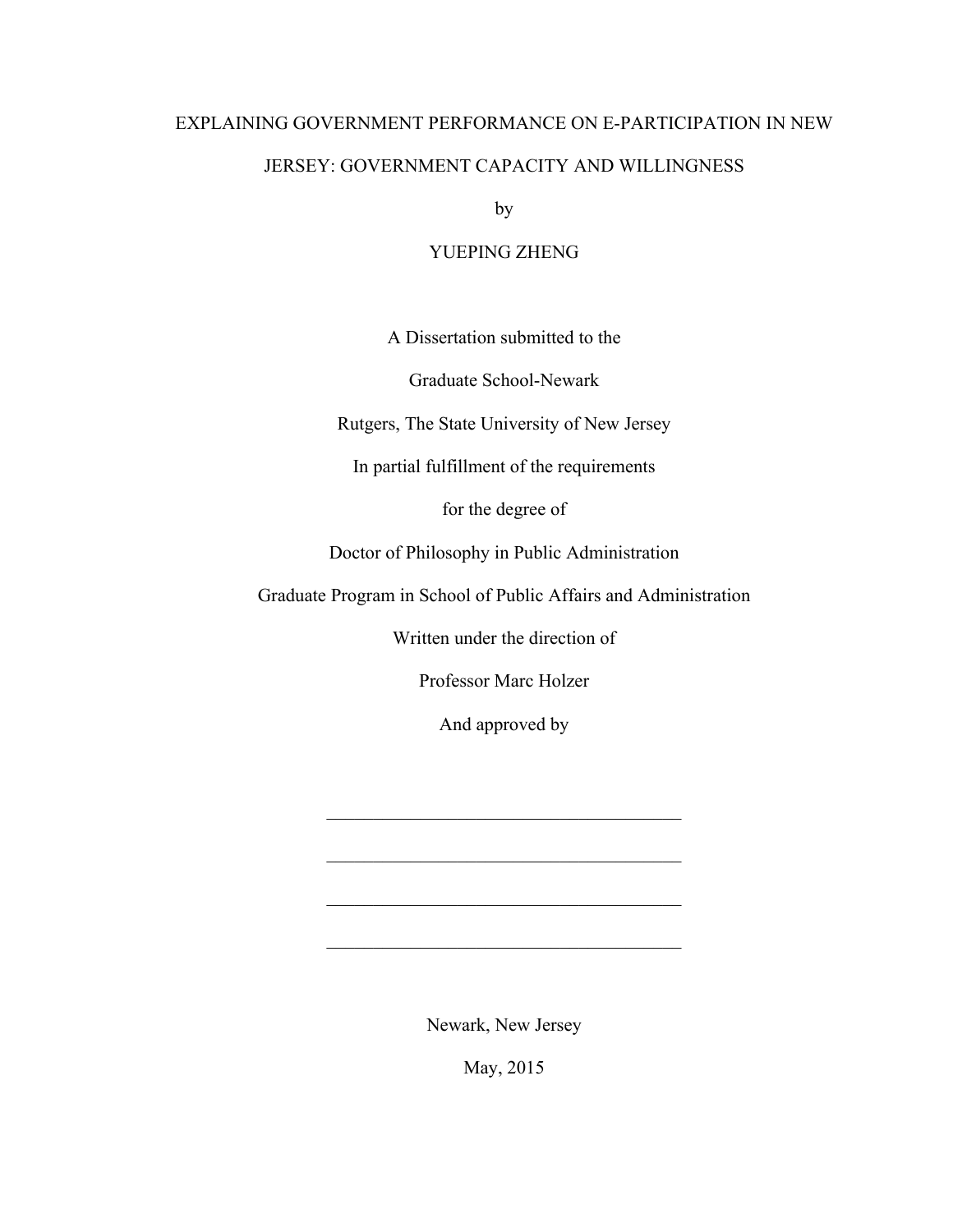© 2014

Yueping Zheng

# ALL RIGHTS RESERVED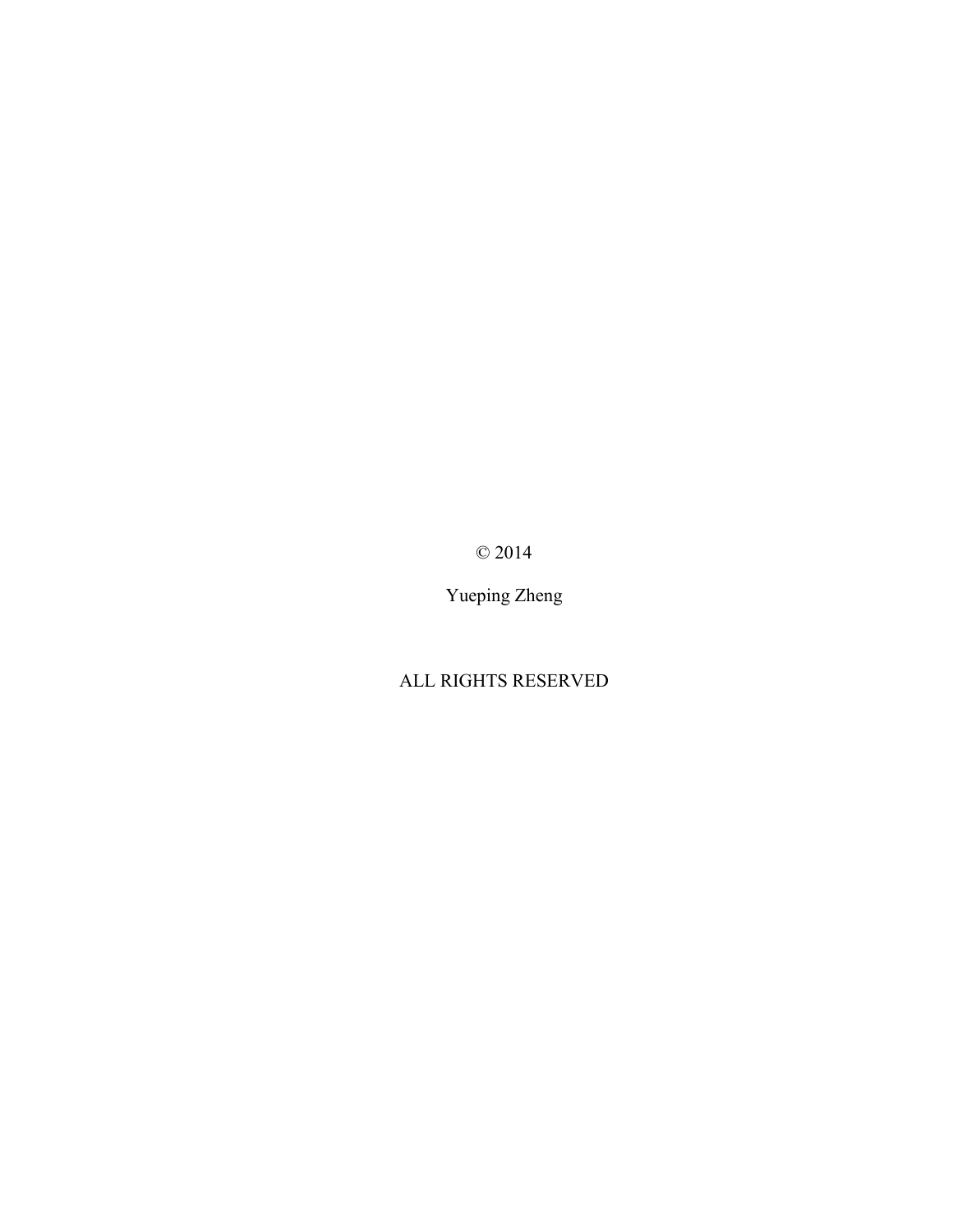### ABSTRACT OF THE DISSERTATION

# Explaining Government Performance on E-Participation in New Jersey: Government Capacity and Willingness

By Yueping Zheng

Dissertation Chair:

Professor Marc Holzer

The importance of citizen participation has been widely accepted. However, for several reasons, the participation level has been decreasing during the past decades. The limitation of traditional participation makes it difficult to save it from eroding. With the rapid development of information technologies and their wide usage in private sectors for interacting with customers, governments began to use ICT tools to provide convenient ways for citizens to participate, which resulted in the rise of e-participation.

The rise of e-participation, however, cannot cover its problem of imbalance. Great differences exist in government performance in e-participation both at the municipal and national levels. Comprehensive and convenient ways have been provided by some governments to actively engage citizens, while others have not followed suit. The following research question focuses on why such differences exist. Researchers tried to explain the determinants of e-participation diffusion and explore the factors influencing e-participation adoption and usage. Roles of political culture and orientation,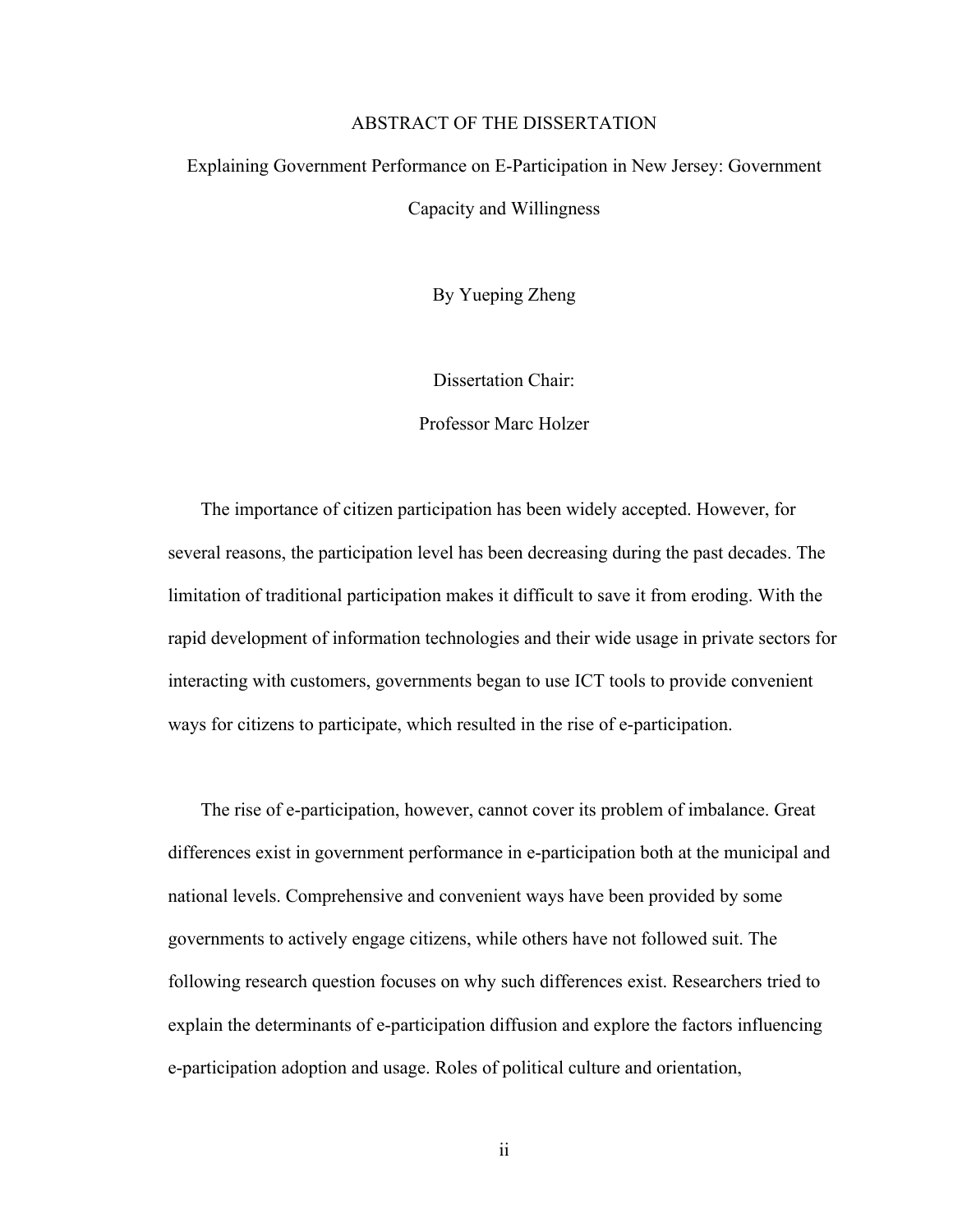infrastructure, transparency, etc., have been examined and tested. Still, a research gap exists in that government capacity and willingness have been missed.

Government capacity is the foundation for governments to perform well and achieve their goals. Without the necessary capacity to serve as a reasonable base, it's difficult for governments to adopt e-participation initiatives. Government willingness is the "pushing factor" in e-participation usage. Whether governments have the willingness to adopt and develop e-participation initiatives determines to what extent governments would like to allocate their resources to e-participation. So, in this study, I would like to test the impact of government capacity and willingness on e-participation.

With data from municipal managers/business administrators in New Jersey, this study found that government capacity and willingness have a significant impact on e-participation performance. Governments, which have a higher level of capacity (technical capacity, financial capacity, administrative capacity, and political capacity), are more likely to perform better in e-participation initiatives. Government willingness is also a determinant to e-participation development. For governments with more willingness to involve their citizens in the running and use of information technologies, they are more likely to have a higher level of e-participation among citizens.

This study, to some extent, fills the research gap in e-participation and contributes to the e-participation literature. With the data from municipalities in New Jersey, this research confirms the impact of government capacity and willingness on e-participation

iii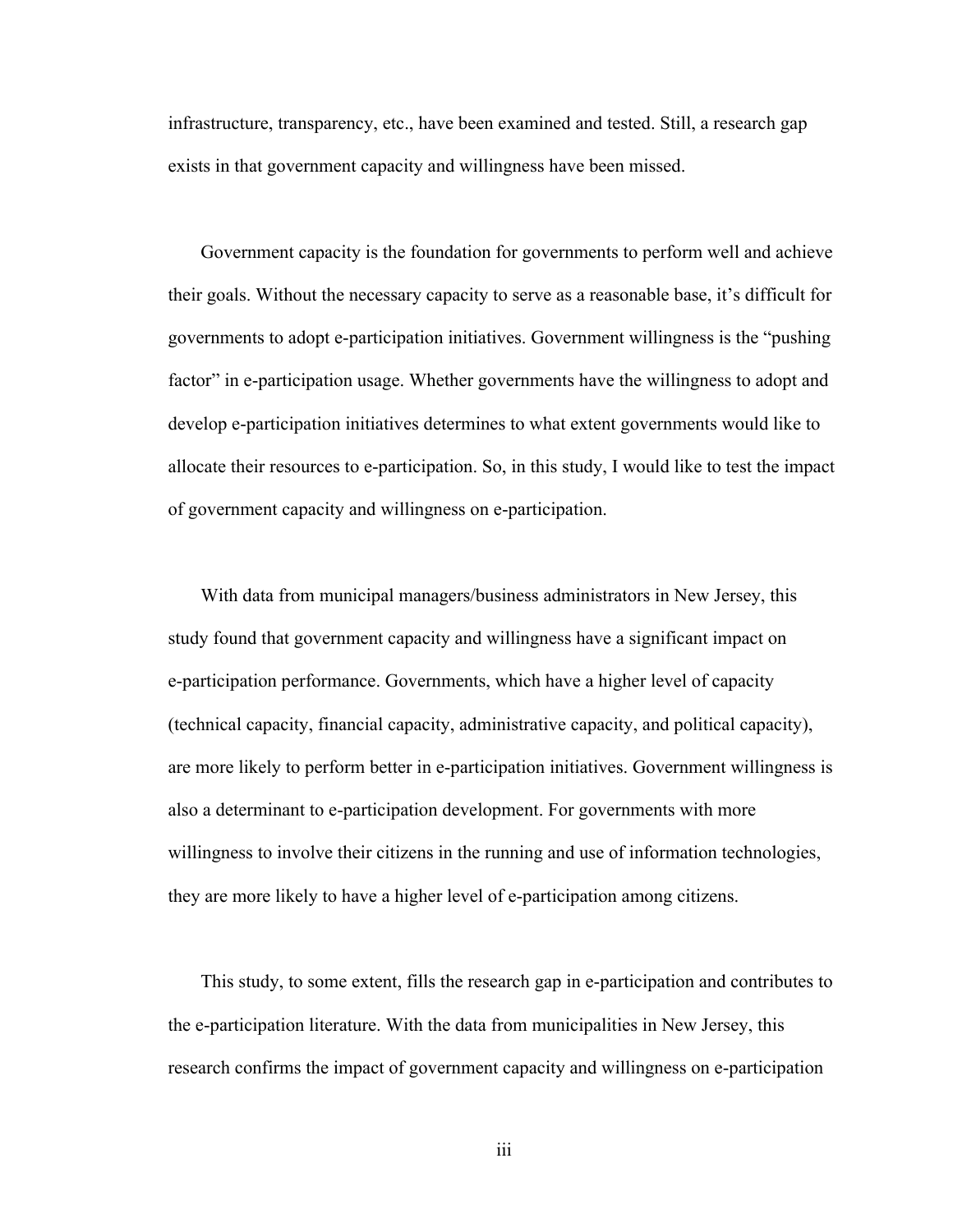performance at the municipal level. Four dimensions of government capacity and two aspects of government willingness could influence e-participation directly or indirectly. The positive relationships between government capacity and willingness have been examined as well. The model proposed in this study and the findings will help to increase understanding of the phenomenon of e-participation diffusion and the determinants of e-participation development at the municipal level in New Jersey.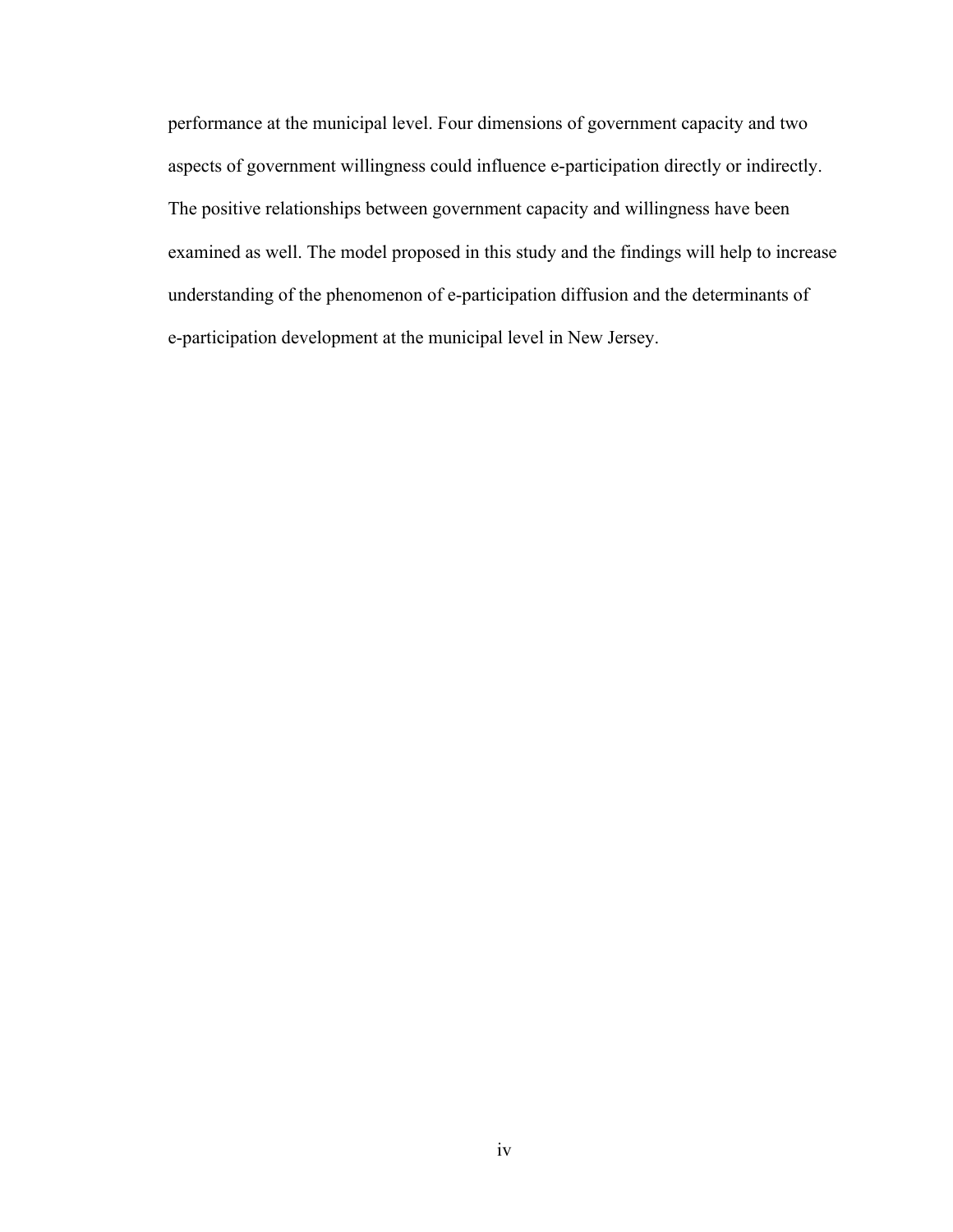### **Acknowledgement**

How time flies, it's unbelievable that I have studied in the Ph.D program of SPAA for almost four years. Looking back over the past four years, I would love to give my great thanks to many people who have helped me during my study and dissertation writing. Without their help, I could not finish my doctoral studies and realize my dream.

I appreciate very much the help from my dissertation chair Dean Marc Holzer, and committee members Dr. Yahong Zhang, Dr. Hindy Schachter, and Dr. Jeremy L. Hall. I want to give my great gratitude to my advisor Dean Marc Holzer. I have learnt a lot from him in the past four years from his hard working and academic exploration. He gave me opportunities to do projects and write manuscripts with him together, and provided valuable suggestions and support in my study and research. All of these benefit me a lot through my doctoral study. Many thanks need to give Dr. Yahong Zhang, a great scholar with admiring personal characteristics. She gave me a lot of support both in my studies and daily life, enabling me to feel the warm of family in U.S.. I also want to express my deep gratitude to Dr. Hindy L. Schachter, who is a great researcher. Through the projects we have done together, I have learnt a lot from her. I thank Professor Hall for his thoughtful and valuable feedback to my dissertation.

My dissertation and doctoral study cannot be finished without the help from my great friends and colleagues Yuguo Liao, Rusi Sun, Shuyang Peng, Professor Qiushi Wang, Weiwei Lin, and Huafang Li. In these four years, we stayed with each other and shared our experiences in study and researches, making these four years full of happiness.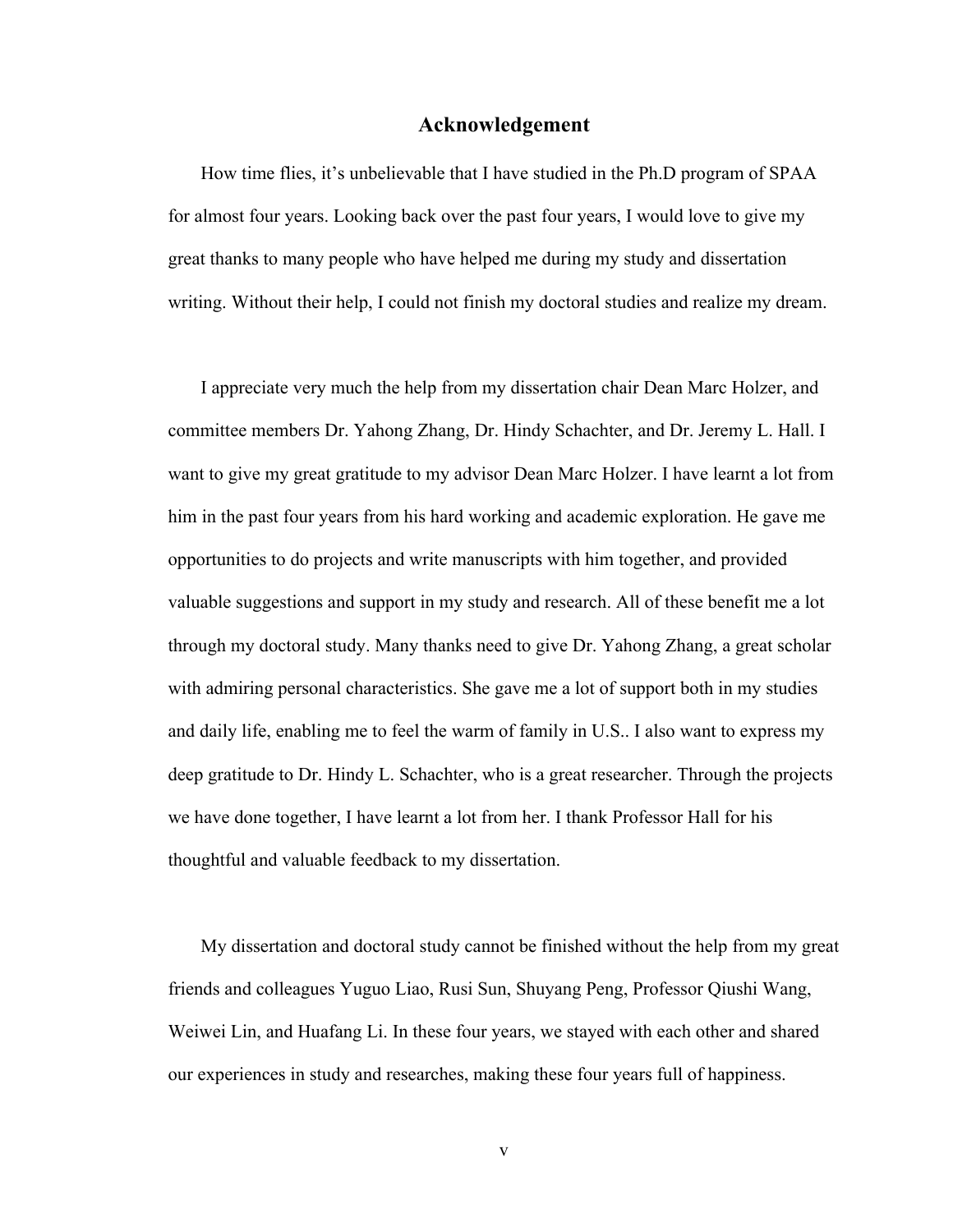Finally, and most importantly, I want to give my great thanks to my family members. I could not get my Ph.D degree without their love and help. Pursuing the Ph.D is a challenging but rewarding experience. My wife Danni Tang, my parents Jiangang Zheng and Caie Li, and my brother Yaohui Zheng, all gave me endless love and support, which enabled me to take my courage to keep working hard and finish my degree.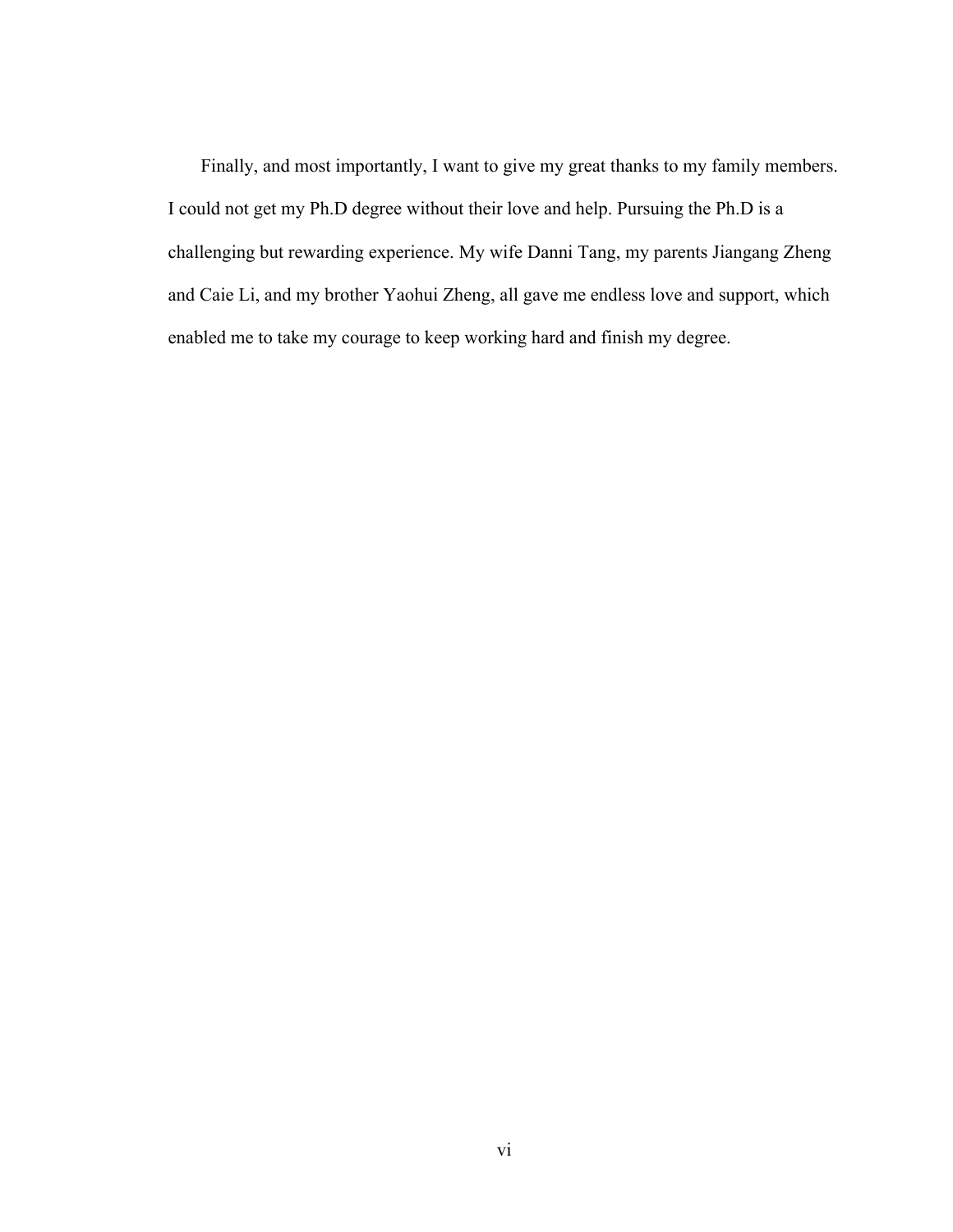# **Table of Contents**

| 2.3 Governments Perform Differently with Regards to E-Participation 14       |    |
|------------------------------------------------------------------------------|----|
|                                                                              |    |
|                                                                              |    |
|                                                                              |    |
|                                                                              |    |
|                                                                              |    |
|                                                                              |    |
|                                                                              |    |
|                                                                              |    |
| 5.1 Government Willingness Impacts E-Participation Performance  40           |    |
|                                                                              |    |
|                                                                              | 45 |
|                                                                              |    |
| 6.1 Financial Capacity, Technical Capacity, and ICT Usage Willingness  51    |    |
| 6.2 Administrative Capacity, Political Capacity, and Willingness for Citizen |    |
|                                                                              |    |
|                                                                              |    |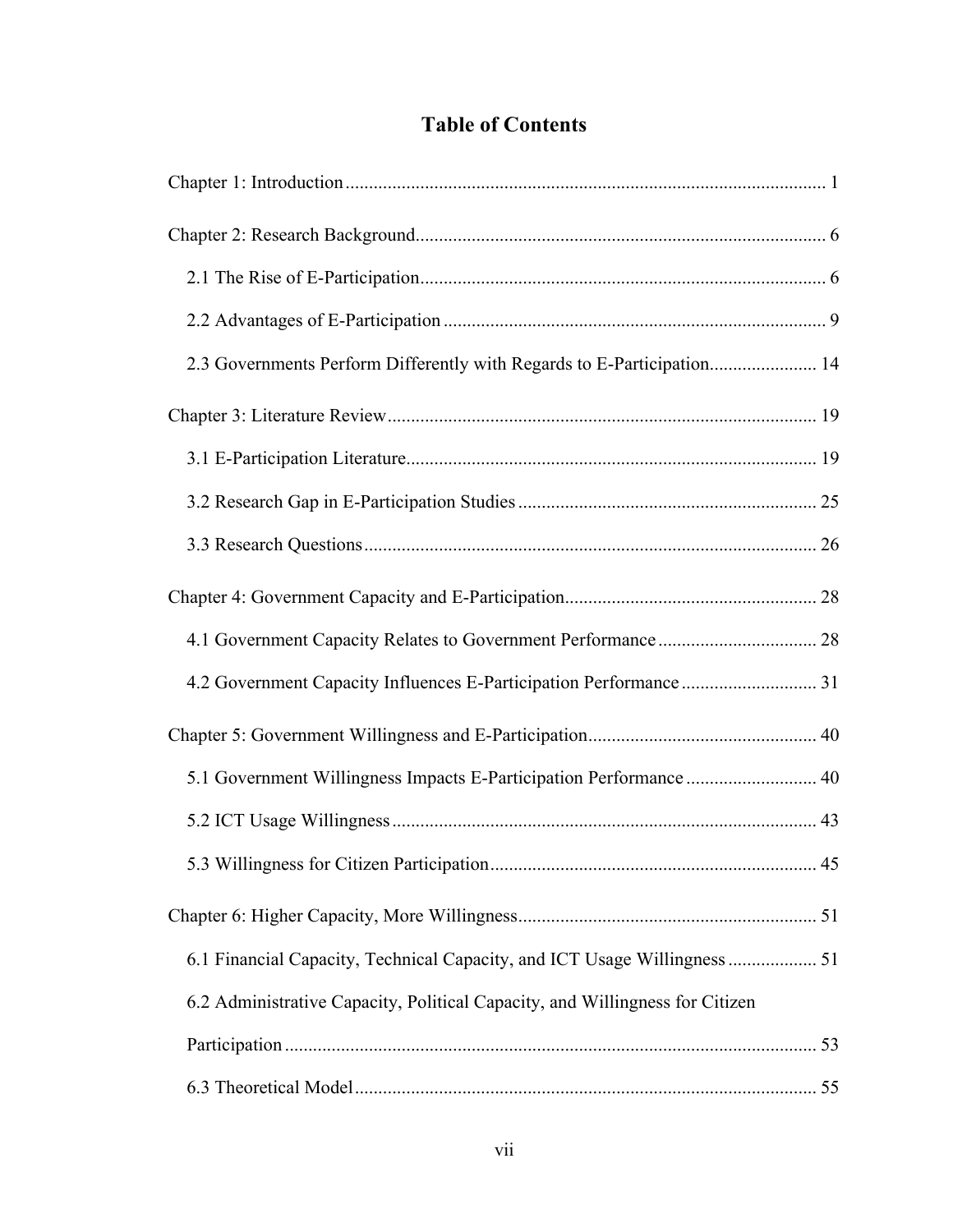| 9.1 Government Capacity Influences E-Participation Performance  88           |    |
|------------------------------------------------------------------------------|----|
|                                                                              |    |
|                                                                              |    |
|                                                                              | 97 |
|                                                                              |    |
| Appendix A: First Round Hard Copy Survey Cover Letter and Questionnaire  107 |    |
|                                                                              |    |
|                                                                              |    |
| Appendix D: Second Round Hard Copy Survey Cover Letter and Questionnaire 116 |    |
|                                                                              |    |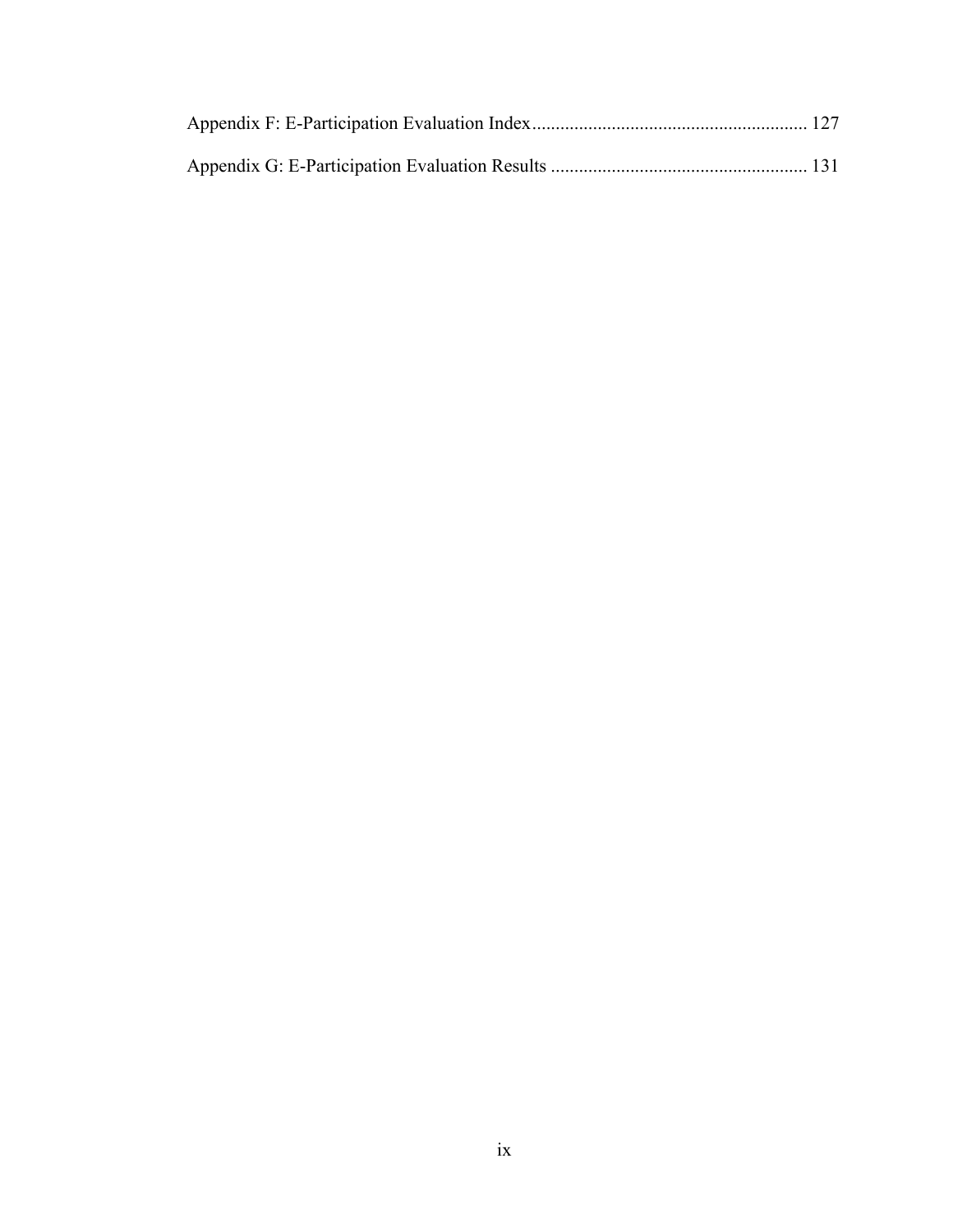## **List of Tables**

| Table 7-1: Distribution of Municipalities Based on Population          |         |
|------------------------------------------------------------------------|---------|
|                                                                        | Page 65 |
|                                                                        |         |
|                                                                        |         |
|                                                                        |         |
| Table 8-3: E-Participation of Municipalities with Different Population |         |
|                                                                        |         |
| Table 8-4: Results for Key Government Capacity ItemsPage 78            |         |
|                                                                        |         |
| Table 8-6: Correlations Among Dependent Variable, Independent          |         |
|                                                                        |         |
|                                                                        |         |
|                                                                        |         |
|                                                                        |         |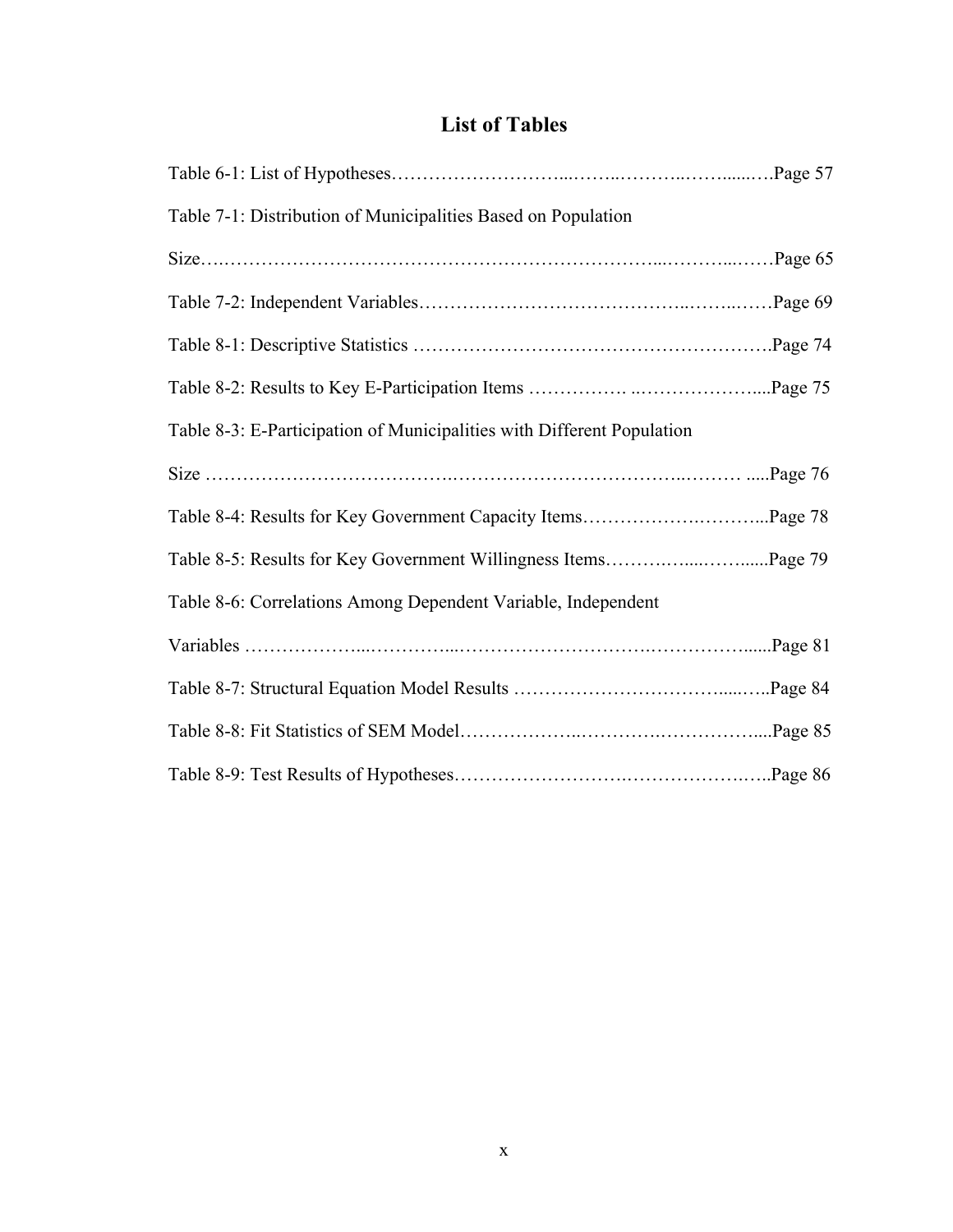# **List of Figures**

| Figure 8-1: E-Participation of Municipalities with Different Population |  |
|-------------------------------------------------------------------------|--|
|                                                                         |  |
|                                                                         |  |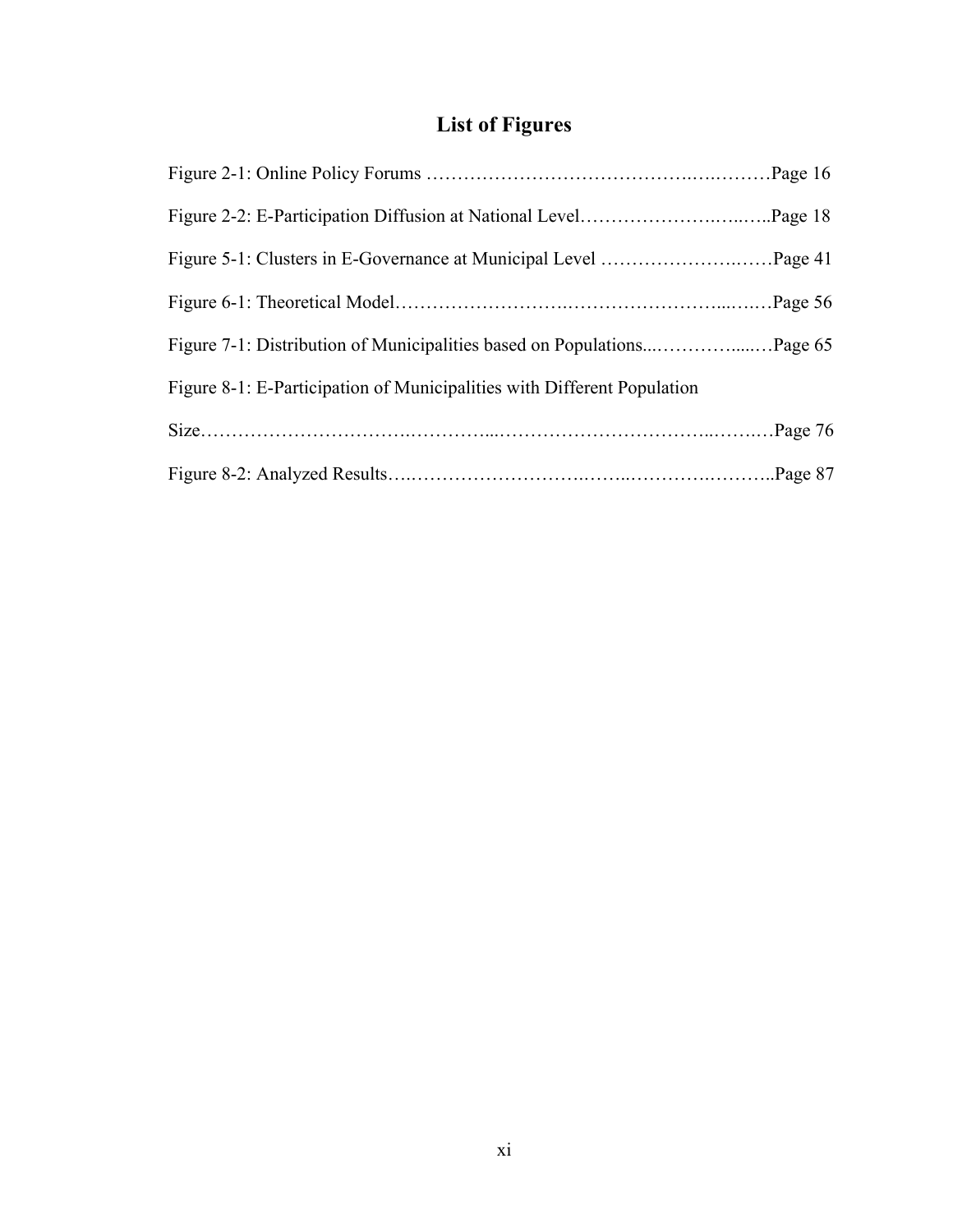## **Chapter 1: Introduction**

This chapter provides an overview to the entire dissertation. It introduces the research background, the literature review and theoretical hypothesis, the findings of this research, and the conclusion.

The importance of citizen participation in government operations has been widely accepted for a long time. Both Moynihan  $(2003)$  and Holzer & Mullins  $(2012)$ emphasized its positive role in improving government performance. Citizen participation could contribute to governmental performance improvement at the agenda-setting stage, the decision-making stage, the policy implementation stage, etc., by raising public issues, giving advices and suggestions, and providing feedback. It could also play a positive role in promoting government transparency and motivating governments to be more responsible and accountable. Zheng and Holzer (2013) (see also Irvin & Stansbury, 2004) believed that citizen participation was "an important way for citizens to gain skills for activist citizenship" (p. 3). Researchers also believed that citizen participation would improve the relationship between governments and citizens and the attitudes of citizens toward governments, as Wang and Wan Wart (2007) mentioned that citizen participation would increase trust in government.

However, the importance of citizen participation has not been able to save it from declining over the past several decades. Putnam (2002) warned that it was decreasing to dangerous levels in America (Dalton, 2006; Zheng & Holzer, 2013, p. 3). Kleinman, Del-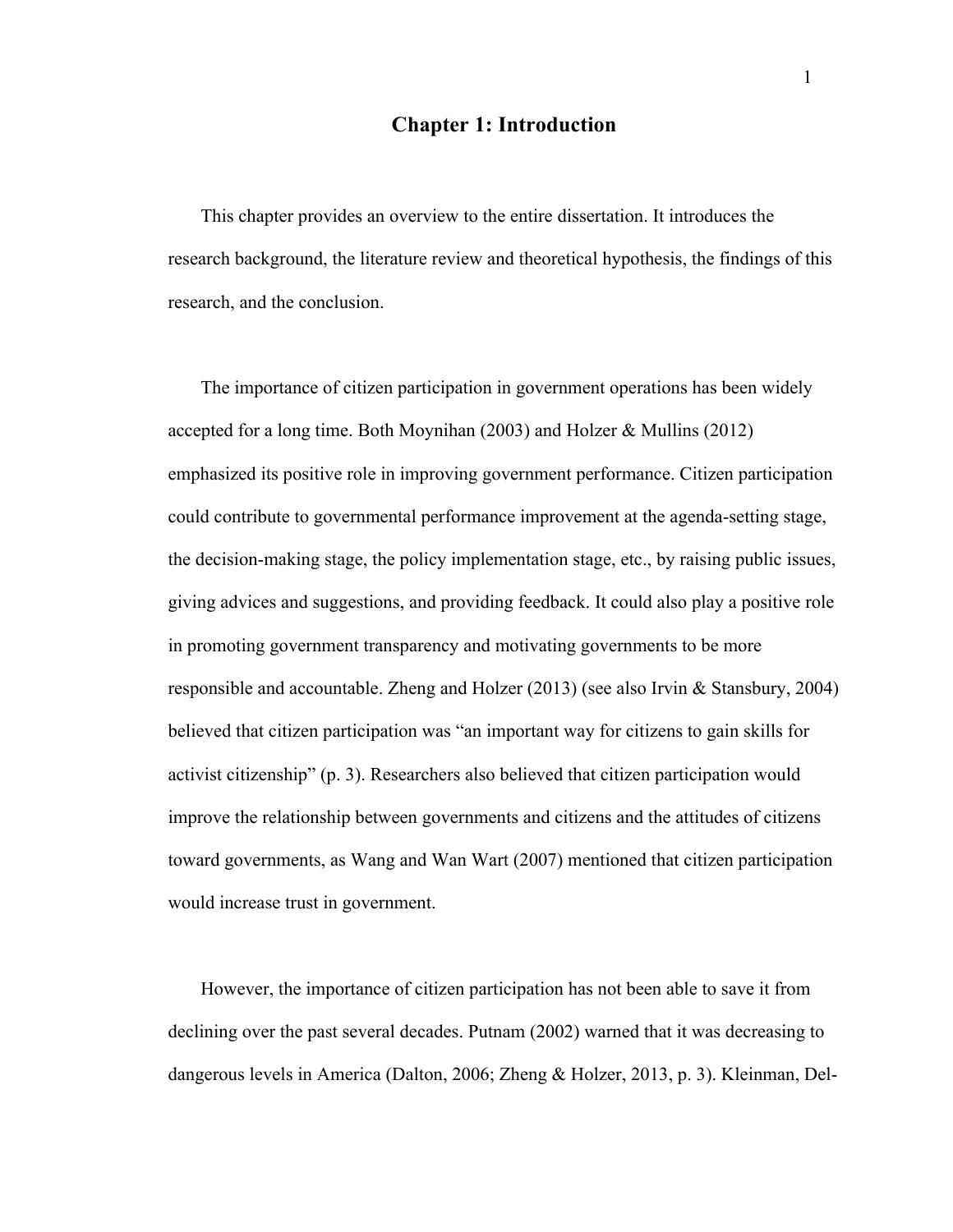borne, and Anderson (2011) (see also Zheng & Liao, 2014) noted that, since the 1960s, the level of voter participation in the United States has dropped some 25 percent. Several challenges confront citizen participation. To begin with, governments at different levels have become larger and more complex in functions than in the past, increasing the difficulty for citizens to know government running well, which is the premise for meaningful participation. Additionally, citizen participation has costs, both in time and money. Anduiza, Gallego, and Cantijoch (2010) believed that being wealthy and having free time would foster participation. It's difficult to expect people who are busy and with low incomes to actively participate. These people usually have lower levels of social skills and political efficacy, which become further barriers for their participation. The problem is that the limited ways of traditional participation (e.g., writing letters, face-to-face interactions with government staff, physically attending public hearings, etc.) cannot address these challenges well or help to increase the citizen participation level.

The rapid development of information technology brings opportunities for improving citizen participation. More and more governments began to use information and communication technologies (ICTs) tools (e.g., email, social media, online discussion boards, online surveys/polls, etc.) to engage citizens. With the aid of various information technologies, citizens can conveniently express themselves and interact with governments. All of these resulted in the rise of e-participation, the combination of information technologies and citizen participation. E-participation, by using information technologies, has several advantages compared with traditional ways of citizen participation, such as reducing costs in time and money for citizens, promoting more effective and efficient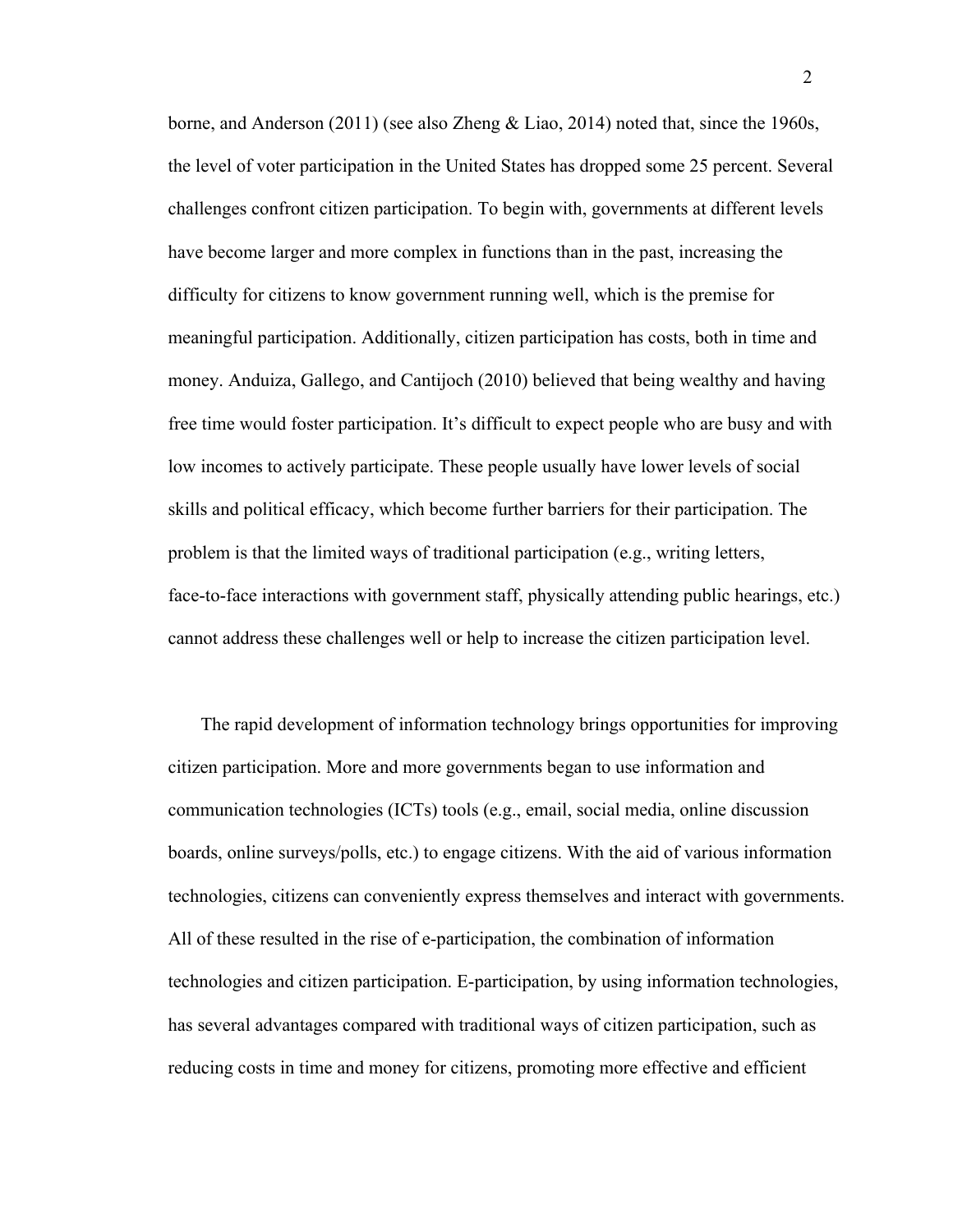two-way interactions, and so on. However, both studies from Holzer, Zheng, Manoharan, & Shark (2014) and Torres, Pina, and Acerete (2006) indicated that governments performed differently at municipal level. The following question to be explored is why governments perform differently in e-participation and what the determinants of e-participation development are.

The adoption and development of e-participation relates to government capacity (technical capacity, financial capacity, administrative capacity, and political capacity) and willingness (the desire of the government to promote citizen participation online). Previous literature greatly emphasizes the impact of transparency, political structures and routines, the relationship between the government and citizens, and so on. However, a research gap exists in that the influence of government capacity and willingness for e-participation has been missed. E-participation cannot be adopted and developed well without the necessary technologies, adequate funding, human resources, and higher level of management and political support as its basis. Studies from the E-Governance Institute at Rutgers University in Newark indicate that only capacity factors are not sufficient to lead to e-participation development, since many municipalities, building great and user-friendly websites, perform poorly in e-participation with limited access provided for citizens to participate online. In other words, the willingness of the government to promote citizen participation online is another key factor that influences e-participation development. After reviewing the literature, this study argues that both government capacity and government willingness affect the adoption and development of e-participation.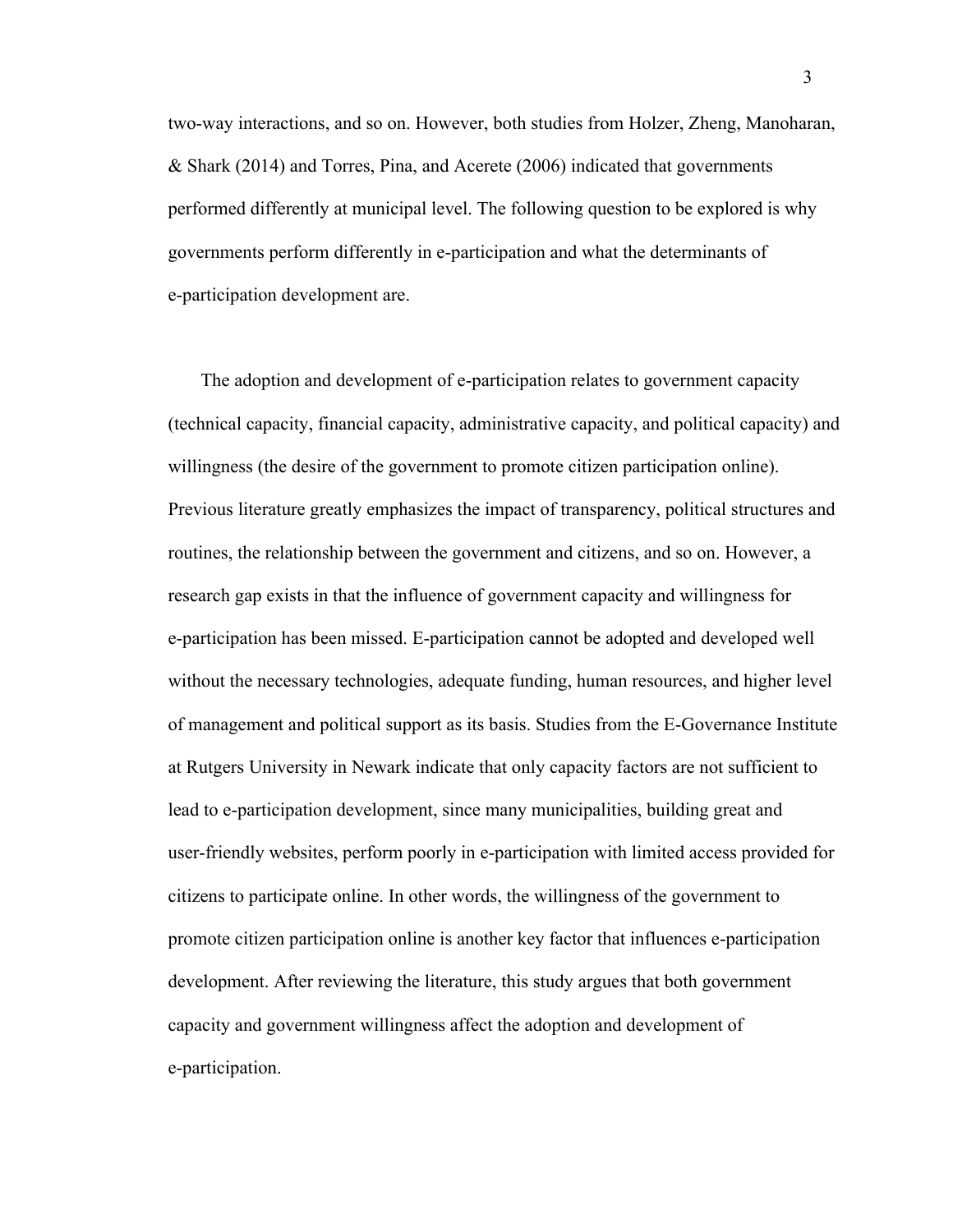This study aims to explain e-participation diffusion at the municipal level in New Jersey from two aspects: government capacity and government willingness. Specifically, by using part of the Rutgers E-Governance Index and evaluating each official municipal website of New Jersey, this study explores the e-participation offerings at the local level (i.e., what kinds of e-participation methods municipal governments are using to engage citizens) and the differences among these municipalities. Then, by conducting surveys of the 565 municipalities, an exploration was conducted into the factors inside government that could explain the e-participation offerings at the municipal level, especially government capacity and willingness.

This study makes several contributions both to theory and practice. By testing the impact of government capacity and willingness on e-participation, this study fills a research gap and enriches e-participation literature. Besides, this study, by evaluating the official municipal websites of New Jersey, reflects the current e-participation offering situation at the municipal level in that state. Data collected through the questionnaires will help researchers understand government officials' attitudes toward the adoption and usage of e-participation. Also, for practice, this study will help municipal officers to better understand e-participation, including its importance, forms, determinants, etc., which could help them to improve e-participation development.

This dissertation proceeds in several chapters. Chapter 2 focuses on the research background, discussing the rise of e-participation usage and its diffusion, which helps to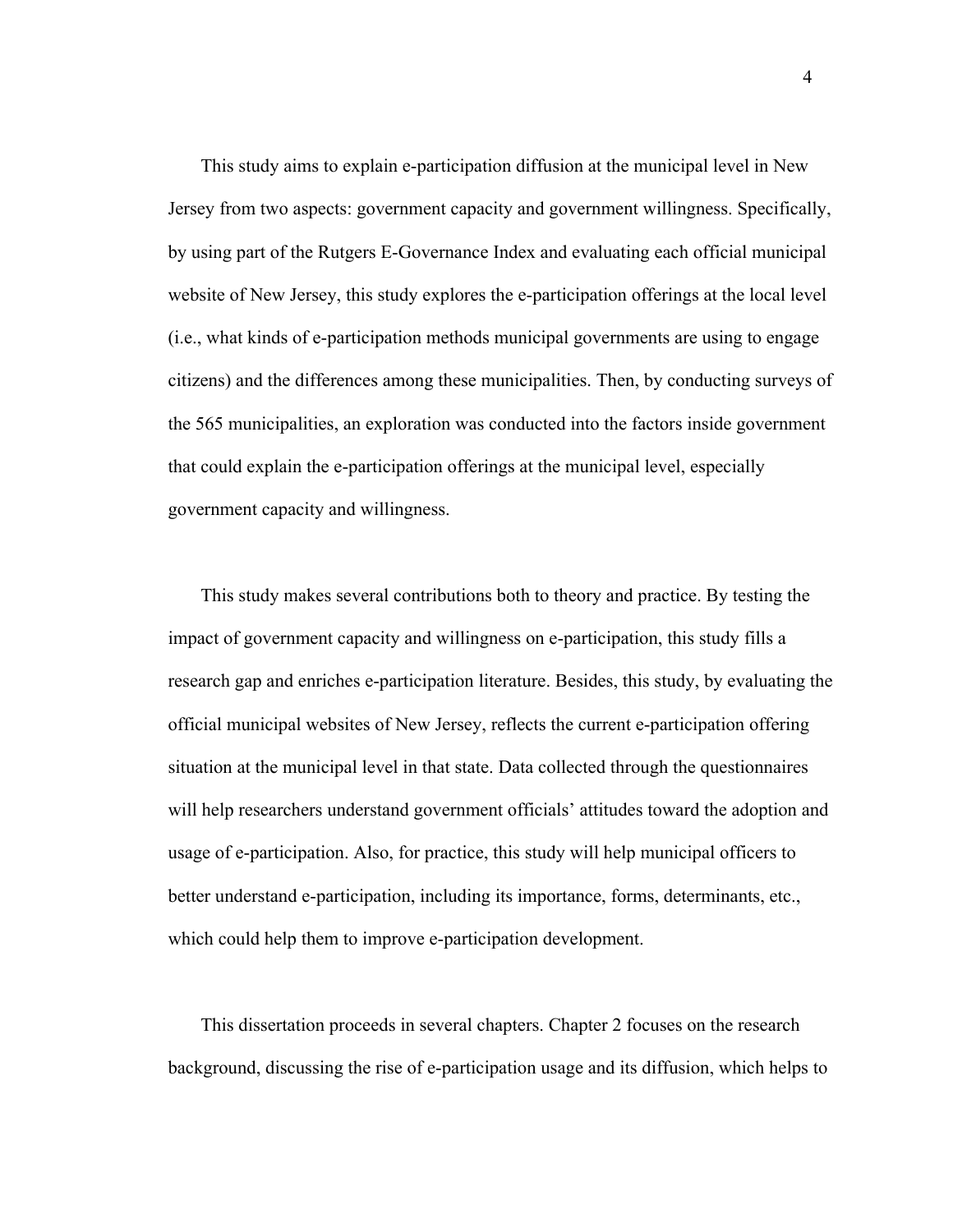clarify why this issue needs to be studied. Chapter 3 centers on the literature review, which summarizes existing studies on e-participation (especially the determinants of it). The review of existing literature contributes to identifying the research gap and the need to examine the influence of government capacity and willingness. Chapter 4 discusses the role of government capacity in adopting and developing e-participation initiatives. E-participation's development needs government capacity (technical capacity, financial capacity, political capacity, and administrative capacity) to serve as its base. Chapter 5 is about the influence of government willingness, which serves as the driving force for governments to utilize their resources and capacity to develop e-participation. Chapter 6 explores the relationship between government capacity and willingness. Also, the theoretical model is built up here based on all of the hypotheses proposed. Chapter 7 is about the methodology and research design of the study, introducing the sampling, the survey, measurements, etc. Chapter 8 presents the results of the study, including the descriptive statistics for the dependent variable and each independent variable, as well as the test results for the hypotheses. Chapter 9 is the discussion part of this study. And Chapter 10 is the conclusion part, which contains highlights of the research findings and discusses the limitations and implications of this study, in addition to noting future research on this topic.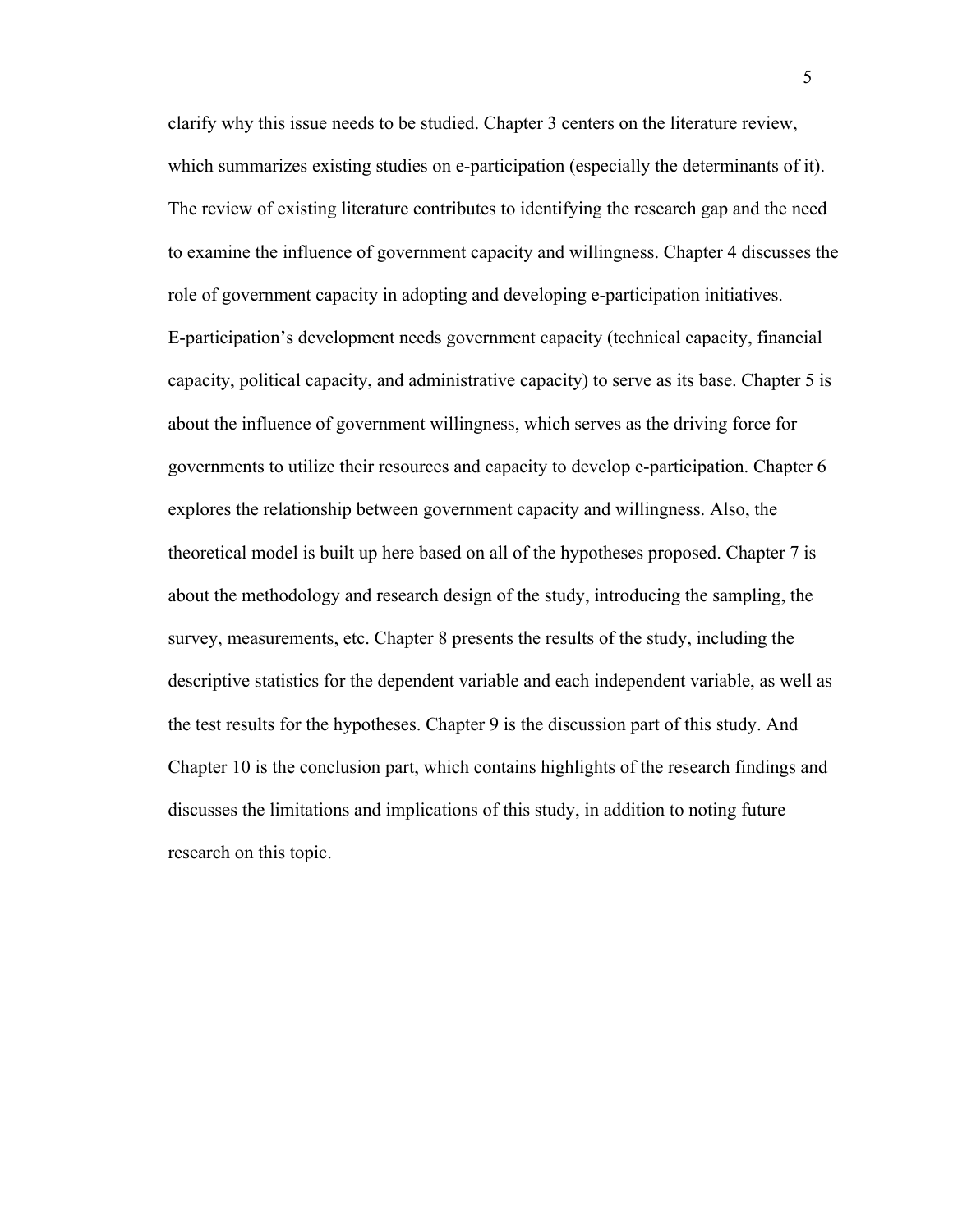## **Chapter 2: Research Background**

#### **2.1 The Rise of E-Participation**

Over the past two decades, information technologies have significantly changed the ways of government running, not only in providing services but also in the interactions with citizens: "[The] Internet is generally seen as a new medium that enables exchange across geographical, social and cultural boundaries and promotes free individual expression (notably because of the anonymity of participants)" (Vedel, 2006, p. 231). Zheng and Liao (2014) believed that e-government, with help from information technologies, "smoothes communications between citizens and government; provides new forms and more convenient ways to participate; [supplies] citizens with information needed; and [reduces] cost for participation" (p. 118).

With the aid of information technologies, the contact methods between citizens and governments have become more diverse and convenient. Governments use online newsletters and emails to send citizens the latest news or updates. Social media, such as Twitter, Facebook, or even YouTube, have been used to enable the public to learn more about government operations. Recorded videos of public meetings are provided to citizens to see the decision-making process for themselves. Online surveys or polls have been conducted by governments to understand public preferences and needs. In describing a web-based survey, developed by researchers at the University of Connecticut and in the town of West Hartford (Connecticut), to help decision-makers understand citizen preferences, Robbins, Simonsen, and Feldman (2008) argue that the web-based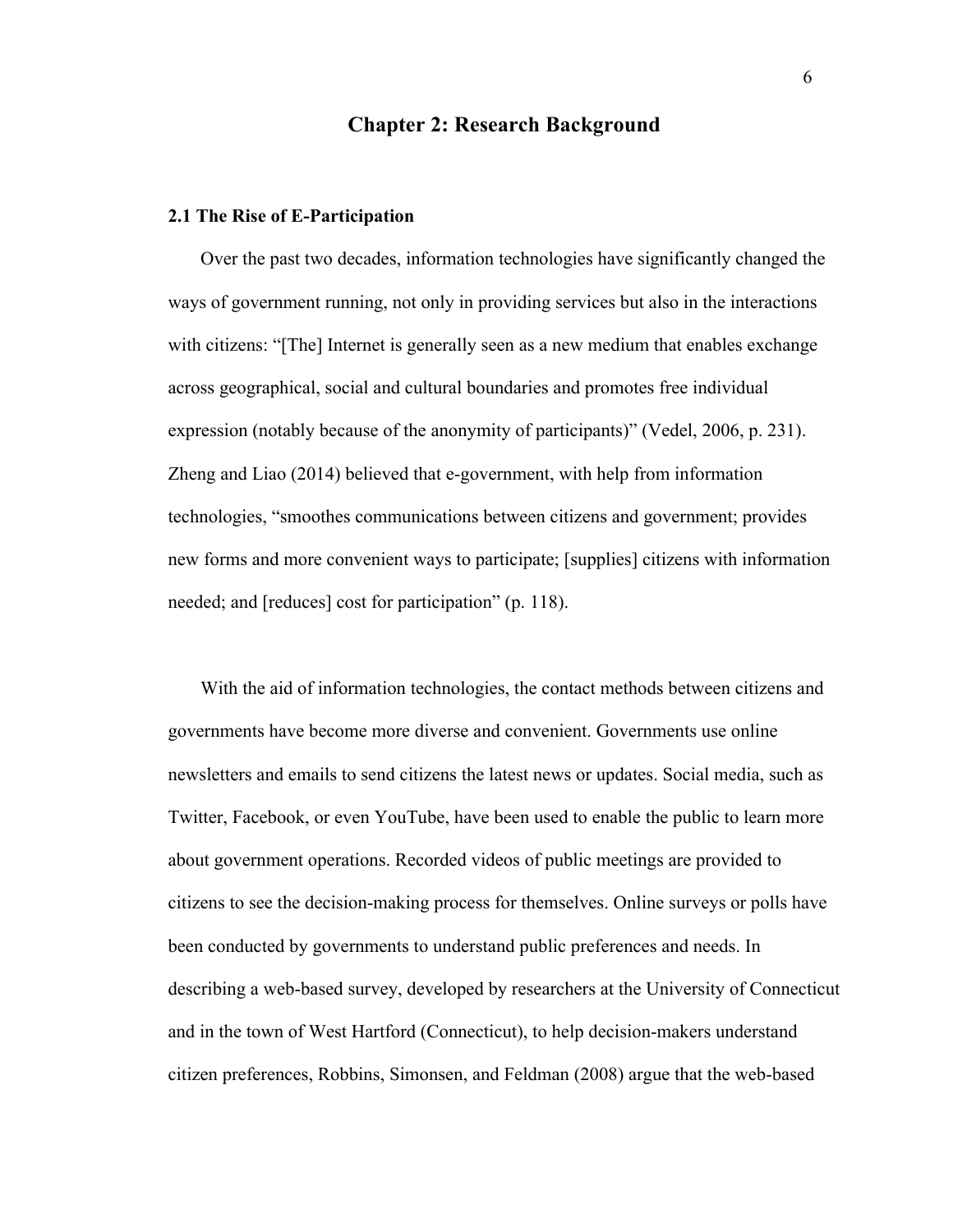process addresses several challenges that citizen participation faces by "eliciting public opinion in a systematic and comprehensive way" (p. 572).

A growing body of literature focuses on government efforts to utilize new technologies to bring greater citizen participation into policy formation and evaluation and to create greater information exchanges between citizens and government (Komito, 2005; Macintosh & Whyte, 2008; Norris, 1999; OECD, 2001; Kim & Lee, 2012). Many governments have adopted various forms of electronic participation (e-participation) applications, including online forums, virtual discussion rooms, electronic juries, and electronic polls (OECD, 2003; Kim & Lee, 2012). Quality services in e-participation programs can allow e-participants to make suggestions, locate policy and community information, ask government employees about policy and community issues, and view other participants' input easily and effectively (Coleman et al., 2008; West, 2004; Kim & Lee, 2012).

Notably, "citizen use of governmental Web sites appears to represent a new form of citizen-initiated contact" (Thomas & Streib, 2003). Email makes it easier and faster for citizens to contact government officials. Online chatting even enables citizens to interact with government personnel instantly. Making contact via the web may be easier and quicker than contacting by phone or in person, especially as use of the Internet becomes increasingly widespread and websites become more user-friendly (Thomas & Streib, 2003). Contacting governments through websites is so popular to young people that it's conceivable that it could, to some extent, replace traditional methods (e.g., by phone or in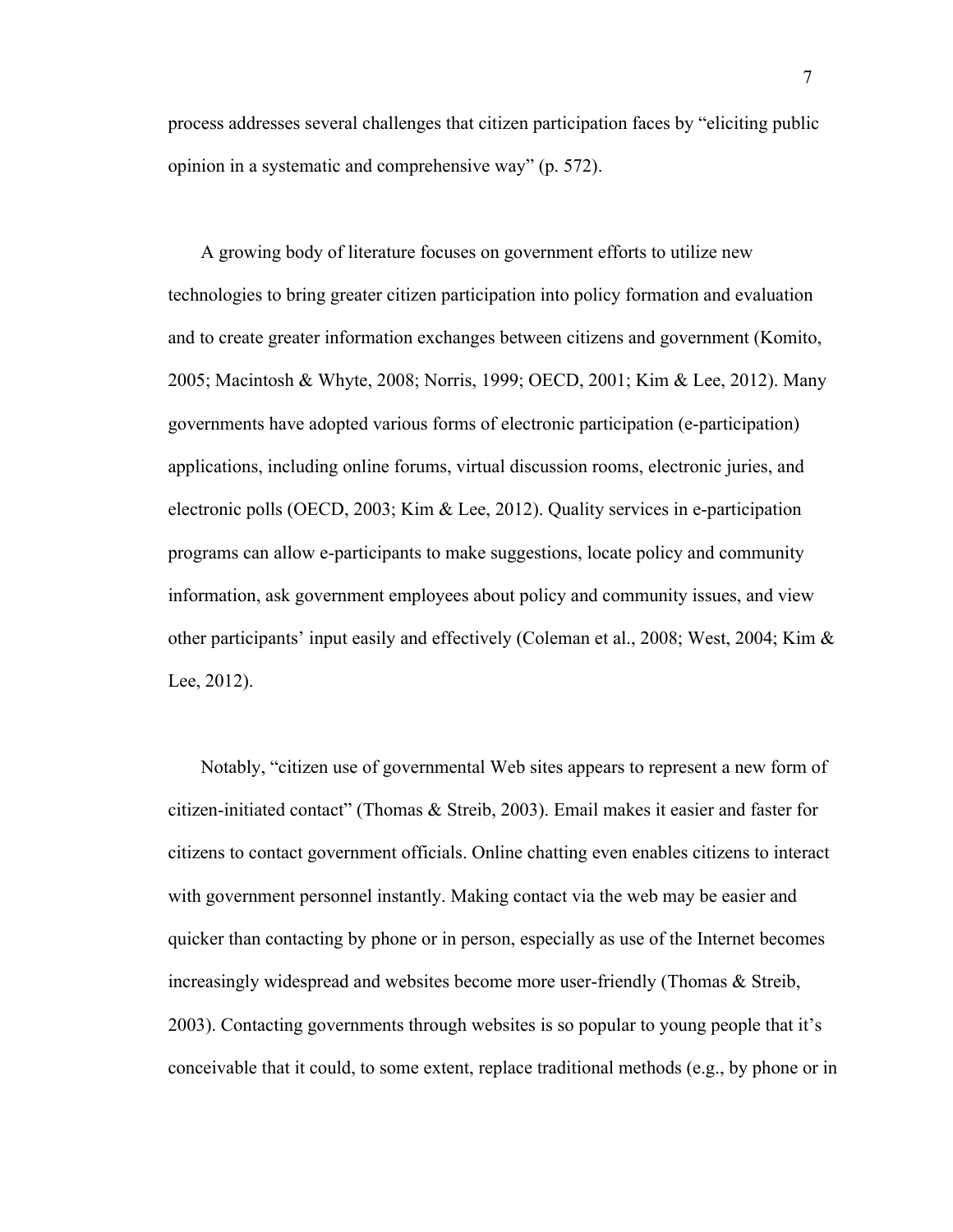person) and become the most important way to interact with governments. Online discussion boards have become important public spaces for citizens to express their opinions on public issues, and online petitions have been used for citizens to attract government attention on specific issues.

All of these developments created a new form of citizen participation: e-participation. A widely cited definition of e-participation comes from Macintosh (2004): the use of information and communication technologies to broaden and deepen political participation by enabling citizens to connect with one another and with their elected representatives. E-participation has also been defined as involving the extension and transformation of participation in societal, democratic, and consultative processes mediated by ICTs, primarily the Internet (Sæbø et al., 2008, p. 400). Based on the argument of Phang and Kankanhalli (2008), e-participation initiatives refer to "governments' efforts in employing ICT for disseminating policy planning information and soliciting citizens' inputs in planning" (p. 2). Medaglia (2012) offers a similar definition of e-participation in that it refers to the use of ICTs to support democratic decision-making (Macintosh, 2004; Medaglia, 2012), relating to the issues of enabling opportunities for consultation and dialogue between governments and citizens by using a range of ICT tools (Medaglia, 2012, p. 346). Summarizing their definitions, e-participation refers to the changes that ICTs have brought to traditional participation and aims at improving participation with the tools of ICTs.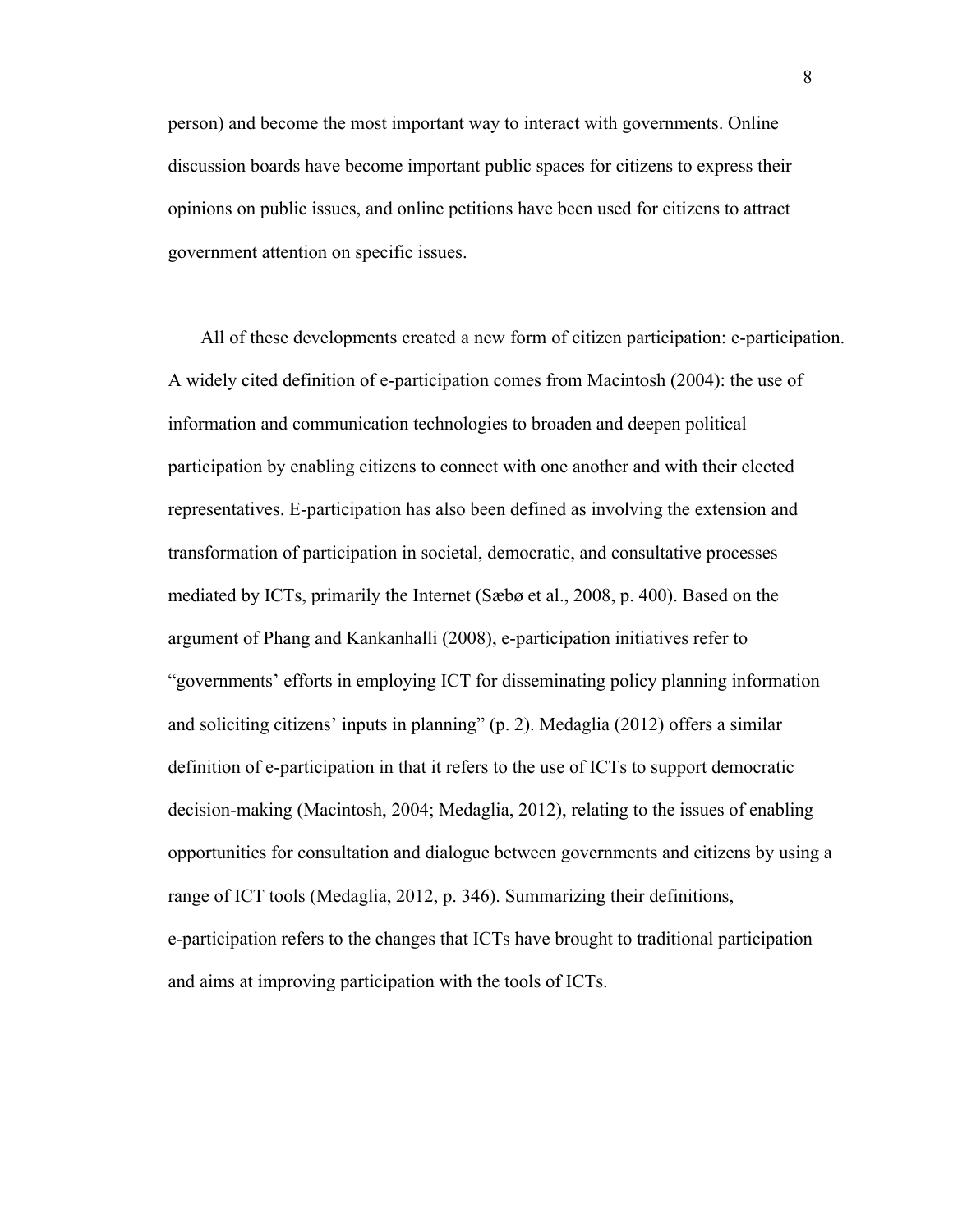Macintosh (2004) also discussed the objectives of e-participation, such as reaching a wider audience to enable broader participation; supporting participation through a range of technologies to cater to the diverse technical and communicative skills of citizens; providing relevant information in a format that is both more accessible and more understandable to the target audience to enable more informed contributions; and engaging with a wider audience to enable deeper contributions and support deliberative debate. A similar argument was given by Phang and Kankanhalli in 2008 that e-participation initiatives can be deployed to achieve four general objectives of citizen participation: information exchange, education and support-building, as a decision-making supplement, and input-probing (p. 4).

E-participation has three stages: e-enabling, e-engaging, and e-empowering (Macintosh, 2004). E-enabling is about supporting those who would not typically access the Internet to take advantage of the large amount of information available; e-engaging is concerned with consulting a wider audience to enable deeper contributions and support deliberative debate on policy issues; and e-empowering citizens focuses on supporting active participation and facilitating bottom-up ideas to influence the political agenda (Macintosh, 2004, p. 3).

#### **2.2 Advantages of E-Participation**

Traditional participatory techniques include "drop-in centers, public hearings, citizen advisory committees, citizen panels, nominal group processes, value analysis, and citizen surveys" (Phang & Kankanhalli, 2008, p. 3). Compared with traditional ways of citizen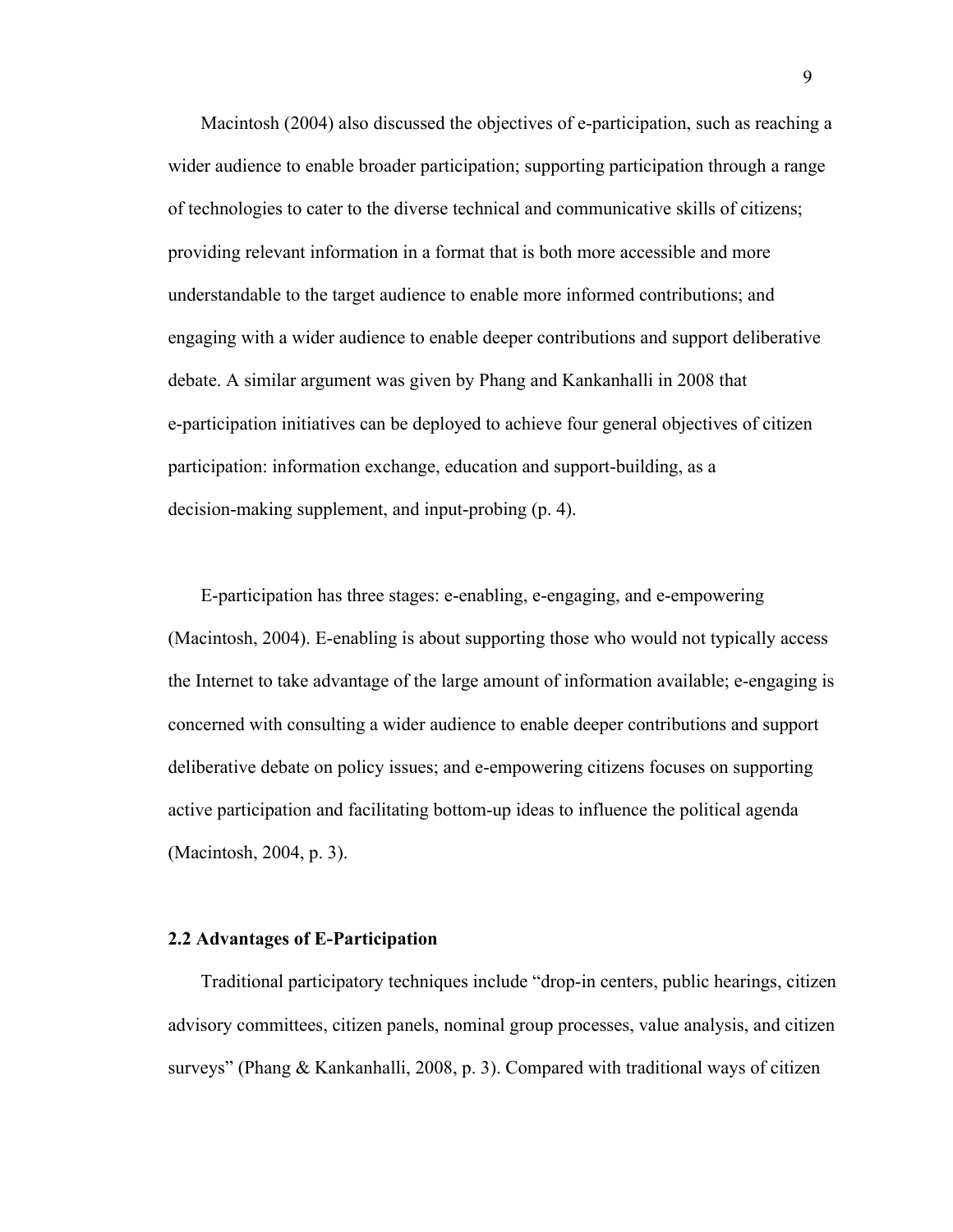participation, e-participation, equipped with advanced information technologies, has advantages.

White (1997) discussed the reasons for the low level of citizen participation, including lacking information, time, and resources. For citizens who live far away from the downtown governmental area, it would be time-consuming for them to attend public hearings and other government meetings, reducing their enthusiasm to participate. Also, it takes several days to mail a letter and get reply. With information technologies, e-participation enables the interactions between citizens and governments to be more efficient. Moreover, having related information and understanding how the government runs serves as the basic foundation for meaningful participation. In other words, citizens need to have enough knowledge about the structure, missions, responsibilities, policymaking processes, etc., in order to give valuable advice or suggestions they would like considered by the government. With traditional participation methods, it's hard to get the information conveniently. Bimber (2001) treats information as pertinent to political engagement strictly because it expands the volume of political information available to citizens and reduces its cost. This information helps to educate citizens and better prepare them to participate in the running of government. Thus, e-participation has the potential to overcome some of the problems faced by traditional citizen participation forms by enabling more convenient interactions, providing more comfortable forms of participation, reducing the cost of participation, educating citizens with knowledge of how the government runs, and so on.

10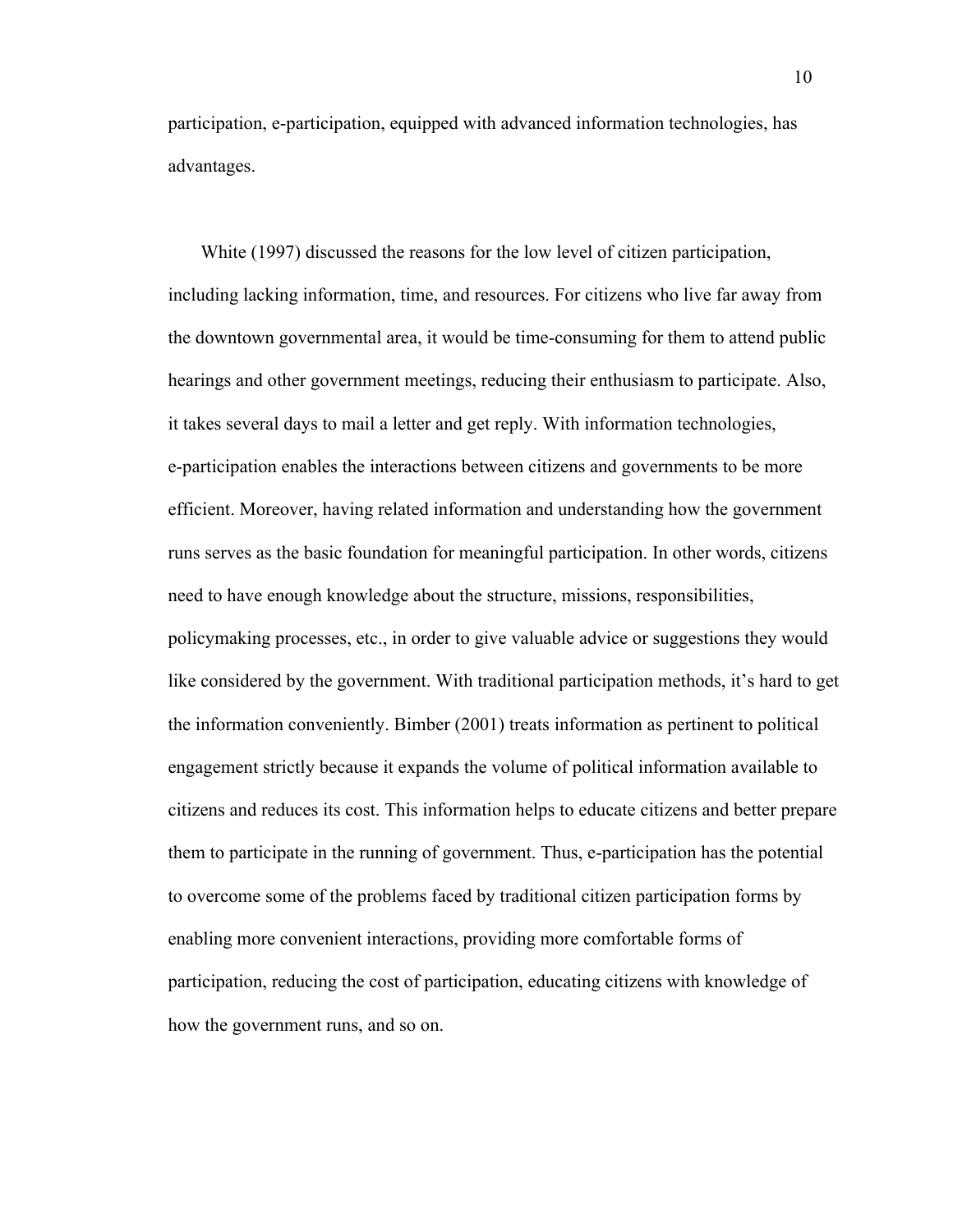Low levels of citizen participation also relate to the high cost that it brings to government. Irvin and Stansbury (2004) argue that the low end of the per-decision cost of citizen participation groups is arguably more expensive than the decision-making of a single agency administrator. And citizen participation processes require heavy time commitments (Lawrence & Deagen, 2001; Irvin & Stansbury, 2004). Traditional citizen participation methods, such as public hearings, citizen panels, citizen surveys, and so forth, cost money and time in organizing the meetings, scheduling meetings with visitors, printing documents, sending out surveys by mails, etc. With e-participation, governments have more convenient choices to reach citizens and collect public opinions. Governments can send out electronic newsletters or emails to citizens; operate e-meetings to enable citizens to "participate" in the meetings online; conduct online surveys; interact with "visitors" through online chatting; discuss with citizens on discussion boards; and other options. All of these reduce the government cost of promoting citizen participation.

Compared with traditional citizen participation forms, e-participation not only inherits their functions but also makes up for their shortcomings. Like the traditional methods, a web portal can act as an online drop-in center, where interested citizens come to obtain policy-planning information and to interact with government planners and other citizens (Phang & Kankanhalli, 2008, p. 5). E-participation efforts help to "inform citizens about the why and how of government's policy plans, and create a favorable climate for execution of these plans (Phang & Kankanhalli, 2008, p. 5). By clearly showing the process step by step, governments enable citizens to easily follow the status of the public issues they are focusing on and the progress that governments make to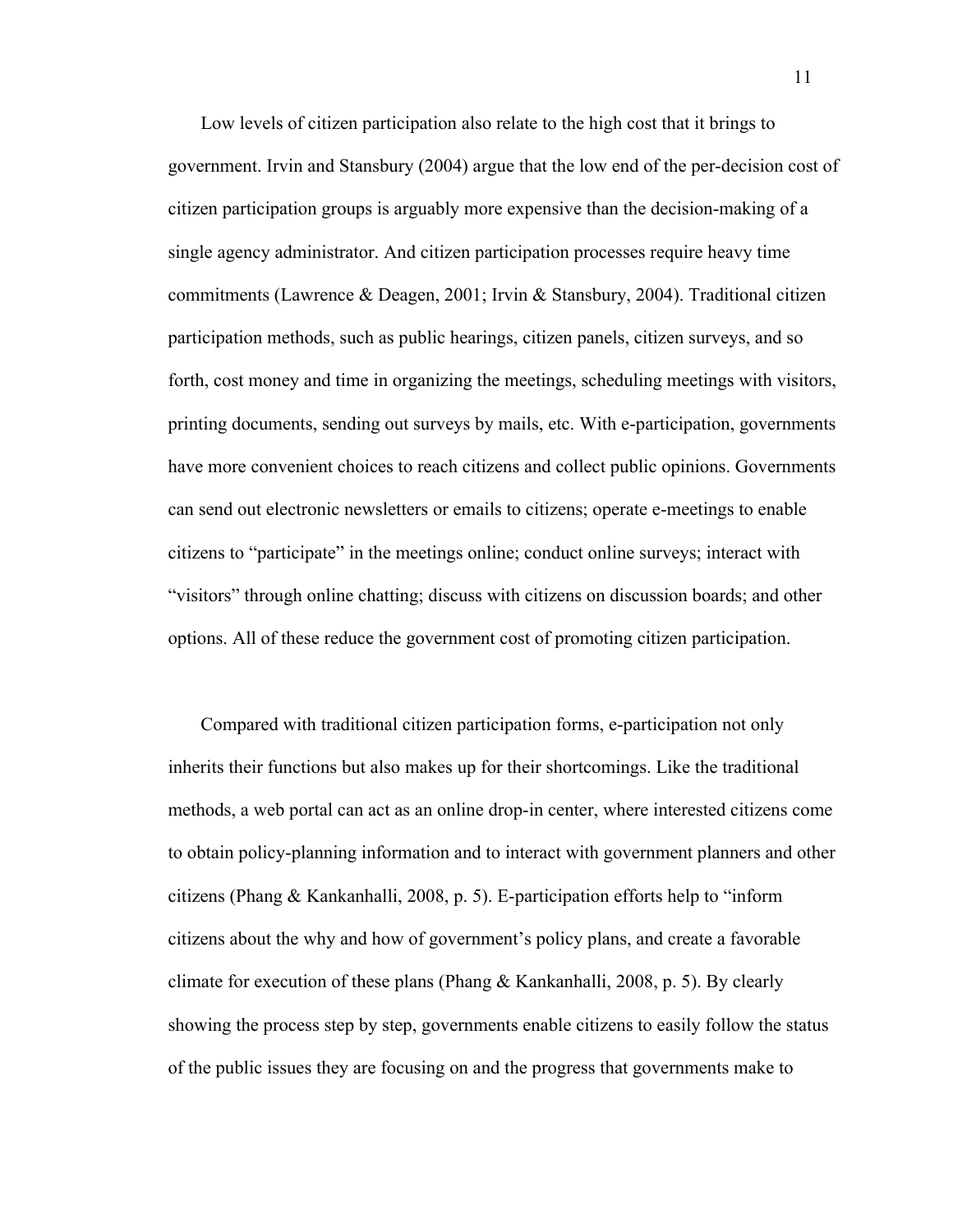address them, which makes e-participation more transparent. This helps citizens to see the government running better and understand the policymaking process inside government. Since all of the emails, messages, discussions, etc., can be recorded and tracked, participation in the e-participation environment becomes much more transparent than traditional participation methods, which is expected to improve the trust citizens have for government.

In fact, e-participation is not only for one-way information delivery but also enables two-way communications. It emphasizes two-way interactions between citizens and governments. Online chatting and online discussion forums, for example, can serve as virtual meeting places where planners and citizens gather to communicate and share their views, much like the public hearing context (Phang & Kankanhalli, 2008, p. 5). Barnes and Williams (2012) also stress this function and argue that, with interactive cable methodology, meetings can be conducted and televised, while citizens can provide feedback and opinions during the meetings. Email and online chatting give citizens more convenient choices for contacting government officials. Blogs, Facebook, and Twitter provide citizens with great ways to express their opinions and discuss public issues. And online surveys and discussion boards allow governments to gather citizen feedback on their services and policies. All of these tools are much faster and more convenient than traditional ways of participation.

Furthermore, the development of e-participation contributes to the promotion of direct democracy. The high cost of traditional citizen participation has constrained the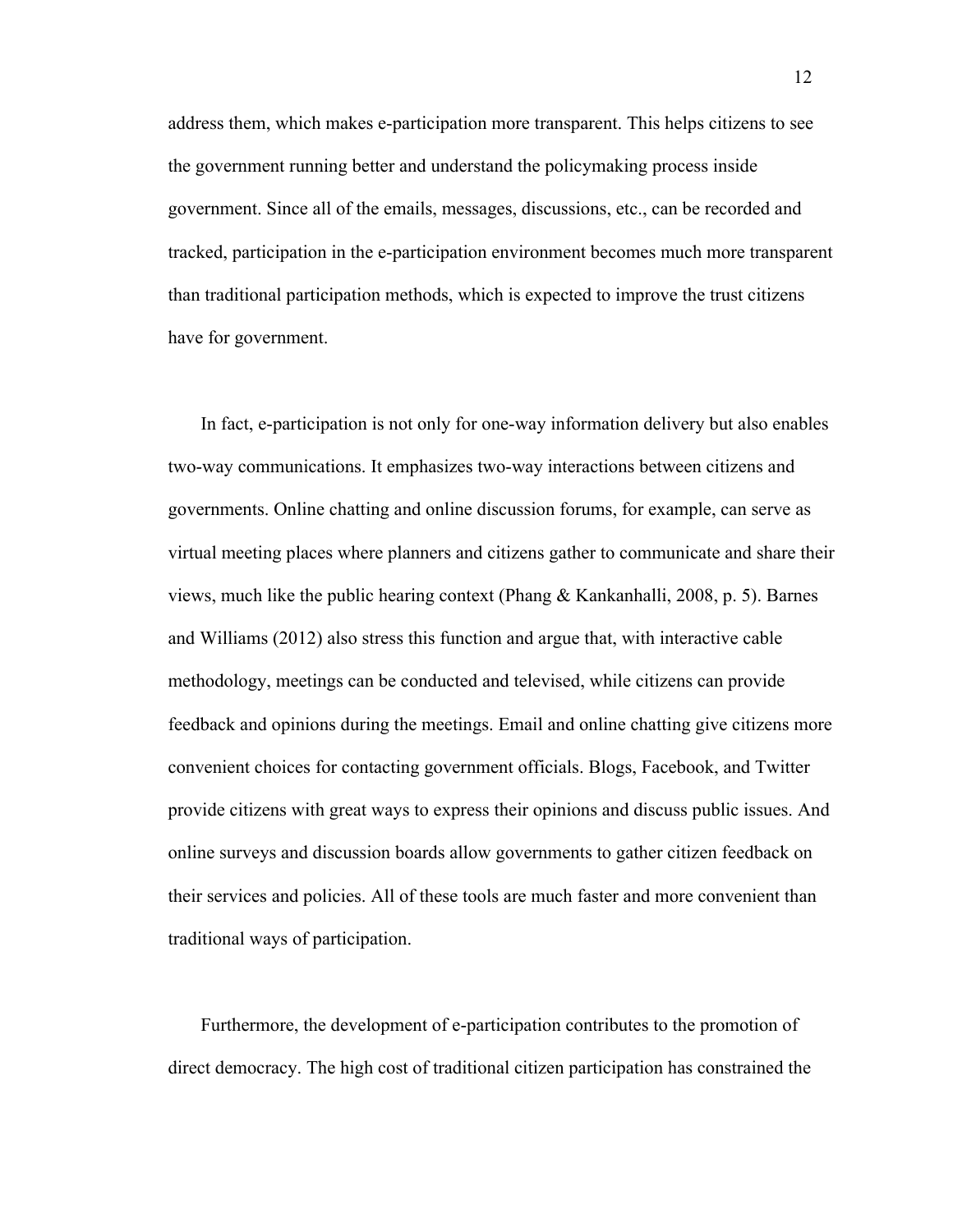development of direct democracy, since citizens have to elect their representatives or choose their speakers to let their voices be heard by governments. However, e-participation, by utilizing information technologies, overcomes many of these impediments and promotes direct citizen participation and direct democracy. The growing body of literature on the democratic significance of new information technologies has focused on its ability to enhance direct citizen participation in the political process (Kakabadse, Kakabadse, & Kouzmin, 2003, p. 49). With e-participation, "citizens are given an opportunity for direct input into the planning process" (Phang  $\&$ Kankanhalli, 2008, p. 7). E-participation helps governments to "obtain citizens' views on relatively under-explored policy issues" (Phang  $&$  Kankanhalli, 2008, p. 8) and enables governments to collect more comprehensive and direct opinions from citizens to gauge public preferences better, making government services and policies more citizen-oriented.

Phang and Kankanhalli (2008) built a framework showing that different e-participation initiatives and ICT tools could be used in various stages of a policymaking process. They asserted that e-participation initiatives with the input-probing objective were particularly important during the agenda-setting phase of a policy. In the policy formulation phase, e-participation initiatives with both an information exchange objective and decision-making supplement objective would be useful. Once the target policy has been formulated and needs to be implemented, e-participation initiatives with an education and support-building objective can be launched, and those with an information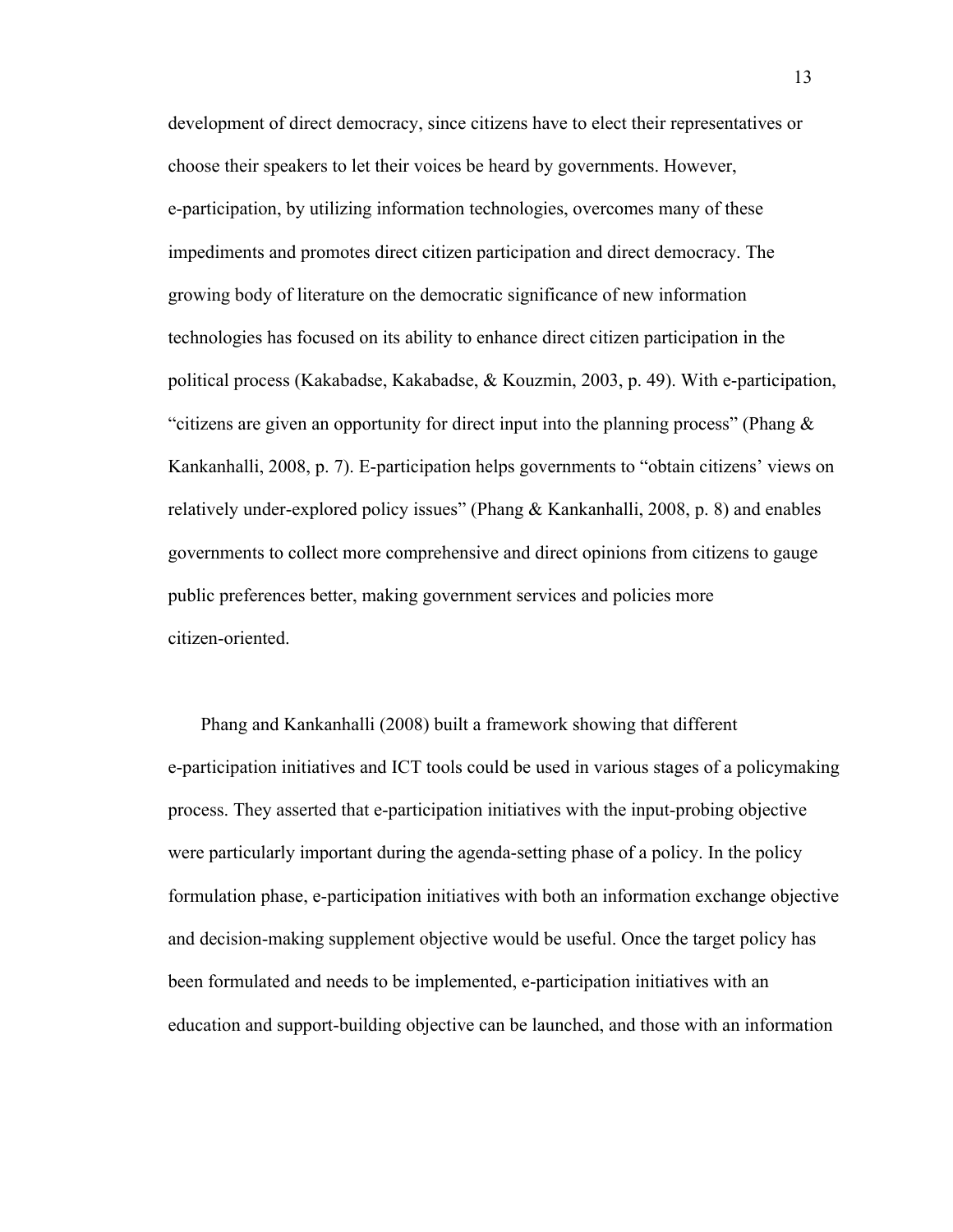exchange objective can again be employed in this phase (after the policy is implemented) (Phang & Kankanhalli, 2008, pp. 11-12).

### **2.3 Governments Perform Differently with Regards to E-Participation**

The emergence of new forms of citizen participation in political activity through information and communication technologies (ICTs) has attracted attention from both research and practitioner communities, as shown by the mushrooming of government-initiated e-participation projects at all levels and by the increasing number of research contributions populating the scientific literature (Medaglia, 2012, p. 346). Participation using ICTs—e-participation—may bring three additional types of benefits: reduced transaction and coordination costs in social and political relationships; greater deliberativeness due to certain qualities of the medium; and the enhanced information-processing capacity of information technology (Smith & Dalakiouridou, 2009). Liden and Avdic (2003) studied the functions of information technology in democracy and noted seven fields in which such technology can support democratic processes: support for communication, support for human networks, support for efficiency, support for political decisions, support for authority decisions, support for community service, and support for public insight (Kardan & Sadeghiani, 2011, p. 468).

Although the importance of e-participation is widely accepted and efforts have been made to adopt and develop it, the reality is that the e-participation level is low, and different jurisdictions perform differently in e-participation development. The main research, assessing municipality websites, includes the studies from Holzer, Zheng,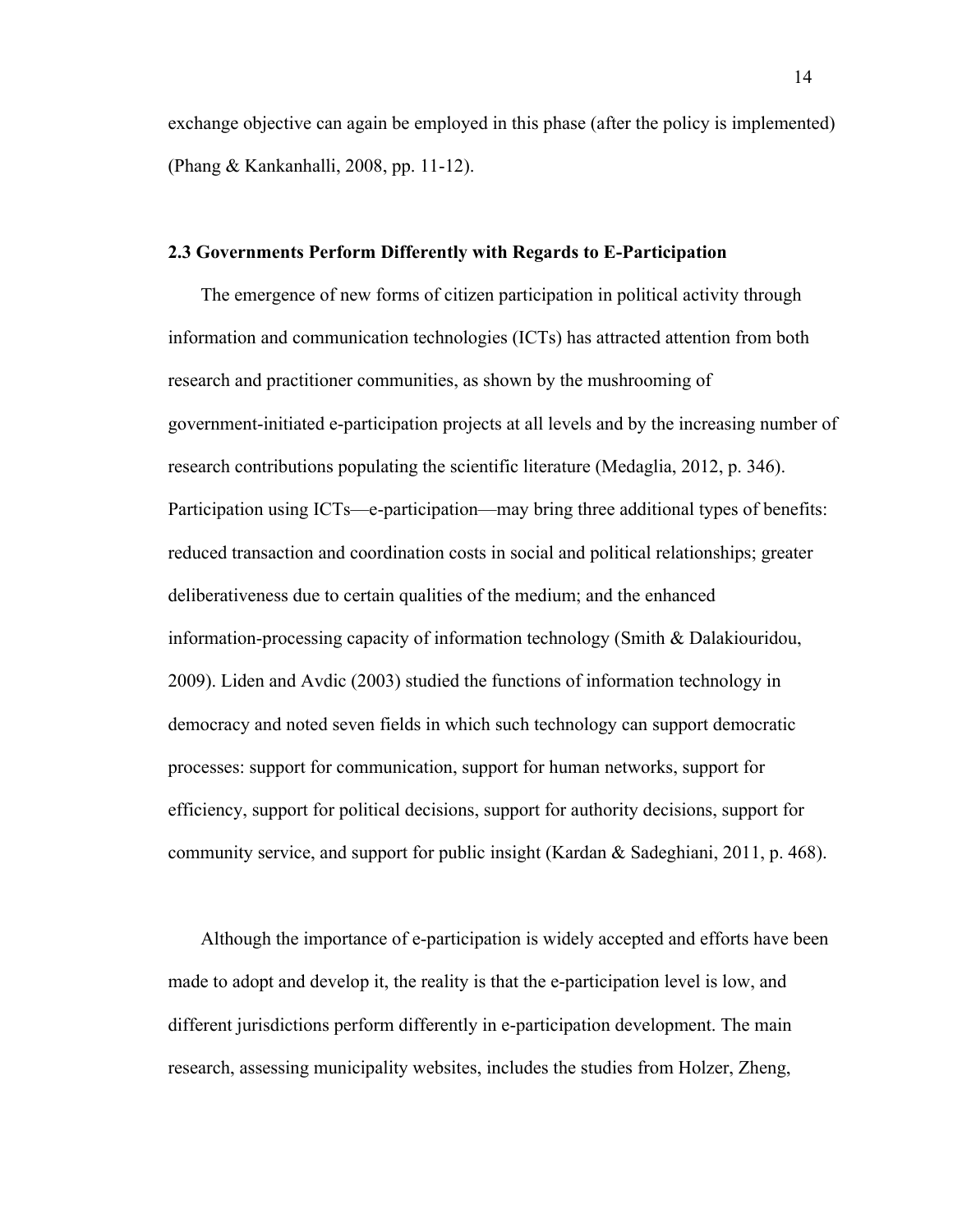Manoharan, and Shark (2014) and Torres, Pina, and Acerete (2006). Holzer et al. (2014) highlight the research finding of the latest worldwide digital governance survey conducted by E-Governance Institute of Rutgers University – Newark in 2013-14. Different from the Taubman Center's Global E-Government Survey, their survey had a section on "Citizen and Social Engagement" to evaluate whether the government provided sufficient opportunities for citizens to participate. Using 104 measures in five e-governance components (privacy/security, usability, content, service, and citizen participation), they found that the average score for citizen participation in all the 100 municipalities evaluated was 3.34 out of 20, which is very low. Still, great variances existed. For example, municipalities such as Seoul, Singapore, and Yerevan did quite well in providing access for citizens to participate, while several municipalities earned a zero, which means that they provided no online opportunity for citizens to contact them or give feedback. Only 14 municipalities earned a score higher than 7 (out of 20). Thirty-seven municipalities got a score lower than 2 (out of 20). And, among these 100 municipalities, only 20% of them provide an online policy forum, as indicated in Figure 2-1 below.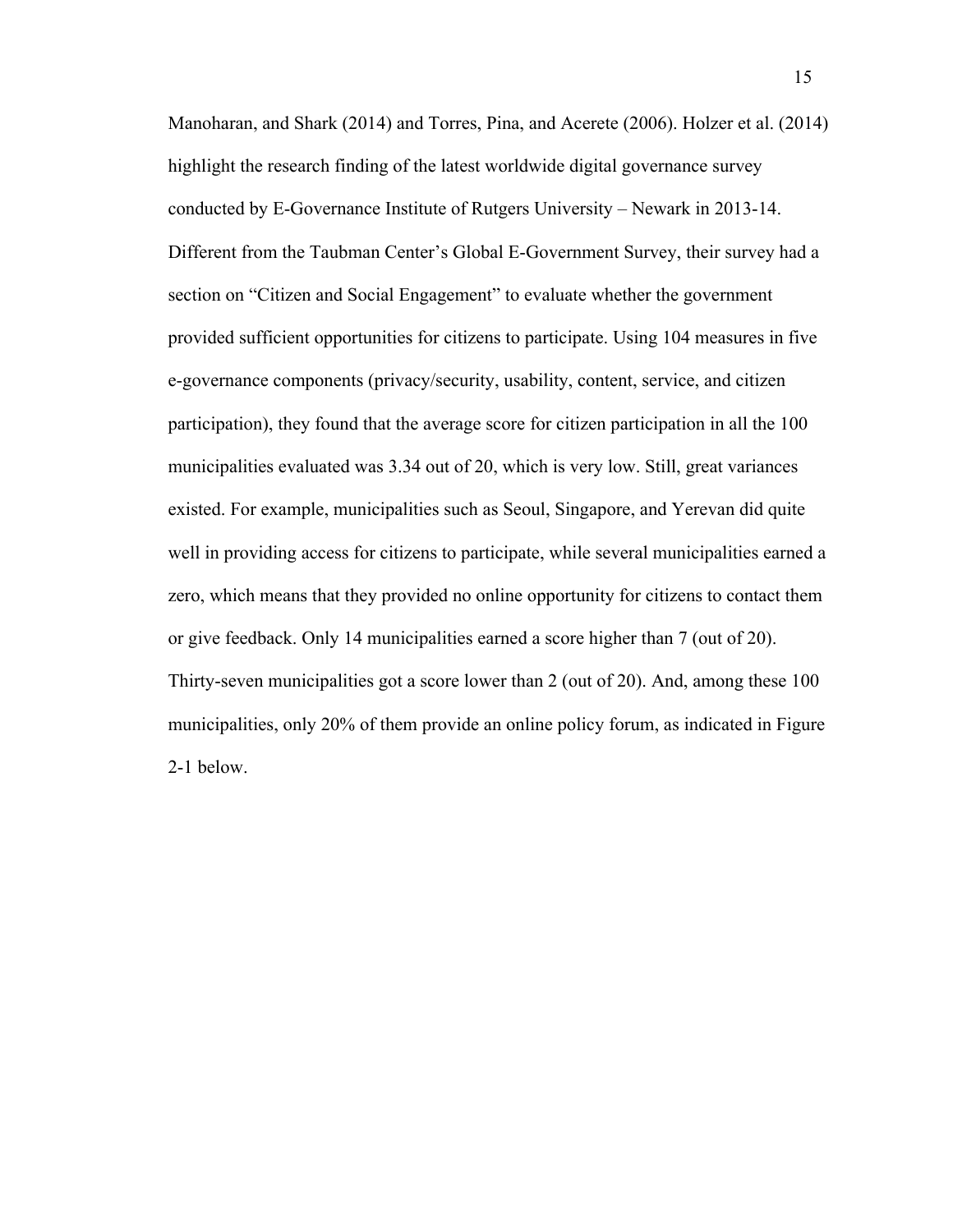

With a similar methodology, the Institute conducted the 2012 E-Governance Survey in New Jersey, and the results also indicate that almost all of the municipalities are doing poorly in providing opportunities for citizens to participate online. Also, a great variance exists in government performance in e-participation at the municipality level. Among the 100 municipalities evaluated, 80 of them earned a score lower than 3.0 (out of 20), and 27 of them were lower than 2.0. The average for all of these 100 municipalities was 2.48 (out of 20), which is very low.

Another notable study is Torres et al. in 2006. They researched the websites of 35 European Union cities, including the largest cities and national capitals belonging to Austria, Belgium, France, Germany, Greece, Ireland, Italy, Luxembourg, the Netherlands, Portugal, Spain, and the United Kingdom. Their study focused on the e-government dimension (including e-service and e-democracy) and web maturity. E-democracy is divided into three parts: the political dimension, financial accountability, and citizen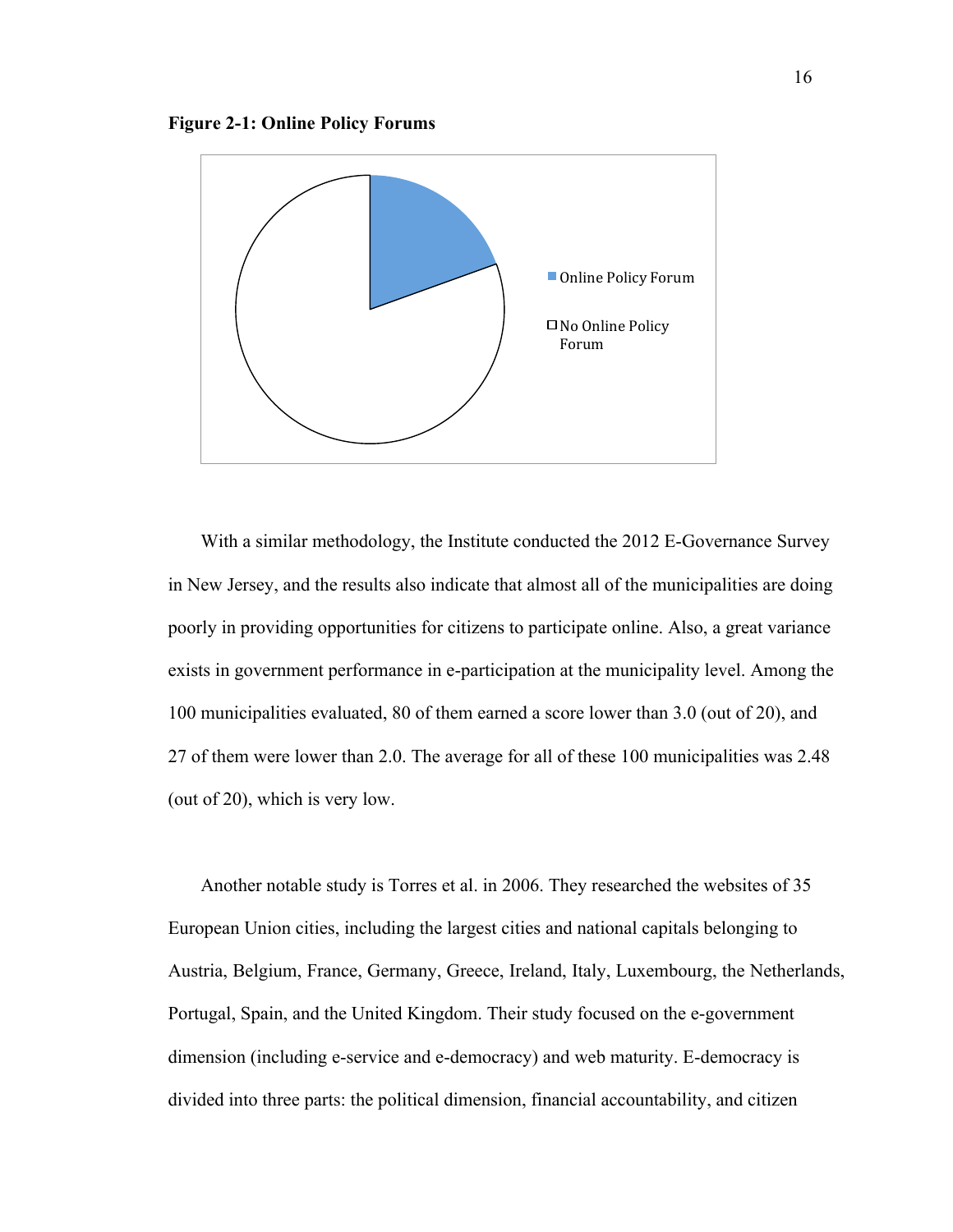dialogue. The evaluation of this dimension studied whether information from the mayor and government contacts was provided; whether financial statistics and reports were provided through websites; and whether there was access for citizen dialogue. The results showed that these 35 cities could be divided into four groups based on their scores, and great differences existed among them in e-democracy. Glasgow earned a 73.3 in e-democracy, which was quite high compared to other cities, while Athens and Lyon only received an 18.3. The data showed that only around 60% of the websites offered cabinet members' email addresses, and less than 50% offered the email addresses or telephone numbers of council members. The researchers also found that less than 50% of the websites provided budgetary information, and there were not sufficient opportunities for citizens to interact with governments.

In addition to these studies, another important one is the UN E-Participation Survey, which reflects e-participation at the national level. Their e-participation index assesses the quality and usefulness of information and services provided by a country for the purpose of engaging its citizens in public policymaking through the use of e-government programs (UN, 2012). Different from the other two surveys focusing on the city and municipality levels, the United Nations survey paid attention to an entire country's level. Based on the definition in their global reports, e-participation aims at increasing the dissemination of e-information to citizens for decision-making; enhancing e-consultation for deliberative and participatory processes; and supporting e-decision-making by increasing the input of citizens in decision-making (UN, 2012). As Figure 2-2 below indicates, the countries surveyed performed very differently in e-participation. Countries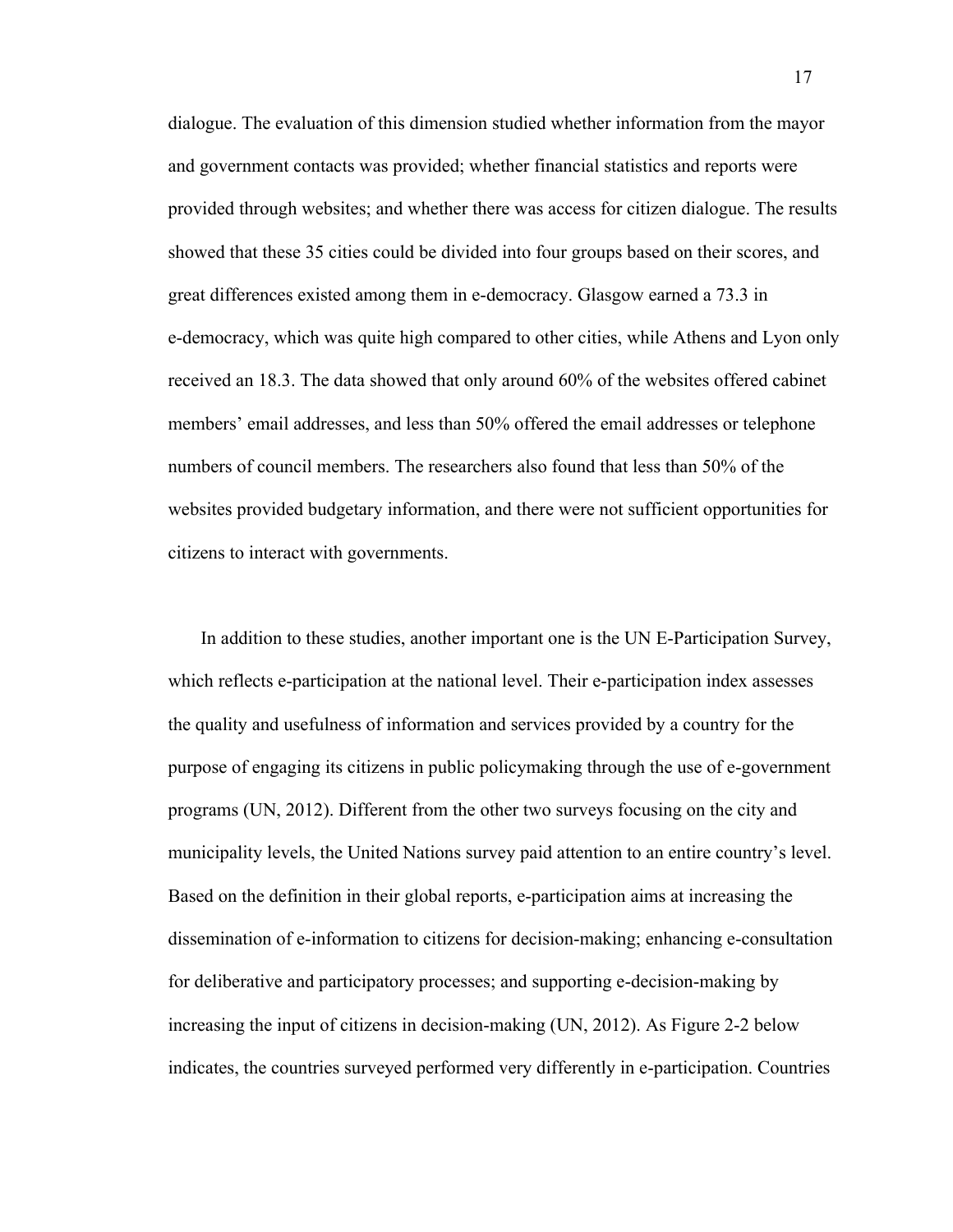such as the Netherlands and the Republic of Korea earned a full score 1, while around 30 countries, such as Armenia and Gambia, received a zero. The average score for developed countries was nearly 0.4, while the average score of the least-developed countries was around 0.04.

**Figure 2-2: E-Participation Diffusion at National Level**

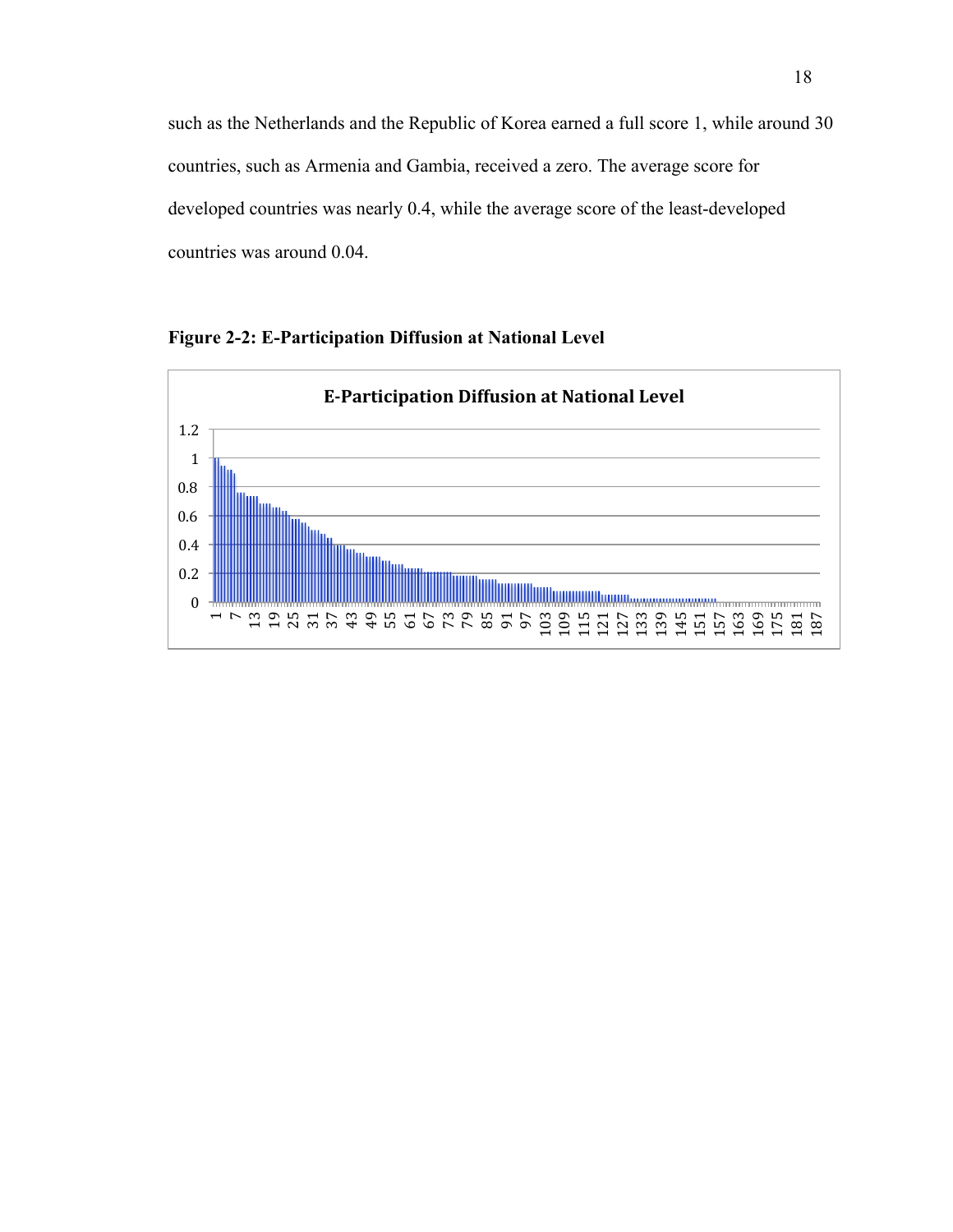## **Chapter 3: Literature Review**

### **3.1 E-Participation Literature**

Research on e-participation is diverse. Sæbø et al. (2008) summarized the research in the e-participation field up to March of 2006 and outlined it by exploring its actors, activities, contextual factors, effects, and evaluation approaches. Medaglia (2012) used a similar method to summarize e-participation contributions between April of 2006 and March of 2011. Both of these two studies classified the research domains as e-participation actors (citizens, politicians, government institutions, and voluntary organizations); e-participation activities (e-voting, online political discourse, online decision-making, e-activism, e-consultation, e-campaigning, and e-petitioning); contextual factors (information availability, infrastructure, underlying technologies, accessibility, policy and legal issues, and governmental organization); e-participation effects (civic engagement effects, deliberative effects, and democratic effects); e-participation evaluation (quantity of e-participation, demographic of participants, tone and style in online activities); and e-participation research methods (survey, case study, action research, content and discourse analysis, and national state of the art) (Medaglia, 2012, pp. 348-349).

Among these studies, one stream focuses on "government institutions," believing that governments are the key actors in top-down e-participation initiatives (that is, ICT-enabled projects initiated and usually funded by public bodies) (Medaglia, 2012, p. 351). The organization of governments may both influence and be influenced by the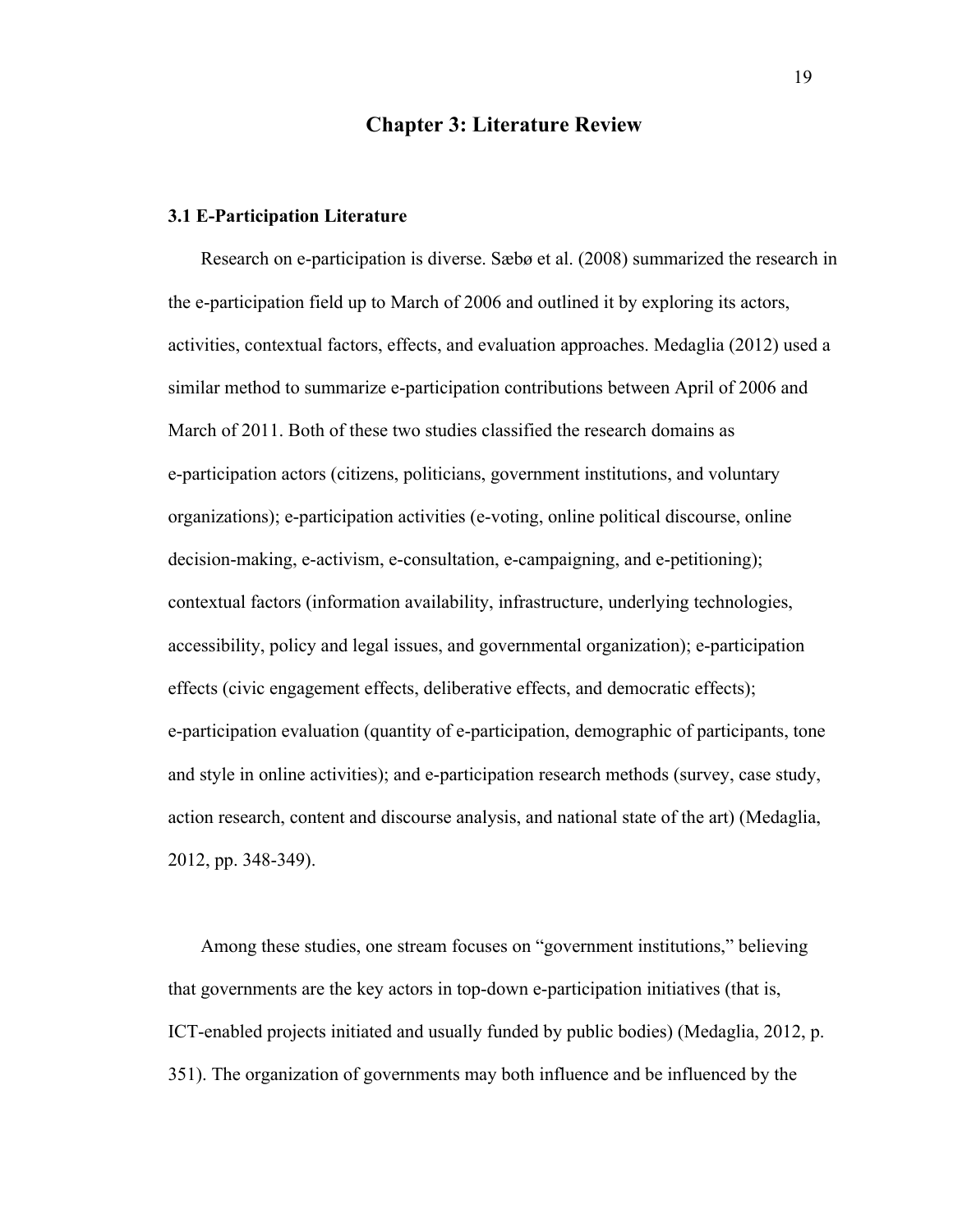introduction of e-participation activities (Bekkers, 2004; Sæbø et al., 2008). The role of government in offering e-participation opportunities to citizens cannot be ignored. Whether governments are actively building the platforms for citizens to get information, give feedback, discuss public issues, and interact with government, their capacity determines its e-participation level, since the access for citizens to get information and interact with government are the prerequisite for citizens to participate.

Researchers have been exploring what kinds of factors related to governments are influencing e-participation adoption and development. Different characteristics of government, such as size, political orientation (Colombo, 2010; Medaglia, 2012, p. 352), degree of transparency, access to information provided to the citizenry, and availability of fora for discussion, have affected e-democracy policies over time in various national contexts (Vedel, 2006; Wright, 2006; Medaglia, 2012, p. 352). By analyzing citizen participatory experiences promoted by local Catalan governments, Colombo (2010) found that larger municipalities were more likely to have a higher level of e-participation. Colombo's (2010) study also confirmed the influence of political context and participatory context in e-participation. Municipalities with mayors from political parties on the left are likely to promote e-participation. And, the better the e-participation platform that is built, the higher level of e-participation adoption and usage there will be. However, the study from Colombo (2010) did not support the role of the technological context in e-participation development in that the percentage of bandwidth had no significant impact on e-participation.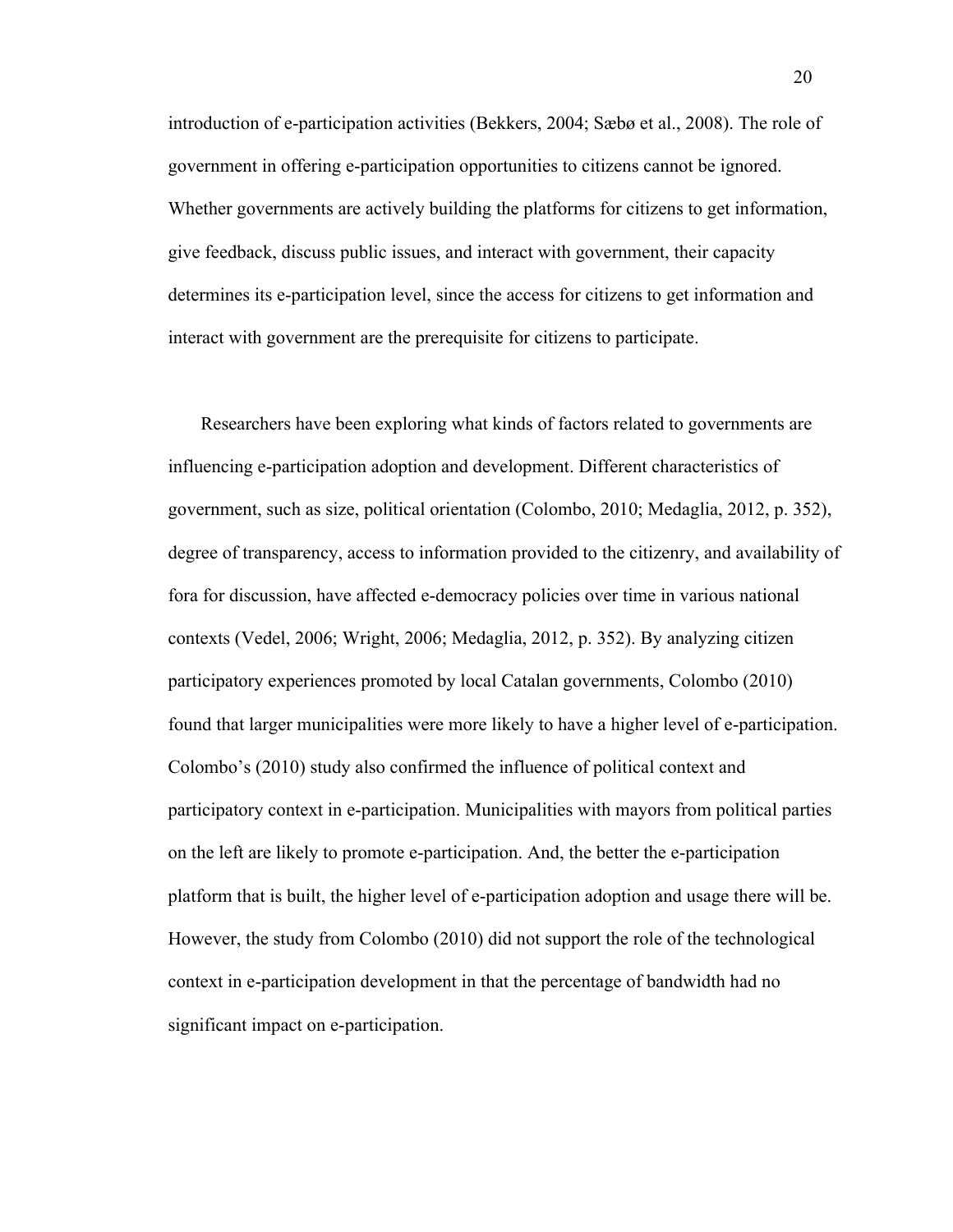The precondition for citizen participation is that citizens have the information they need. Without enough information about how the government runs and policymaking processes, citizens cannot contribute much in terms of participation. So, the level of transparency is expected to influence e-participation, in that a higher level of transparency could lead to better e-participation. Transparency here not only refers to the quantity of information provided by the government but also the quality. Vedel (2006) argues that "many citizens are cognitive misers who try to save their cognitive resources. Much of their effort is devoted not to search more information, but to filter, select and reduce information in personally meaningful ways" (p. 232). To promote transparency, governments need to enable citizens to get government information in an efficient and effective way. Otherwise, transparency is symbolic or even tactical, which would not contribute to the e-participation level.

The shape of existing political structures, routines, and cultures are focused on to provide an explanation for cases of poor degree of interactivity of online channels (Glassey, 2010; Medaglia, 2007; Sobaci, 2010; Torres et al., 2006; Medaglia, 2012, p. 352). Specific institutional designs (Grönlund & Åström, 2009; Medaglia, 2012, p. 352) and the existing relationship(s) between government and citizens (Bosnjak et al.; Medaglia, 2012, p. 352) are expected to influence online participation. The influence of the political culture has been confirmed by Torres et al. (2006) and Sobaci (2010). Governments that are more concerned with customer needs and with more political will to serve the public are more likely to develop citizen participation online. The political orientation of governments could also impact the adoption and usage of e-participation.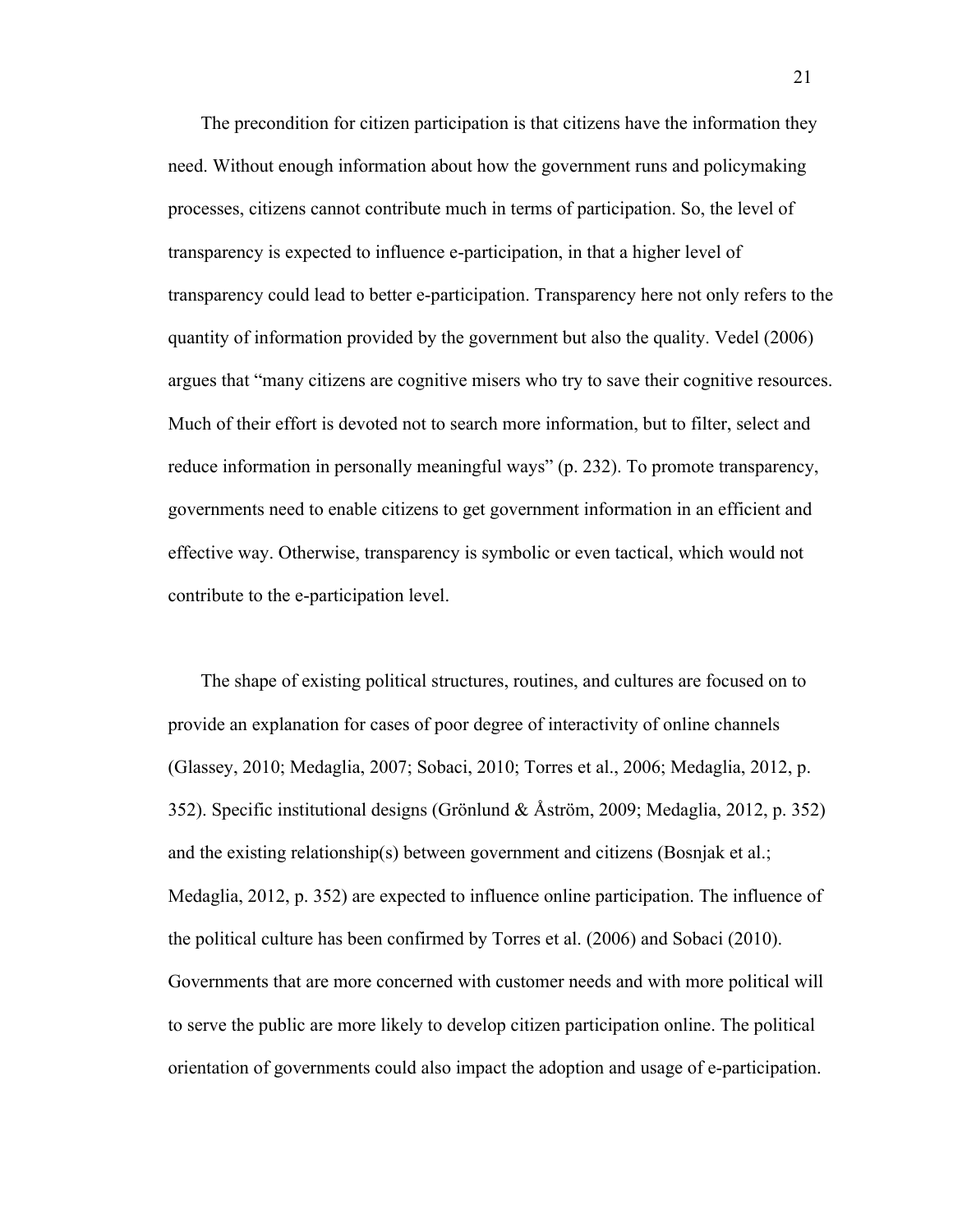Municipalities with a center-left orientation, for instance, have been found to utilize e-participation more by Medaglia (2007), and Colombo (2007) (see also Zheng, Schachter, & Holzer, 2014) found that "internet incorporation of participatory experiences was more favorable in municipalities where [the] mayor came from a party on the left".

Zheng, Schachter, and Holzer (2014) examined the influence of government form on government e-participation offerings. Using data from the 2012 New Jersey E-Governance Survey conducted by the E-Governance Institute at Rutgers University in Newark, they found that, among the three popular government forms in New Jersey (mayor-council, council-manager, and township), when controlling for the influence of technology, transparency, e-services, budget, and municipal size, "municipalities with the mayor-council form of government are more likely to have higher levels of e-participation offerings" (p. 653).

Andersen, Henriksen, Secher, and Medaglia (2007) (see also Medaglia, 2012) believe that the governmental budget impacts e-participation policy implementation, and Panopoulou, Tambouris, and Tarabanis (2010) (see also Medaglia, 2012) argue that government commitment is a key success factor for e-participation initiatives: "The actual involvement of governmental bodies and agencies not only as owners but throughout the whole participation process has been highlighted by most of the reported initiatives as a critical success factor" (p. 59). Specifically, Panopoulou et al. argue that the commitment of the government is needed in three settings: the drive to set up and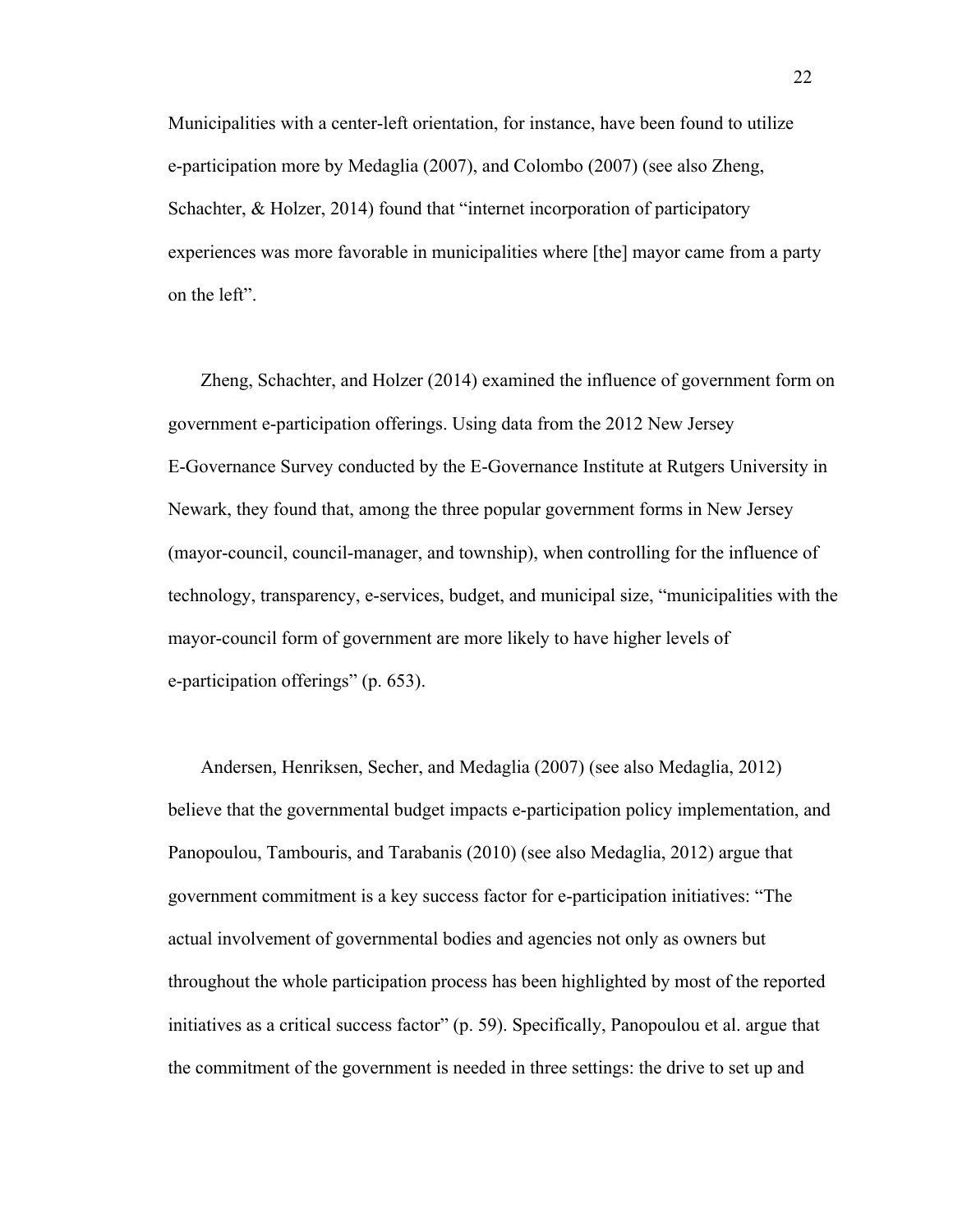support the initiative; support of the participatory process; and feedback and integration of results (p. 59).

The positive development of e-participation cannot be achieved without comprehensive regulations and good design. Panopoulou, Tambouris, and Tarabanis (2010) emphasize the importance of a thorough communication and promotion plan, as well as protection for users' security and privacy: "There is an absolute need for a detailed, professional and intensive communications strategy as well as for the will and the resources to back it up until the end" (p. 61). Strong protections for the privacy and security of users could enable e-participation users to trust government more and more actively participate. Further, the good design of e-participation initiatives is reflected in their usability level. Panopoulou, Tambouris, and Tarabanis (2010) also argue that "any kind of eParticipation initiative should be really easy and intuitive for all kinds of users, from internet savvy ones to those with limited ICT skills" (p. 60). Only when citizens believe that e-participation is more convenient and effective than traditional ways of citizen participation (e.g., phone calls, letters, face-to-face talks, physical public hearings, etc.) will they adopt and use e-participation forms. As such, high usability is one of the key factors influencing e-participation levels.

Although information technologies bring the potential for developing citizen participation, "new technologies do not, however, deterministically produce idealized conditions for discussion: there are many potential problems" (Wright, 2009, p. 550). The online environment can possibly lead a discussion to disorder and chaos without proper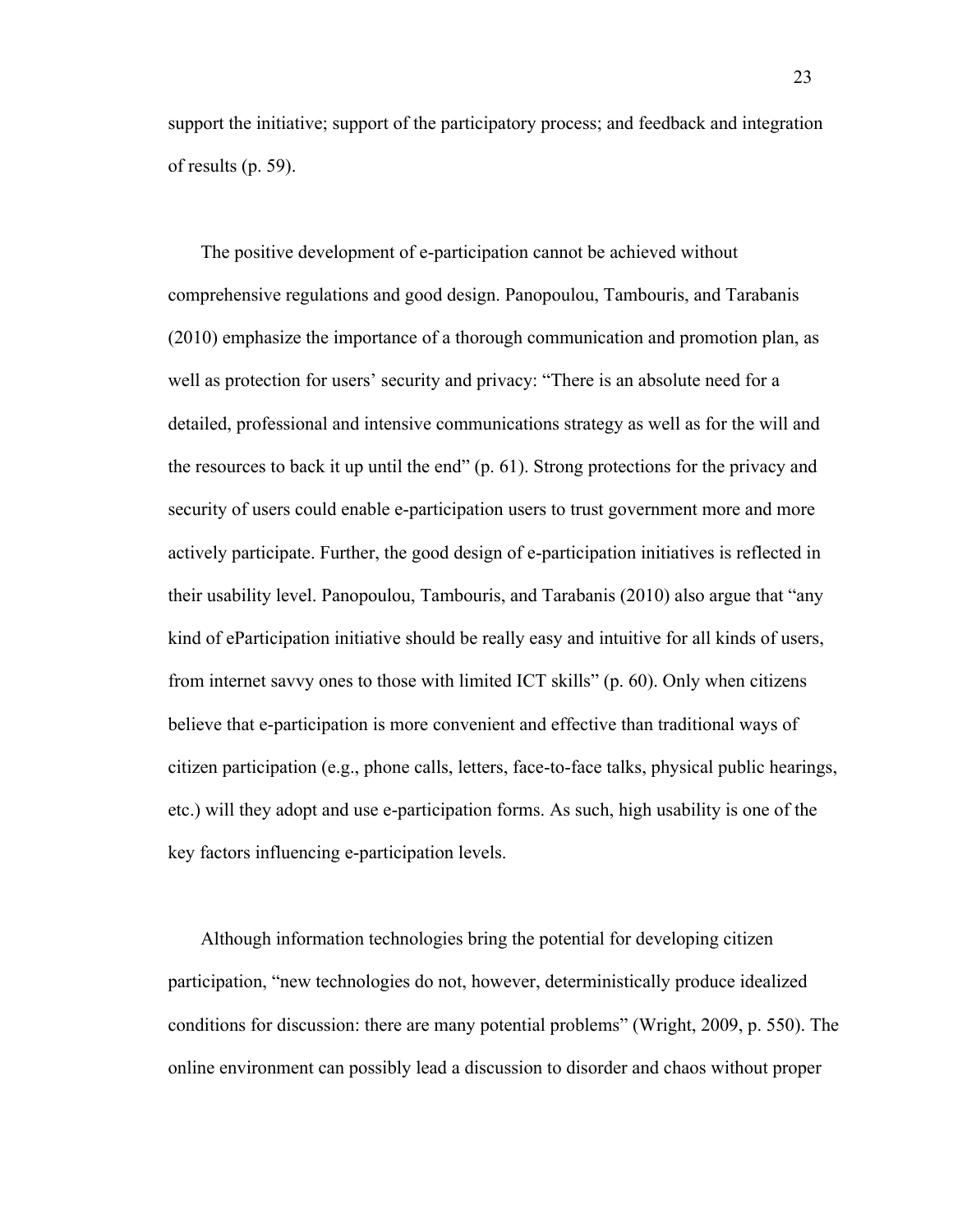management. Wright (2009) emphasizes the role of the moderator and moderation, believing that "moderator(s) can help to mitigate many of the problems by actively intervening in the debates" (p. 551). Also, "moderation is generally considered to be significant (and positive) in shaping the quality and usefulness of online debates" (Hron & Friedrich, 2003, p. 74; Wright, 2006, p. 551), "particularly for government-run discussions 'which might otherwise be chaotic, non-deliberative and respectless'" (Linaa Jensen, 2003, p. 350; Wright, 2006, p. 551). The need for moderation was also confirmed by Panopoulou, Tambouris, and Tarabanis (2010), in that e-participation needs "a heavy, active and timely moderation" (p. 62). And, in their perspective, "moderators need adequate training in order to be able to support and promote open, serious, and high quality participation" (p. 62).

Although e-participation adoption and usage relates to the behaviors of governments, "e-participation exists in a complex environment and is impacted by many external factors" (Zheng & Holzer, 2013, p. 5). An environment with a higher level of democracy and information technology usage would likely motivate governments to adopt and utilize e-participation, since its citizens have the need for it. Using data from the 2012 United Nations E-Government Survey, Zheng and Holzer (2013) explored the external determinants of e-participation development at the national level. They found that infrastructure, democracy, education, economy, population, and the urban population rate served as the external environment for e-participation, and these factors had both direct and indirect influences on e-participation: "Countries with higher levels of ICT infrastructure are likely to perform better in terms of e-participation" (Zheng & Holzer,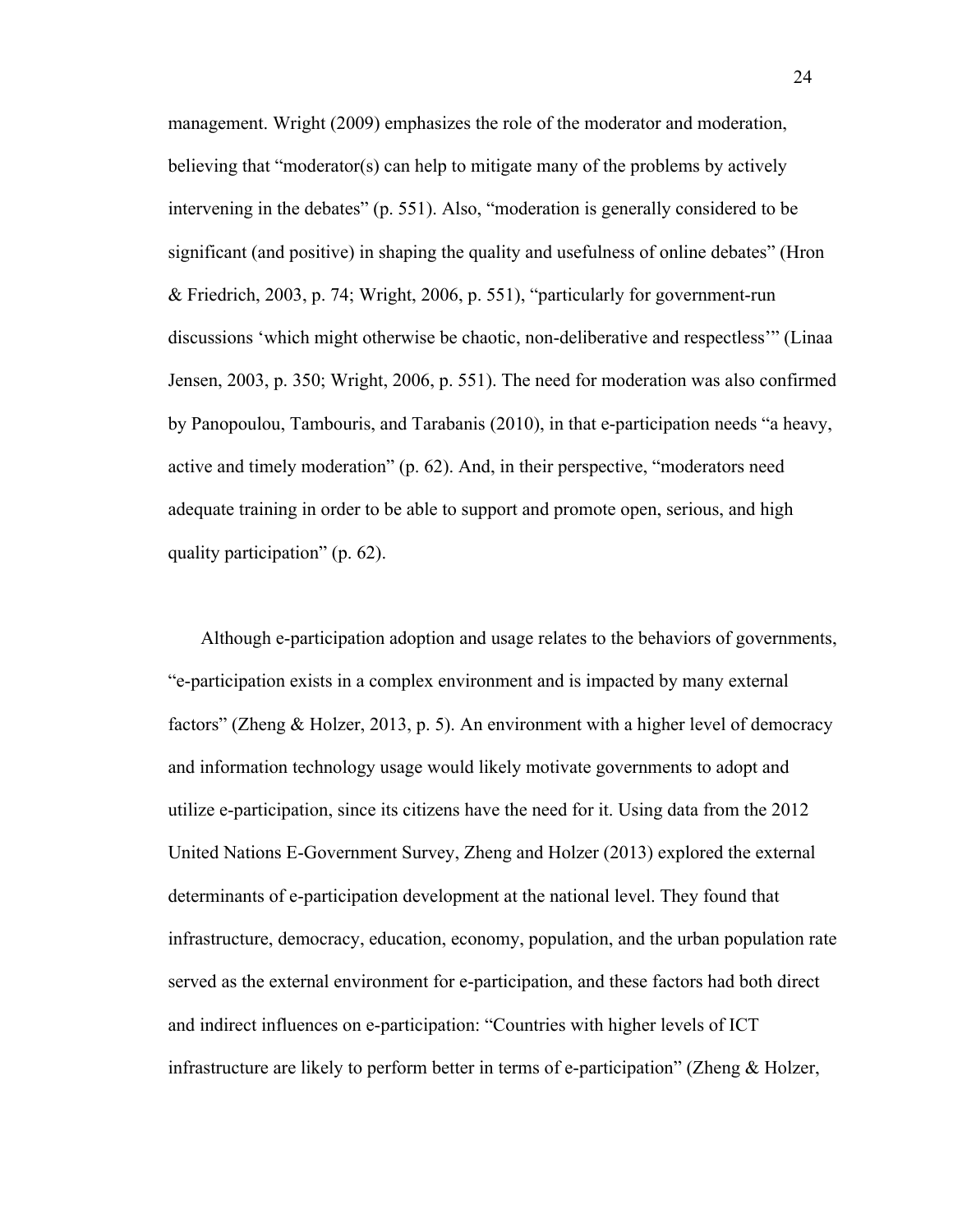2013, p. 12). The economy, educational opportunities, and democracy could indirectly influence e-participation by impacting the infrastructure level. Thus, the environment, composed of infrastructure, democracy, education, and the economy, affects e-participation at the national level.

### **3.2 Research Gap in E-Participation Studies**

The summary of the literature above shows that the research, in trying to explain government e-participation adoption and usage, focuses on three main areas: the government itself (government form, size, budget, political will, routines, etc.), e-participation design (regulations, management, etc.), and the external environment (infrastructure, education, democracy, economy, etc.). Although many factors have been covered and examined by these studies, limitations still exist in that an evaluation of government capacity and willingness have been missed.

Government capacity is the precondition for e-participation adoption and development. Without a reasonable level of capacity and resources, it's hard for governments to adopt e-participation and run such initiatives well. However, even with the necessary capacity, if governments do not have the willingness to use information technologies and better engage their citizens, the goal of e-participation adoption will still not be realized. The attitudes of governments toward the importance and usefulness of citizen participation in government operations will determine whether they would like to adopt e-participation and provide online methods for citizens to engage. Because of this,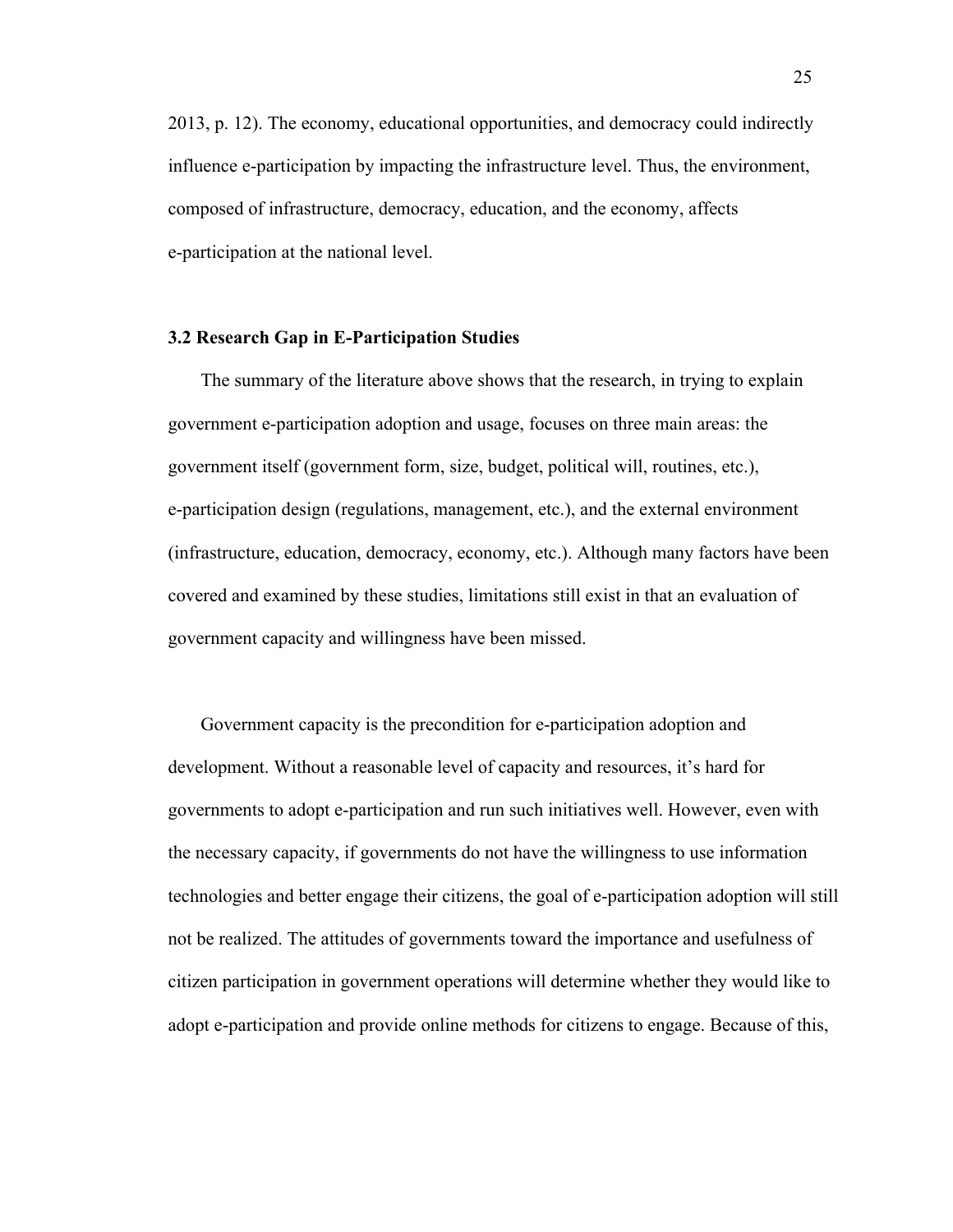government capacity and willingness cannot be ignored when exploring the determinants of e-participation adoption and usage at the municipal level.

#### **3.3 Research Questions**

This study aims to fill this research gap and explain government performance in e-participation from the aspects of government capacity and willingness. The research questions are as follows: First, what is the extent of the e-participation offerings at the municipal level in New Jersey? In other words, to what degree do municipalities in New Jersey use information technologies to engage citizens?

Secondly, do these municipalities have the capacity and willingness to adopt and develop e-participation initiatives? Through surveys of municipalities in New Jersey, this study will examine to what extent the municipalities have the capacity and willingness to develop e-participation.

Third—and most importantly—this research will test the influence of government capacity and willingness on e-participation adoption and usage—that is, whether government capacity and willingness have significant impact on government performance in e-participation offerings.

In answering these three research questions, this study is expected to make several contributions to both theory and practice. By testing the impact of government capacity and willingness on e-participation, this study fills a research gap and will enrich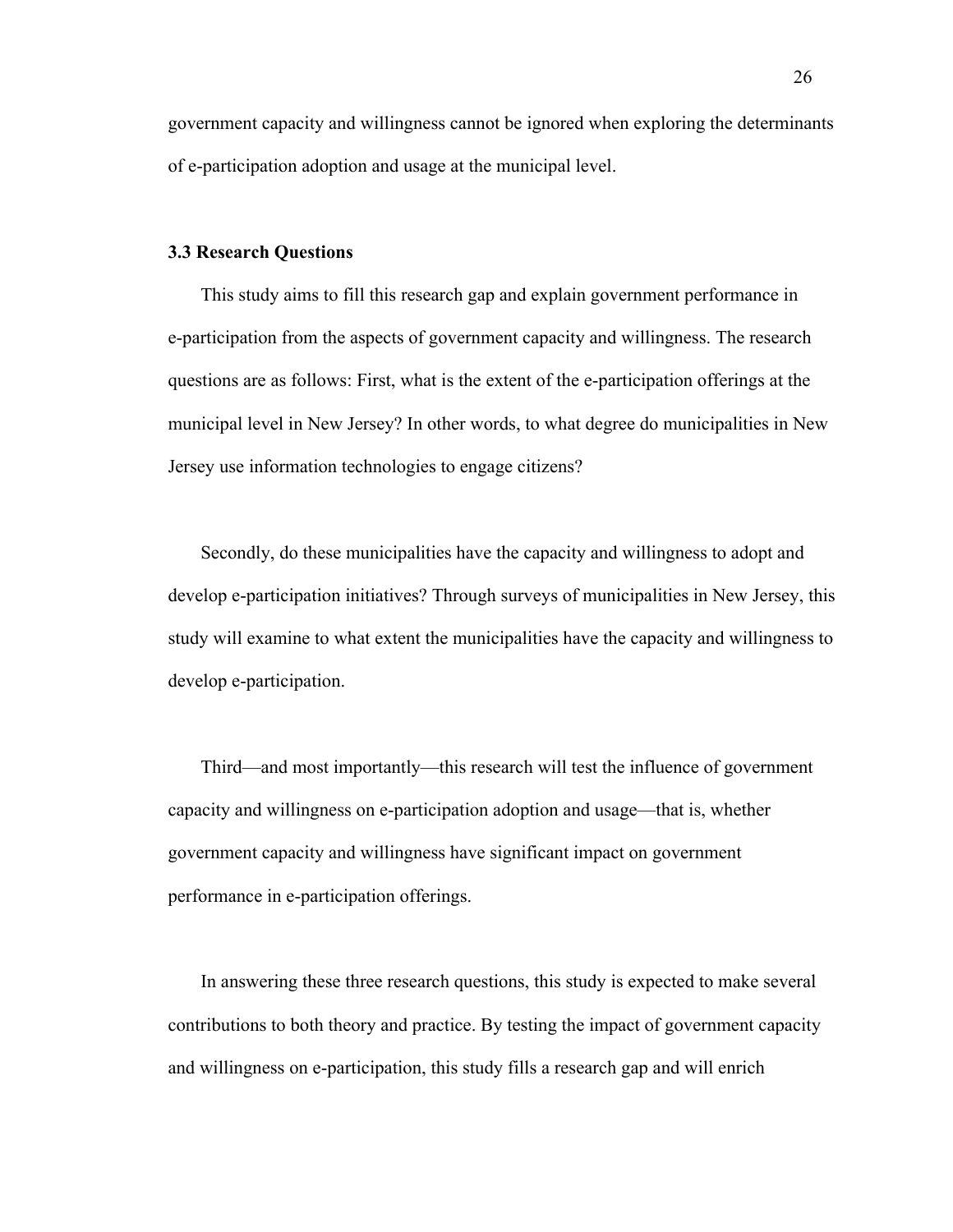e-participation literature, aiding in the understanding of the determinants of e-participation adoption and usage. And, by evaluating e-participation offerings at the municipal level in New Jersey, this study will reflect the current e-participation situation in that state and identify best practices, which can be shared with other municipalities to improve their e-participation levels.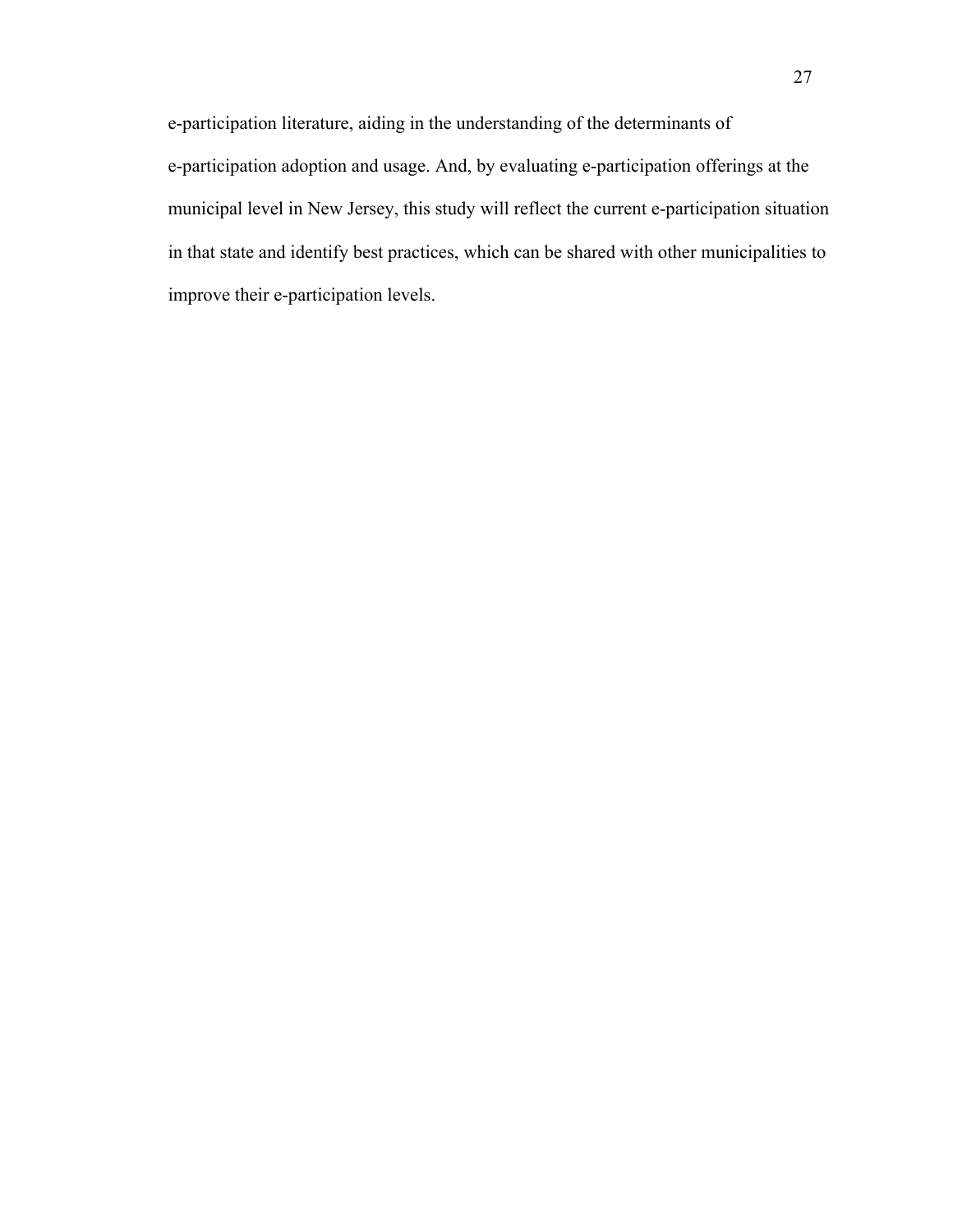## **Chapter 4: Government Capacity and E-Participation**

#### **4.1 Government Capacity Relates to Government Performance**

"Simply put, a local government's capacity is its ability to do what it wants to do" (Gargen, 1981, p. 652). This is also viewed as the ability of governments to "set the terms for economic and political interactions and to carry out the functions assigned to them" (Grindle, 1996; Wallis & Dollery, 2002, p. 78). From the United States Office of Management and Budget's Interagency Study Committee on Policy Management Assistance, "government capacity" refers to capacities in three general areas: policy management, resource management, and program management (Gargen, 1981, p. 650). It's widely agreed that government capacity is the foundation for government performance. Hou, Moynihan, and Ingraham (2003) argue that the internal, systemic capacity of government organizations becomes one of several critical preconditions for performance. As the current trend of results-based governance prompts administrators to raise performance by changing malleable management variables, the question "How does strengthening a public agency's management capacity and management systems lead to improved performance in terms of servicing its mission, delivering services, or generating appropriate policy outcomes?" becomes ever more important (Hou, Moynihan, & Ingraham, 2003).

Government capacity is the foundation for its performance, and the realization of certain government goals cannot be achieved without certain government capacities. White (2003) explains the reasons why the federal government is most likely to lead on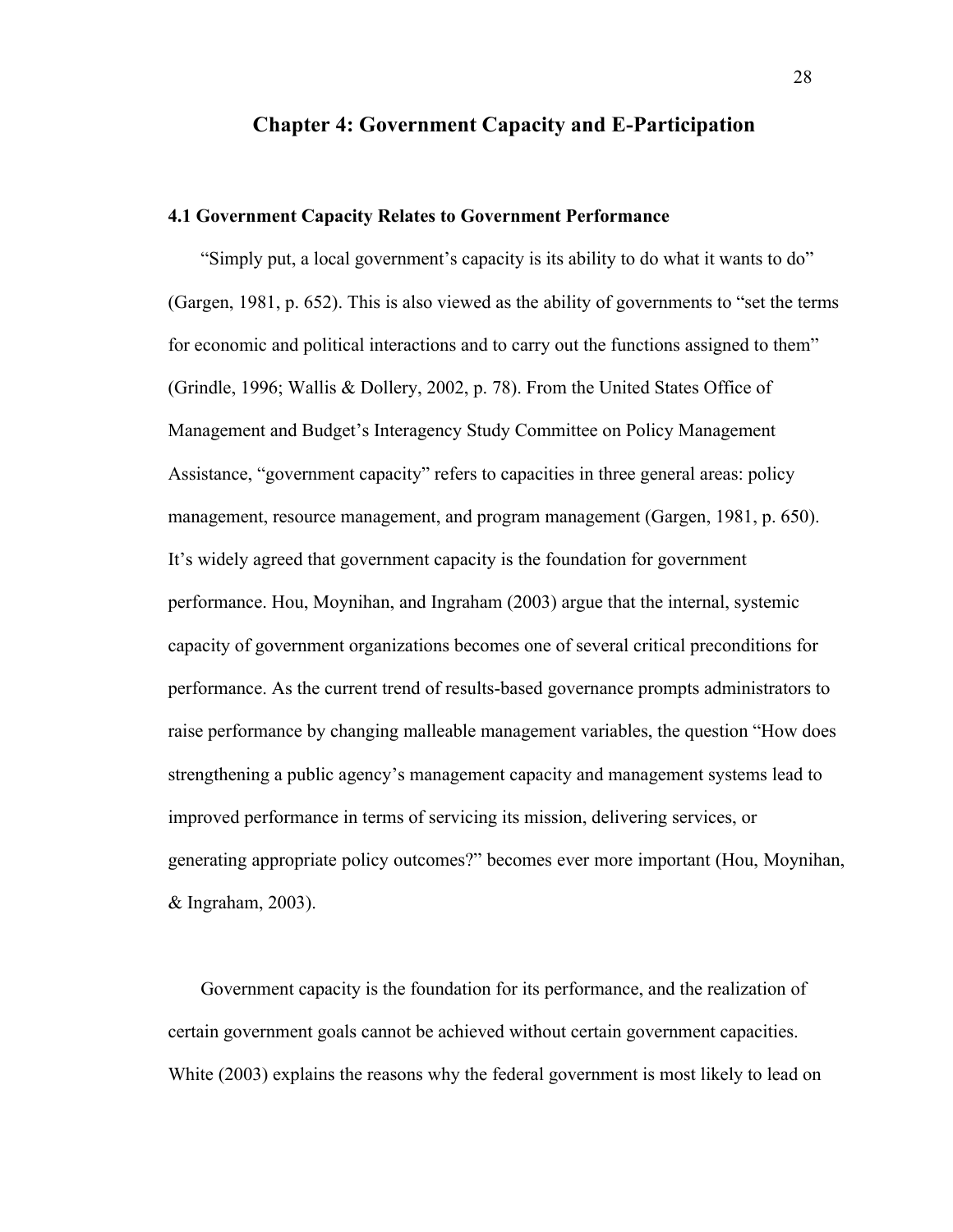insurance access issues, for example, in two perspectives of government capacity: technical capacity (the capacity to foresee a technically viable solution to a given condition) and political will (political capacity). Andrews and Boyne (2010) found that capacity possesses a positive statistical association with local government performance. Government capacity is reflected in the ability of a government to combine its "physical, human, informational, and financial resources" (Honadle, 1981; Andrews & Boyne, 2010). High-capacity governments will likely have a combination of strong policies, programs, and resource management, which, in turn, will enable them to be "adaptable, effective and efficient" (Burgess, 1975; Andrews & Boyne, 2010). On the other hand, a low-capacity government will struggle to develop and implement innovation and will typically lack the capacity for self-improvement (Andrews & Boyne, 2010).

Capacity has been characterized in many ways in different settings, with an overall trend toward greater specification in definition and measurement particular to the subject of study (Hall, 2008, p. 110). In Hall's perspective, staffing and spending factors (Bowman & Kearney 1988), leadership and vision, management and planning, fiscal planning and practice, and operational support (Frederickson & London, 2000), as well as the ability to attract resources (grantsmanship) and to absorb and manage grant funds (Honadle, 1981), all represent facets of capacity (Hall, 2008, pp. 110-111).

Organizational capacity refers to "organizations' ability to achieve their aims" (Berman & Wang, 2000; Melitski, 2003). It is differentiated between internal capacity (factors such as leadership, vision, management, and planning) (Fredericksen & London,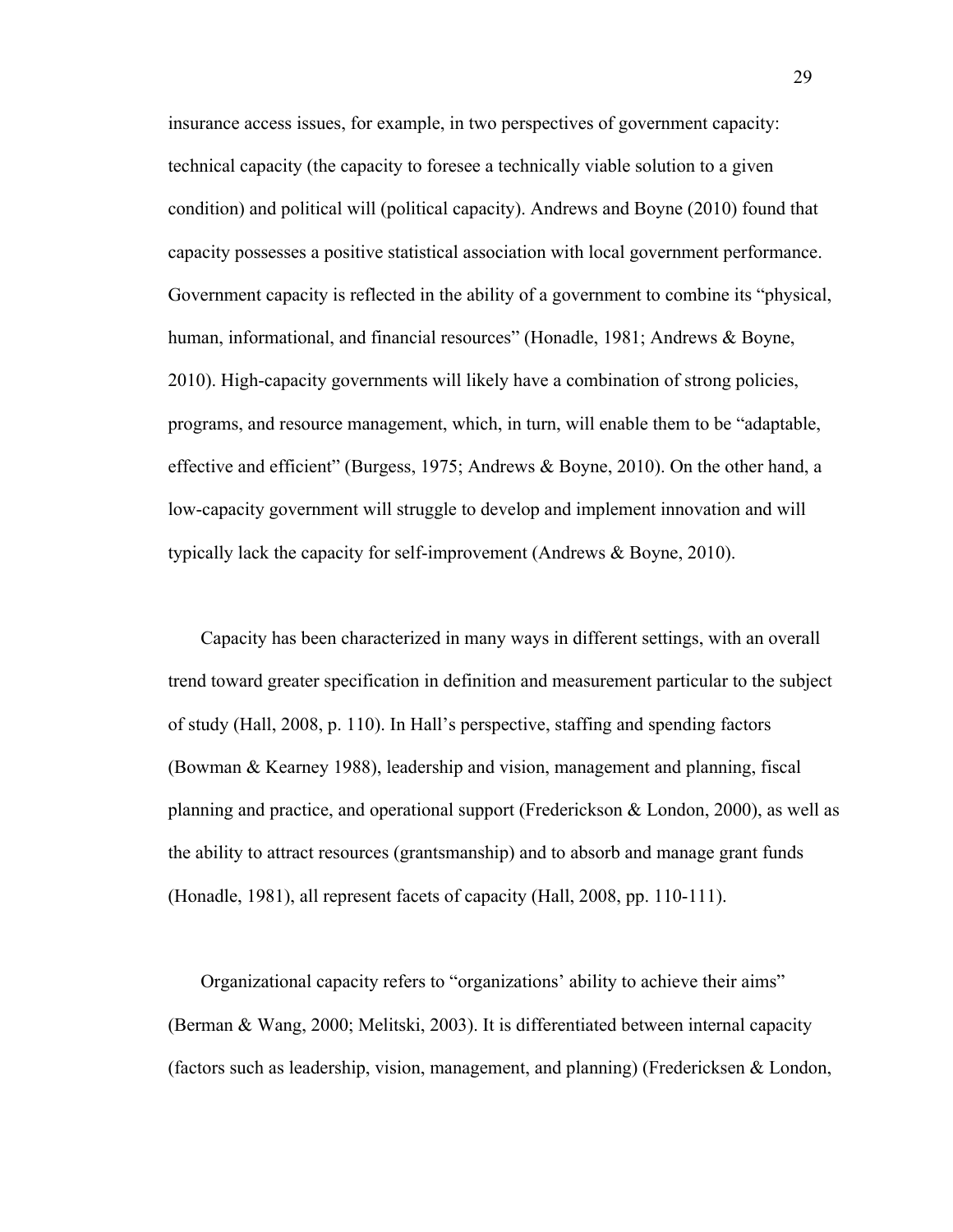2000; Melitski, 2003) and external capacity (stakeholder capacity, project champions, political support, and so on) (Melitski, 2003). Wallis and Dollery (2002) summarized some discussions of governance capacity from researchers. Polidano (2000) distinguishes between "policy capacity" (i.e., "the ability to structure the decision-making process, coordinate it throughout government, and feed analysis into it"), "implementation authority" ("the ability to carry out decisions and enforce rules, within the public sector itself and the wider society"), and "operational efficiency" ("the ability to deliver services efficiently and at a reasonable level of quality") (Wallis & Dollery, 2002). Grindle's discussion is also mentioned by them. Grindle (1996) (see also Wallis & Dollery, 2002) says that state capacity incorporates institutional capacity, technical capacity, administrative capacity, and political capacity. Specifically, "institutional capacity" refers to the ability of a government to uphold authoritative and effective "rules of the game," to regulate economic and political interactions, and to assert the primacy of their policies, legal conventions, and norms of social and political behavior over those of other groupings. "Technical capacity" is related to government capacity in setting and managing coherent economic strategies based on the advice of a cadre of well-trained analysts and managers who operate out of appropriately placed units for policy analysis. "Administrative capacity" refers to the ability to effectively administer local infrastructure and supply local public goods. And "political capacity" is related to the ability to mediate conflict, respond to citizen demands, allow for the representation of interests, and provide opportunities for effective political participation.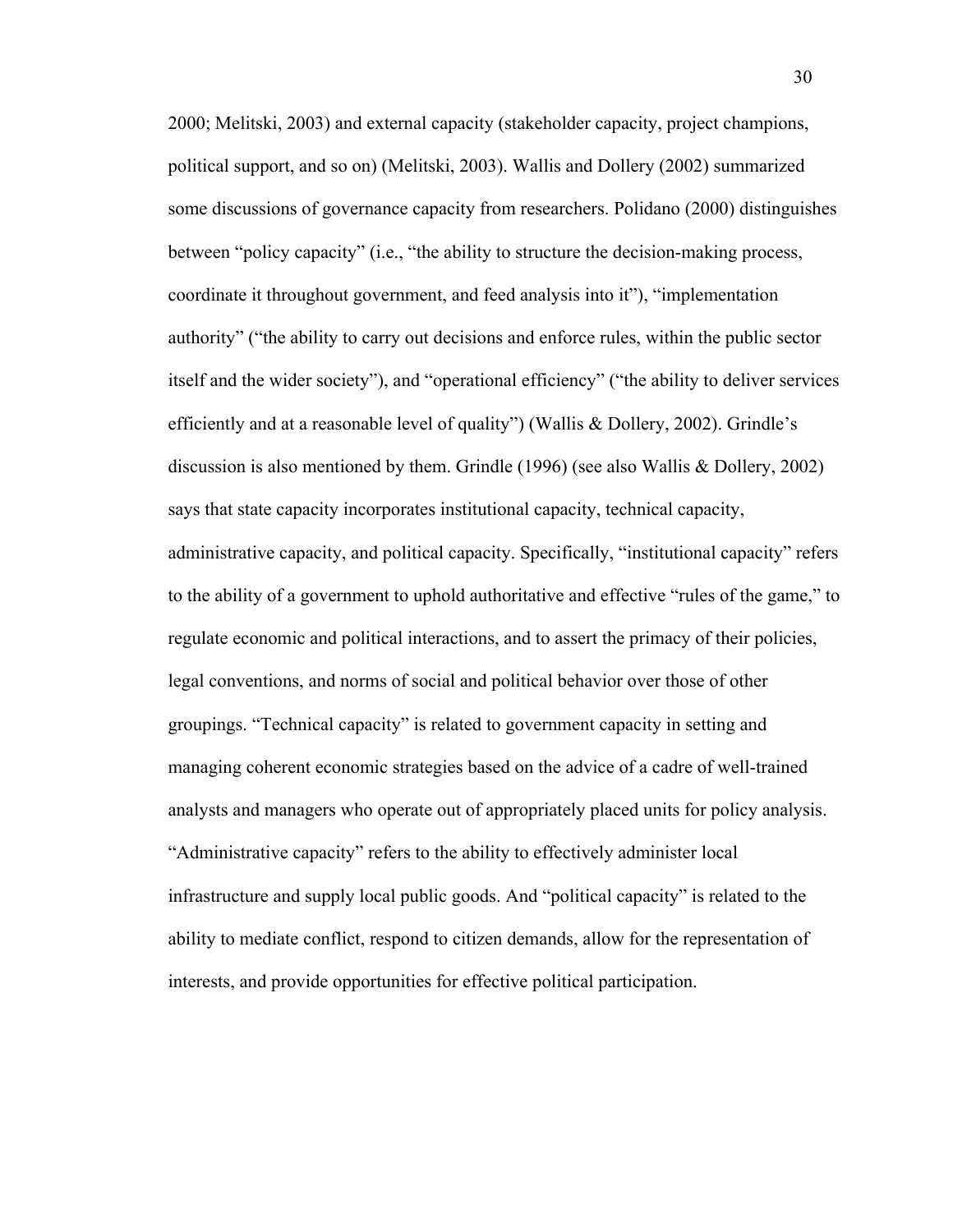A majority of the local governments reviewed enhanced their capabilities by giving attention to areas such as staff skills and professionalization, equipment, materials and buildings, organization, and planning and execution functions (Fiszbein, 1997). Fiszbein (1997) views capacity as an enabling factor: It is the effective existence, at the local level, of the tools that make it possible for the local government to perform successfully, specifically referring to three dimensions (labor, capital, and technology). Labor refers to staff professionalization (the skills and knowledge of staff); capital is regarded as the "physical dimension"; and the technology dimension consists of the government's internal organization and management style, such as the structure and distribution of functions and responsibilities within the organization; the management, planning, decision-making, and control and evaluation functions; and information-gathering, processing, and distribution (Fiszbein, 1997).

#### **4.2 Government Capacity Influences E-Participation Performance**

The definitions of capacity vary in the extent to which they specify the activities that should be performed versus the results that are sought (Honadle, 1981; Milio, 2007, p. 435). Capacity refers to different abilities and has different dimensions when being used in different areas. In e-participation, government capacity represents the resources and abilities that a government has to provide adequate access for citizens to participate online. Specifically, it includes the technical capacity (expertise and technologies), financial capacity (necessary funding), administrative capacity (administrative abilities), and political capacity (political support) to enable citizens to conveniently get information, express themselves, contact government officials and staff, discuss public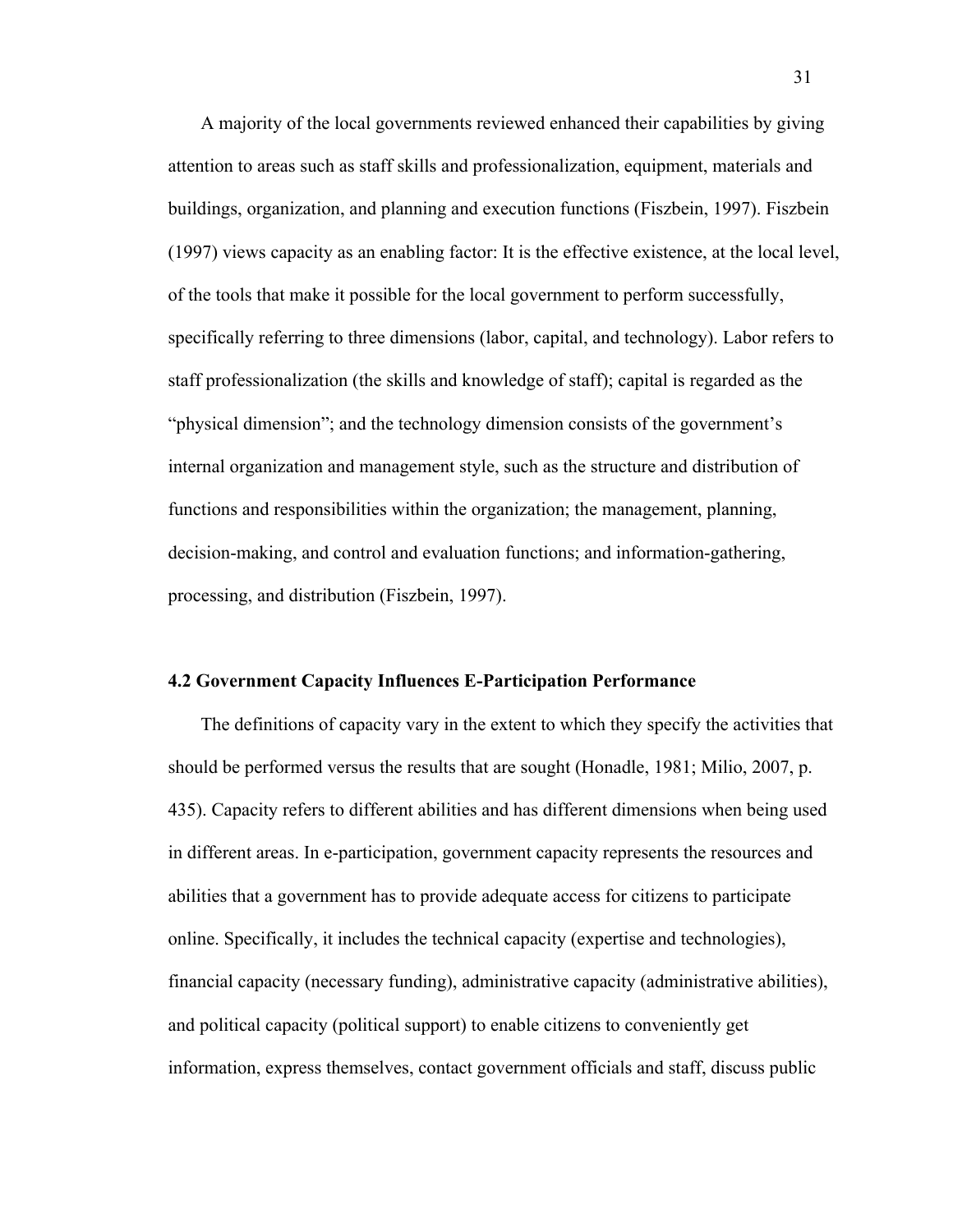issues, and so on. These capacities, composing the government capacity for e-participation development, serve as the necessary basis for e-participation adoption and development.

Technical capacity (or IT capacity) refers to "the ability of the local government to effectively apply IT to achieve desired ends" (Kim & Bretschneider, 2004, p. 2). Governments need to have the technical capacity to build and run user-friendly websites and make use of digital tools to provide access for citizens to interact with government, which obviously involves many advanced technologies. Miah, Gammack, and Greenfield (2009) argue that "e-Democracy technologies are not simply a portal or other website where people can view or exchange documents but are rather a combination of networks, personal devices, software technologies, that may support the entire political process and canvass the desires among democratic entities through a meaningful interchange between citizens and their governments" (p. 408). That is to say, e-participation requires a strong technology capacity to serve as its basis.

Based on the perspectives of Kraemer, Dutton, and Northrop (1981) (see also Kim & Bretschneider, 2004), to better understand how computers have changed organizations, it's necessary to look at both "equipment" (like hardware, software, networks, etc.) and the people that operate and run that equipment. Thus, technical capacity not only refers to the equipment that governments have to develop for e-government or e-governance but also relates to the staff who are particularly recruited for managing and running the equipment. Kim and Bretschneider (2004) divided the level of IT capacity in a local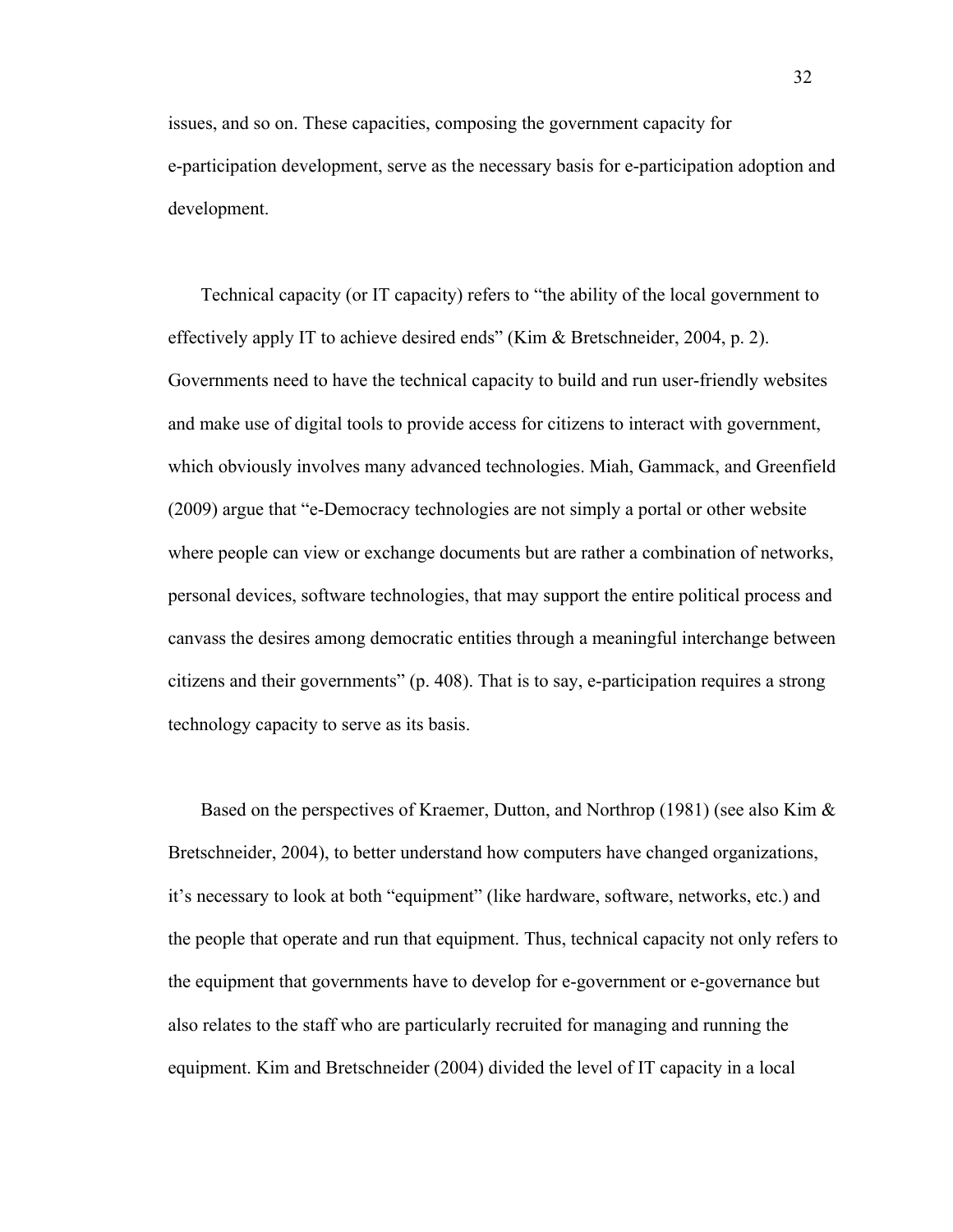government into two categories: non-human capacity and human capacity. The first category reflects the IT infrastructure and the integration of it, such as the database management system, website/portal service, intranet, and so on. The second category (human capacity) refers to the analytical capacity, attitudes, and training resources of the people using the IT infrastructure (p. 2). The equipment is important, but the staff that manages and runs the information infrastructure is important too. The ability of these staff, including the IT manager, to "identify problems of the current information system, and to develop and evaluate alternatives to improve the IT capacity of the organization appears to be a decisive factor affecting the IT capacity of local government" (Honadle  $\&$ Howitt, 1986; Kim & Bretschneider, 2004, p. 3).

With more than 10 years of study in the area of e-governance, the E-Governance Institute at Rutgers University-Newark has collected good practices over the years that governments need to learn to improve e-governance, including e-participation. For example, a website should have targeted audience links, a site map, and easily usable searching tools. It should also enable visitors to contact the government conveniently through email or online chatting; provide online discussion forums and online polls; offer synchronous video of public events and meetings; offer online tools for online decision-making; and enable citizens to post information, photos, and videos. All of these functions need to be realized by the necessary technologies and technicians to run an e-participation program. That's the reason why technical capacity is the precondition that needs to be met to for the successful adoption and development of e-participation. This leads to the first hypothesis of this study: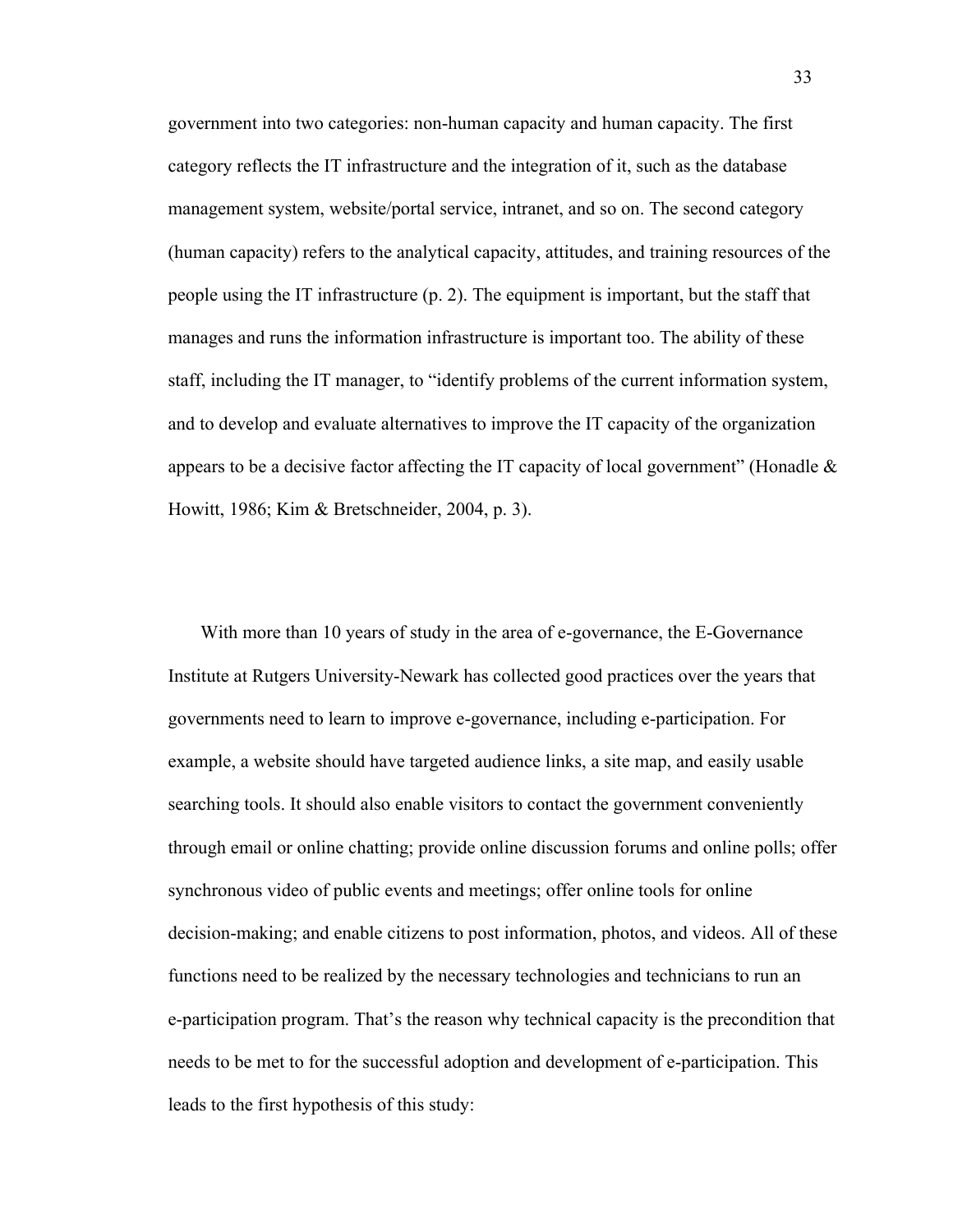*Hypothesis 1: Governments with a higher level of technical capacity are more likely to perform better in e-participation.*

If we view e-participation as the "product" provided by governments, then information technology equipment, human resources, and financial recourses are only the raw materials or tools that governments can use to produce this "product." In fact, e-participation offerings and management include a lot of components, such as creating a project, setting up related regulations and policies, allocating related resources (financial resources and human resources), and providing training to related staff, as well as high levels of leadership and project management, project evaluation and improvement, and so on. All of these require high-quality administrative capacity to manage the resources and guarantee the maintenance of the project. Governments need to have the corresponding administrative capacity for e-participation adoption and development.

Arguing that the definitions of administrative capacity from other researchers are quite general and "do not indicate specific actions that the institutions need perform," Milio (2007) defines administrative capacity by four key actions: "management, programming, monitoring and evaluating" (p. 435). Although this definition is proposed in the background of the Structural Funds, it's instructive for understanding administrative capacity in e-participation development. Governments need to have this capacity to manage e-participation projects well, including setting them up, running them,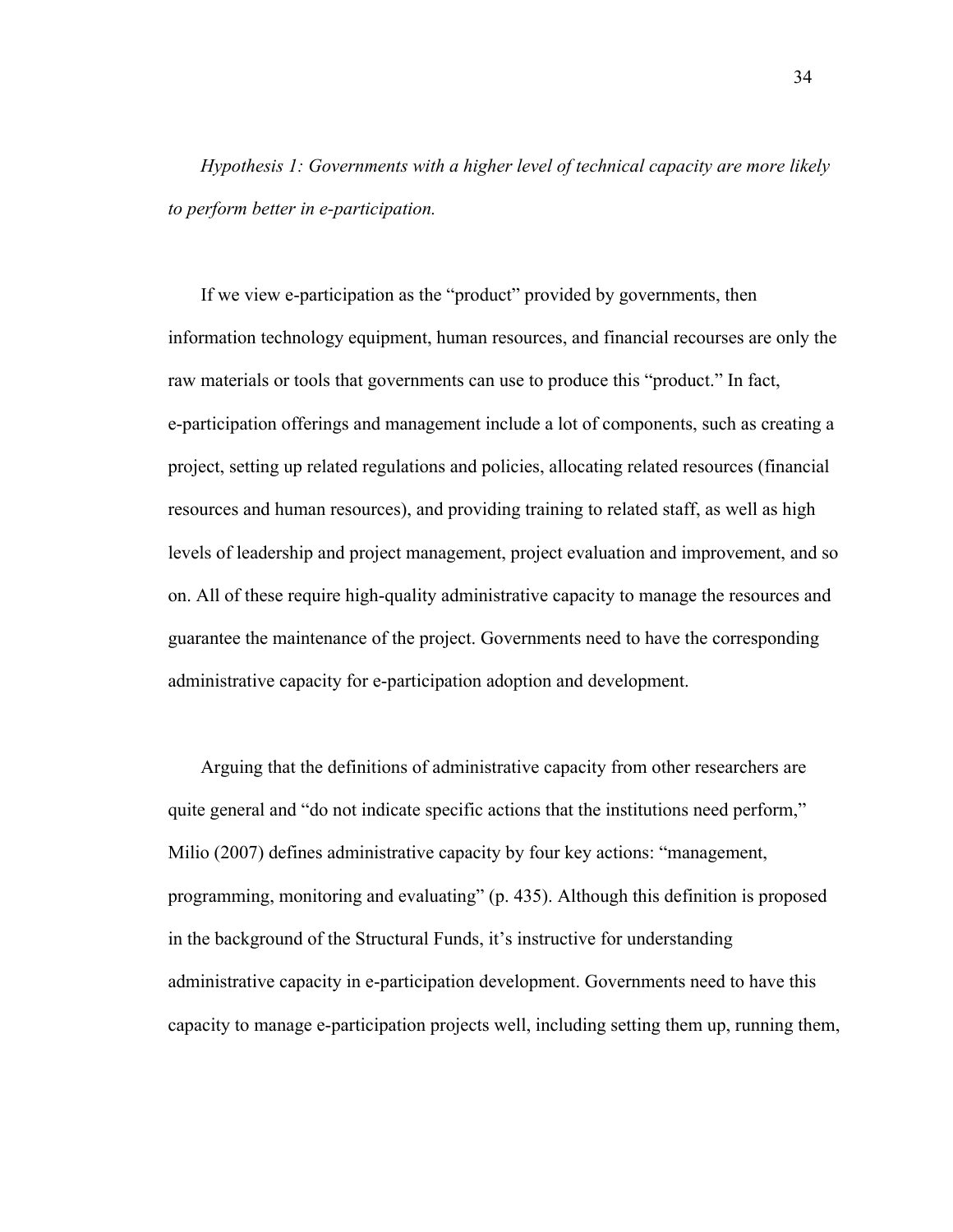and monitoring and evaluating them. Only when governments have the administrative capacity can e-participation be adopted and developed well.

Furthermore, information technologies bring not only opportunities for government to improve its performance and promote citizen participation but also challenges it must face. To cope with these challenges, administrative capacity is needed. Government officials are expected to have the ability to adopt new technologies, recruit expert and related staff, train employees, and make long-term and short-term strategies for future development. A higher level of management and leadership will help government officials create the right strategies and plans to develop e-participation.

The relationship between technical capacity and administrative capacity cannot be ignored. Information technologies enable governments to have more advanced tools in their internal operations, such as human resources management, financial management, knowledge management, etc. All of these help governments to improve their efficiency and effectiveness in administration and management. So, it's expected that a government's technical capacity has a positive influence on its administrative capacity. Municipal governments with a higher level of technical capacity are more likely to have a higher level of administrative capacity. This discussion leads to the second and third hypotheses:

*Hypothesis 2: Governments with a higher level of administrative capacity are more likely to perform better in e-participation.*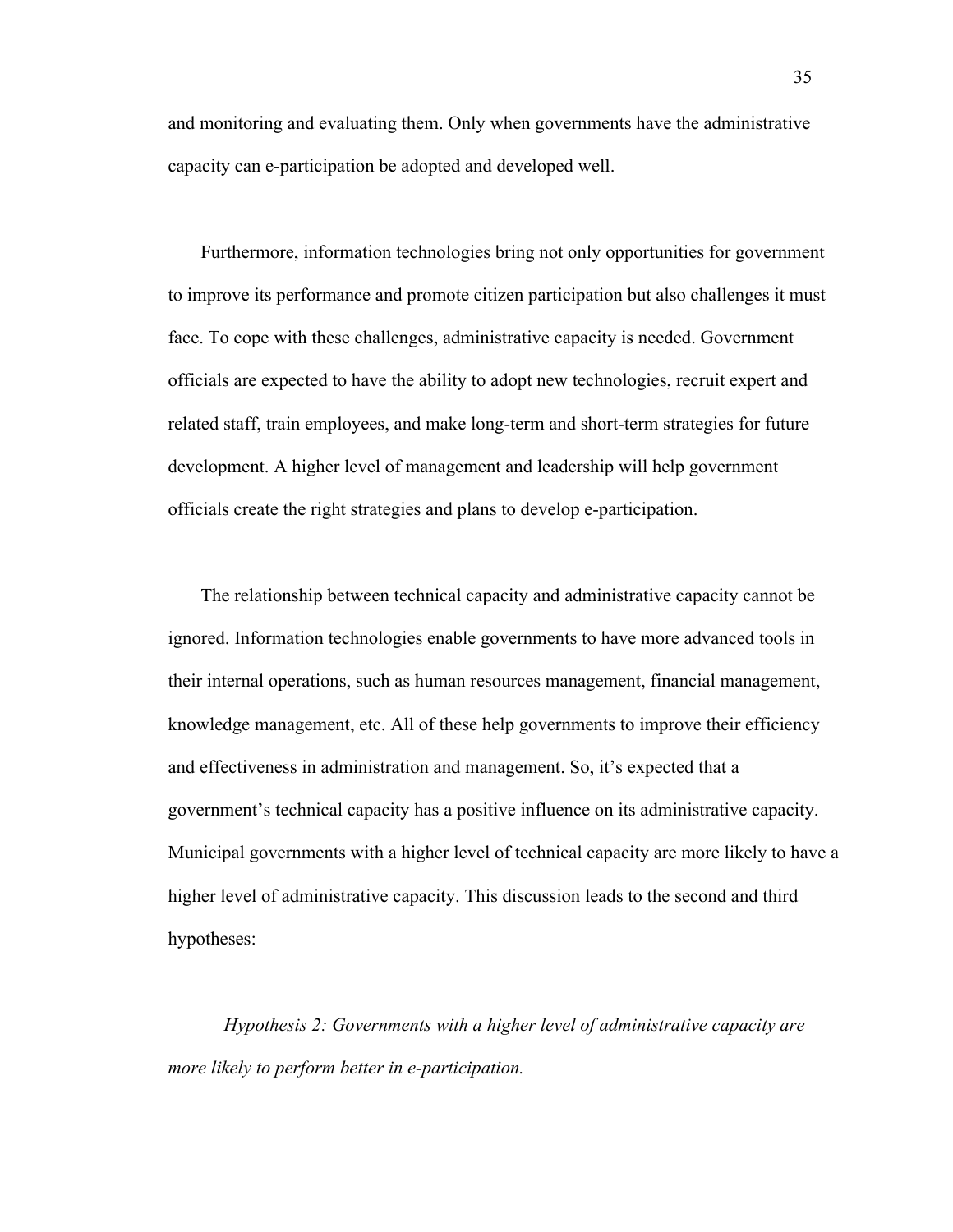*Hypothesis 3: Technical capacity is positively associated with administrative capacity in municipal governments.*

Another important capacity involves resources, especially adequate funding for e-participation adoption and development. Hall (2008) (see also Putnam, Leonardi, Nanetti, & Pavoncello, 1983) argues that the most common dimensions of public-sector capacity that have been identified focus on the financial resources of public institutions. Mohr (1969) (see also Kim & Bretschneider, 2004) believed that financial resources are a strong predictor for organizational innovation. Based on the arguments of Kim and Bretschneider (2004), "a large variation in IT innovation among city government can be explained by the amount of budget available to adopting new IT" (p. 4). Additionally, Gil-Garcia and Pardo, in discussing the factors necessary for e-government success, state that "financial resources are not always the most important factor, but are necessary" (p. 195).

It's the same for e-participation adoption and development. Only having technology is not enough; developing e-participation for the long run requires related staff to run the programs, provide services to citizens, and process the data collected. E-participation necessitates long-term funding, which can place financial pressure on governments. The updating of software and infrastructures, as well as the training of government employees, costs a lot of money. Responding to citizens' questions, managing comments and feedback, analyzing data, and providing strategic suggestions for government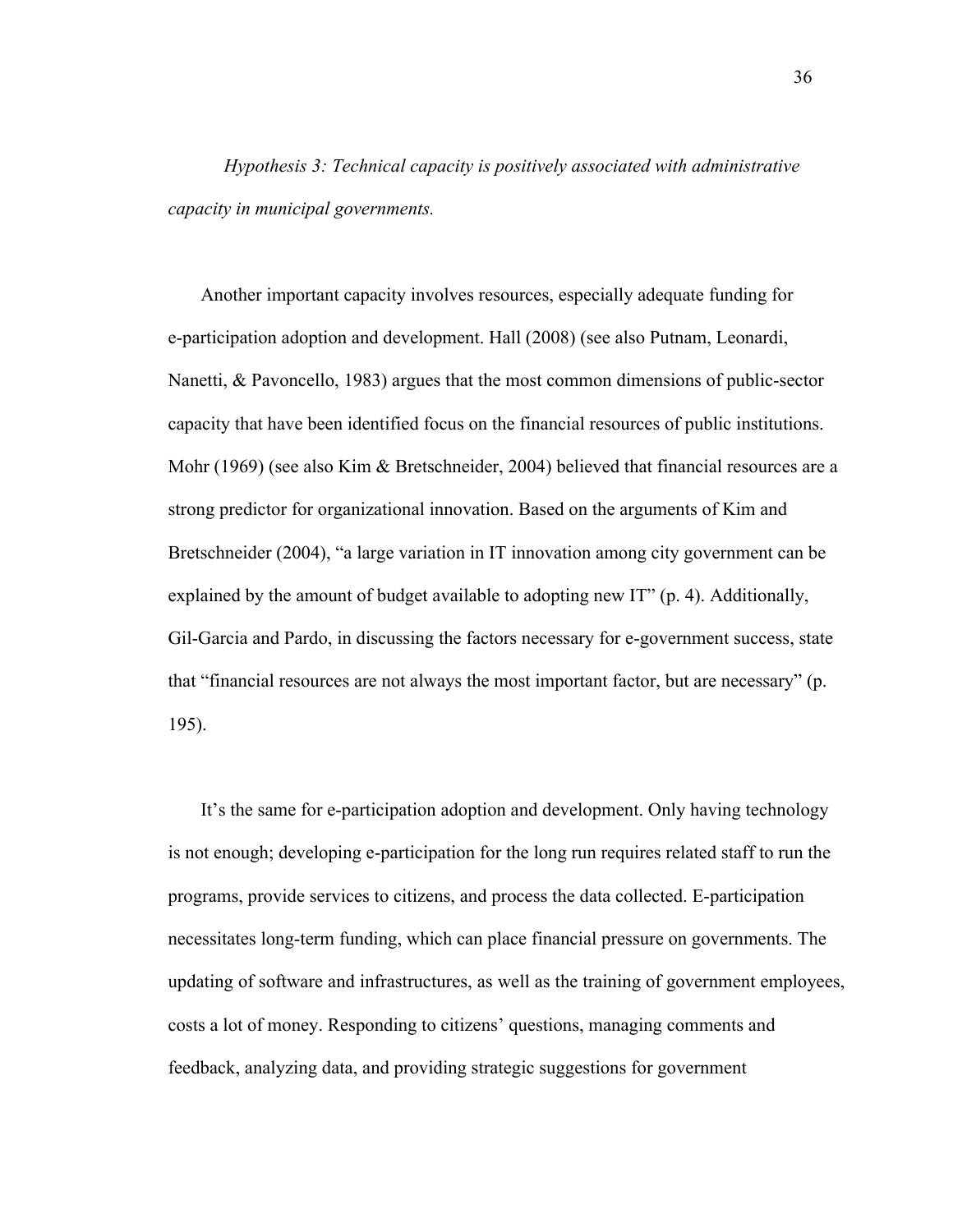development require adequate financial resources as their foundation. "Financial support is indispensable for procuring and developing adequate levels of hardware and software, and training end-users as needed" (Kim & Bretschneider, 2004, p. 4). Thus, financial capacity is another factor that serves as a precondition that needs to be met to guarantee the long-term development of e-participation.

Similar to the fundamental role of the economy at the national level, financial capacity serves as the basis for other capacities, particularly technical capacity. The building of technical capacity demands financial resources to house advanced IT facilities, build an IT department, recruit technicians, etc. Even if some governments choose to have part-time technicians or use IT-outsourcing, they still need to have a reasonable level of financial resources to afford to do so. As such, financial capacity is an important determinant for the building of technical capacity. Without strong financial capacity, it's hard to promote technical capacity at the municipal level. And while financial capacity might not directly influence e-participation, it's expected that it will affect the technical capacity of a municipal government. Based on this discussion, the fourth hypothesis 4 is established:

*Hypothesis 4: Financial capacity is positively associated with technical capacity in municipal governments.*

To better adopt and develop e-participation initiatives, political capacity is also needed. The policymaking and implementation of government requires political support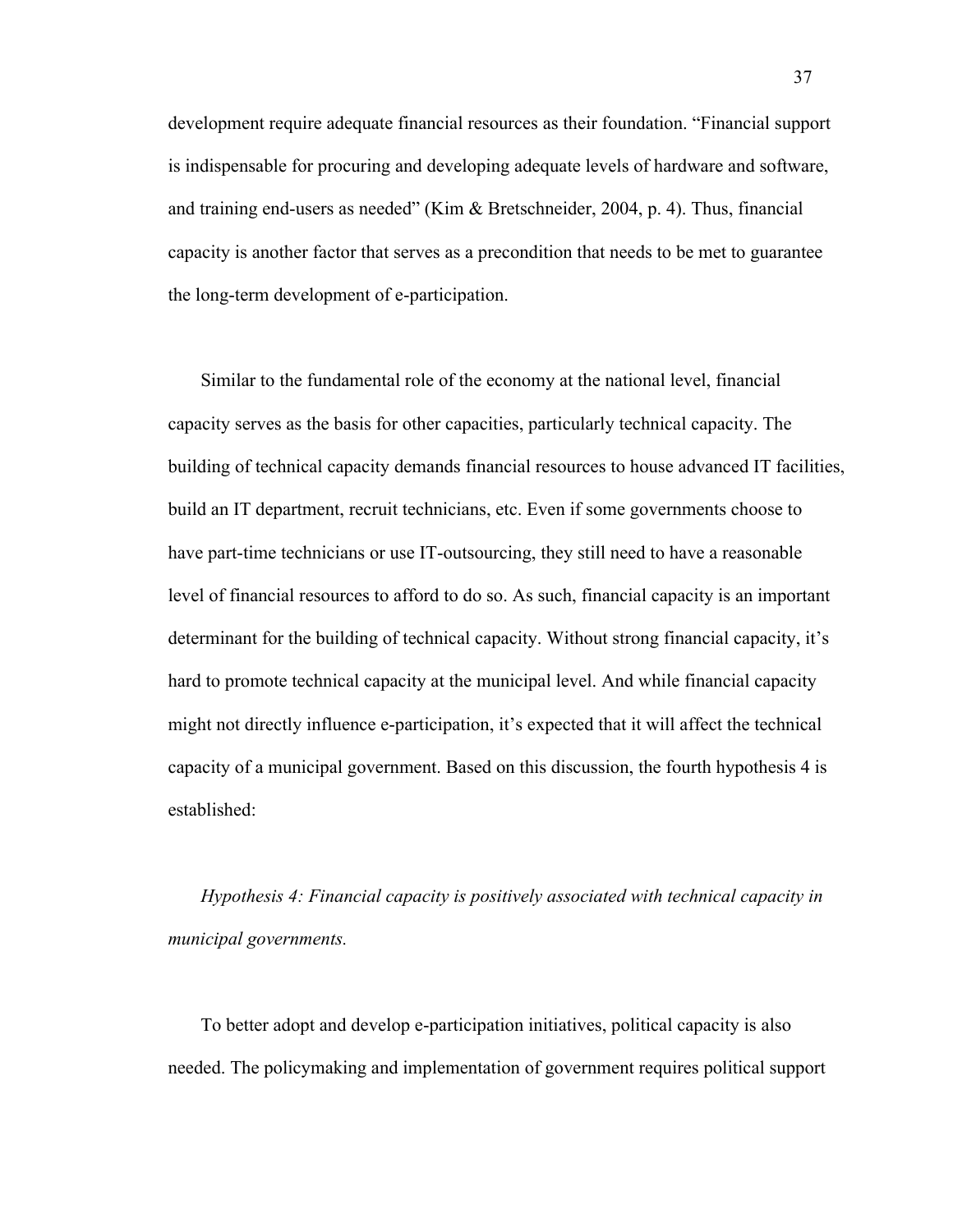as the positive environment in which to make the process go smoothly. A low level of support could cause conflicts that slow down the process and result in a high level of cost for policymaking and adoption. The adoption and development of e-participation involves systematic decisions related to the usage of information technologies to involve citizens in the running of government, such as enabling citizens to give comments and suggestions conveniently, efficiently interact with government officials and employees, actively discuss public issues through online discussion boards, and so on. All of these might bring significant changes to a government's inherent model. Political support needs to be achieved before governments can accept these changes and gladly adopt e-participation.

Also, political capacity is likely to affect administrative capacity in municipal governments. Kim and Bretschneider (2004) argue that "improving [the] IT capacity of local governments depends on whether support from administrative authorities is available for IT managers who are in charge of implementing [the] IT adoption process and its utilization" (p. 3). Based on the arguments of de Loë, Di Giantomasso, and Kreutzwiser (2002), political capacity can be measured by the support of local political leaders. The capacity for solving political conflicts inside government and achieving political support from both inside and outside government is required to support the adoption and development of e-participation.

A high level of effective management or administration cannot be achieved without the support of supervisors and employees. Political support could promote efficiency in

38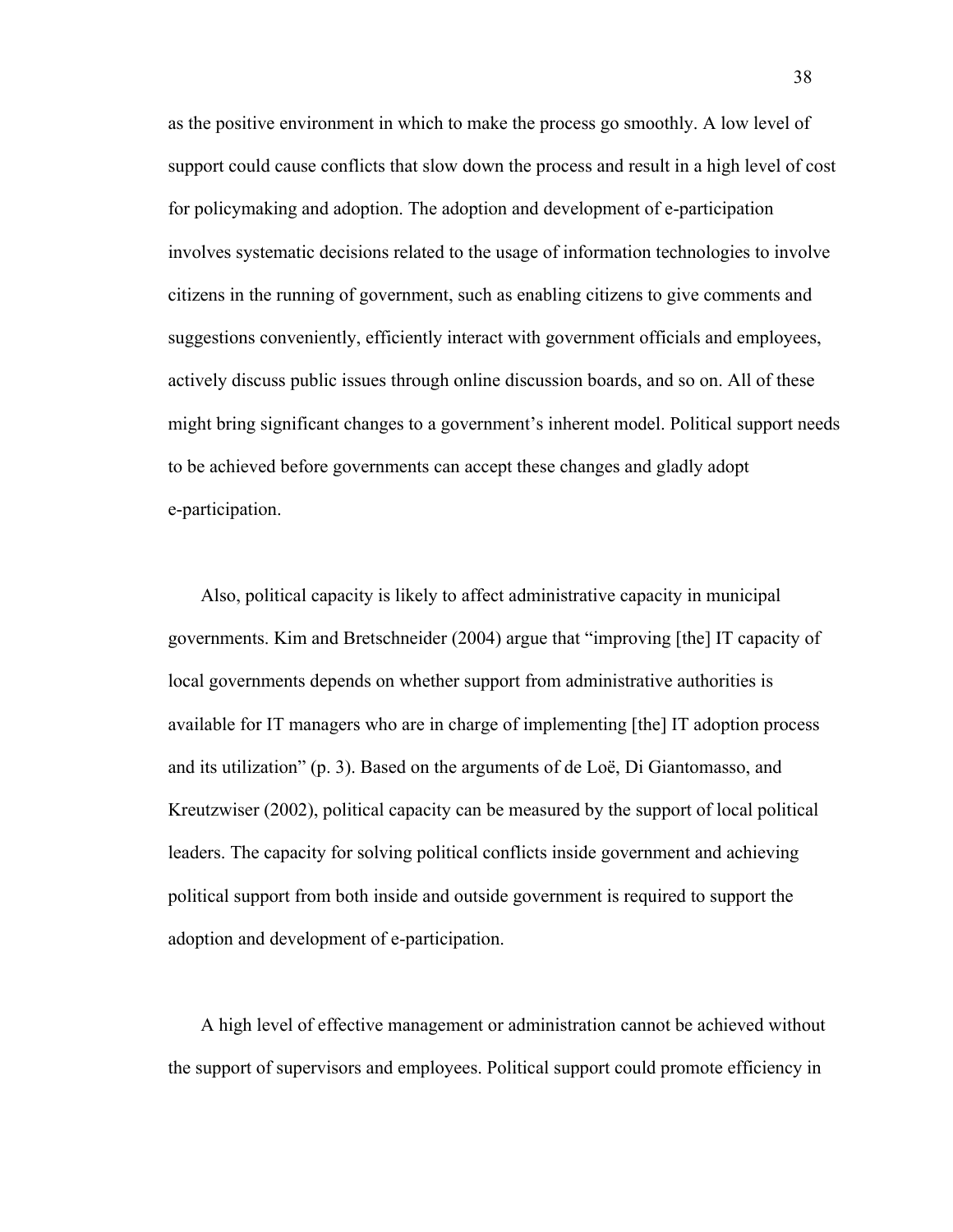decision-making and reduce conflicts during the process. It also helps to decrease the cost of policy design and implementation. So, governments with a higher level of political capacity, especially political support, will be more efficient and effective in policymaking and implementation. Thus, political capacity serves as the environment for administrative capacity. Administrative capacity is expected to be higher when there is more political support from both inside and outside of the government. Hypothesis 5 can be proposed based on this discussion.

*Hypothesis 5: Political capacity is positively associated with administrative capacity in municipal governments.*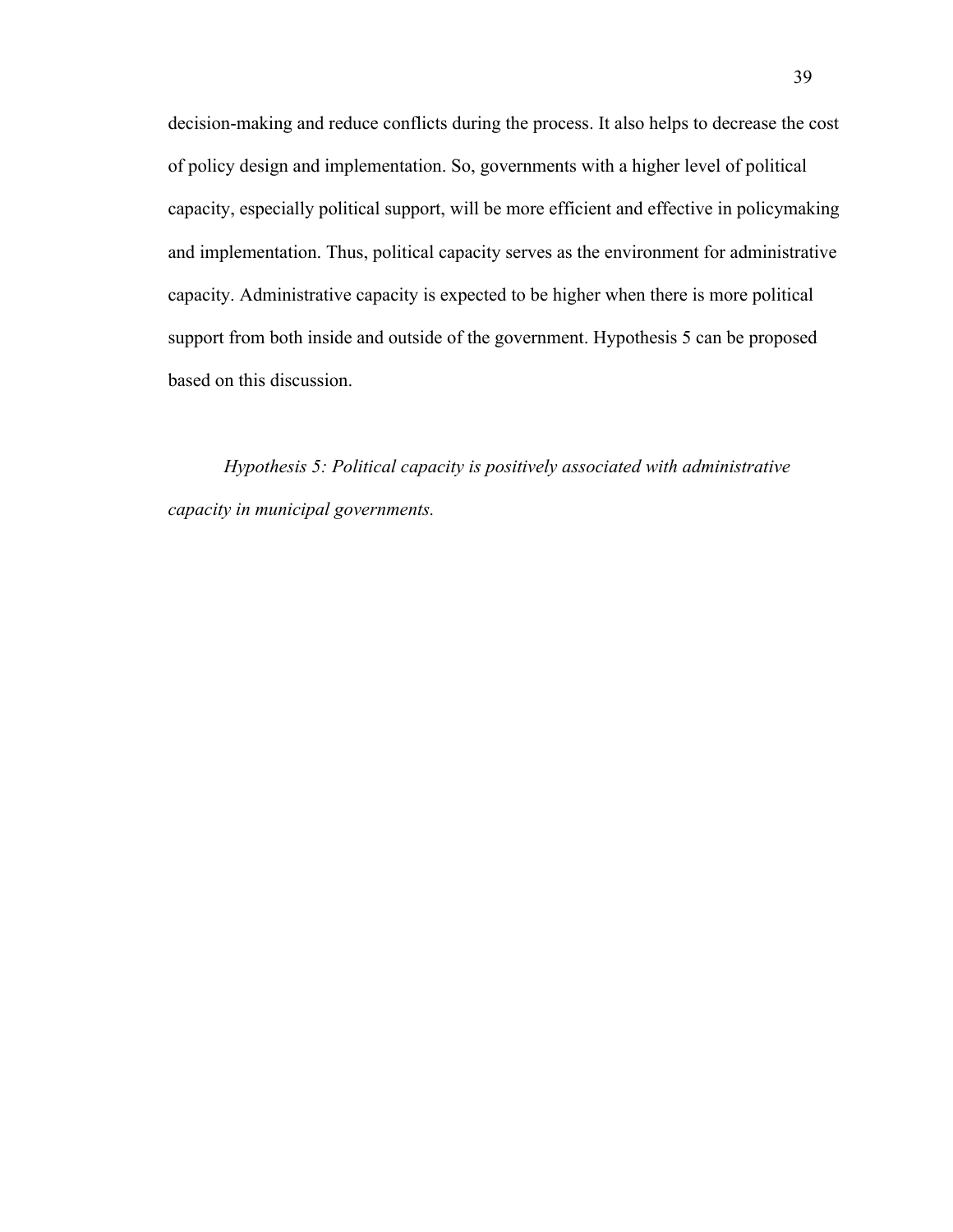## **Chapter 5: Government Willingness and E-Participation**

#### **5.1 Government Willingness Impacts E-Participation Performance**

Will governments with a high level of capacity absolutely have a high level of e-participation development? The answer is no. While the capacity of government plays a foundational role and serves as the basis for e-participation development, it is still not sufficient to ensure development. The study from Rutgers University confirmed this point. There were 104 measures in five categories (privacy/security, usability, content, services, and citizen participation), which were used to evaluate 92 municipalities worldwide in the 2011-2012 survey to reflect the digital governance environment at the municipal level globally. A cluster analysis was used to divide the municipalities into four groups (Figure 5-1). The result indicates that there's not only a great gap among them in e-governance but also among different categories. "Usability," for instance, reflects the capacity of government to build a user-friendly website, and "citizen participation" refers to the access provided by a government for citizen participation online. The results show that there's a gap between them, as the average score for usability is much higher than for citizen participation, which means that even though the government has the capacity to build a great website, it does not guarantee that they will perform strongly in providing abundant opportunities for citizens to participate online. Willingness can explain the difference.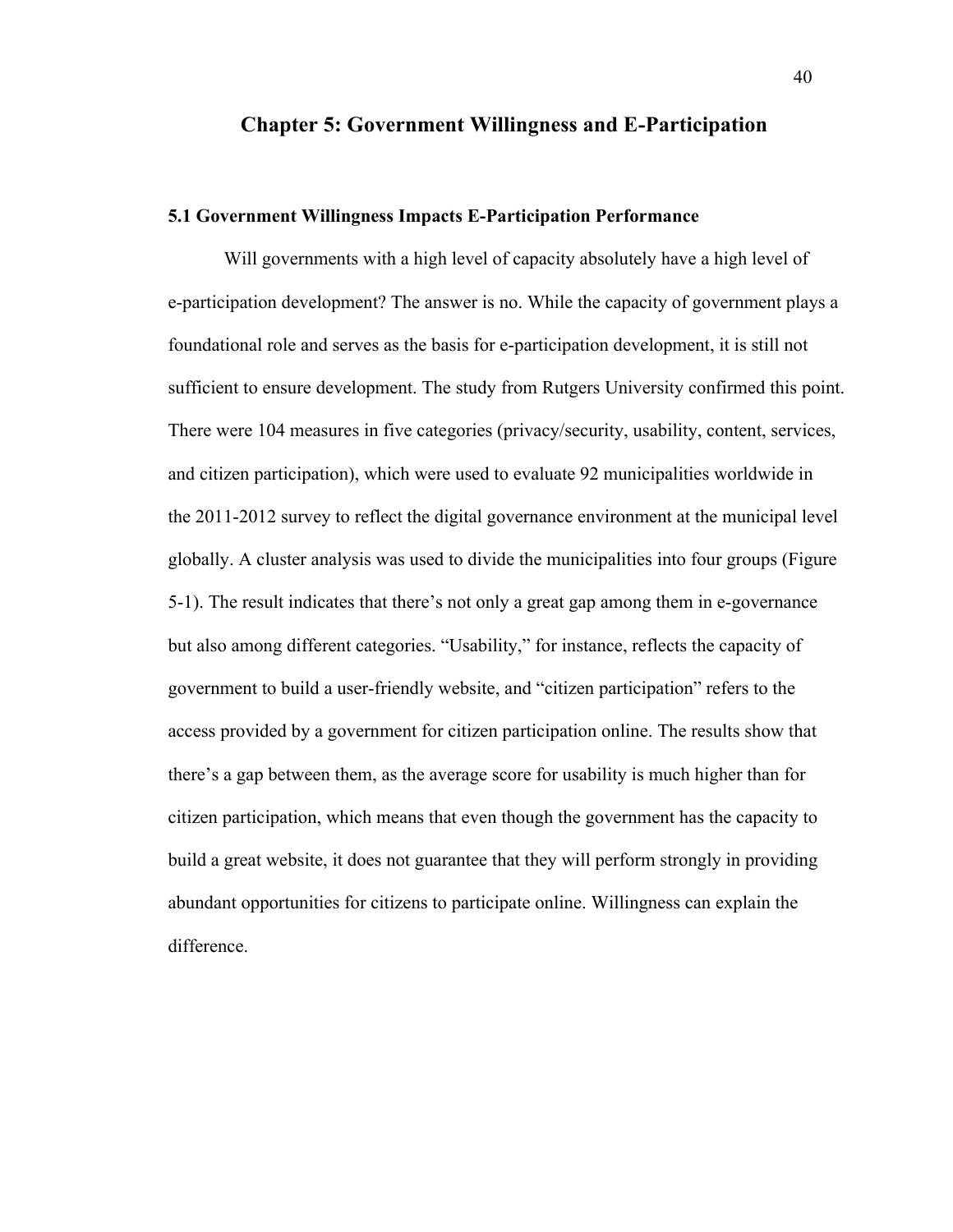

**Figure 5-1: Clusters in E-Governance at Municipal Level**

In fact, the difference between e-government and e-participation development is often ignored, and capacity factors, although significantly impacting e-government development, do not sufficiently determine e-participation development. Two broad dimensions regarding the value of ICTs to local government reform have been identified: entrepreneurial (good management) and participatory (good democracy) (Musso et al., 2000; Tettey, 2002). The first dimension emphasizes the ability of local governments to enhance their service delivery functions via ICTs, while the latter describes the quality of civic engagement (Tettey, 2002).

After two decades of development, more and more governments have the capacity to build websites and provide services online. However, they are still inactive to provide citizens access to participate online. Enhanced service delivery is more likely to be realized by a government with capacities, while it is more difficult to achieve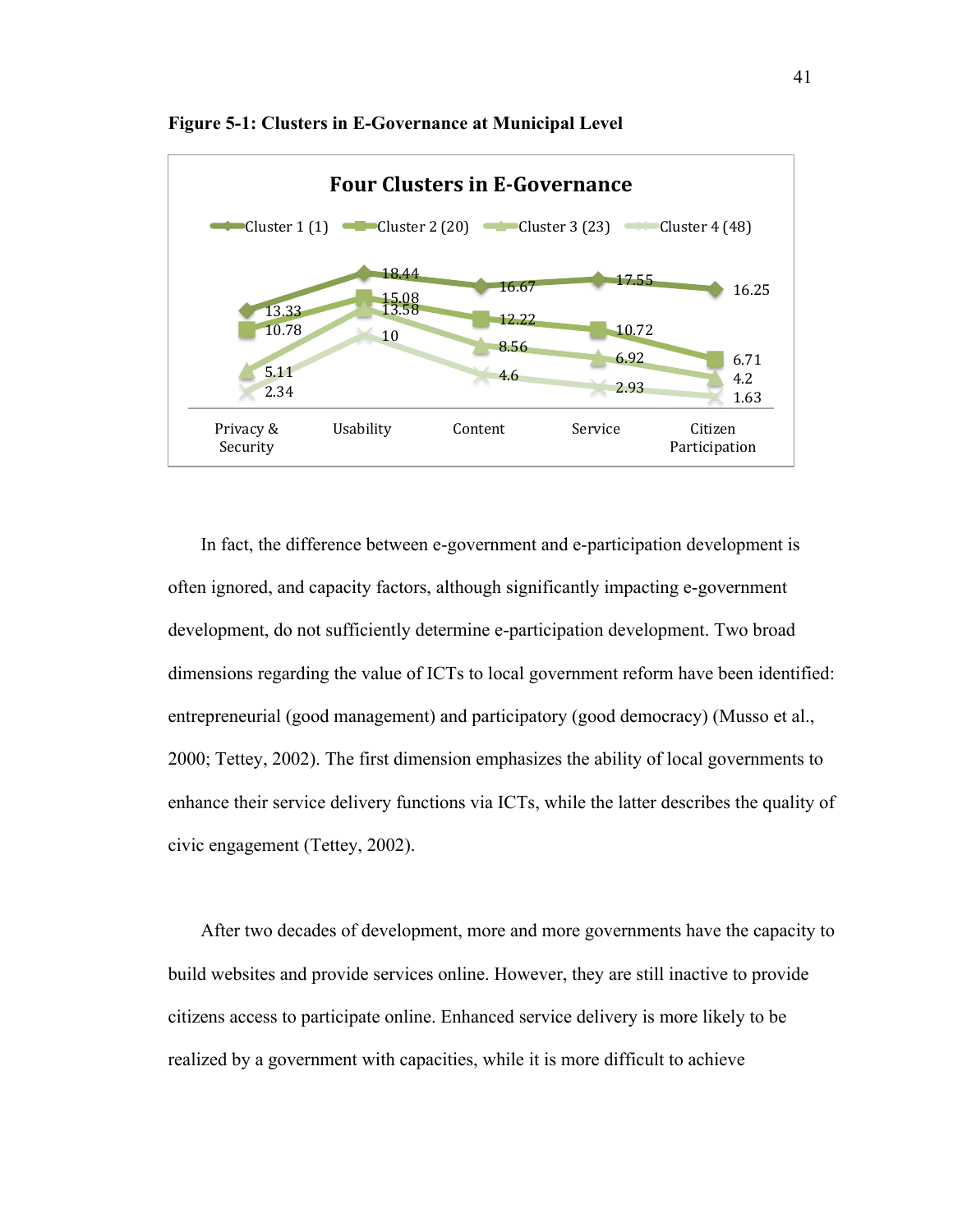e-participation development since it's not only the capacity issue but also whether a government has the willingness to adopt and develop such initiatives.

The willingness of government to adopt and implement e-participation initiatives, to a large extent, is determined by the attitudes of government officials toward those initiatives, since government officials play an important role in policy adoption and implementation. And while e-participation, as discussed in the previous section, has many advantages, it still brings with it problems and issues. For example, participating online reduces the opportunities for face-to-face interaction between citizens and government staff, which is viewed as an important way for improving citizens' attitudes toward government. Also, the rise of e-participation may reduce people's willingness to participate in public hearings and meetings in person to express their ideas and discuss with others, since it costs them more time and money. However, participating physically in public hearings and meetings provides opportunities for citizens to communicate with each other, which is an important way to build social capital in a community. In addition, e-participation, by utilizing information technologies, has the potential to threaten the privacy and security of both users and the government, which is another issue that needs to be considered. Thus, adopting e-participation is not a simple issue but rather a complex choice that governments must make. Government willingness toward e-participation will, therefore, strongly affect the adoption and development of e-participation initiatives.

Moynihan (2003) argues that "administrators have substantial power in shaping the participation forum in terms of how much influence to share—which relates to the level

42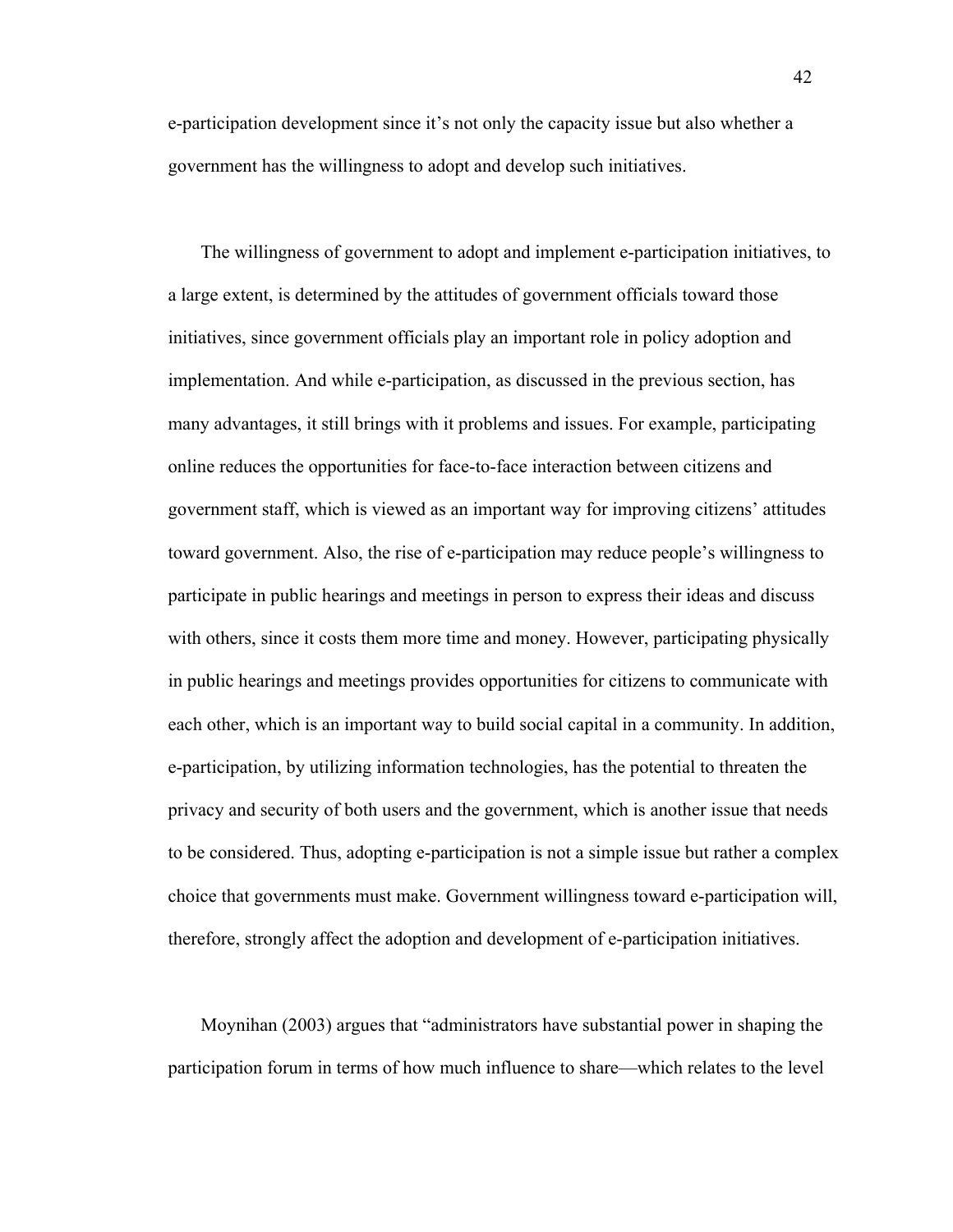of participation—and what groups or individual citizens to involve—which relates to the range of participation" (p. 171). Regarding the combination of citizen participation and information technologies, the attitudes of government officials toward e-participation have two dimensions: citizen participation and information technology usage. For governments with more willingness to engage citizens and make use of ICTs, they are more likely to adopt and implement e-participation initiatives, since this combines the advantages of ICTs and traditional citizen participation. Conversely, governments with less willingness to involve citizens in decision-making or with less passion for using ICTs are not likely to adopt and implement e-participation initiatives.

#### **5.2 ICT Usage Willingness**

Margetts and Dunleavy (2002) adapted four myths—originally applied to ecosystems—to sum up different cultural attitudes toward the new technological environment (see Thompson et al., 1990, pp. 26-28) facilitated by web-based technologies. These attitudes are "technology benign," "technology ephemeral," "technology perverse/tolerant," and "technology capricious." They believe that government organizations are different from other types of organizations, and these characteristics resulted in barriers in developing earlier information technologies (Margetts, 1999; Margetts & Dunleavy, 2002). Margetts and Dunleavy (2002) also mention the leading role of government in information technology (IT) provision in the 1950s and 1960s, though the government experienced more problems later and slipped from that role. In their perspective, this experience means government organizations "are more likely to have developed a negative attitude to information and communication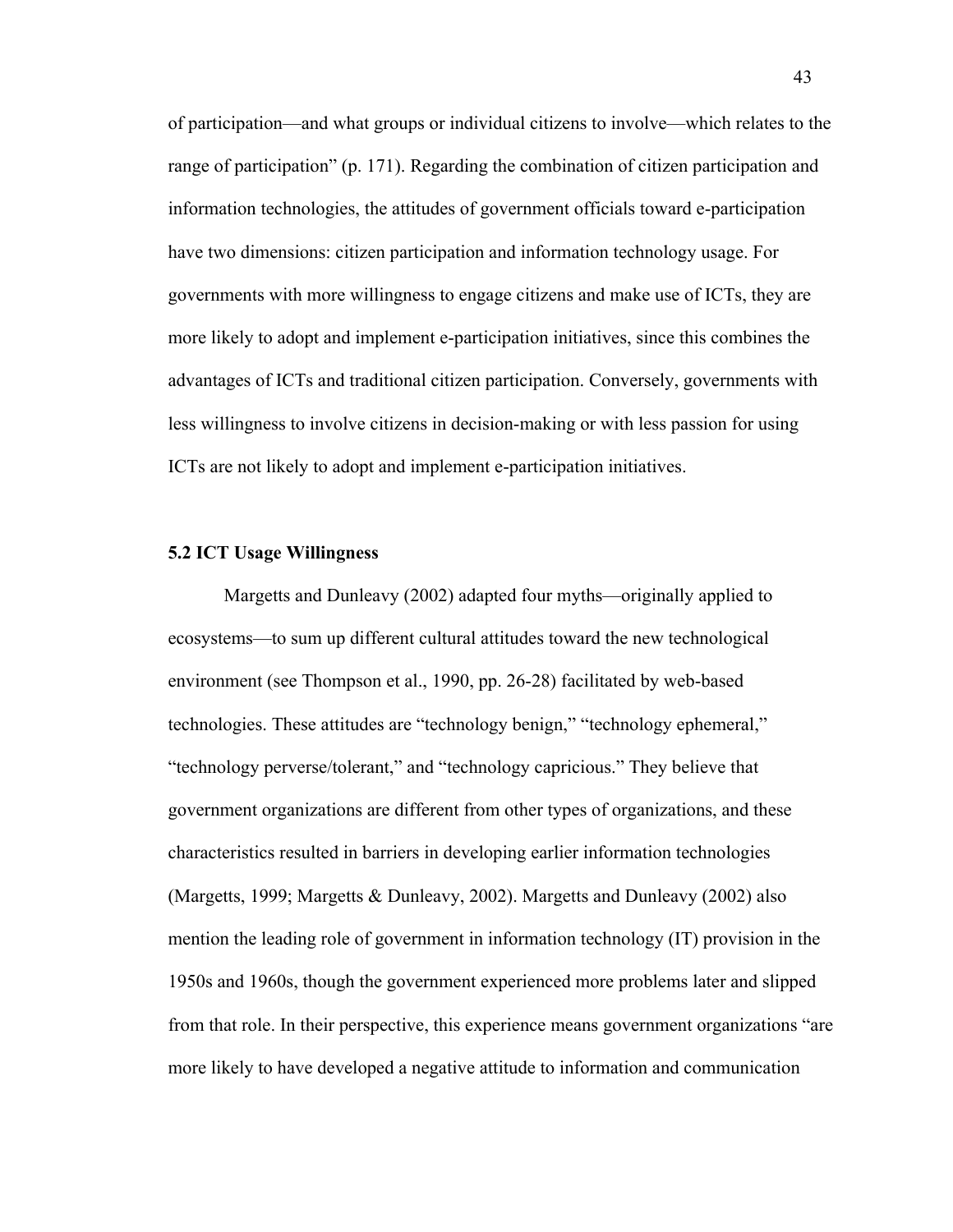technologies" (p. 3). For example, many United Kingdom National Health Service managers were scared to enter into ICT contracts in the 1990s after a series of high-profile failures and became increasingly reluctant to spend budgets even already allocated (p. 3).

Besides negative experiences, Margetts and Dunleavy (2002) also connect government administrative values with the reluctance to use information technologies, such as formality, uniformity, hierarchy, and so on. Widespread use of email in particular challenges formal notions of how government correspondence should be dealt with, seeming to fall somewhere between a telephone call and a letter (Margetts & Dunleavy, 2002). This brings challenges to the running of government and leads to negative attitudes toward the adoption and use of information technologies. Additionally, uniformity, which is an administrative value, is threatened by the use of information technologies because these technologies make the information and services providing approach more diverse, which challenges the uniformity of government. Further, hierarchy is one of the most important values in government. However, "intranets and the sharing of information throughout organizations can challenge hierarchies—and can only really benefit an organization that develops a more networked approach" (Margetts  $\&$ Dunleavy, 2002) instead of a hierarchical approach. Margetts and Dunleavy (2002) also believe that electronic hackers pose a barrier to government's image of itself as "robust," which presents another challenge for government adoption and use of information technology.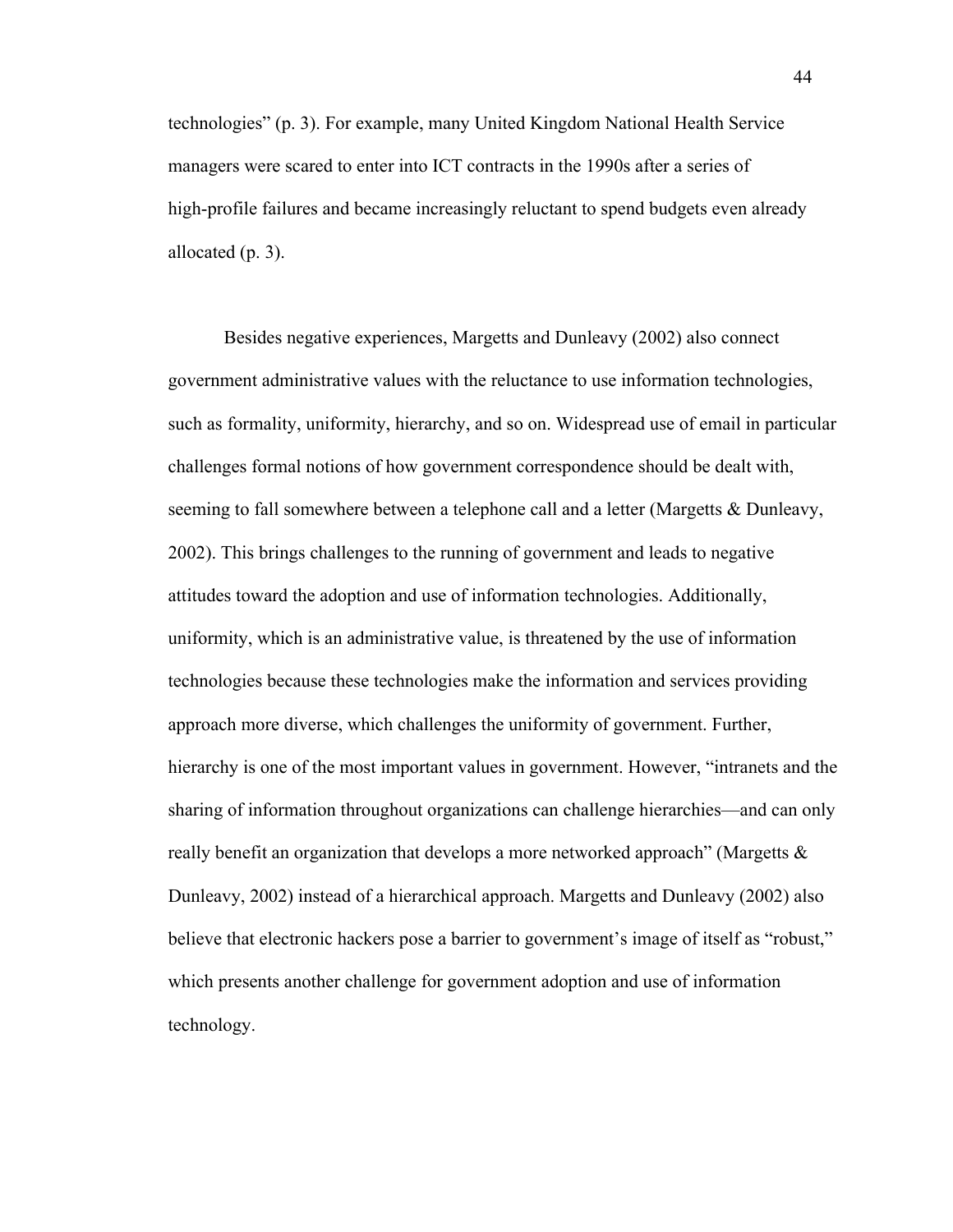Based on this comprehensive discussion, it's easy to identify that governments perceive potential threats and costs when adopting information technologies, since these technologies will likely threaten governments' values and operations. Also, electronic hackers and lack of organizational demand contribute to the barriers facing governments using information technologies. In such a situation, a government's willingness to adopt and use information technologies to provide opportunities for citizens to participate is another factor that determines the real performance of e-participation. This discussion leads to the sixth hypothesis:

*Hypothesis 6: Governments with a greater willingness to use information technologies are more likely to perform better in e-participation.*

## **5.3 Willingness for Citizen Participation**

The willingness of governments toward citizen participation depends on a lot of factors, including the cost and benefits citizen participation would bring. Moynihan (2003) summarized the administrative costs and instrumental benefits brought by citizen participation. The instrumental benefits refer to those more targeted and effective programs; innovative ideas; acceptance of public decisions (Moynihan, 2003); and so on. And, based on his perspective, the costs can be divided into "direct administrative costs, self-interested administrative costs, and decision process and decision outcome costs" (p. 173). Direct administrative costs are the direct costs placed on administrators when coordinating participation and include the actual and opportunity costs of time and resources devoted to participation (Kweit & Kweit, 1981; Moynihan, 2003).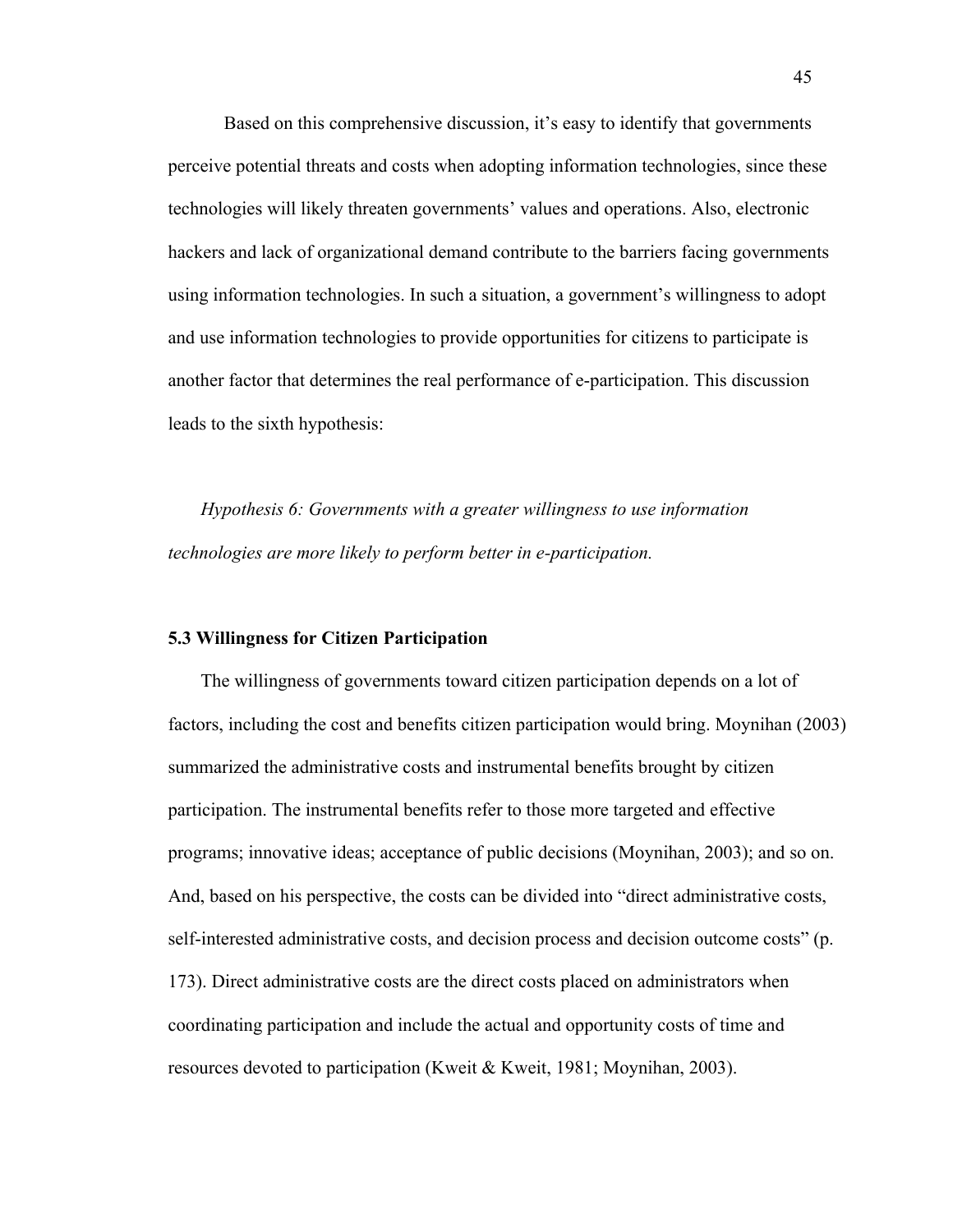Self-interested costs refer to the "public manager's potential loss of control of the decision agenda, which in turn reduces administrative power and autonomy over day-to-day activities" (Moynihan, 2003, p. 174). Also, lacking knowledge and expertise, citizen participation has the potential to damage "the quality of the decision outcome" (p. 174).

Although e-participation has the potential to reduce costs in time and money for citizens, whether it could reduce direct administrative costs is another issue that needs to be clarified. With more citizens participating online, representative institutions "have to deal with a large number of data processing tasks" (Arterton, 1987; Balnaves et al., 2004; Coglianese, 2005; Marques, 2010). And governments need more in their budgets to fund programs and employ experts and staff to run the programs, all of which might bring more direct costs to the governments. Even if e-participation didn't result in a greater cost to government, the self-interest cost, which involves government officials' support of citizen participation, is still a strong impediment against the adoption and development of e-participation. Findings of research conducted by Parvez (2003) indicate that the outer-ICT context of local authorities plays an important part in driving the ICT agenda and subsequently influencing the shape and role of ICTs in local democracy (Kardan  $\&$ Sadeghiani, 2011). Whether government officials have the willingness to promote citizen participation becomes the key factor determining the real level of e-participation.

With more knowledge and expertise, government officials might not give enough weight to citizen participation, since they may likely view opinions from citizens as not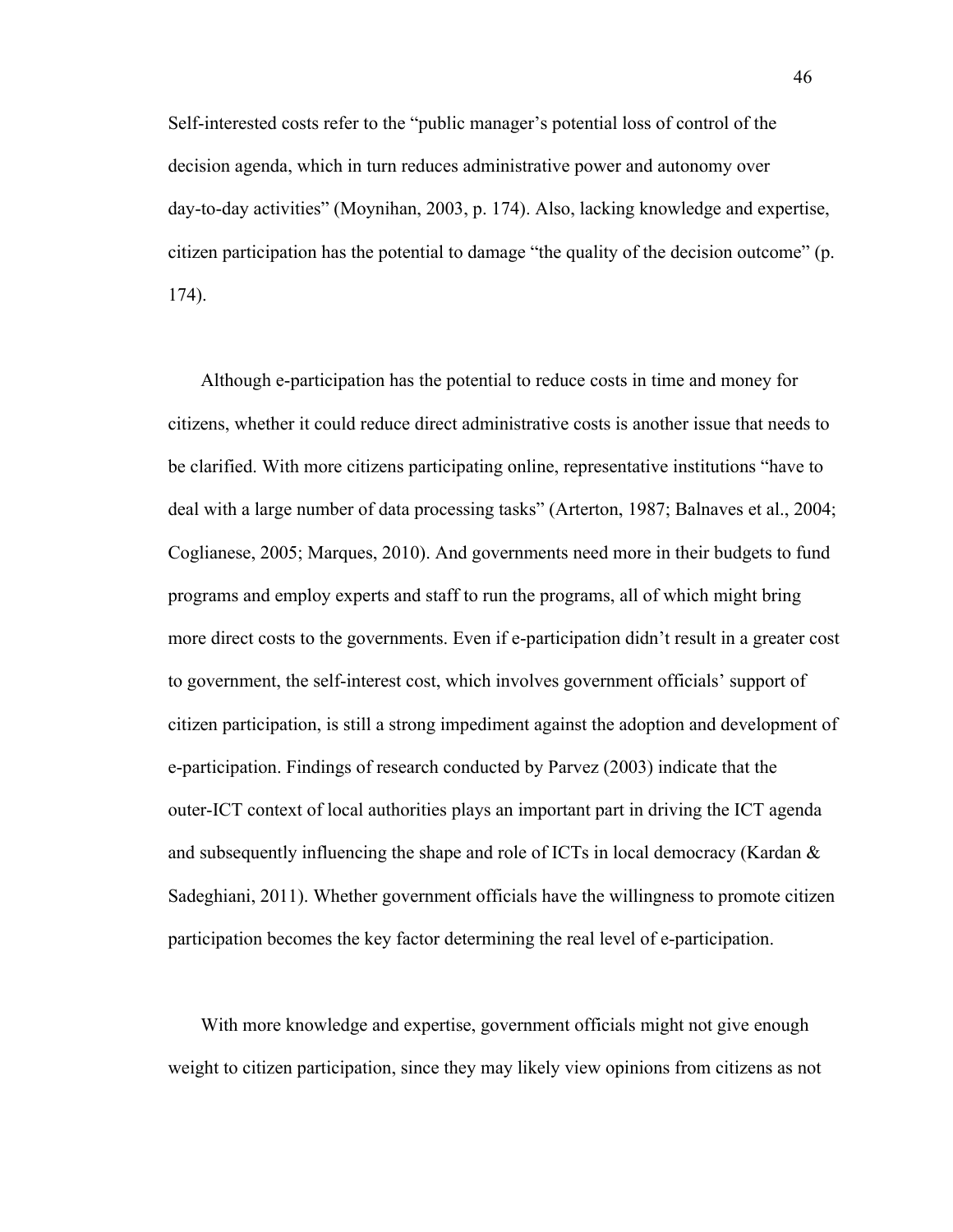practical or useful. Efforts to increase public participation may not work because "administrative systems that are based upon expertise and professionalism leave little room for participatory processes" (deLeon, 1992; Fischer, 1993; Forester, 1989; White & McSwain, 1993; King, Feltey, & Susel, 1998, p. 317). Another reason explaining the unwillingness of government to promote citizen participation might also be their reluctance to share their power with citizens.

Baker, Addams, and Davis (2005) argue that although public participation makes good theoretical sense, many problems are encountered in actual practice (p. 491). Six reasons were summarized by Walters, Aydelotte, and Miller in 2000, and one of them is that officials do not want to share power in making decisions (Baker, Addams, & Davis, 2005, p. 491). Their study on public hearings supported their argument. Public hearings "often fail to achieve their intended goals, frustrating both agencies and communities," and one important reason is that "administrators may comply minimally with laws requiring a public hearing, simply going through the motions without real intent" (Burby 2003, p. 36; Baker, Addams, & Davis, 2005, p. 491). Besides, public hearings are often a monologue rather than a dialogue and lack participation opportunities (Middendorf  $\&$ Busch, 1997; Lowndes et al., 1998; Baker, Addams, & Davis, 2005).

Although it's expected that information technologies will bring changes to the way government runs, the changes are likely to stay at the operational level instead of changing government officials' minds on promoting citizen participation. ICTs are very likely to lead to more efficient service delivery, but it is not at all clear that they will lead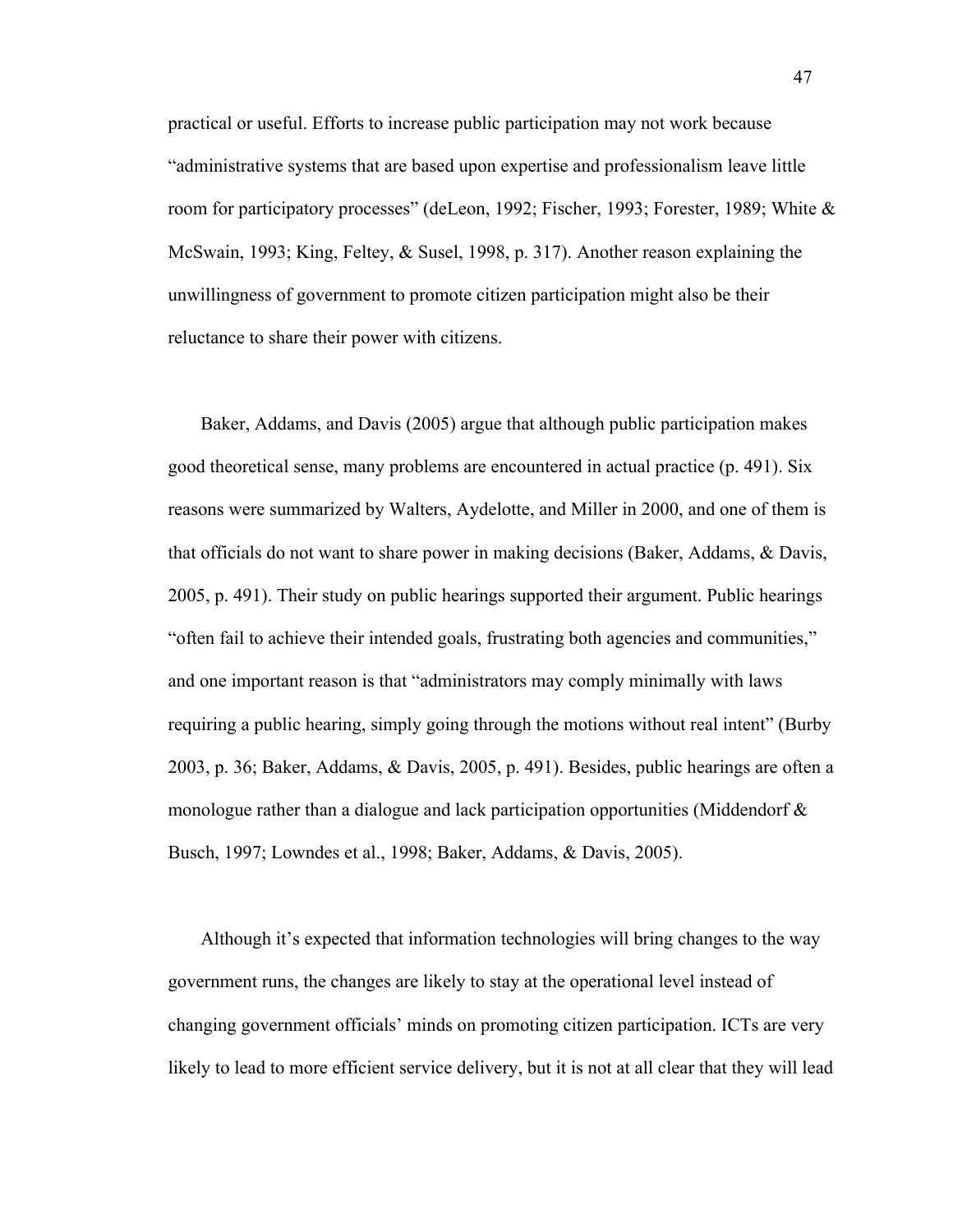to a form of government that is more open, transparent, accountable, or democratic (Lenihan, 2002; Kardan & Sadeghiani, 2011, p. 468). Many scholars have pointed out various challenges faced by government projects aimed at using new media's participatory potential: the unwillingness of institutions and representatives to share political power; resistance due to the economic and political costs of implementation; and inadequate configurations of the interactive tools (Marques, 2010). It's indicated that many governments still have limited willingness to use information technologies to improve citizen participation, which is the content of e-participation.

Marques (2010) argues that there is an unwillingness by political representatives and state institutions to use new media to enhance their relationship with citizens. It has been suggested that the traditional emphasis on strict representation—a feature proper to modern democracies, according to Held (1987) and Manin (1997)—tends to resist changes in the decision-making process (Marques, 2010). This argument affirms that some representatives would be uncomfortable with the notion of sharing political power with citizens (Noveck, 2004; Stanley & Weare, 2004; Froomkim, 2004; Prattipati, 2003; Marques, 2010). Many governments do a great job providing citizens with comprehensive online services, but they are still hesitant to actively involve citizens in government decision-making online.

Resnick (2001) argues that information and communications technology extends "politics as usual" to a new medium, in part because the Internet simply reinforces the influence of already dominant actors in the policy process, such as political parties and

48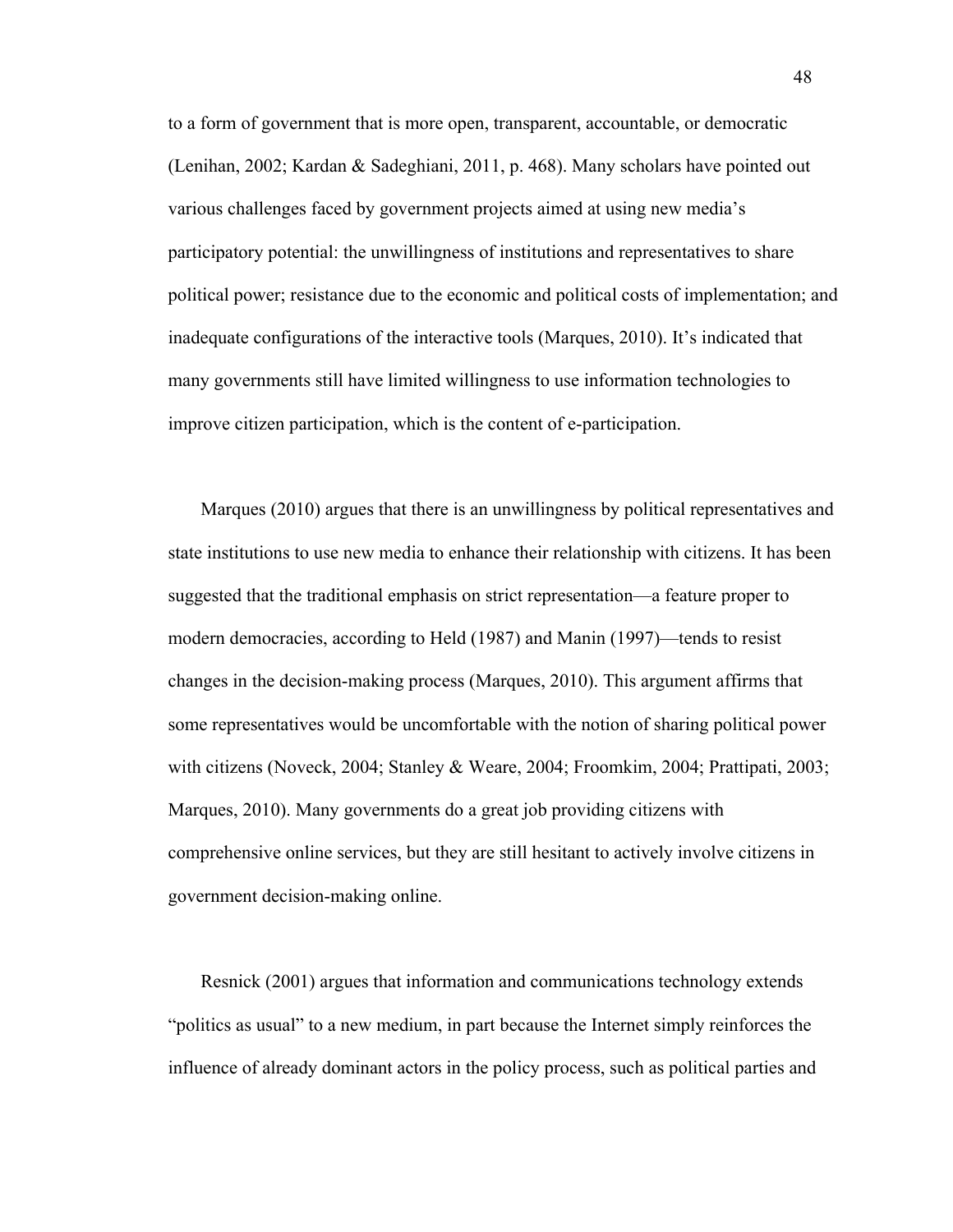media corporations (Scott, 2006, p. 342). There is an interplay between new media and traditional politics (Marques, 2010). Once representative institutions offer democratically useful digital tools, societies will tend to increasingly employ them, and as a consequence, these mechanisms will become an indivisible part of the political scenario (Marques, 2008; Marques, 2010).

The OECD (2003b, p. 9) (see also Kardan & Sadeghiani, 2011) emphasized the following:

"Technology is an enabler not the solution. Integration with traditional, offline tools for access to information, consultation and public participation in policy-making is needed to make the most of ICTs…The barriers to greater online citizen engagement in policy-making are cultural, organizational and constitutional not technological. Overcoming these challenges will require greater efforts to raise awareness and capacity both within government and among citizens."

Fundamental to the success of any participatory experience is the political culture and its rules for civic engagement (Putnam, 2000; Marques, 2010). To promote citizens' participation requires more than simply offering e-participation mechanisms (Marques, 2010). The development of e-participation is based on the changes in government officials' understanding of citizen participation and their support for a higher level of it. E-participation cannot be realized without the resources of government (e.g., technologies, funding, experts and staff, etc.), but it also cannot be realized without the support of government officials, since they play such an important role in e-participation development. Once political institutions are actually willing to employ digital tools to improve their democratic practices, they will take advantage of these tools while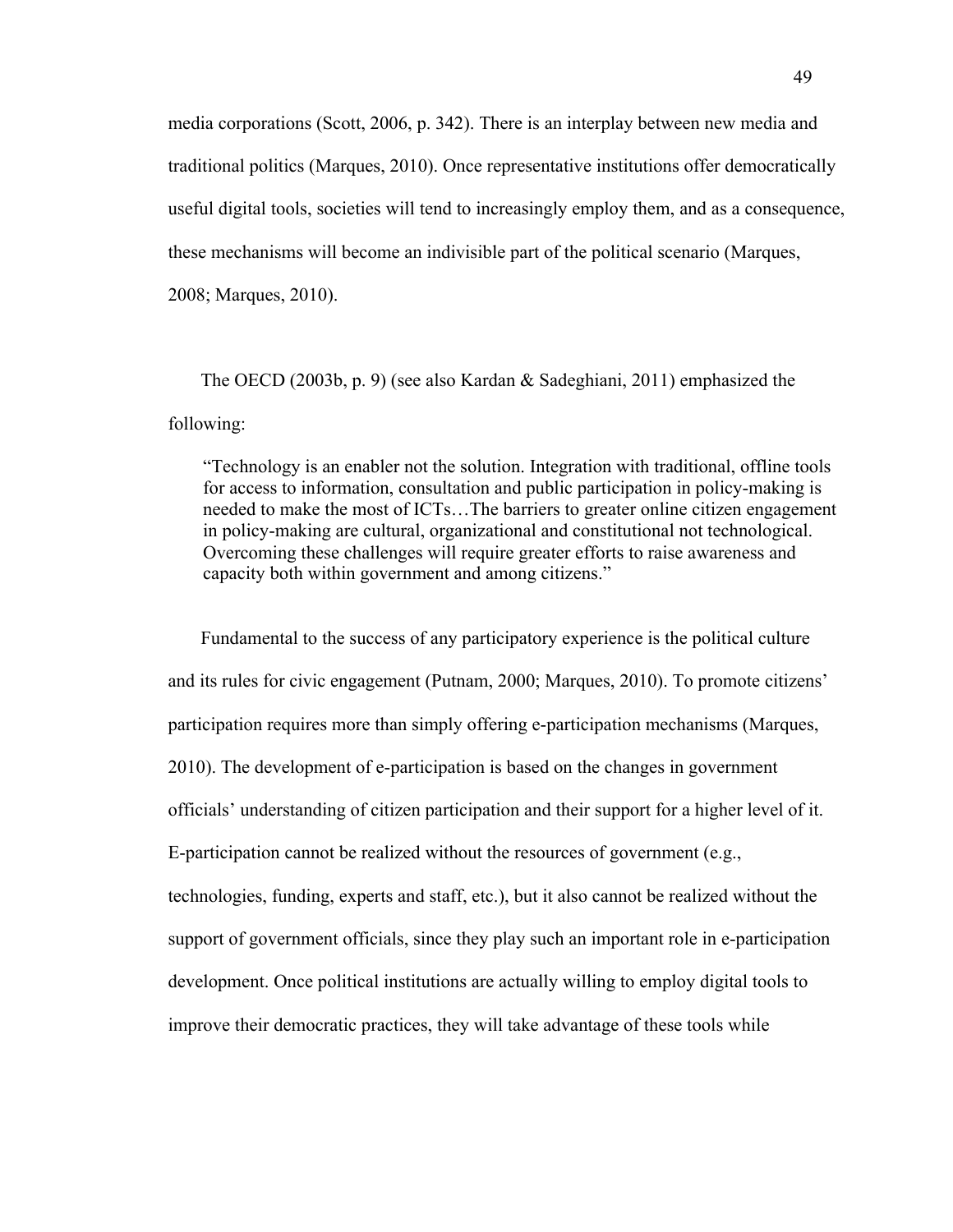considering the appropriateness of each mechanism to the problems they face on a routine basis (Marques, 2010).

Additionally, the willingness toward citizen participation is expected to influence the use of information technologies. The advantages of ICT usage have been widely confirmed, and both researchers and practitioners support the benefits information technologies bring to citizen participation through reducing participation costs and providing more convenient participation methods. So, municipal governments that have a greater willingness to involve citizens are more likely to adopt information technologies to improve their citizen participation levels. Based on these arguments, the hypotheses below can be proposed:

*Hypothesis 7: Municipal governments with a greater willingness to engage citizen participation are more likely to perform better in e-participation.*

*Hypothesis 8: The willingness toward citizen participation is positively associated with the willingness toward ICT usage in municipal governments.*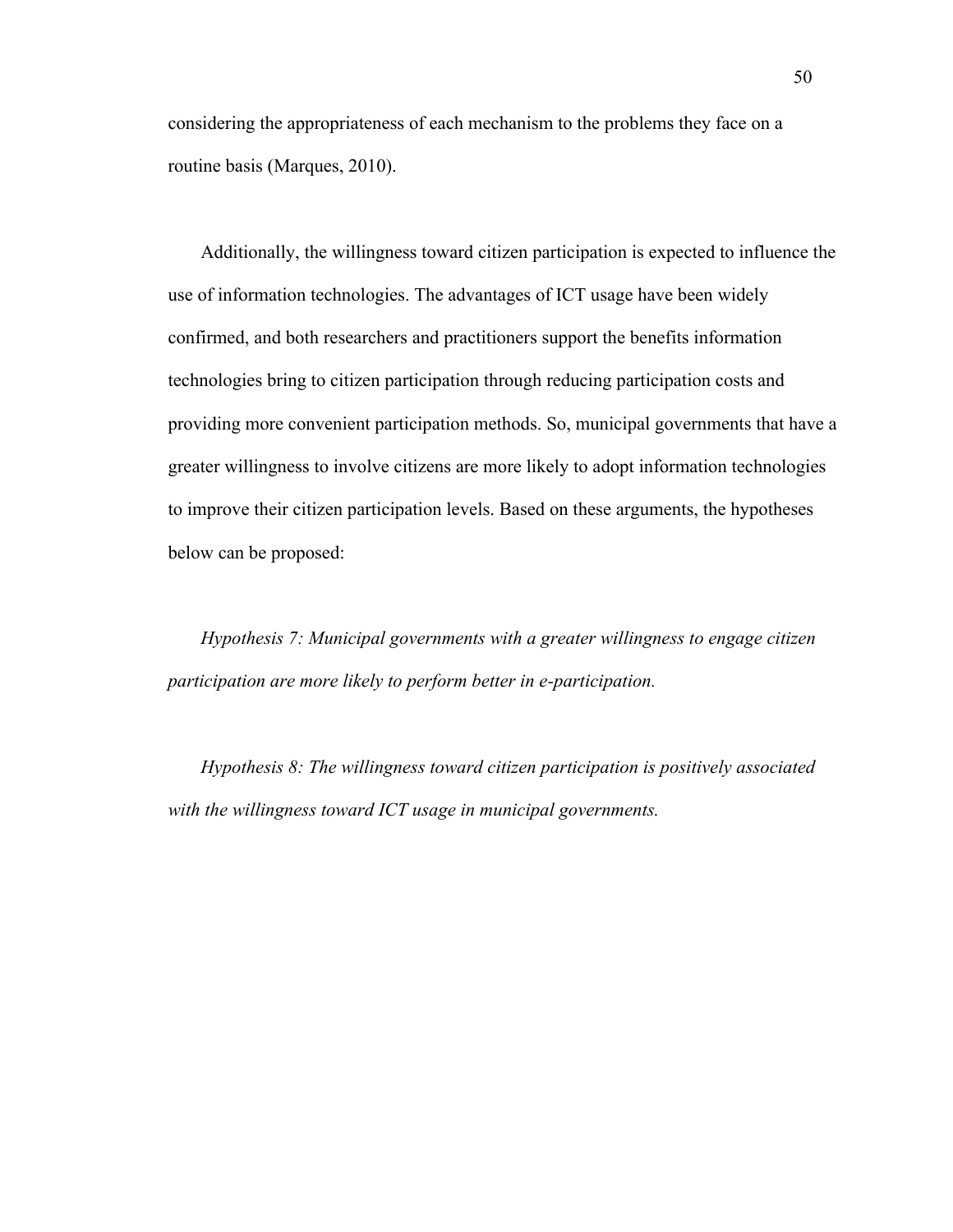## **Chapter 6: Higher Capacity, More Willingness**

Government capacity can not only directly influence e-participation adoption and development, but it can also impact it by affecting government willingness. Government capacity serves as the foundation for municipal government performance and operation, influencing its attitudes and confidence in addressing challenges brought by information technologies and citizen participation. It's expected that municipal governments having a higher level of capacity are more likely to have a greater willingness to involve citizens and use information technologies.

## **6.1 Financial Capacity, Technical Capacity, and ICT Usage Willingness**

Information technologies have many advantages, which contribute to the promotion of government operations and performance improvement, enabling governments to be more efficient and effective. E-participation adoption and development cannot be achieved without a high level of information technology usage by governments, such as building citizen-oriented websites, enabling citizens to give feedback or interact with government officials through online tools, etc. However, information technology utilization has some preconditions that must be met before widespread use of it.

To begin with, no matter the tools (such as computers, high-speed Internet, moderators, etc.) updating all of them requires adequate financial resources, which could result in a considerable cost to the government. The cost of adoption is an important factor in the adoption and utilization of the web (Ernst & Young, 2001; Alam & Noor,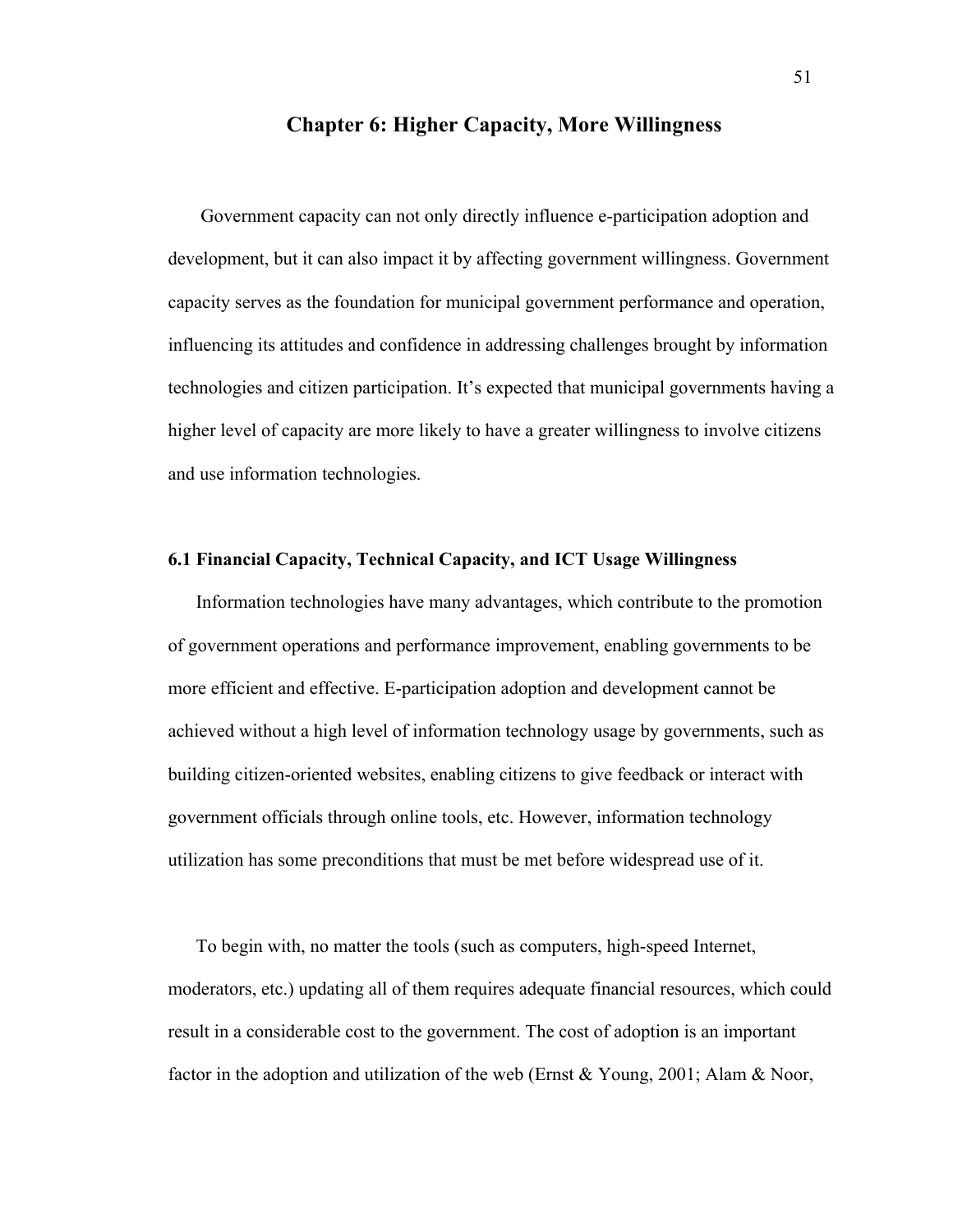2009, p. 114). The direct relationship between cost and information technology adoption has been widely confirmed, in that "the lower the cost of adoption the higher the new innovation such as the ICT will be adopted" (Alam & Noor, 2009, p. 114).

The cost incurred by information technology usage is a concern for governments wanting to expand the usage of it. Without enough financial resources and a reasonable level of financial capacity, it's unlikely for a government to welcome information technology usage, since it would not be realistic for them to adopt and use it. So, larger governments with more financial resources are more likely to welcome information technology and have a greater willingness toward ICT usage. This leads to the ninth hypothesis:

*Hypothesis 9: Municipal governments with a higher level of financial capacity are more likely to have more willingness toward ICT usage.*

Technical capacity refers to the abilities that governments have to develop e-participation. Whether governments have the technical capacity will influence their willingness to adopt information technology usage. Information technology usage not only brings with it a financial cost to governments but also puts pressure on them in the aspect of human resources in technology. Governments that have their own IT facilities, IT department, chief information officer, and technicians are more likely to have a higher level of technical capacity than others. These governments are better prepared to accept new information technologies than others. Also, the high technical capacity serves as a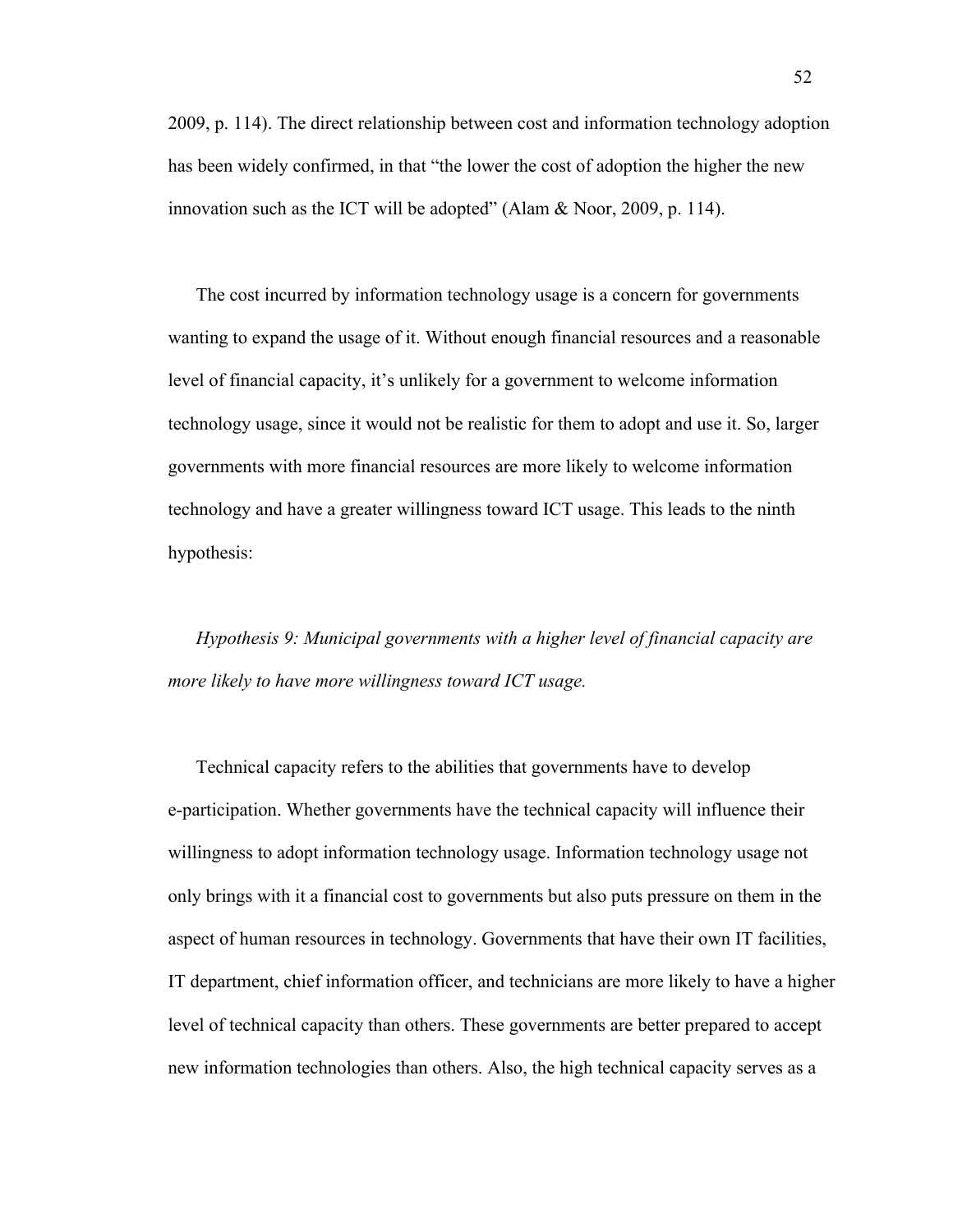great foundation upon which they can adopt and use information technologies in their operations. Thus, they are likely to have a higher willingness toward ICT usage since they benefit more from the information technologies and have the confidence to use them.

*Hypothesis 10: Municipal governments with a higher level of technical capacity are more likely to have greater willingness toward ICT usage.*

# **6.2 Administrative Capacity, Political Capacity, and Willingness for Citizen Participation**

It's widely accepted that citizen participation is important and can benefit government operations, such as by promoting democratic values like responsiveness and accountability (Kim & Lee, 2012; Zheng & Holzer, 2014); helping governments to improve their performance (Holzer & Mullins, 2012); enabling governments to be more transparent; and improving the relationship with and the attitudes of citizens toward government. However, we need to accept that citizen participation has a cost—not only to citizens but also to governments, like the administrative costs mentioned by Moynihan (2003), such as direct administrative costs, self-interested administrative costs, and decision process and decision outcome costs (p. 173).

Citizen participation runs the risk of slowing down governments' decision-making processes and doing harm to efficiency. Citizen participation also costs governments time in addressing the problems raised by citizens, like responding to complaints and inquiries,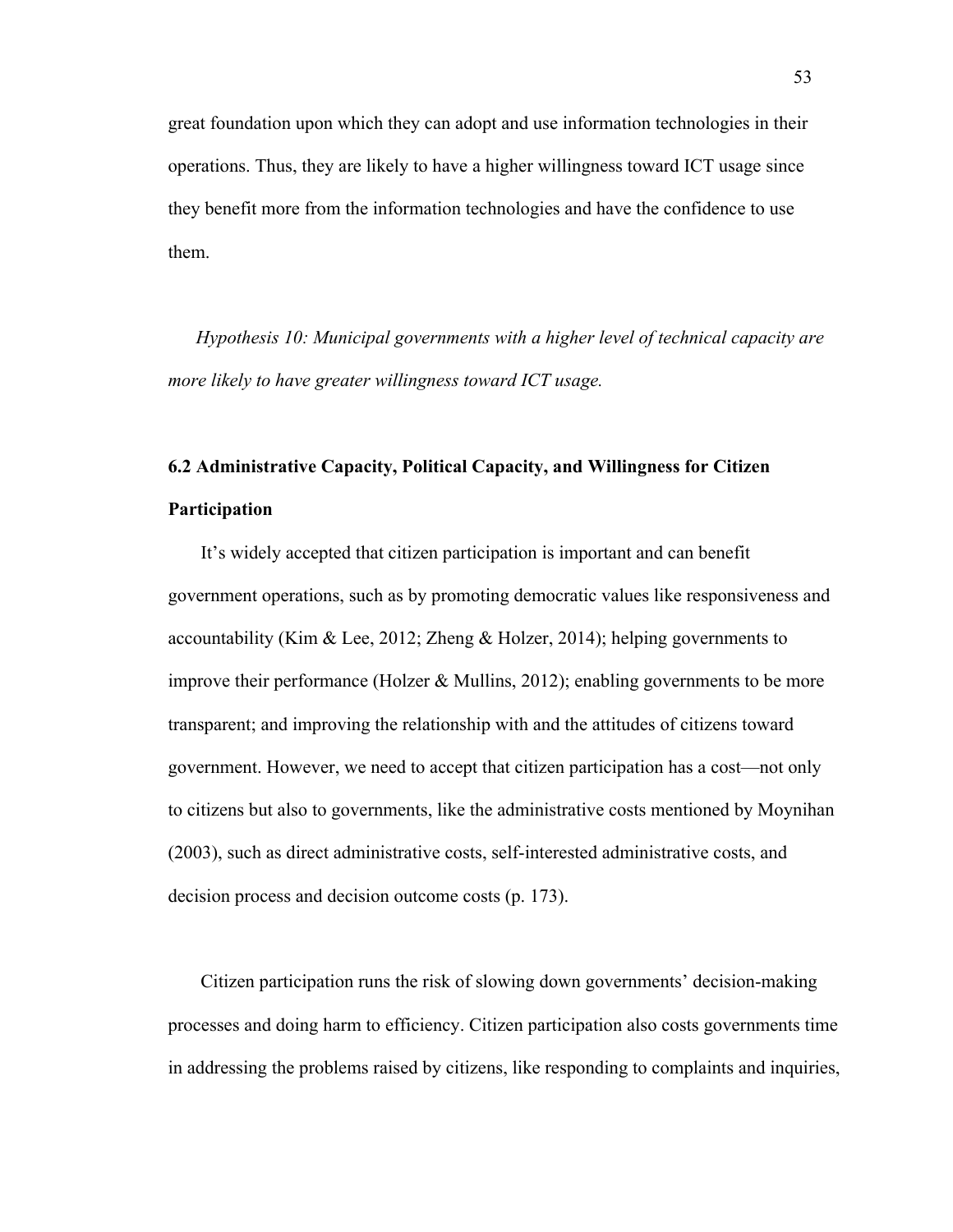organizing public hearings, etc. Providing more citizen participation opportunities indicates that governments need to allocate more resources (time, financial resources, and human resources) to involve citizens. And, increased citizen involvement requires governments to have higher capacity to manage it. Take the city of Longyan in China, for example. The government there receives more than 200 complaints online each day. To respond to these complaints and solve the problems, the government needs to have both strong administrative capacity and political capacity to perform well. So, governments without adequate administrative capacity and political capacity to provide citizen participation opportunities and manage them have a difficult time involving citizens and benefitting from citizen participation. On the other hand, governments with a higher level of administrative capacity and political capacity are more likely to have greater willingness toward citizen participation. Based on the arguments above, the next three hypotheses can be proposed.

*Hypothesis 11: Municipal governments with a higher level of administrative capacity are more likely to have greater willingness toward citizen participation.*

*Hypothesis 12: Municipal governments with a higher level of financial capacity are more likely to have greater willingness toward citizen participation.*

*Hypothesis 13: Municipal governments with a higher level of political capacity are more likely to have greater willingness toward citizen participation.*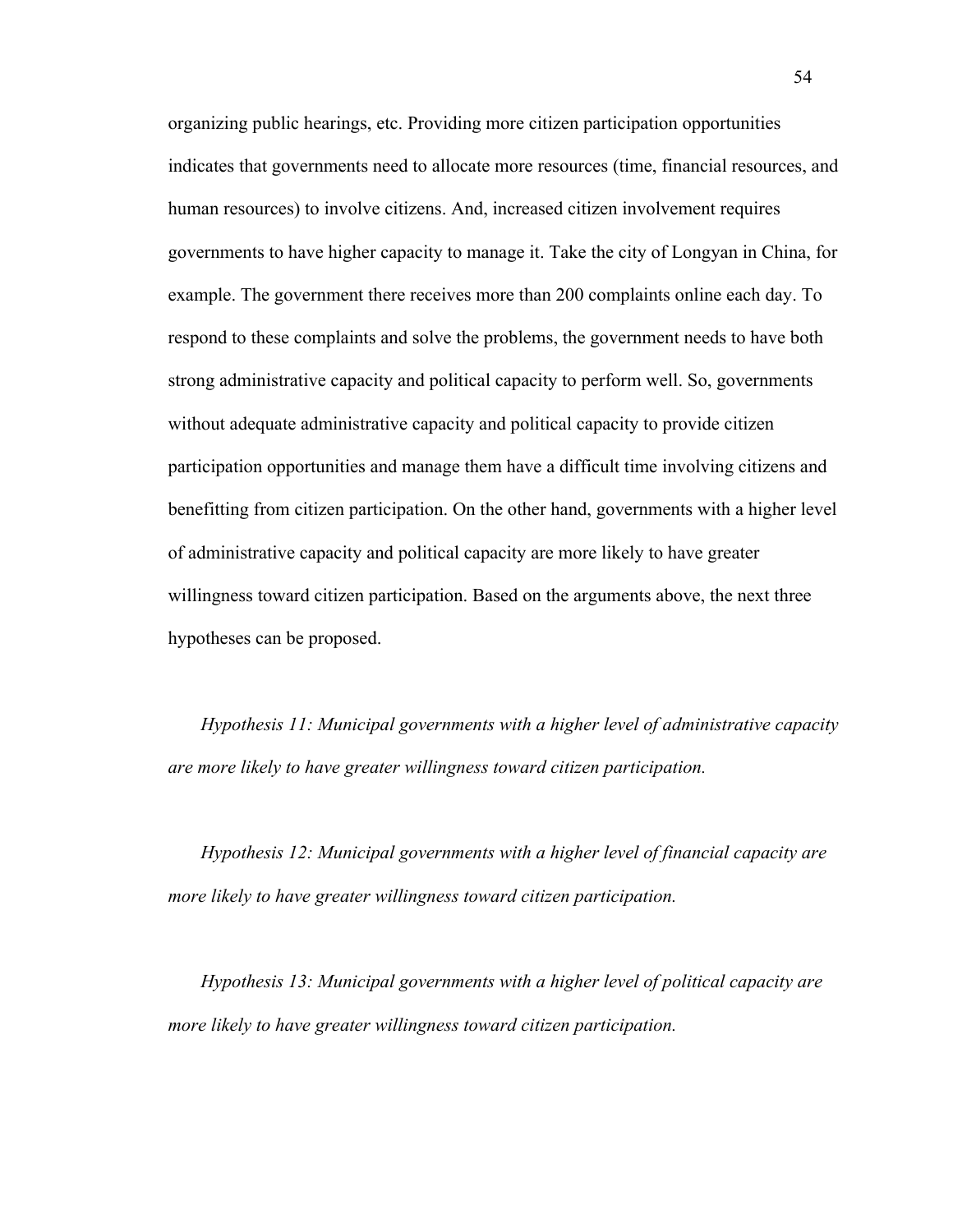## **6.3 Theoretical Model**

A theoretical model (Figure 6-1) can be created based on the discussions and hypotheses proposed. The model reflects how government capacity (technical capacity, financial capacity, administrative capacity, and political capacity) and government willingness (willingness toward citizen participation and willingness toward ICT usage) influence e-participation adoption and development. It's expected that e-participation performance at the municipal level will be higher when governments have higher levels of capacity and willingness. In addition, the relationships among the different dimensions of government capacity and willingness can also be reflected in the model. Government willingness toward information technology usage will be higher when governments have higher levels of technical capacity and financial capacity. And, governments with adequate financial resources are more likely to have stronger technical capacity too. Also, administrative capacity is expected to have a positive impact on government willingness toward citizen participation. Political capacity could influence the willingness toward citizen participation by affecting the administrative capacity of government. Overall, the different components of government capacity and willingness could directly and indirectly impact government performance in e-participation. Table 6-1 lists all the hypotheses proposed in this study.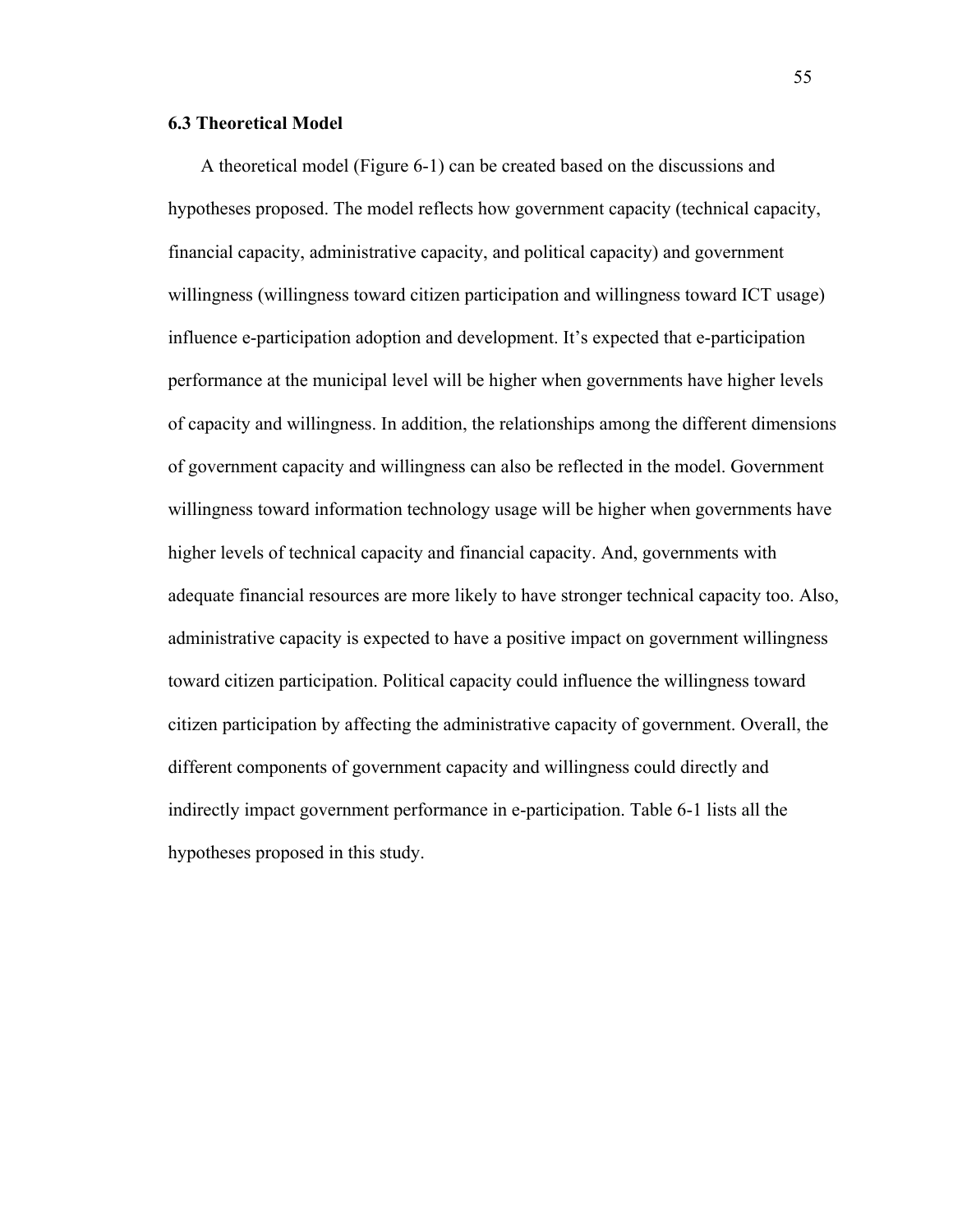

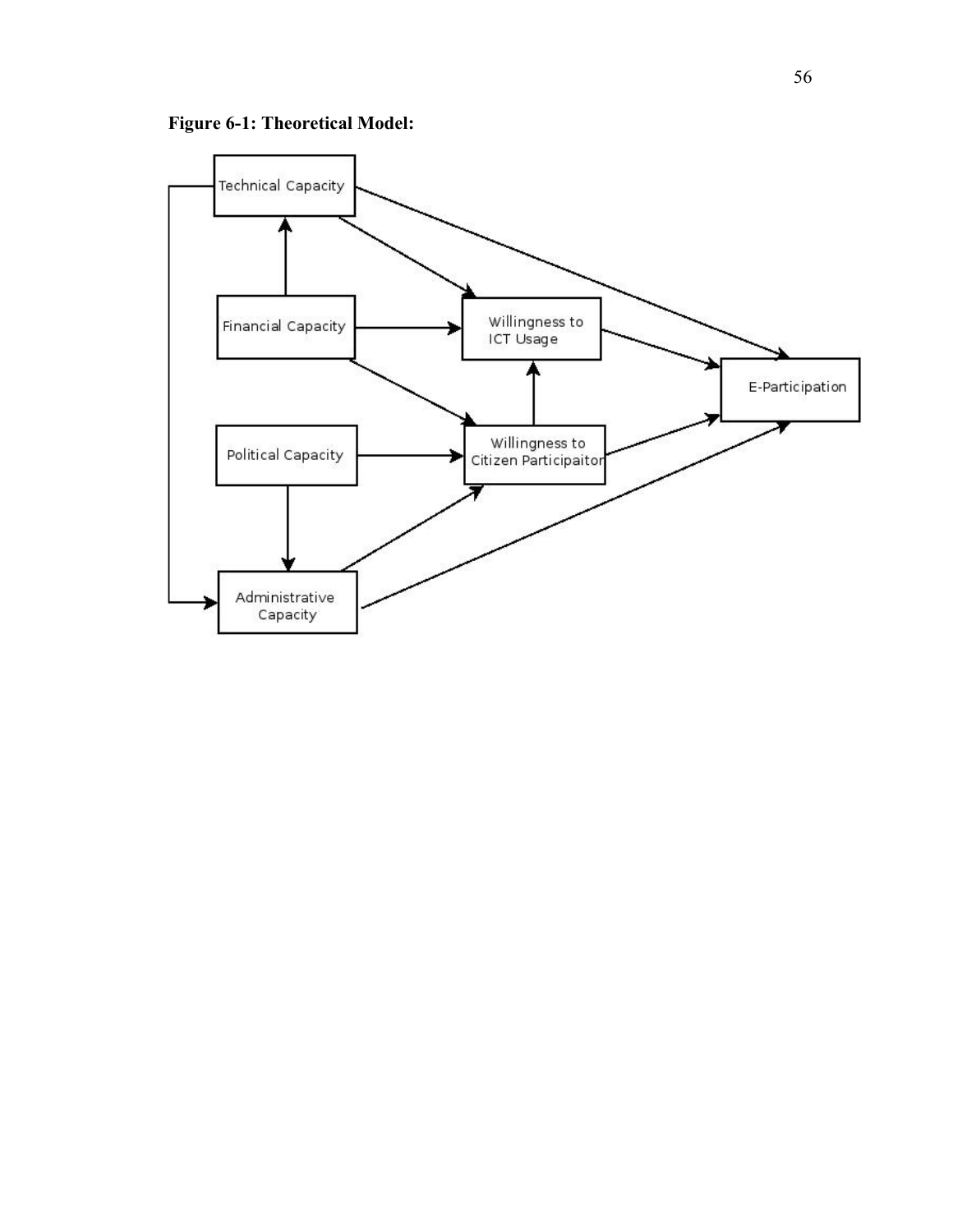## **Table 6-1: List of Hypotheses**

| Hypothesis 1   | Municipal governments with higher level of technical capacity are     |
|----------------|-----------------------------------------------------------------------|
|                | more likely to perform better in e-participation                      |
| Hypothesis $2$ | Municipal governments with higher level of administrative             |
|                | capacity are more likely to perform better in e-participation         |
| Hypothesis 3   | Technical capacity is positively associated with administrative       |
|                | capacity in municipal governments.                                    |
| Hypothesis 4   | Financial capacity is positively associated with technical capacity   |
| Hypothesis 5   | Political capacity is positively associated with administrative       |
|                | capacity                                                              |
| Hypothesis 6   | Municipal governments with more willingness to ICT usage are          |
|                | more likely to perform better in e-participation                      |
| Hypothesis 7   | Municipal governments with more willingness to citizen                |
|                | participation are more likely to perform better in e-participation    |
| Hypothesis 8   | The willingness to citizen participation is positively associated     |
|                | with the willingness to ICT usage in municipal governments            |
| Hypothesis 9   | Municipal governments with higher level of financial capacity are     |
|                | likely to have more willingness to ICT usage                          |
| Hypothesis 10  | Municipal governments with higher level of technical capacity are     |
|                | likely to have more willingness to ICT usage                          |
| Hypothesis 11  | Municipalities governments with higher level of administrative        |
|                | capacity are likely to have more willingness to citizen participation |
| Hypothesis 12  | Municipal governments with higher level of financial capacity are     |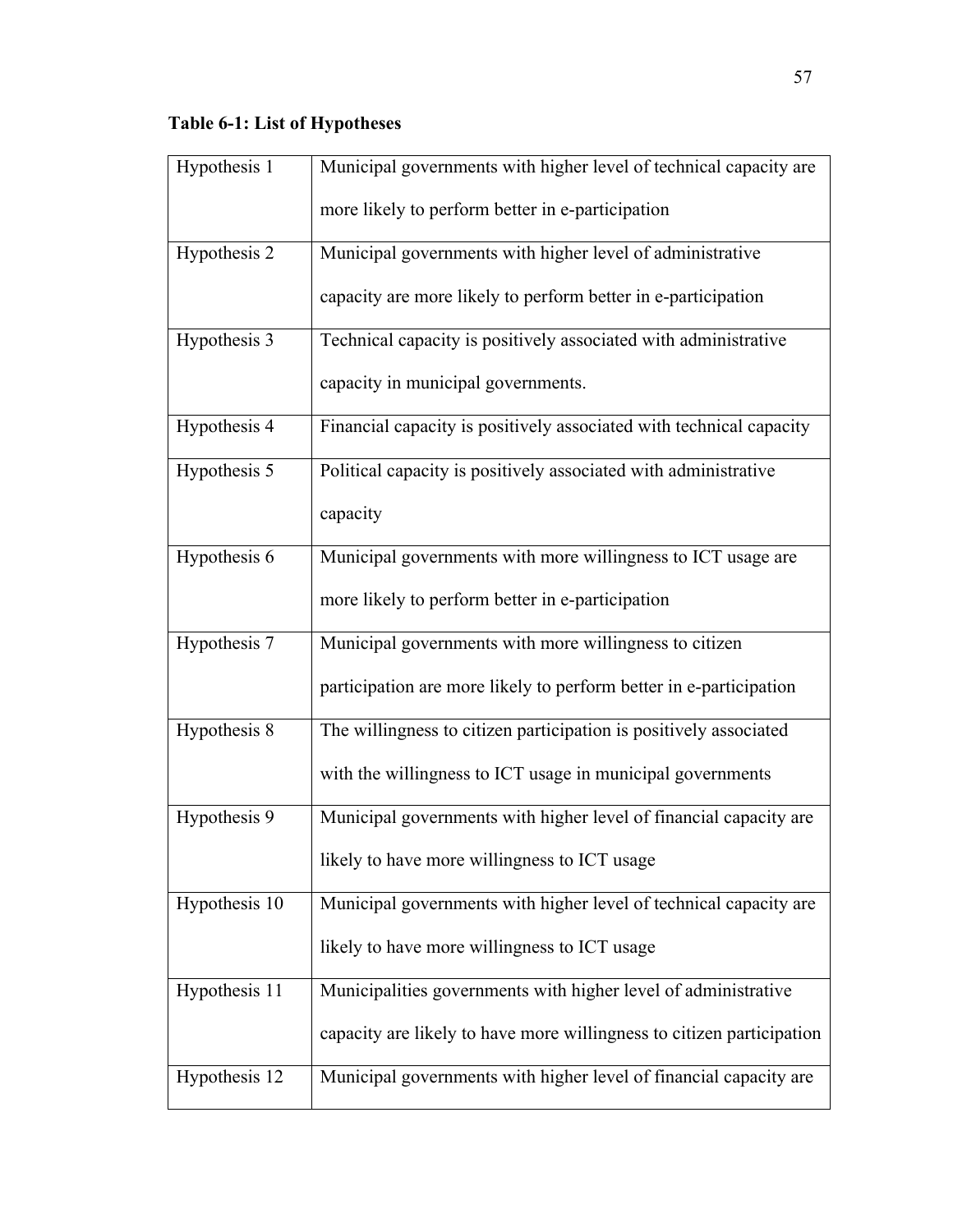|               | likely to have more willingness to citizen participation          |
|---------------|-------------------------------------------------------------------|
| Hypothesis 13 | Municipal governments with higher level of political capacity are |
|               | likely to have more willingness to citizen participation          |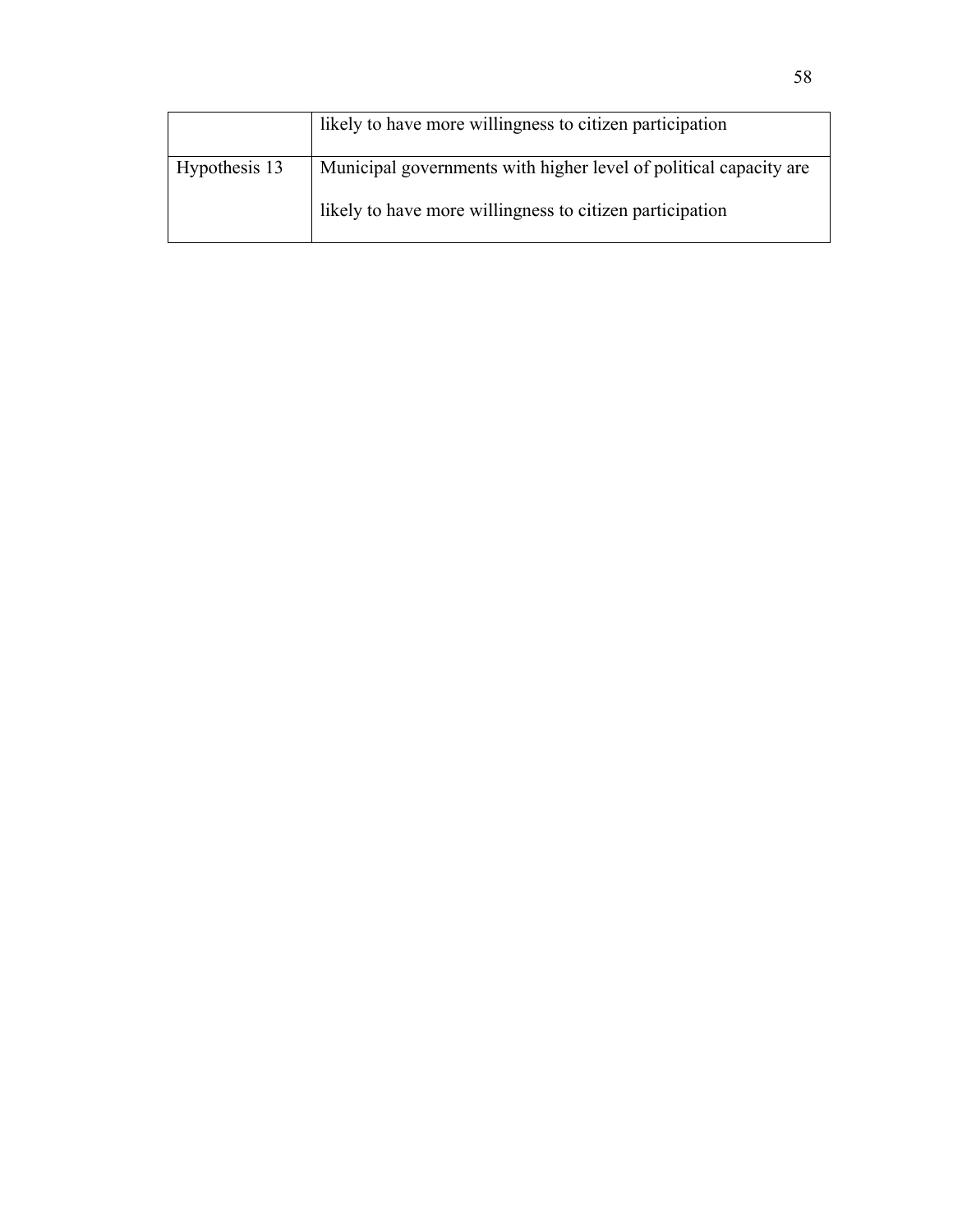### **Chapter 7: Methodology: Data Collection and Measurement**

This chapter discusses the methodology of this study, including data collection and measurement. Based on the discussions in the previous chapters, several hypotheses have been proposed. I argued that government capacity and government willingness have a significant impact on government performance in e-participation at the municipal level. In other words, municipal governments with higher levels of capacity (technical capacity, financial capacity, administrative capacity, and political capacity) and willingness (willingness to engage citizens and willingness toward ICT usage) are expected to have a higher level of e-participation offerings than others. Based on the needs of this study, there are two parts of the data (i.e., data for the independent variables and dependent variables), and different methods have been used to collect the data.

## **7.1 Data for the Independent Variables**

The data for the independent variables (government capacity and government willingness) was collected by conducting a survey to explore municipal government capacity in developing e-participation (technical capacity, financial capacity, administrative capacity, and political capacity) and government willingness (willingness to engage citizens and willingness toward ICT usage). The questionnaire was designed to reflect the capacity and willingness level of each municipal government and was sent to public administrators of all the 565 municipalities in New Jersey. The details of the data collection for the independent variables will be discussed below.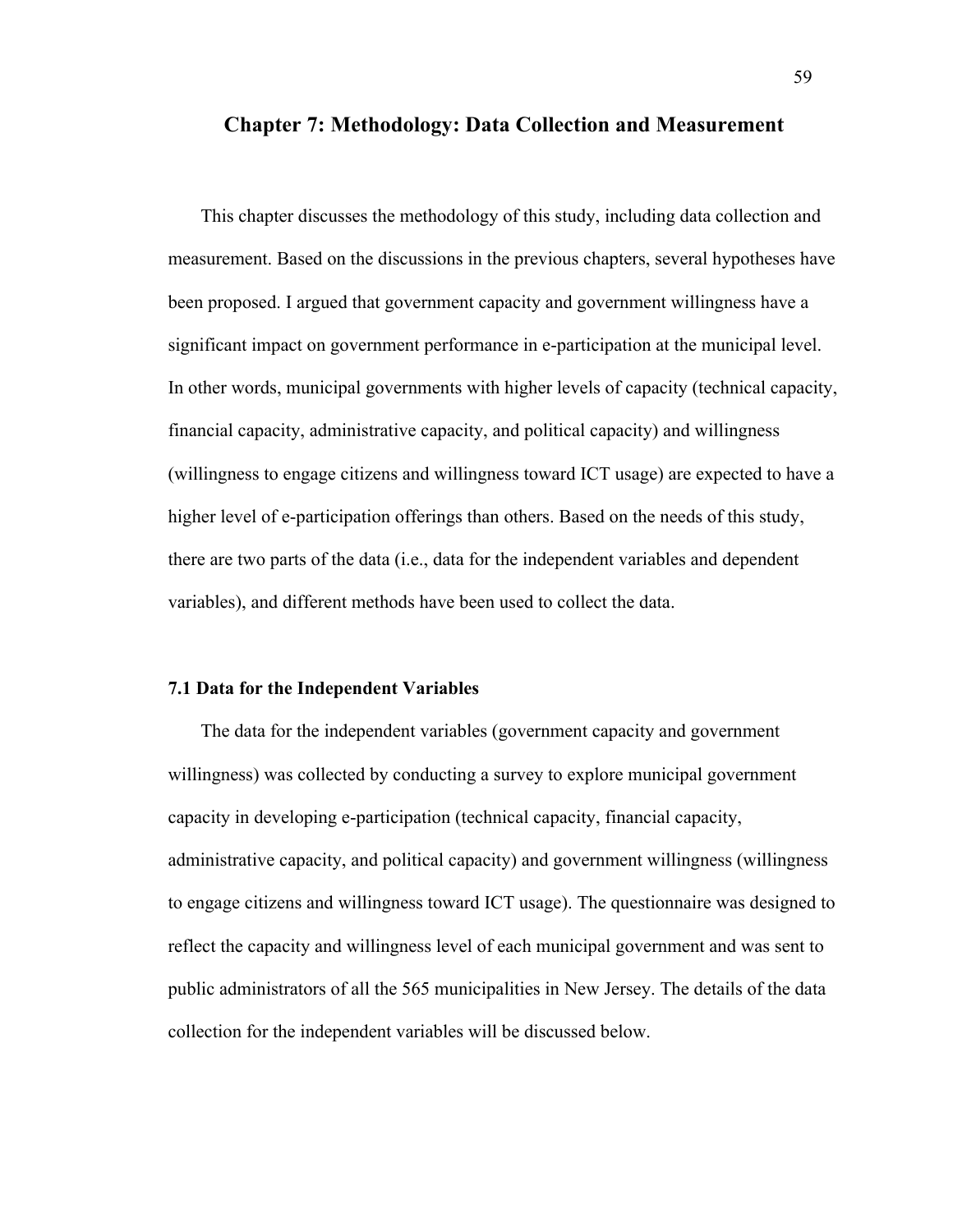## *Sampling*

In this study, the unit of analysis is the municipality, and the theoretical population is all the municipalities in New Jersey. Government officials can be divided into two categories: elected officials and appointed officials. In New Jersey, elected officials are usually mayors, and appointed officials are generally city managers/business administrators.

Using a sample to forecast similar features for the entire theoretical population is a method often employed in academic research. Sampling includes probability sampling and nonprobability sampling. The simple random sample, systematic sample, stratified sample, and cluster sample random digit dialing, among others, belong to probability sampling. And the judgmental or reputation sample, convenience sample, quota sample, and volunteer sample belong to nonprobability sampling.

There are potential issues when using sampling, however. For example, sample bias might exist, since some members of the intended population might be less likely to be included in the sample than others. Also, sampling error may exist because it's possible that "a sample with characteristics that do not reflect the population is studied" (McNabb, 2008). To avoid problems with sampling, this study conducted a census, since the whole population in the study is not that large. Doing a census will improve the reliability of the study.

60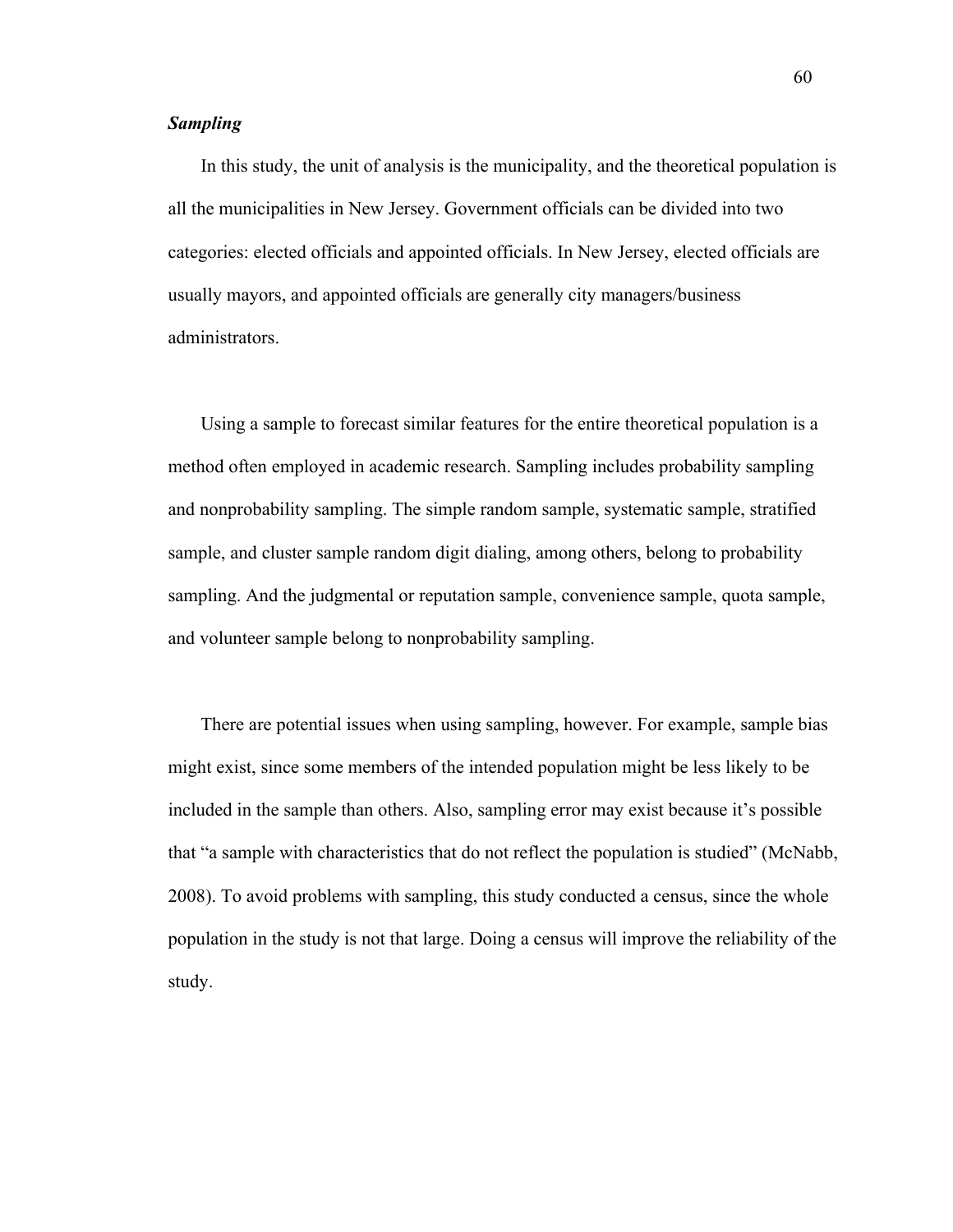It's assumed that appointed officials such as city managers or business administrators understand their current government capacity and willingness toward e-participation better, since they are responsible for the everyday operations of the municipal governments. As such, surveys were sent primarily to appointed officials. For some small townships that do not have city managers or business administrators, surveys were sent to the mayors of those townships. 374 questionnaires were sent to business administrators; 50 of them were sent to city managers; and the rest 141 questionnaires were sent to the mayors.

# *Survey Research*

There are two different types of surveys identified by this study: interviews (face-to-face interviews or phone interviews) and self-administered surveys (normally sent through the mail) (Robbins, 1999). The advantages of interviews include ensuring high completion rates; establishing a rapport between the interviewer and the respondent; not requiring respondents to have a certain level of education or a specific literacy rate; etc. (Robbins, 1999). However, the time and money incurred by interviews is greater than for self-administered surveys. For this study, therefore, I chose to use self-administered surveys. Using an online survey has several advantages, such as saving time and reducing costs. However, it can also have shortcomings, such as a low response rate. In this study, a mailed survey will be used to collect the data. And, generally, response rates for mail surveys should range between 60 to 70 percent (Robbins, 1999).

## *Questionnaire Development*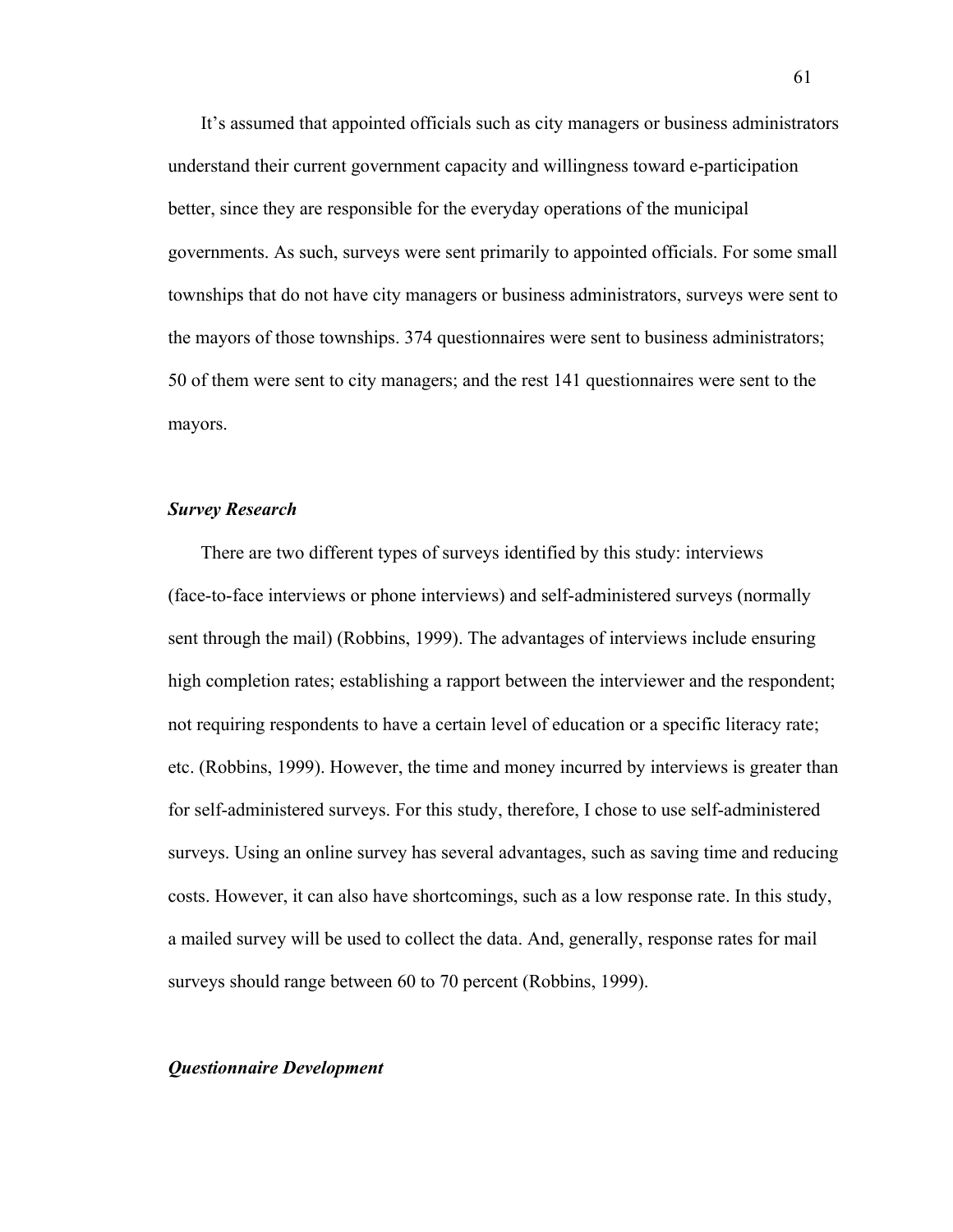Questionnaires are the most popular way to gather primary data, estimated to be used in 85 percent or more of all quantitative research projects (McNabb, 2008, p. 134). McNabb summarized the advantages of using questionnaires, the greatest of which is flexibility that can be designed to meet the objectives of almost any type of research project. Researchers can purchase the rights to employ many different types of prepared questionnaires; may develop their own questionnaires; can design questionnaires to determine what people know, what they think, or how they act or plan to act; and so on (p. 136). Although there are few rules in designing a questionnaire, still "questions must be arranged in a logical order; they must be worded in such a way that their meaning is clear to people of all backgrounds, ages, and educational levels" (McNabb, 2008).

The questionnaire in this study must be developed to answer the following research questions: (1) What's the government capacity level (technical capacity, financial capacity, administrative capacity, and political capacity) in each municipality? (2) What are government officials' attitudes toward citizen participation? (3) What are government officials' attitudes toward information technology usage?

The questionnaire was designed based on those questions around August and September of 2014. Then, based on suggestions from committee members and other colleagues, it was revised several times. A pretest was also adopted by sending the questionnaire to five government employees to get their feedback for further revision. After that, the questionnaire was submitted to the institutional review board for approval. Then, it was printed out so hard copies could be sent to the different municipalities. A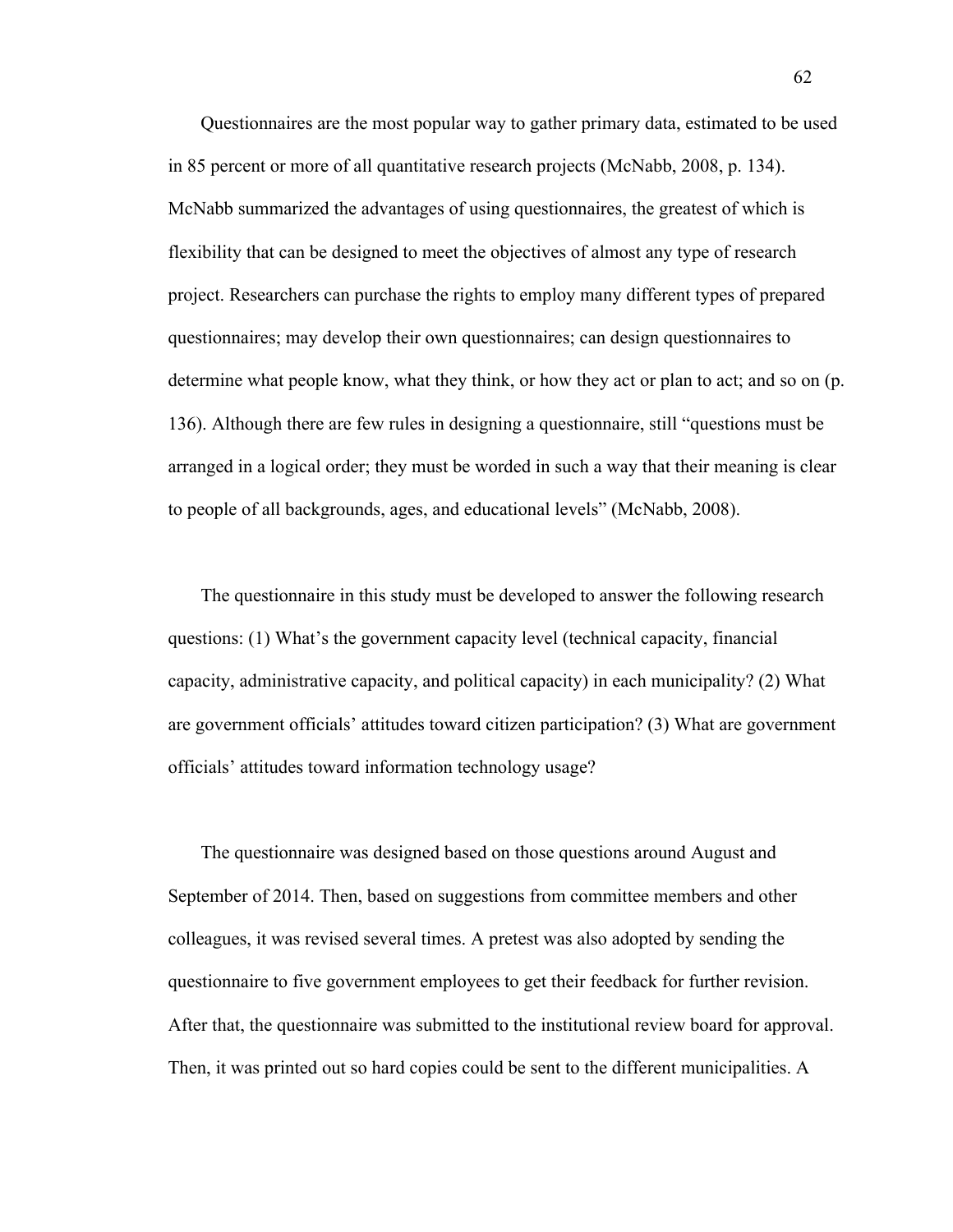copy of the questionnaire can be found in Appendix A, attached at the end of the dissertation.

## *Data Collection*

Questionnaires were sent to the 565 municipal governments in New Jersey at the beginning of December 2014 with a cover letter, a return envelope, and a stamp on the return envelope. Each questionnaire was assigned a code to conveniently track it. For an incentive, I offered to supply respondents with the results of the study to motivate them to finish the questionnaire. Follow-up emails were sent two weeks and two months after sending out the questionnaires to remind respondents to send them back.

A total of 106 questionnaires were returned in the first two weeks. Then, the first round of follow-up emails was sent out individually to remind respondents, and an electronic copy of the questionnaire was also attached for them. Eight municipal administrators chose to directly file the questionnaires electronically and sent them back through email. The second round of follow-up emails was sent out two months later, and three municipal administrators sent the questionnaires back through email. By the end of February 2015, 134 questionnaires had been returned, and the response rate was 23.72%.

Second-round survey was conducted at the end of February. The survey results, from the first-round, indicate that many small municipalities do not have the technical and financial capacity to develop e-participation. So, questionnaires were only sent to larger municipalities with population size 10,000 and above. Questionnaires were sent out with

63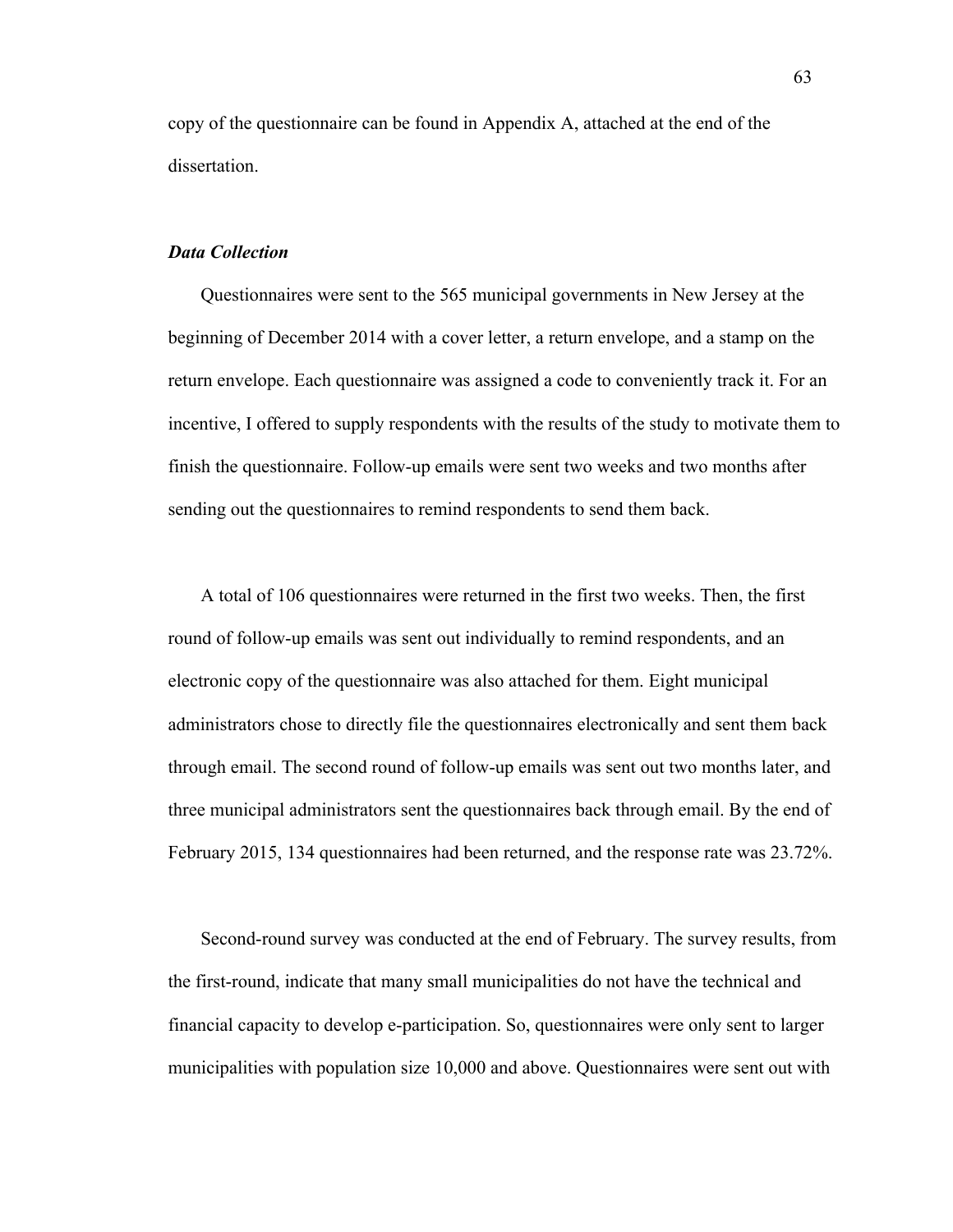a cover letter, a return envelope, and a stamp on the return envelope. Each questionnaire was also assigned a code for tracking it. By early April, 12 questionnaires had been returned. So, along with the first round survey, 146 questionnaires have been received and the total response rate was 25.84%.

## **7.2 Data for the Dependent Variable**

Data for the dependent variable (e-participation) was collected by evaluating official municipality websites in New Jersey in terms of e-participation, examining to what extent these governments provide citizens with opportunities to participate online. The E-Governance Index from Rutgers University-Newark was used as an instrument to evaluate government performance in e-participation.

### *Content Analysis*

To investigate the dependent variable of e-participation performance, a content analysis was conducted by using the "Citizen Participation" section of the E-Government Survey Index built by the E-Governance Institute at Rutgers-Newark to evaluate the e-participation offerings provided by each municipal government. The index was built by e-government experts and has been used and updated for more than 10 years, which guarantees its validity and reliability. All of the 134 municipalities that I received responses from were evaluated based on this index between February 10 and February 26, 2015. E-participation performance of 12 municipalities received in the second-round survey was examined in the middle of April. Appendix E lists the municipalities evaluated in this study.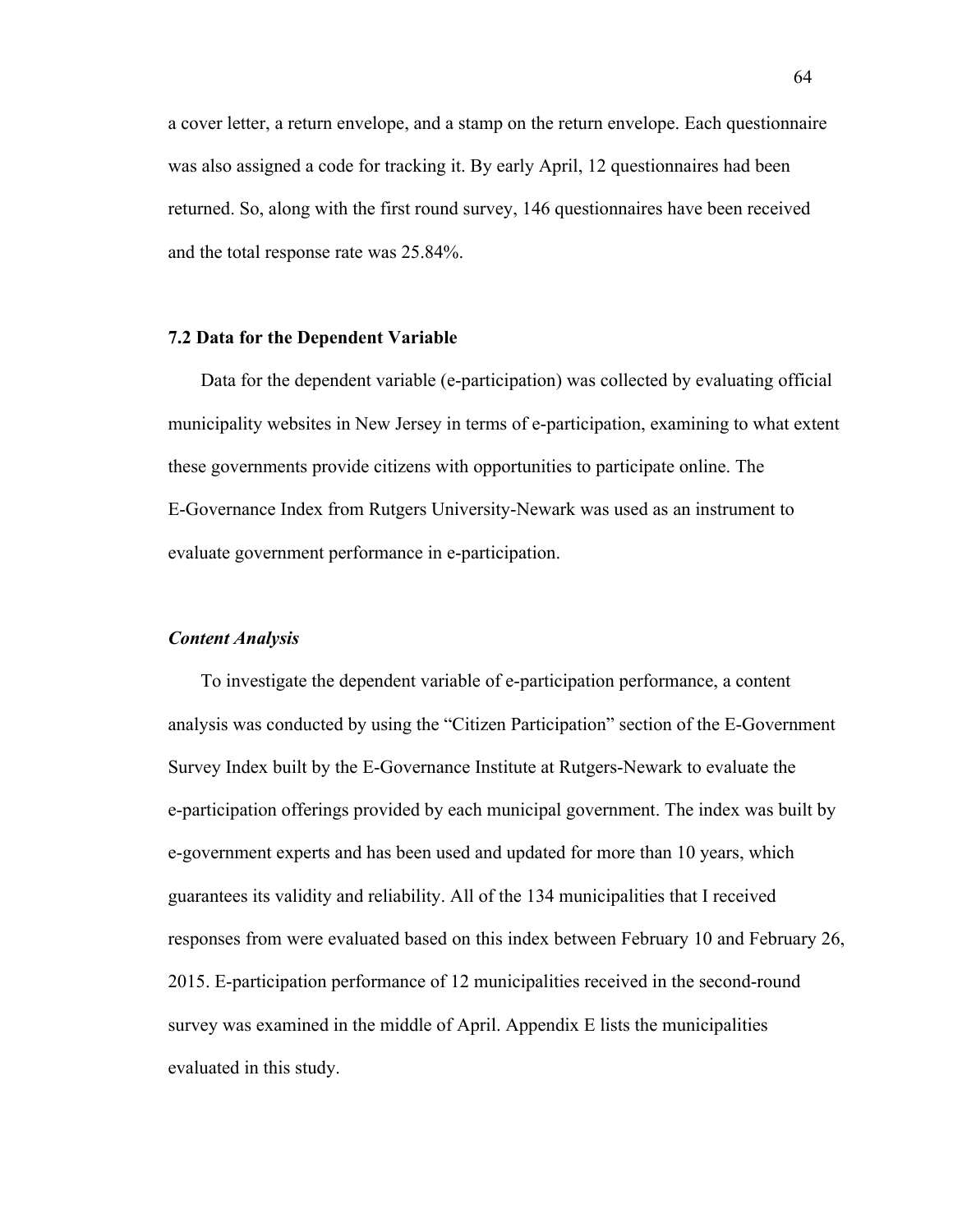Table 7-1 and Figure 7-1 reflect the distribution of the municipalities evaluated in this study based on their populations. Among these municipalities, 49 of them have populations lower than 5,000; 27 municipalities have populations between 5,001 and 10,000; 51 of them have populations higher than 10,000 but lower than 30,000; 13 municipalities have populations between 30,001 and 50,000; 5 of have populations between 50,001 and 100,000; and one municipality has a population higher than 100,000.

**Table 7-1: Distribution of Municipalities based on Population Size**

|                |               | $5,001 -$ | $10,001 -$ | $30,001 -$ | $50,001 -$ | $\gt$   |
|----------------|---------------|-----------|------------|------------|------------|---------|
| Population     | 5,000         | 10,000    | 30,000     | 50,000     | 100,000    | 100,000 |
| Number of      |               |           |            |            |            |         |
| Municipalities |               |           |            |            |            |         |
| in Analysis    | 49            | 27        | 51         | 13         | 5          |         |
| Number of      |               |           |            |            |            |         |
| Municipalities | 188           | 134       | 168        | 41         | 30         |         |
|                | 26.06         |           |            |            |            |         |
| Percentage     | $\frac{0}{0}$ | 20.15%    | 30.36%     | 31.71%     | 16.67%     | 25%     |

**Figure 7-1: Distribution of Municipalities Based on Population Size**

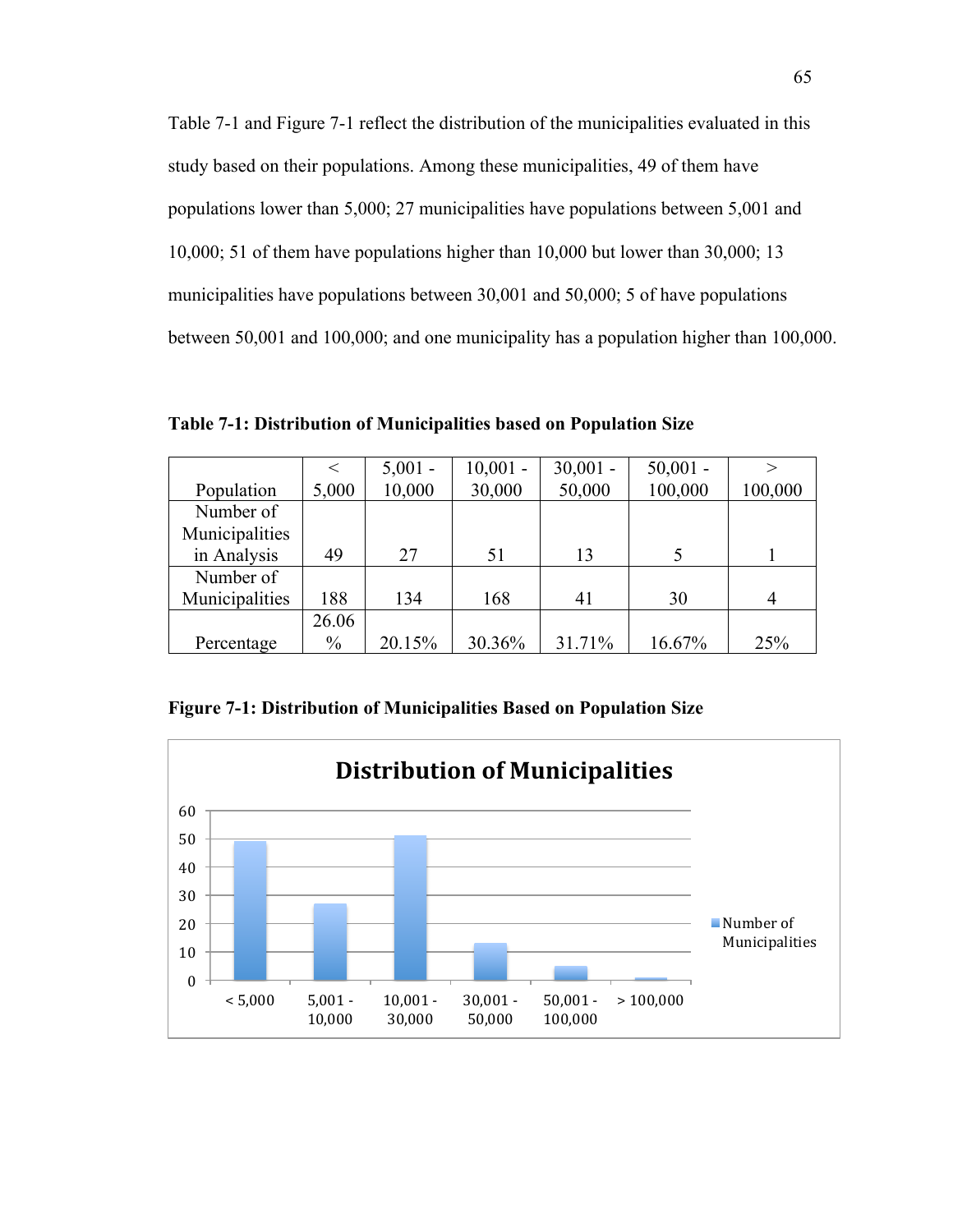In the index, 18 measurements are included to comprehensively reflect the e-participation offering levels. These measurements include whether a government allows citizens to provide comments or feedback to individual departments or public officials; whether online bulletin boards or discussion forums are available for citizens to discuss public issues; whether online surveys or polls have been conducted by a government to collect viewpoints or opinions of the public toward specific public issues; whether a government enables citizens to post information, pictures, or videos; whether a government offers tools for online decision-making, etc. Details of the "Citizen Participation" section of the index can be found in Appendix F.

# **7.3 Measurement**

As previously discussed, there are four dimensions of government capacity: technical capacity, financial capacity, administrative capacity, and political capacity. Technical capacity in this study indicates the ability of municipal governments to use information technologies to provide e-participation offerings. There are several items in the questionnaire that could reflect this, such as to what extent do government employees receive timely IT training; whether a government has adequate IT facilities; and to what extent has the software been updated in a timely manner. These items have been combined to be a scale to measure the independent variable of technical capacity. The alpha is 0.83.

Regarding the second independent variable, financial capacity, several items in the questionnaire could reflect it, including to what extent a municipal government has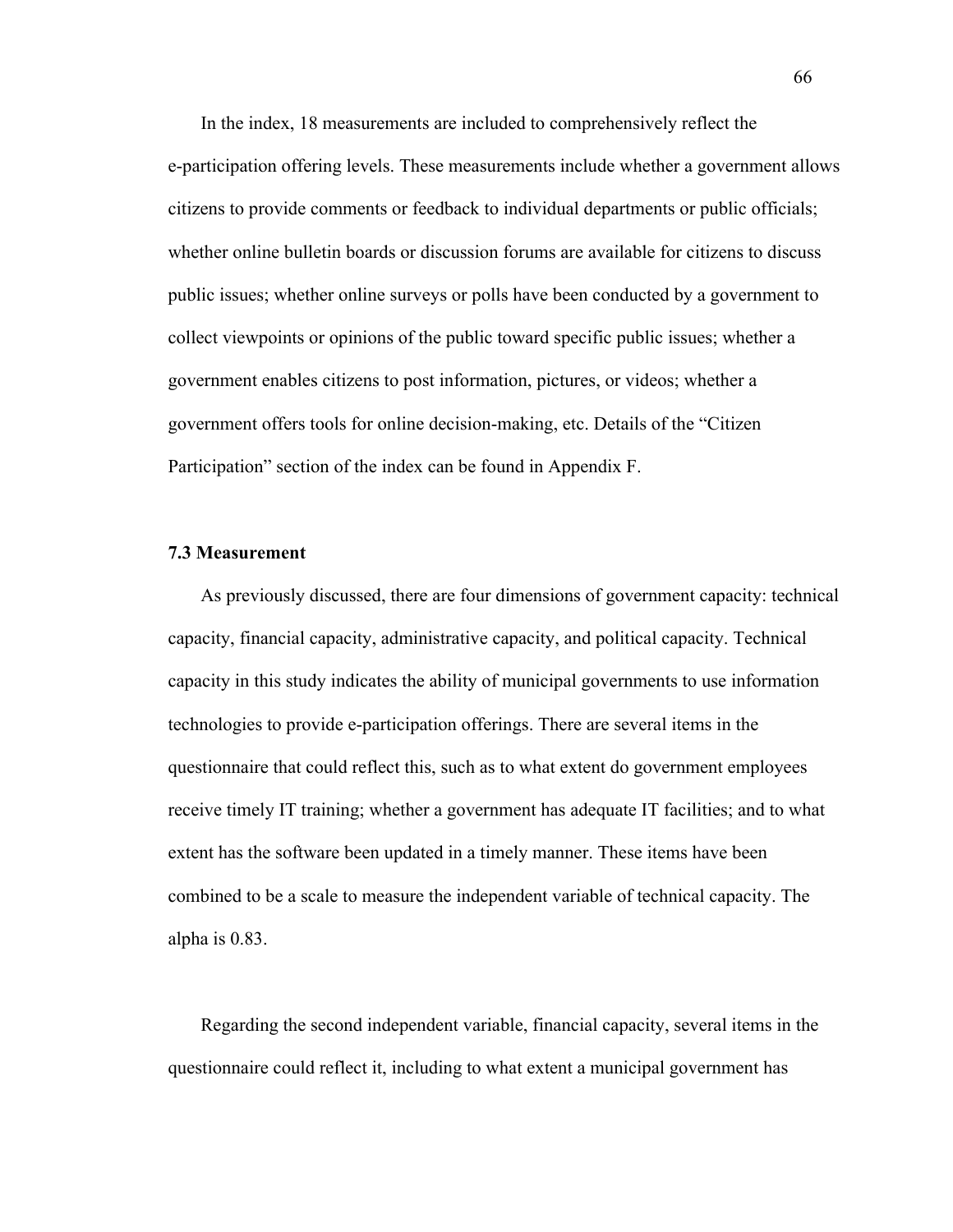enough financial resources for maintaining and upgrading IT and software; recruiting IT staff or employees; training IT staff or employees; and building e-participation platforms. A scale was built based on these items, and the alpha is 0.94.

For the third independent variable, administrative capacity, nine items in the survey could reflect it, such as to what extent does a municipal government have comprehensive rules or regulations, long-term and short-term goals, and experienced leaders to engage citizens and promote citizen participation. These items were combined as a scale, and the alpha is 0.81.

With the last dimension of government capacity, political capacity, items in the survey like to what extent a government has consensus on the importance of citizen participation and can get support from publicly appointed professionals, council members, government employees, and residents to develop e-participation could be used to reflect it. These items were combined as a scale, and the alpha is 0.85.

There are two dimensions of government willingness: willingness toward citizen participation and willingness toward ICT usage. With regards to the first dimension (willingness toward citizen participation), a scale was based on several items in the questionnaire that may reflect it. The items include to what extent a government administrator agrees that citizen participation could contribute to government performance and service provision improvements and to what level a municipal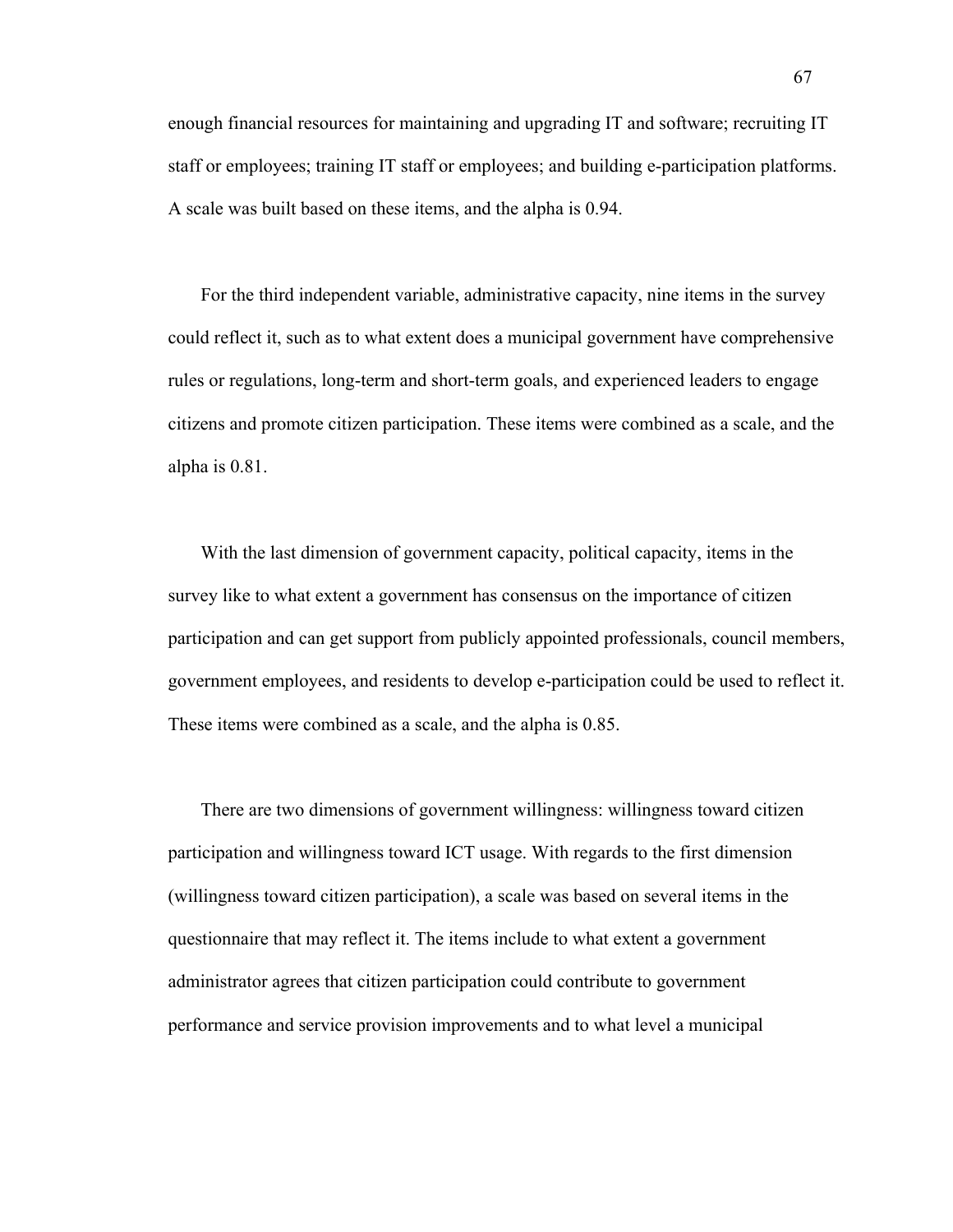government believes that it has responsibilities to involve citizens in public affairs. The alpha for the scale is 0.85.

For the second dimension (willingness toward ICT usage), several items in the questionnaire could be used to reflect it, including whether public administrators believe that information technology benefits the running of government and helps them to improve service provision, efficiency, and effectiveness and whether a government wants to improve its information technology level. A scale was built based on these questions, and the alpha is 0.90.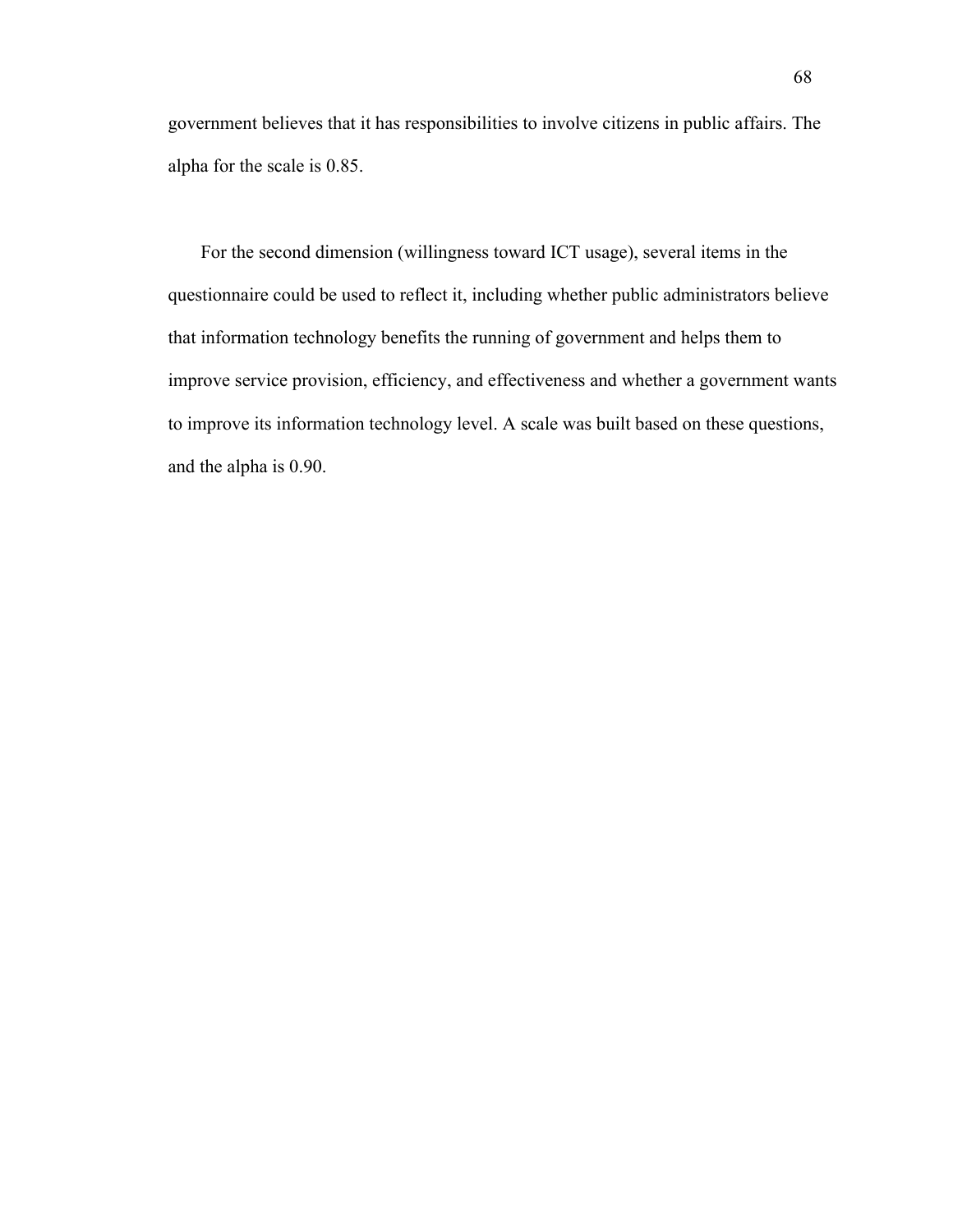| Variable                                                                                                                                            | Min                           | Max                        | Mean | Std.<br>Dev. | <b>Scale</b><br><b>Reliabil</b><br>ity |
|-----------------------------------------------------------------------------------------------------------------------------------------------------|-------------------------------|----------------------------|------|--------------|----------------------------------------|
| <b>Independent Variables</b>                                                                                                                        |                               |                            |      |              |                                        |
| <b>Technical Capacity</b>                                                                                                                           |                               |                            |      |              | alpha<br>$=.83$                        |
| Please indicate to what<br>extent you agree with<br>the following<br>statements:<br>$(1)$ Our government<br>employee received<br>timely IT training | $1 =$<br>Strongly<br>Disagree | $5 =$<br>Strongly<br>Agree | 3.03 | 0.94         |                                        |
| (2) Our municipality has<br>adequate IT facilities                                                                                                  | $1 =$<br>Strongly<br>Disagree | $5 =$<br>Strongly<br>Agree | 3.19 | 0.95         |                                        |
| (3) Software of our<br>municipal government<br>has been updated timely<br>(4) Our municipal                                                         | $1 =$<br>Strongly<br>Disagree | $5 =$<br>Strongly<br>Agree | 3.62 | 0.86         |                                        |
| government co-work a<br>lot with IT company(s)<br>to improve our<br>e-participation<br>performance                                                  | $1 =$<br>Strongly<br>Disagree | $5 =$<br>Strongly<br>Agree | 3.05 | 0.91         |                                        |
| (5) Our municipal<br>government has<br>adequate technical<br>capacity to develop<br>e-participation                                                 | $1 =$<br>Strongly<br>Disagree | $5 =$<br>Strongly<br>Agree | 3.07 | 0.98         |                                        |
| <b>Financial Capacity</b>                                                                                                                           |                               |                            |      |              | alpha<br>$=.94$                        |
| Our municipal<br>government has enough<br>financial resources for<br>$(1)$ maintaining and<br>upgrading IT facilities<br>and software               | $1 =$<br>Strongly<br>Disagree | $5 =$<br>Strongly<br>Agree | 3.10 | 1.07         |                                        |
| $(2)$ recruiting IT staff or<br>employees                                                                                                           | $1 =$<br>Strongly<br>Disagree | $5 =$<br>Strongly<br>Agree | 2.62 | 0.99         |                                        |
| (3) training IT staff or<br>employees                                                                                                               | $1 =$<br>Strongly<br>Disagree | $5 =$<br>Strongly<br>Agree | 2.87 | 0.99         |                                        |
| $(4)$ building<br>e-participation platform                                                                                                          | $1 =$<br>Strongly<br>Disagree | $5 =$<br>Strongly<br>Agree | 2.77 | 0.93         |                                        |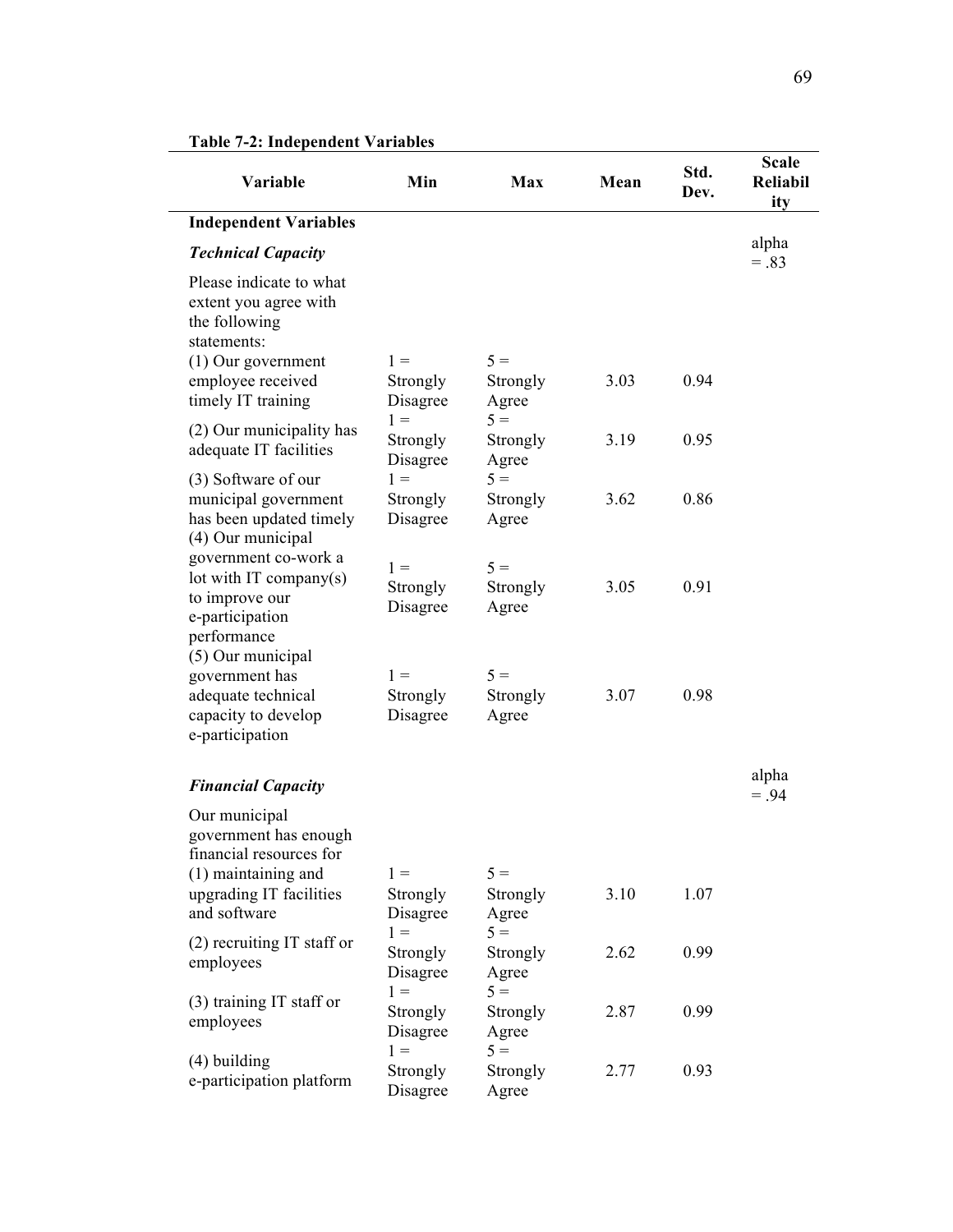| (5) collecting and<br>managing<br>e-participation data<br>$(6)$ co-working with IT<br>companies in | $1 =$<br>Strongly<br>Disagree<br>$1 =$<br>Strongly | $5 =$<br>Strongly<br>Agree<br>$5 =$<br>Strongly | 2.7<br>2.68 | 0.94<br>0.90 |                 |
|----------------------------------------------------------------------------------------------------|----------------------------------------------------|-------------------------------------------------|-------------|--------------|-----------------|
| e-participation<br>(7) developing<br>e-participation                                               | Disagree<br>$1 =$<br>Strongly<br>Disagree          | Agree<br>$5 =$<br>Strongly<br>Agree             | 2.80        | 0.87         |                 |
| <b>Administrative</b>                                                                              |                                                    |                                                 |             |              | alpha           |
| Capacity<br>In our municipal                                                                       |                                                    |                                                 |             |              | $=.81$          |
| government,                                                                                        |                                                    |                                                 |             |              |                 |
| $(1)$ we have                                                                                      |                                                    |                                                 |             |              |                 |
| comprehensive rules or                                                                             | $1 =$                                              | $5 =$                                           |             |              |                 |
| regulations to involve                                                                             | Strongly                                           | Strongly                                        | 2.76        | 0.87         |                 |
| citizens                                                                                           | Disagree                                           | Agree                                           |             |              |                 |
| (2) we have clearly                                                                                | $1 =$                                              | $5 =$                                           |             |              |                 |
| long-time and                                                                                      | Strongly                                           | Strongly                                        | 2.75        | 0.85         |                 |
| short-time goals in                                                                                | Disagree                                           | Agree                                           |             |              |                 |
| engaging citizens                                                                                  |                                                    |                                                 |             |              |                 |
| (3) we have experienced                                                                            | $1 =$                                              | $5 =$                                           |             |              |                 |
| leaders to promote                                                                                 | Strongly                                           | Strongly                                        | 3.49        | 0.93         |                 |
| citizen participation<br>(4) municipal officials                                                   | Disagree<br>$1 =$                                  | Agree<br>$5 =$                                  |             |              |                 |
| co-work with each other                                                                            | Strongly                                           | Strongly                                        | 3.93        | 0.70         |                 |
| closely                                                                                            | Disagree<br>$1 =$                                  | Agree<br>$5 =$                                  |             |              |                 |
| (5) resources are being<br>used efficiently                                                        | Strongly<br>Disagree                               | Strongly<br>Agree                               | 3.83        | 0.69         |                 |
| (6) projects are being                                                                             | $1 =$                                              | $5 =$                                           |             |              |                 |
| operated efficiently                                                                               | Strongly<br>Disagree                               | Strongly<br>Agree                               | 3.83        | 0.68         |                 |
| (7) municipal officials                                                                            | $1 =$                                              | $5 =$                                           |             |              |                 |
| interact with each other<br>smoothly<br>(8) we provide local                                       | Strongly<br>Disagree<br>$1 =$                      | Strongly<br>Agree<br>$5 =$                      | 3.88        | 0.81         |                 |
| residents with                                                                                     | Strongly                                           | Strongly                                        | 4.18        | 0.70         |                 |
| high-quality services                                                                              | Disagree                                           | Agree                                           |             |              |                 |
| <b>Political Capacity</b>                                                                          |                                                    |                                                 |             |              | alpha<br>$=.85$ |
| $(1)$ To the<br>e-participation<br>development in our<br>municipality,<br>government gets a lot of |                                                    |                                                 |             |              |                 |
| support from<br>a. public appointed<br>professionals                                               | $1 =$<br>Strongly                                  | $5 =$<br>Strongly                               | 3.29        | 0.91         |                 |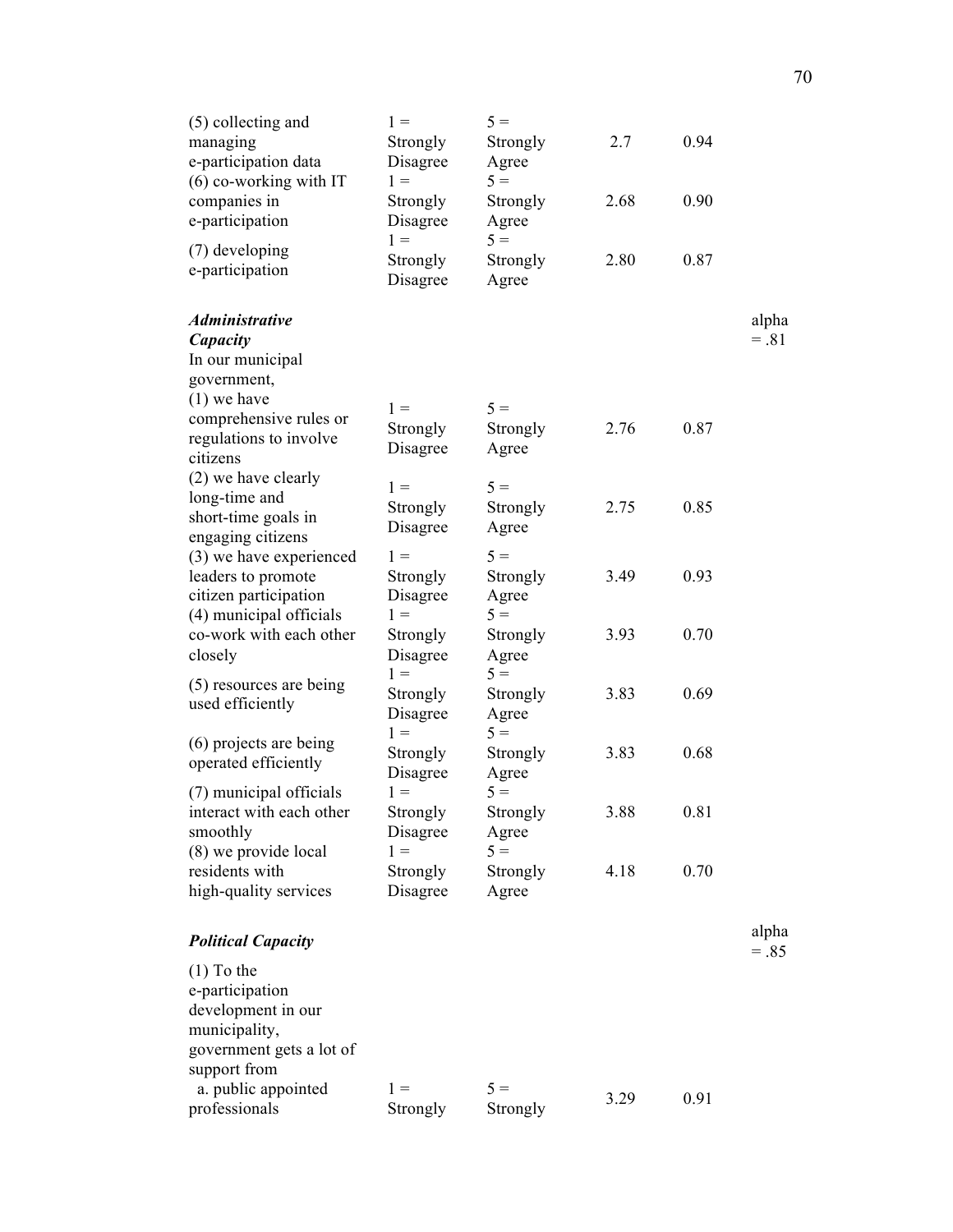| b. council members                                                                                        | Disagree<br>$1 =$<br>Strongly<br>Disagree | Agree<br>$5 =$<br>Strongly<br>Agree | 3.45 | 0.83 |                 |
|-----------------------------------------------------------------------------------------------------------|-------------------------------------------|-------------------------------------|------|------|-----------------|
| c. general government<br>employees                                                                        | $1 =$<br>Strongly<br>Disagree             | $5 =$<br>Strongly<br>Agree          | 3.39 | 0.91 |                 |
| d. residents of this<br>municipality                                                                      | $1 =$<br>Strongly<br>Disagree             | $5 =$<br>Strongly<br>Agree          | 3.30 | 0.85 |                 |
| (2) In our government,<br>we have consensus on<br>the important of citizen<br>participation               | $1 =$<br>Strongly<br>Disagree             | $5 =$<br>Strongly<br>Agree          | 3.80 | 0.77 |                 |
| <b>Willingness to ICT</b><br><b>Usage</b>                                                                 |                                           |                                     |      |      | alpha<br>$=.90$ |
| (1) Information<br>technology (IT)                                                                        |                                           |                                     |      |      |                 |
| a. benefits our<br>government running                                                                     | $1 =$<br>Strongly<br>Disagree             | $5 =$<br>Strongly<br>Agree          | 4.34 | 0.68 |                 |
| b. helps our<br>government to improve<br>services provision<br>c. enables our                             | $1 =$<br>Strongly<br>Disagree<br>$1 =$    | $5 =$<br>Strongly<br>Agree<br>$5 =$ | 4.24 | 0.71 |                 |
| government to promote<br>performance<br>d. helps our                                                      | Strongly<br>Disagree<br>$1 =$             | Strongly<br>Agree<br>$5 =$          | 4.06 | 0.78 |                 |
| government to increase<br>efficiency<br>e. enables our                                                    | Strongly<br>Disagree<br>$1 =$             | Strongly<br>Agree<br>$5 =$          | 4.14 | 0.83 |                 |
| government to raise<br>effectiveness<br>f. helps our                                                      | Strongly<br>Disagree<br>$1 =$             | Strongly<br>Agree<br>$5 =$          | 4.09 | 0.82 |                 |
| government to promote<br>transparency<br>(2) Our government                                               | Strongly<br>Disagree                      | Strongly<br>Agree                   | 4.22 | 0.72 |                 |
| wants to improve our<br>information<br>technologies level                                                 | $1 =$<br>Strongly<br>Disagree             | $5 =$<br>Strongly<br>Agree          | 4.06 | 0.82 |                 |
| <b>Willingness to Citizen</b><br><b>Participation</b><br>(1) Citizen participation<br>in our municipality |                                           |                                     |      |      | alpha<br>$=.85$ |
| a. contributes to<br>government<br>performance<br>improvement                                             | $1 =$<br>Strongly<br>Disagree             | $5 =$<br>Strongly<br>Agree          | 3.67 | 0.76 |                 |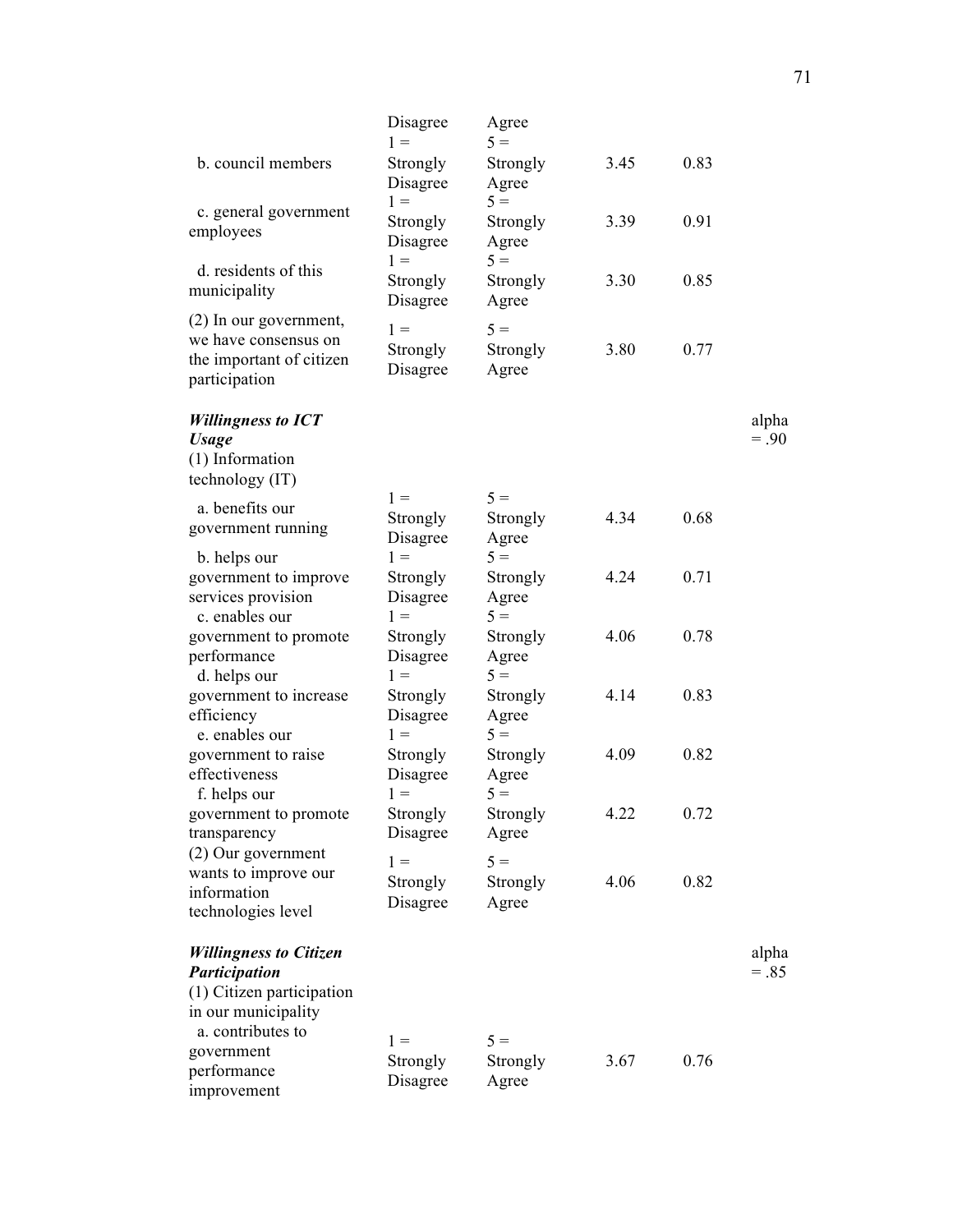| b. helps government to                | $1 =$                | $5 =$             |      |      |
|---------------------------------------|----------------------|-------------------|------|------|
| improve services                      | Strongly             | Strongly          | 3.83 | 0.61 |
| providing<br>c. helps government to   | Disagree<br>$1 =$    | Agree<br>$5 =$    |      |      |
| be more responsible                   | Strongly<br>Disagree | Strongly<br>Agree | 3.68 | 0.87 |
| (2) Our municipal                     |                      |                   |      |      |
| government<br>a. has responsibilities | $1 =$                | $5 =$             |      |      |
| to involve citizens in                | Strongly             | Strongly          | 3.90 | 0.80 |
| public affairs<br>b. wants to improve | Disagree<br>$1 =$    | Agree<br>$5 =$    |      |      |
| our citizen participation             | Strongly             | Strongly          | 3.89 | 0.76 |
| level                                 | Disagree             | Agree             |      |      |
| c. is worth involving<br>citizens in  | $1 =$                | $5 =$             |      |      |
| decision-making                       | Strongly             | Strongly          | 3.69 | 0.82 |
| process                               | Disagree             | Agree             |      |      |
|                                       |                      |                   |      |      |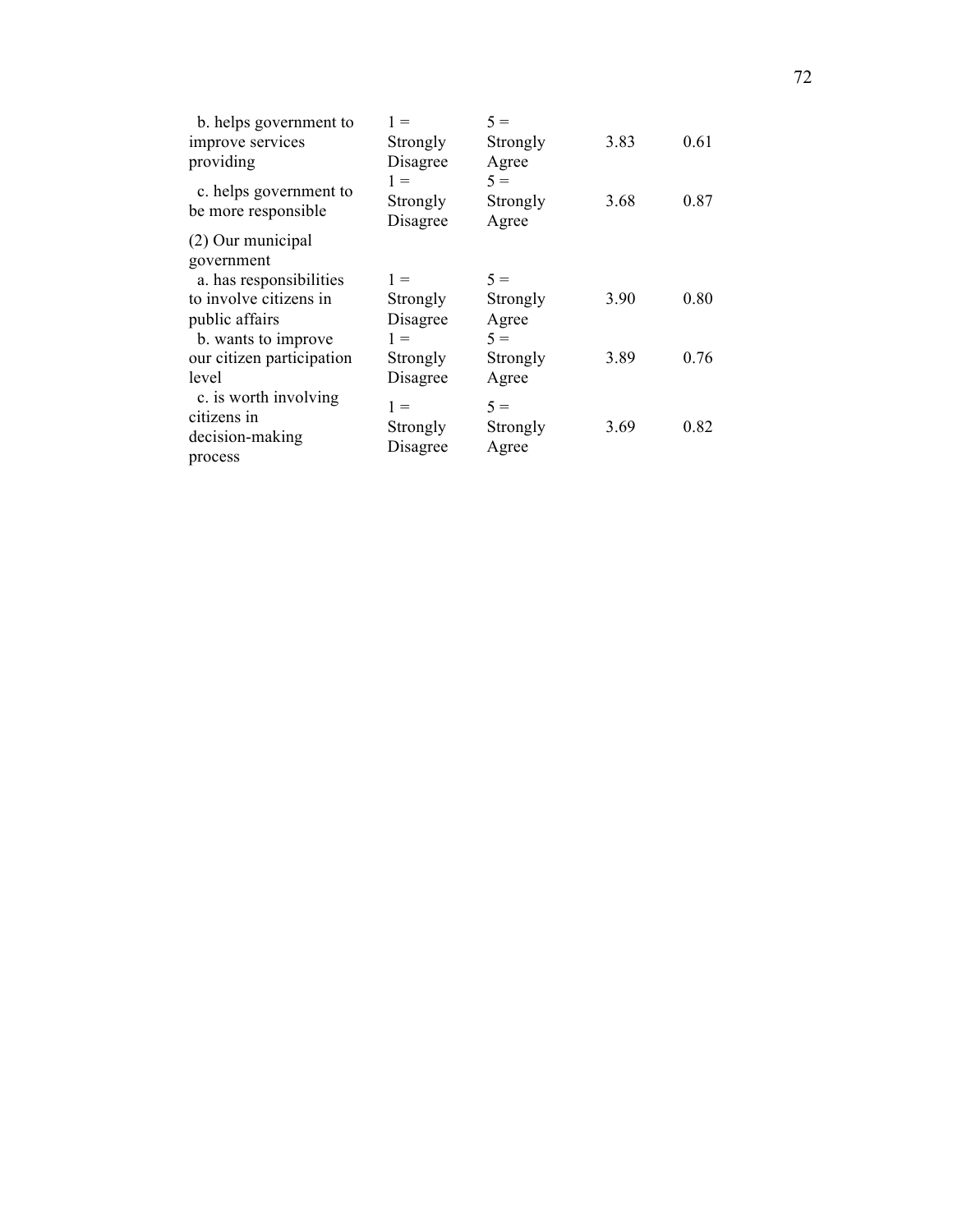# **Chapter 8: Findings**

## **8.1 Descriptive Statistics**

Table 8-1 provides the descriptive statistics of the different variables. It indicates the poor performance of e-participation at the municipal level in New Jersey. Among all the municipalities evaluated, the average score is 2.89 out of 20. The highest score is 6.67, while the lowest is 0.21, showing that these municipal governments have not provided convenient ways for citizens to engage online.

Regarding the four dimensions of government capacity, the average for technical capacity is 3.19, with a minimum of 1 and maximum of 4.40; the average for financial capacity is 2.87, with a minimum of 1 and maximum of 5; the average for administrative capacity is 3.61, with a minimum of 1 and maximum of 4.80; and the average for political capacity is 3.45, with a minimum of 1.40 and maximum of 5. Among these four dimensions, the lowest capacity is financial capacity, with an average score of 2.87. The highest capacity is administrative capacity, with an average score of 3.64.

For the two dimensions of government willingness, the average level of willingness toward ICT usage is 3.45, with a minimum of 1.86 and maximum of 5. The average level of willingness toward citizen participation is 3.78, with a minimum of 1.33 and maximum of 5.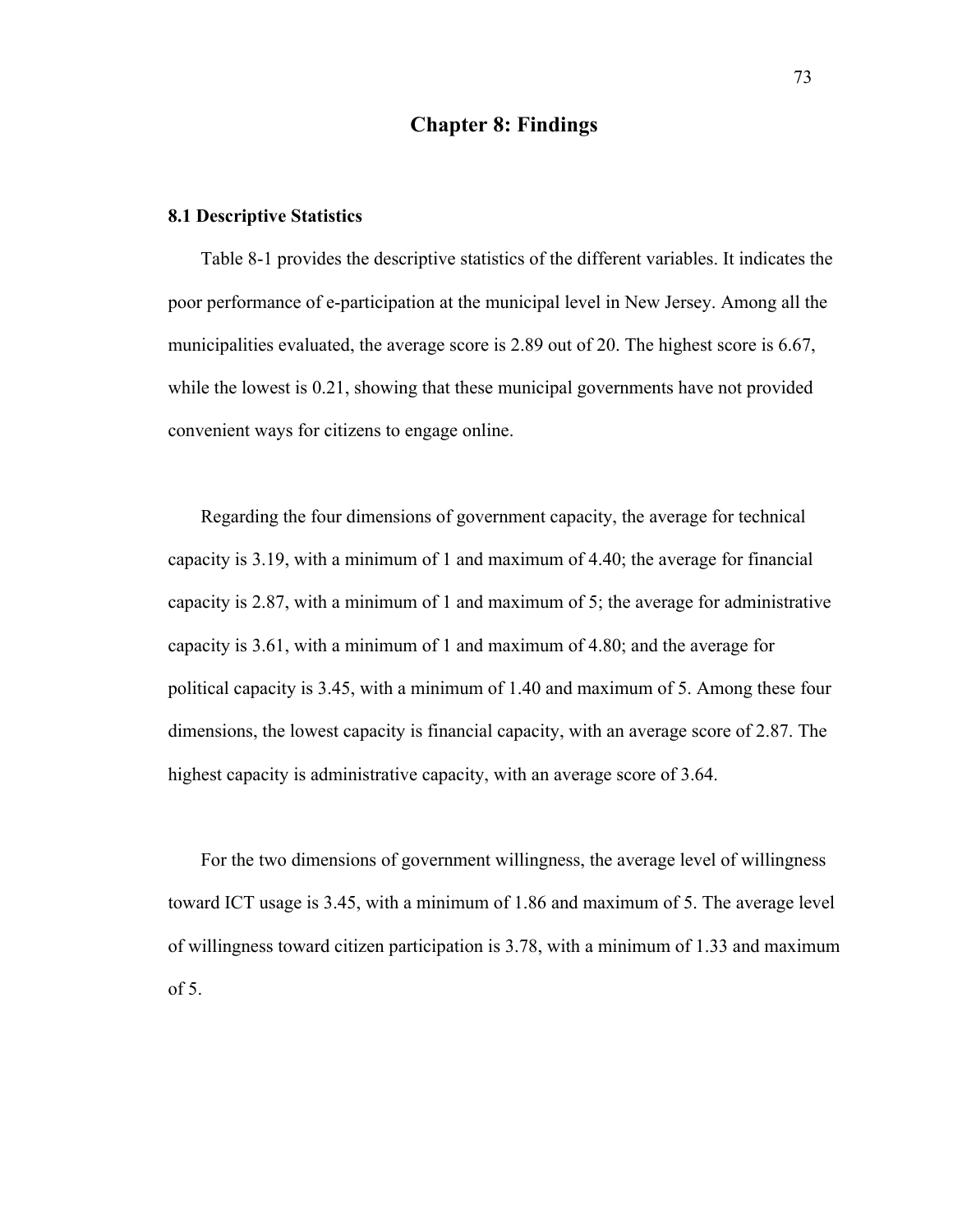|                  |                           | Mean  | Std. Dev. | Min  | Max    |
|------------------|---------------------------|-------|-----------|------|--------|
| Dependent        |                           |       |           |      |        |
| Variable         | E-Participation           | 2.76  | 1.23      | 0.21 | 6.67   |
|                  |                           |       |           |      |        |
| Independent      | Technical                 |       |           |      |        |
| Variables        | Capacity                  | 3.19  | 0.71      | 1.00 | 4.40   |
|                  | <b>Financial Capacity</b> | 2.87  | 0.81      | 1.00 | 5.00   |
|                  | Administrative            |       |           |      |        |
|                  | Capacity                  | 3.61  | 0.49      | 2.00 | 4.80   |
|                  | Political Capacity        | 3.45  | 0.67      | 1.40 | 5.00   |
|                  | Willingness to            |       |           |      |        |
|                  | <b>ICT Usage</b>          | 4.16  | 0.60      | 1.86 | 5.00   |
|                  | Willingness to            |       |           |      |        |
|                  | Citizen                   |       |           |      |        |
|                  | Participation             | 3.78  | 0.59      | 1.33 | 5.00   |
|                  |                           |       |           |      |        |
| Control Variable | Population                | 14986 | 18355     | 603  | 124969 |

**Table 8-1: Descriptive Statistics**

Table 8-2 shows government e-participation performance in some key areas. Among the 146 municipalities evaluated, 13.2% of them still do not enable citizens to give comments or feedback to public officials through email or online forms. Only 12.5% of them provide a bulletin board for citizens to post their ideas or opinions regarding public issues, and none of them has an online discussion board. Further, just 34.6% of these municipalities have used online surveys or polls to collect public opinions, and only 1.49% of them offer tools for online decision-making, such as e-petitions, electronic citizen juries, e-referenda, etc.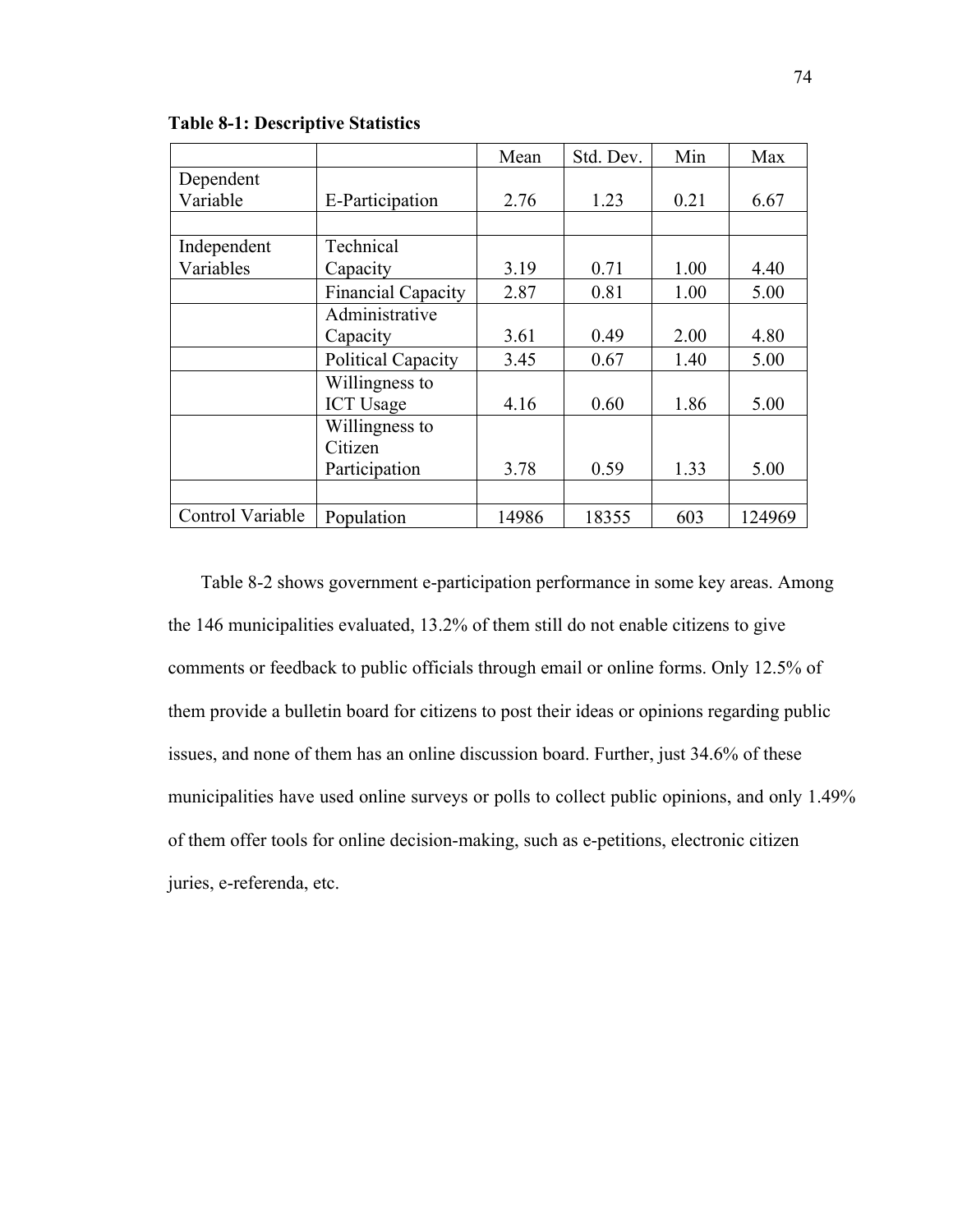|                               | Percentage |
|-------------------------------|------------|
| Feedback to Public Officials  | 86.8%      |
| Online Surveys/Polls          | 34.6%      |
| <b>Online Bulletin Board</b>  | 12.5%      |
| <b>Online Decision-Making</b> | $1.49\%$   |

#### **Table 8-2: Results to Key E-Participation Items**

Note: "Feedback to Public Officials" refers to whether the website allow users to provide comments or feedback to individual departments/agencies through online forms; "Online Surveys/Polls" reflect the condition of governments' using online surveys/polls for specific issues; "Online Bulletin Board" measures the extent of using online bulletin board, where citizens can posts ideas, comments, or opinions without specific discussion topics, to gather citizen input on public issues; "Online Decision-Making" reflect the condition that governments provide tools for citizens to raise issues of concern to government agencies.

Table 8-3 and Figure 8-1 show the average e-participation of the municipalities based on population size. The average e-participation score for the 49 municipalities with a population lower than 5,000 is 1.83. For the 27 municipalities with populations between 5,001 and 10,000, it is 2.62. For the 51 municipalities with populations higher than 10,001 but lower than 30,000, it is 3.54. For the 13 municipalities with populations between 30,001 and 50,000, it is 3.65. For the 5 municipalities with populations higher than 50,001 but lower than 100,000, it is 4.06, which is the highest. And, for the municipality with a population higher than 100,000, the e-participation score is 3.33. So, except for the largest municipality evaluated, the rest of the municipalities follow the pattern that larger municipalities are more likely to perform better in e-participation offerings.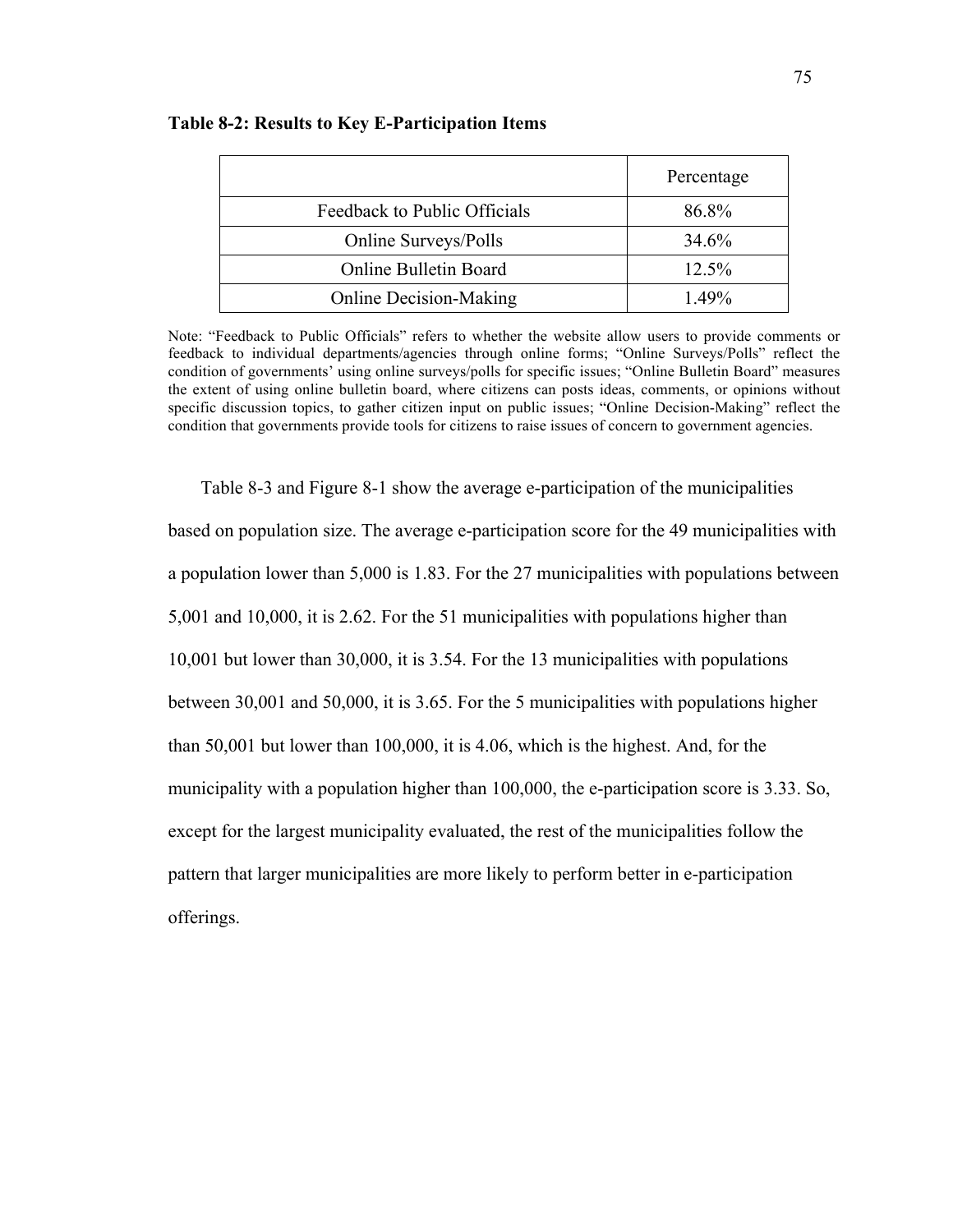|                        |         | $5,001 -$ | $10,001 -$ | $30,001 -$ | $50,001 -$ | ↘       |
|------------------------|---------|-----------|------------|------------|------------|---------|
| <b>Population</b>      | < 5,000 | 10,000    | 30,000     | 50,000     | 100,000    | 100,000 |
| Number of              |         |           |            |            |            |         |
| <b>Municipalities</b>  | 49      | 27        | 51         | 13         |            |         |
| Average                |         |           |            |            |            |         |
| <b>E-Participation</b> |         |           |            |            |            |         |
| <b>Score</b>           | 1.83    | 2.62      | 3.54       | 3.65       | 4.06       | 3.33    |

**Table 8-3: E-Participation of Municipalities with Different Population Size**

**Figure 8-1: E-Participation of Municipalities with Different Population Size**



The content analysis for e-participation also found that, among all the 146municipalities evaluated, only nine received an e-participation score higher than 5. Fifty-four municipalities got a score higher than 3, while 10 received a score lower than one out of 20. The average e-participation score for these municipalities is 2.76, which is very low. The results reflect poor e-participation performance at the municipal level. More details can be found in Appendix G.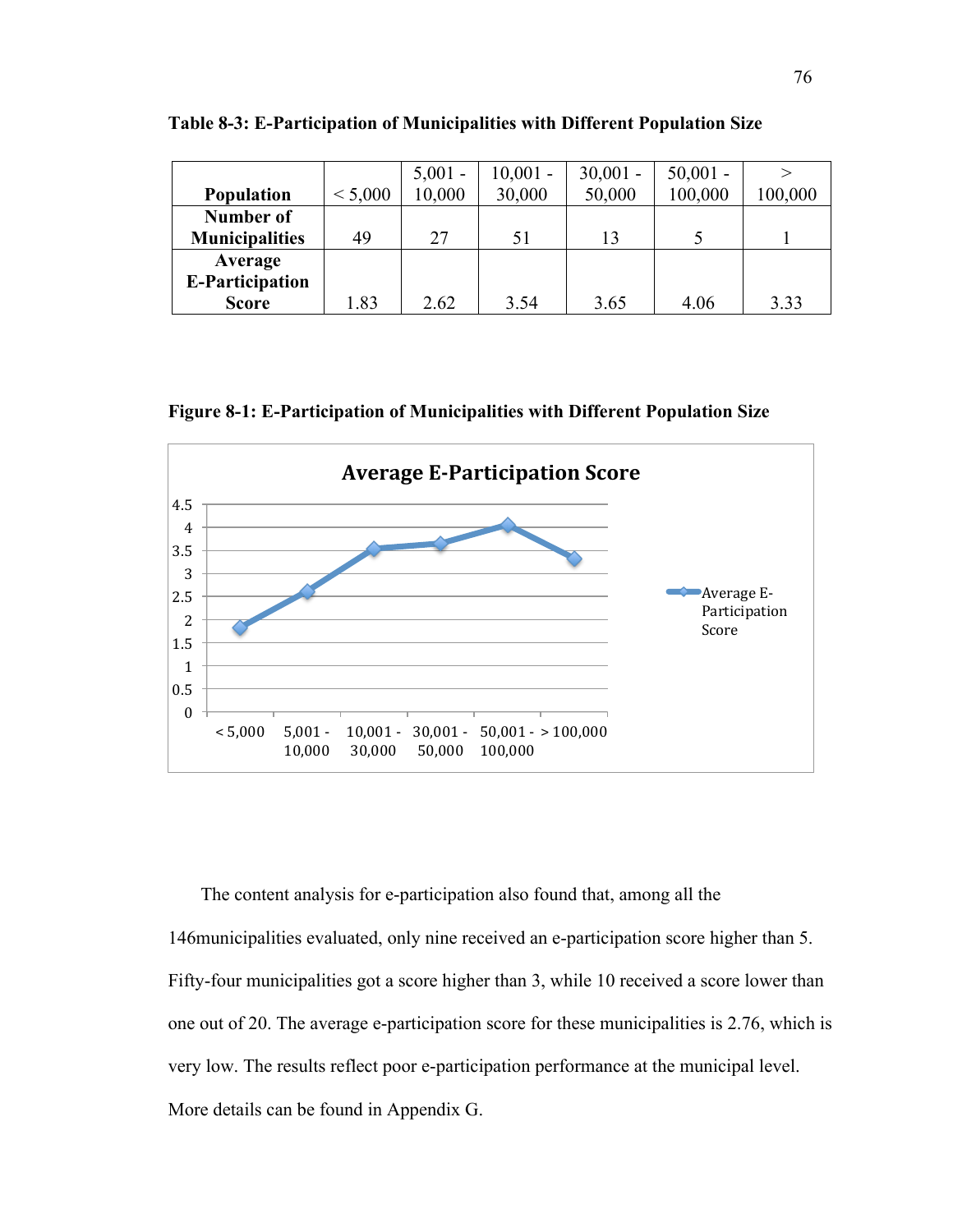Table 8-4 shows the results of some key items of the independent variables, which to some extent indicate government capacity and willingness toward e-participation adoption and development. Only around 40% of the municipalities believed that they have adequate technical capacity to develop e-participation. As for financial capacity, one-third of them argued that they do not have enough financial resources for maintaining and upgrading IT facilities and software. Almost one-half of them do not have enough financial resources for recruiting IT staff or employees. Only around 20% of them argued that they have enough financial resources for developing e-participation. All of this indicates that governments still lack the technical capacity and financial capacity for e-participation adoption and development.

With regards to administrative capacity, more than 40% of the municipalities argued that they do not have comprehensive rules or regulations to involve citizens. Around 40% of them have clear long-term and short-term goals for engaging citizens. Only around one-third of them believed that they have adequate administrative capacity to develop e-participation. As far as political capacity, while more than 70% of the municipalities argued that they have consensus on the importance of citizen participation, only around 45% of them believed that government gets a lot of support from publicly appointed professionals in e-participation development. These results reflect the low levels of administrative capacity and political capacity for e-participation adoption and development.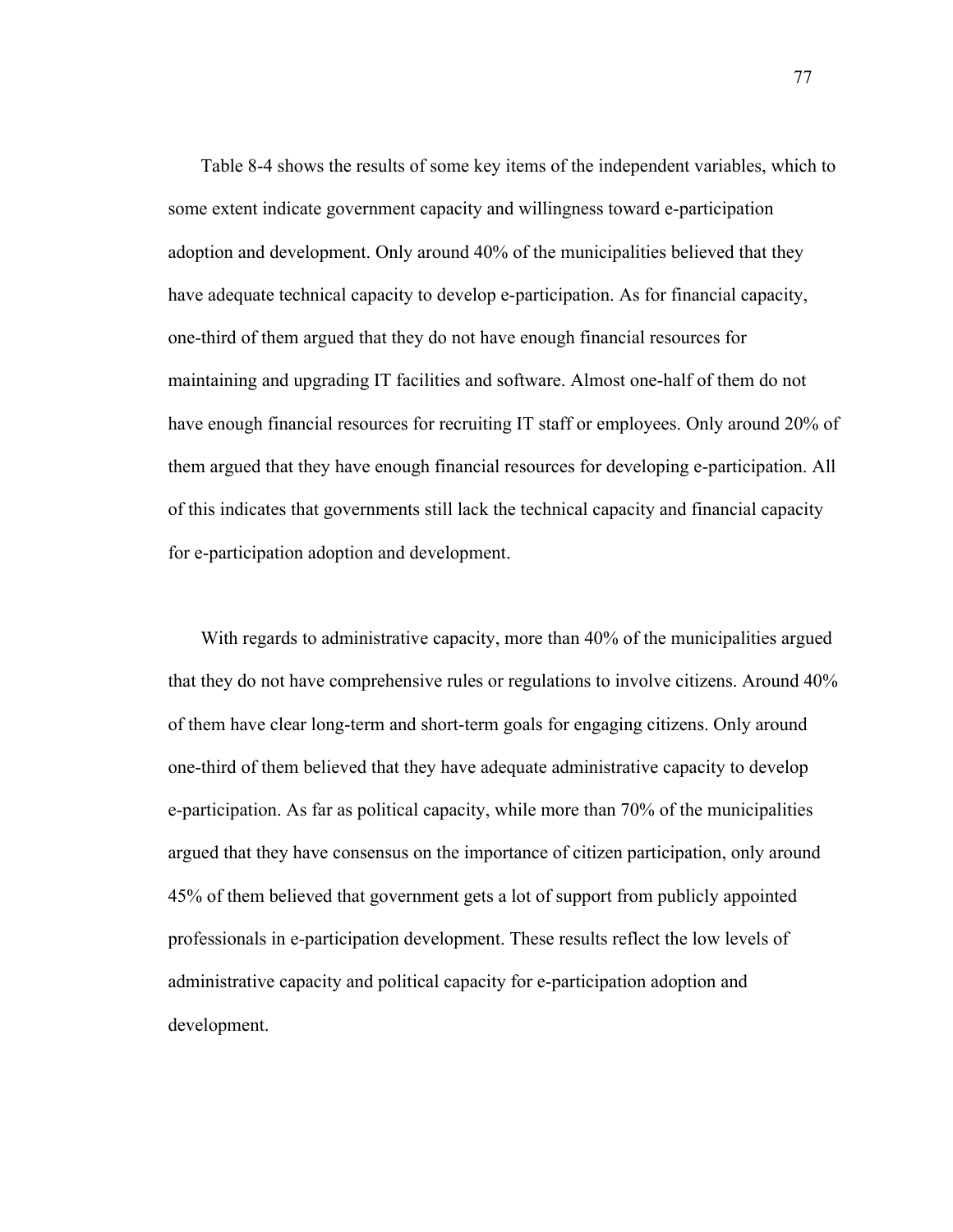|                       |                                                  | <b>Strongly</b><br><b>Disagree</b> | <b>Disagree</b> | <b>Neutral</b> | Agree  | <b>Strongly</b><br>Agree |
|-----------------------|--------------------------------------------------|------------------------------------|-----------------|----------------|--------|--------------------------|
|                       | Our municipal<br>government has                  |                                    |                 |                |        |                          |
| <b>Technical</b>      | adequate technical<br>capacity to develop        |                                    |                 |                |        |                          |
| Capacity              | e-participation                                  | 4.72%                              | 27.36%          | 27.36%         | 37.74% | 2.83%                    |
|                       | Our municipal<br>government has enough           |                                    |                 |                |        |                          |
|                       | financial resources for                          |                                    |                 |                |        |                          |
|                       | maintaining and                                  |                                    |                 |                |        |                          |
| Financial<br>Capacity | upgrading IT facilities<br>and software          | 7.27%                              | 26.36%          | 20.00%         | 41.82% | 4.55%                    |
|                       | Our municipal                                    |                                    |                 |                |        |                          |
|                       | government has enough                            |                                    |                 |                |        |                          |
|                       | financial resources for                          |                                    |                 |                |        |                          |
|                       | recruiting IT staff or                           |                                    |                 |                |        |                          |
|                       | employees                                        | 11.82%                             | 37.27%          | 30.00%         | 19.89% | 1.82%                    |
|                       | Our municipal                                    |                                    |                 |                |        |                          |
|                       | government has enough<br>financial resources for |                                    |                 |                |        |                          |
|                       | developing                                       |                                    |                 |                |        |                          |
|                       | e-participation                                  | 6.54%                              | 28.04%          | 45.79%         | 17.76% | 1.87%                    |
|                       | In our municipal                                 |                                    |                 |                |        |                          |
|                       | government, we have                              |                                    |                 |                |        |                          |
| Administra            | comprehensive rules or                           |                                    |                 |                |        |                          |
| tive                  | regulations to involve                           |                                    |                 |                |        |                          |
| Capacity              | citizens                                         | 4.59%                              | 36.70%          | 38.53%         | 18.35% | 1.83%                    |
|                       | In our municipal                                 |                                    |                 |                |        |                          |
|                       | government, we have<br>clearly long-time and     |                                    |                 |                |        |                          |
|                       | short-time goals in                              |                                    |                 |                |        |                          |
|                       | engaging citizens                                | 4.59%                              | 35.78%          | 41.28%         | 16.51% | 1.83%                    |
|                       | In our municipal                                 |                                    |                 |                |        |                          |
|                       | government, we have                              |                                    |                 |                |        |                          |
|                       | adequate administrative                          |                                    |                 |                |        |                          |
|                       | capacity to develop                              |                                    |                 |                |        |                          |
|                       | e-participation                                  | 3.67%                              | 29.36%          | 33.94%         | 24.77% | 8.26%                    |
|                       | To the e-participation<br>development in our     |                                    |                 |                |        |                          |
|                       | municipality,                                    |                                    |                 |                |        |                          |
|                       | government gets a lot                            |                                    |                 |                |        |                          |
| <b>Political</b>      | of support from public                           |                                    |                 |                |        |                          |
| Capacity              | appointed professionals                          | 3.25%                              | 15.45%          | 35.77%         | 39.84% | 5.69%                    |
|                       | In our government, we                            |                                    |                 |                |        |                          |
|                       | have consensus on the                            |                                    |                 |                |        |                          |
|                       | important of citizen                             |                                    |                 |                |        |                          |
|                       | participation                                    | $0.00\%$                           | 6.40%           | 22.40%         | 56.00% | 15.20%                   |

**Table 8-4: Results for Key Government Capacity Items:**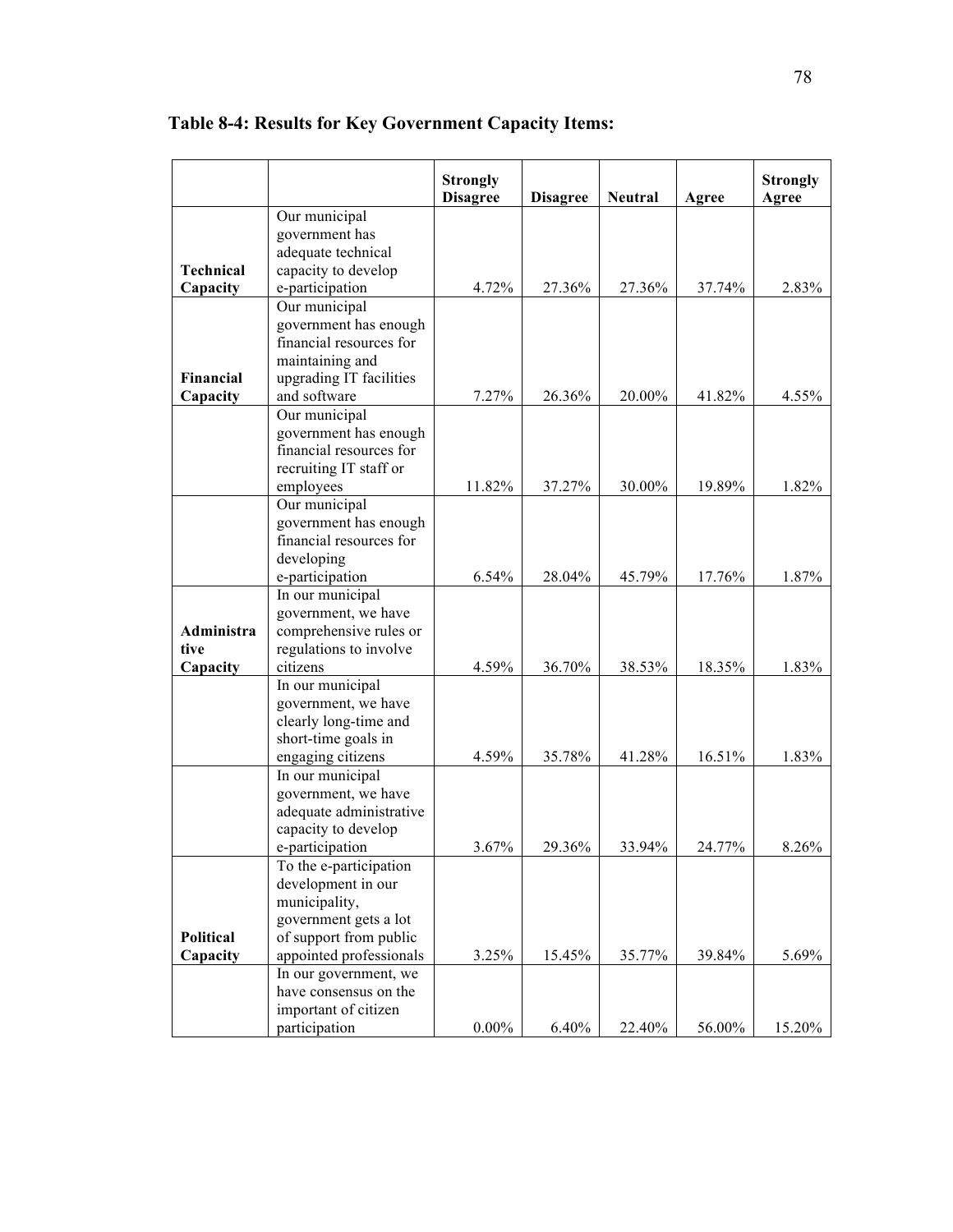For government willingness toward ICT usage, as shown in Table 8-5, the importance of it has been widely accepted, as 88% of respondents agreed with the importance of information technology for helping with service provision. On the other hand, more than 42% of the municipalities argued that information technologies bring significant costs to their governments, and less than two-thirds of them want to improve their information technology level. As for willingness toward citizen participation, two-thirds of them believe that citizen participation in their municipalities contributes to government performance improvements, and around 80% of the municipalities agreed that their municipal governments have responsibilities to involve citizens in public affairs.

|               |                               | Strongly |          |         |        | Strongly |
|---------------|-------------------------------|----------|----------|---------|--------|----------|
|               |                               | Disagree | Disagree | Neutral | Agree  | Agree    |
|               | <b>Information Technology</b> |          |          |         |        |          |
| Willingness   | helps our government to       |          |          |         |        |          |
| to ICT        | improve services              |          |          |         |        |          |
| Usage         | provision                     | 0.80%    | $0.00\%$ | 11.20%  | 50.40% | 37.60%   |
|               | <b>Information Technology</b> |          |          |         |        |          |
|               | brings a lot of costs to      |          |          |         |        |          |
|               | our government                | 2.42%    | 23.39%   | 31.45%  | 33.06% | 9.68%    |
|               | Our government wants          |          |          |         |        |          |
|               | to improve our                |          |          |         |        |          |
|               | information                   |          |          |         |        |          |
|               | technologies level            | 2.38%    | 3.97%    | 27.78%  | 53.97% | 11.90%   |
|               | Citizen participation in      |          |          |         |        |          |
|               | our municipality              |          |          |         |        |          |
|               | contributes to                |          |          |         |        |          |
| Willingness   | government                    |          |          |         |        |          |
| to Citizen    | performance                   |          |          |         |        |          |
| Participation | improvement                   | 1.59%    | 3.97%    | 28.57%  | 57.14% | 8.73%    |
|               | Our municipal                 |          |          |         |        |          |
|               | government has                |          |          |         |        |          |
|               | responsibilities to           |          |          |         |        |          |
|               | involve citizens in           |          |          |         |        |          |
|               | public affairs                | 1.59%    | 4.76%    | 13.49%  | 62.78% | 17.46%   |
|               | Our municipal                 |          |          |         |        |          |
|               | government wants to           |          |          |         |        |          |
|               | improve our citizen           |          |          |         |        |          |
|               | participation level           | 0.79%    | 2.38%    | 23.02%  | 54.76% | 19.05%   |

**Table 8-5: Results for Key Government Willingness Items:**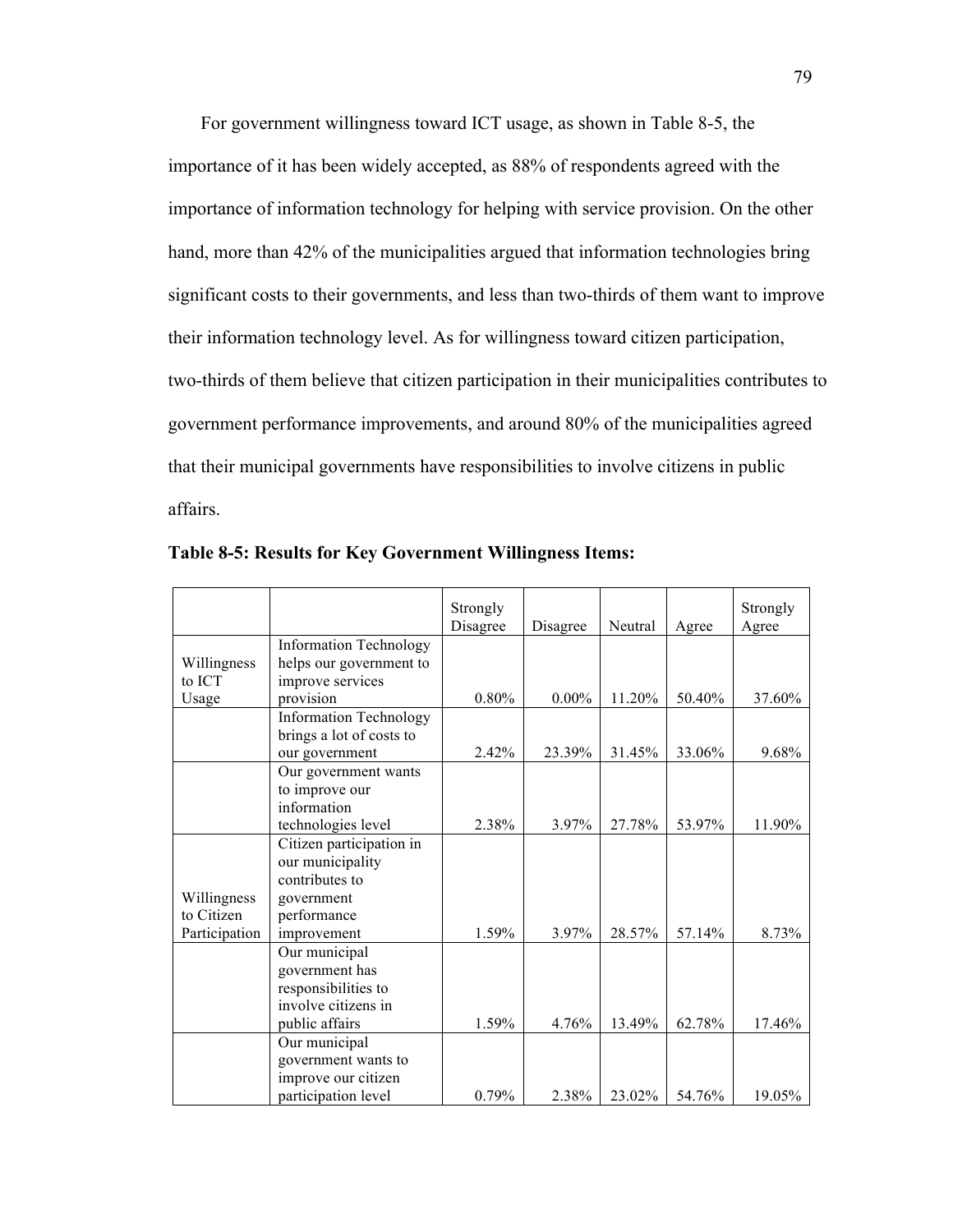Table 8-6 shows the correlations among the dependent variable, independent variables, and the control variable. There is a high correlation between technical capacity and financial capacity (0.66), which indicates that municipalities with higher technical capacity are often the municipalities with a higher level of financial capacity. There are also strong correlations between political capacity and financial capacity (0.45) and political capacity and administrative capacity (0.43). The correlation between e-participation and willingness toward citizen participation is only 0.04, which is quite weak.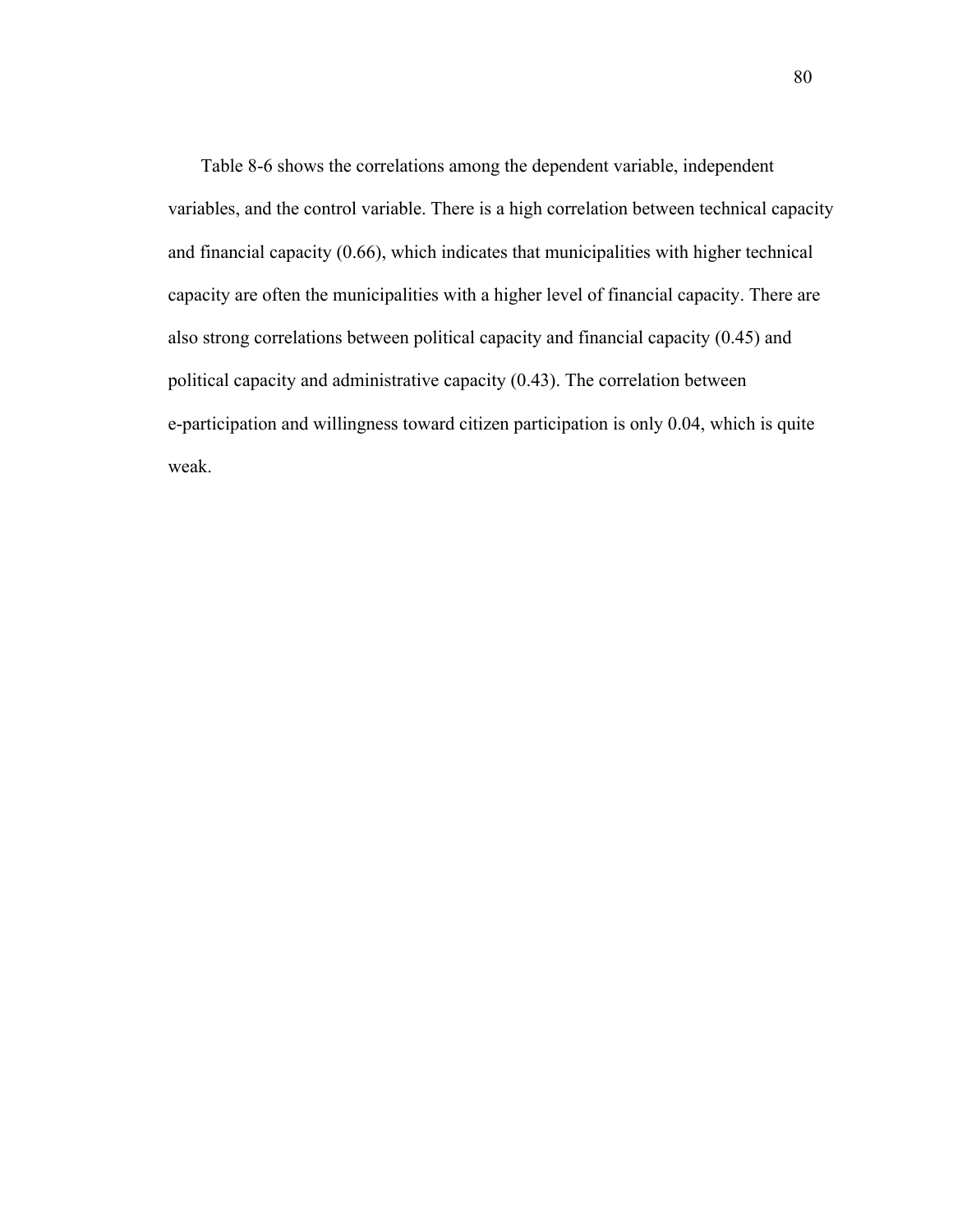| Capacity<br>Capacity<br>pation<br>E-Participati<br>1.00<br>on              | s to ICT<br>rative<br>Political<br>to Citizen  |
|----------------------------------------------------------------------------|------------------------------------------------|
|                                                                            | Participation<br>Usage<br>Capacity<br>Capacity |
|                                                                            |                                                |
|                                                                            |                                                |
|                                                                            |                                                |
| Technical                                                                  |                                                |
| 0.24<br>1.00<br>Capacity                                                   |                                                |
| Financial                                                                  |                                                |
| 0.30<br>0.66<br>1.00<br>Capacity                                           |                                                |
| Administrati                                                               |                                                |
| 0.28<br>0.34<br>0.34<br>ve Capacity                                        | 1.00                                           |
| Political                                                                  |                                                |
| 0.33<br>0.45<br>0.12<br>Capacity                                           | 0.43<br>1                                      |
| Willingness<br>to ICT                                                      |                                                |
| 0.32<br>0.36<br>0.24<br>Usage                                              | 0.19<br>0.31                                   |
| Willingness<br>to Citizen<br>0.35<br>0.24<br>0.28<br>Participation<br>0.04 |                                                |

**Table 8-6: Correlations among Dependent Variable and Independent Variables**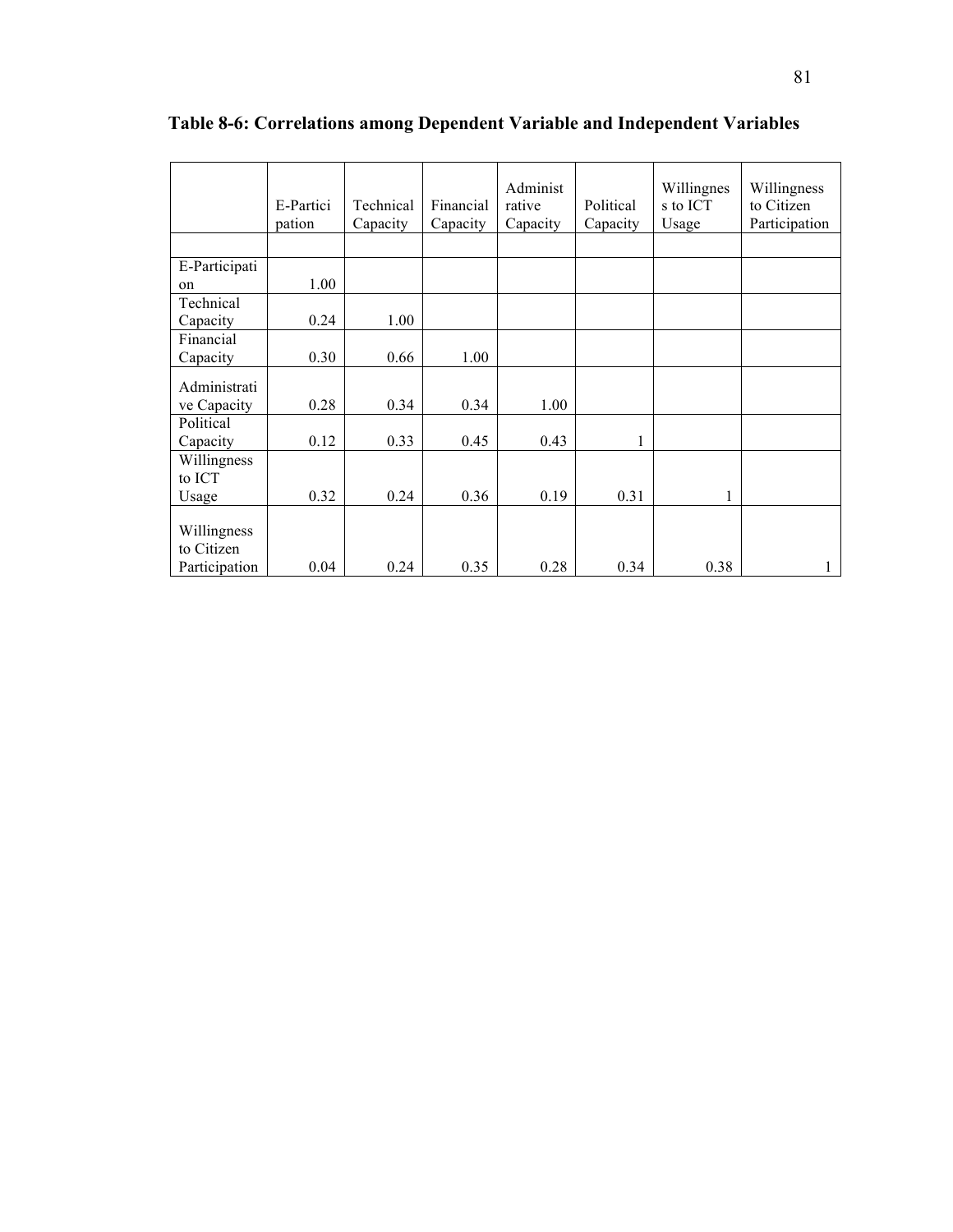## **8.2 Structural Equation Model Results**

Table 8-7 and Figure 8-2 show the structural equation model (SEM) results. Table 8-8 shows the fit statistics for them: that the model is acceptable, the model vs. saturated is not significant, RMSEA is 0.00 (lower than 0.05), CFI is 1.00 (higher than 0.90), and SRMR is 0.03 (lower than 0.05).

The SEM results show that many of the hypotheses proposed in this study are supported, while some are rejected. To begin with, technical capacity has no directly significant influence on e-participation, which rejects Hypothesis 1. Hypothesis 2, though, is supported by the results that administrative capacity has a significant impact on e-participation performance, showing that municipal governments with a higher level of administrative capacity are more likely to perform better in e-participation. In addition, the relationships among the four dimensions of government capacity have been confirmed by the results. The results support Hypothesis 4, that municipalities with a higher level of financial capacity have a higher level of technical capacity, reflecting the important role of financial resources in adopting and developing e-participation. Further, both technical capacity and political capacity could significantly influence administrative capacity (showing support for Hypotheses 3 and 5). Since administrative capacity could directly influence e-participation performance at the municipal level, technical capacity and political capacity could impact e-participation by influencing administrative capacity. And, financial capacity, which serves as a foundational capacity, could also influence e-participation at the municipal level by affecting technical capacity. So, all four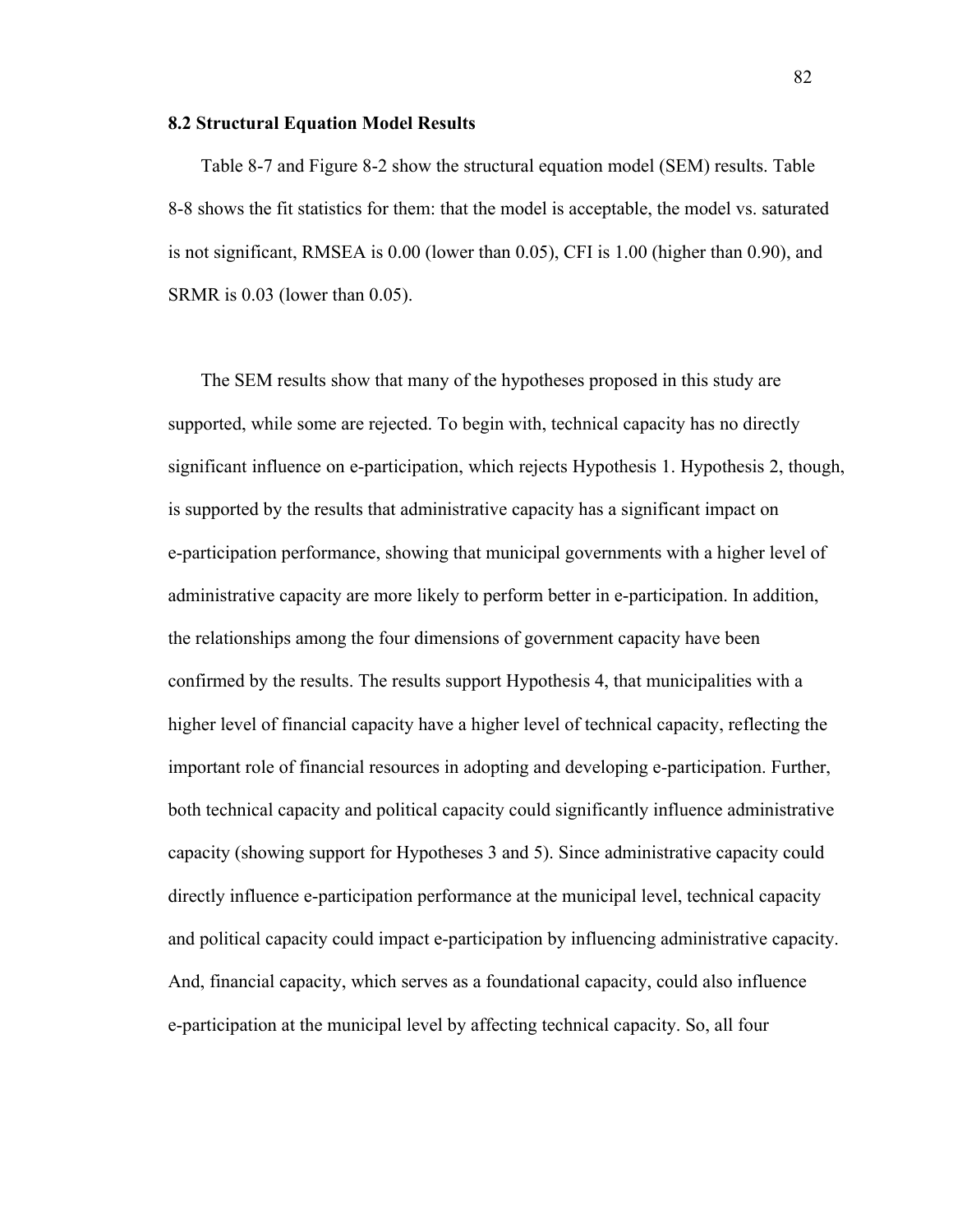dimensions of government capacity could influence e-participation in direct or indirect ways.

The results also indicate that government willingness influences e-participation performance. Municipalities with more willingness toward the use of ICTs are likely to have a higher level of e-participation (Hypothesis 6). But, the impact of willingness toward citizen participation on e-participation (Hypothesis 7) is not supported, which means that government willingness toward citizen participation has no significantly direct impact on e-participation. However, since the results support that willingness toward citizen participation is positively associated with willingness toward ICT usage (Hypothesis 8), willingness toward citizen participation could influence e-participation indirectly.

In addition, the relationships between government capacity and willingness have been supported. Financial capacity has a significant impact on willingness toward ICT usage (Hypothesis 9). Municipalities with more financial resources are more likely to use information technologies. However, the influence of technical capacity on willingness toward ICT usage is not supported by the results. Still, technical capacity could directly impact e-participation performance by influencing administrative capacity. The results show that political capacity has no significant impact on willingness toward citizen participation, which means that Hypothesis 13 is rejected. Municipalities with higher levels of administrative capacity and financial capacity are more likely to have a greater willingness toward involving citizens in government operations (Hypotheses 11 and 12).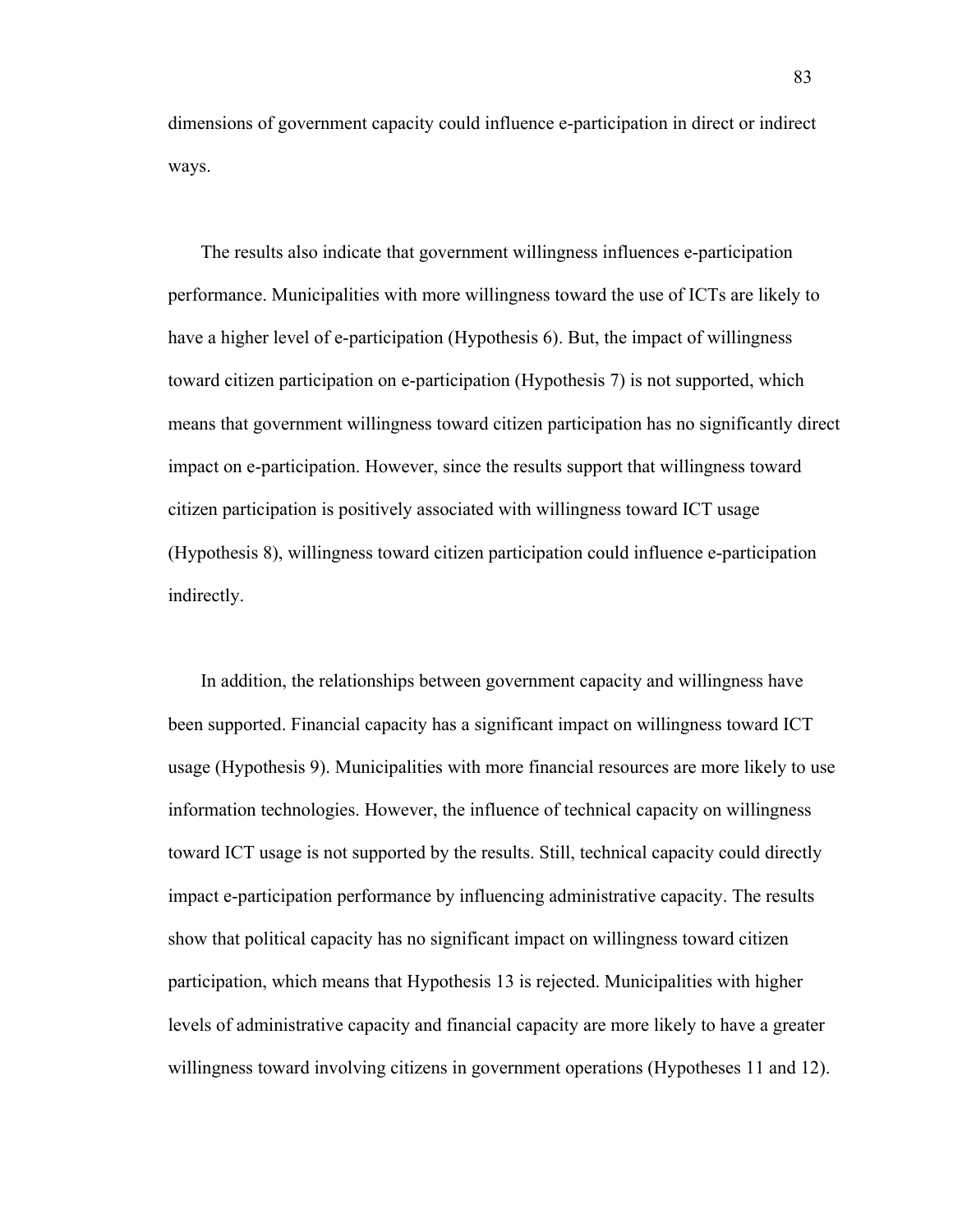So, financial capacity could not only influence e-participation by affecting technical capacity but also by influencing government willingness toward ICT usage and citizen participation. Political capacity could indirectly influence e-participation through affecting administrative capacity. Table 8-9 lists the test results of all the hypotheses proposed in this study.

|                                                                                              | Coefficient | Std. Err. | Z       |  |  |
|----------------------------------------------------------------------------------------------|-------------|-----------|---------|--|--|
| E-Participation                                                                              |             |           |         |  |  |
| <b>Administrative Capacity</b>                                                               | $0.49**$    | 0.21      | 2.39    |  |  |
|                                                                                              |             |           |         |  |  |
| Willingness to Citizen Participation                                                         | $-0.29$     | 0.19      | $-1.50$ |  |  |
| Willingness to ICT Usage                                                                     | $0.53***$   | 0.18      | 2.87    |  |  |
| <b>Technical Capacity</b>                                                                    | 0.13        | 0.15      | 0.89    |  |  |
| Population                                                                                   | 0.00        | 0.00      | 3.87    |  |  |
| Administrative Capacity <-                                                                   |             |           |         |  |  |
| <b>Technical Capacity</b>                                                                    | $0.17**$    | 0.07      | 2.48    |  |  |
| <b>Political Capacity</b>                                                                    | $0.22***$   | 0.07      | 3.33    |  |  |
| Willingness to Citizen Participation                                                         |             |           |         |  |  |
|                                                                                              |             |           |         |  |  |
| <b>Administrative Capacity</b>                                                               | $0.18*$     | 0.11      | 1.69    |  |  |
| <b>Financial Capacity</b>                                                                    | $0.16**$    | 0.07      | 2.32    |  |  |
| <b>Political Capacity</b>                                                                    | 0.13        | 0.09      | 1.55    |  |  |
| Willingness to ICT Usage<br>$\hspace{-2pt}\relax\hspace{-2pt}\leftharpoondown\hspace{-2pt}-$ |             |           |         |  |  |
|                                                                                              |             |           |         |  |  |
| Willingness to Citizen Participation                                                         | $0.29***$   | 0.10      | 3.03    |  |  |
| <b>Technical Capacity</b>                                                                    | 0.01        | 0.10      | 0.14    |  |  |
| <b>Financial Capacity</b>                                                                    | $0.17**$    | 0.09      | 2.01    |  |  |
| <b>Technical Capacity</b><br>$\operatorname{<}$                                              |             |           |         |  |  |
| <b>Financial Capacity</b>                                                                    | $0.56***$   | 0.06      | 8.74    |  |  |
| LR test of model vs. saturated: $\text{chi}(11) = 6.75$ , Prob > $\text{chi}(2) = 0.8190$    |             |           |         |  |  |
| *p<0.1, **p<0.05, ***p<0.01                                                                  |             |           |         |  |  |

**Table 8-7: Structural Equation Model Results**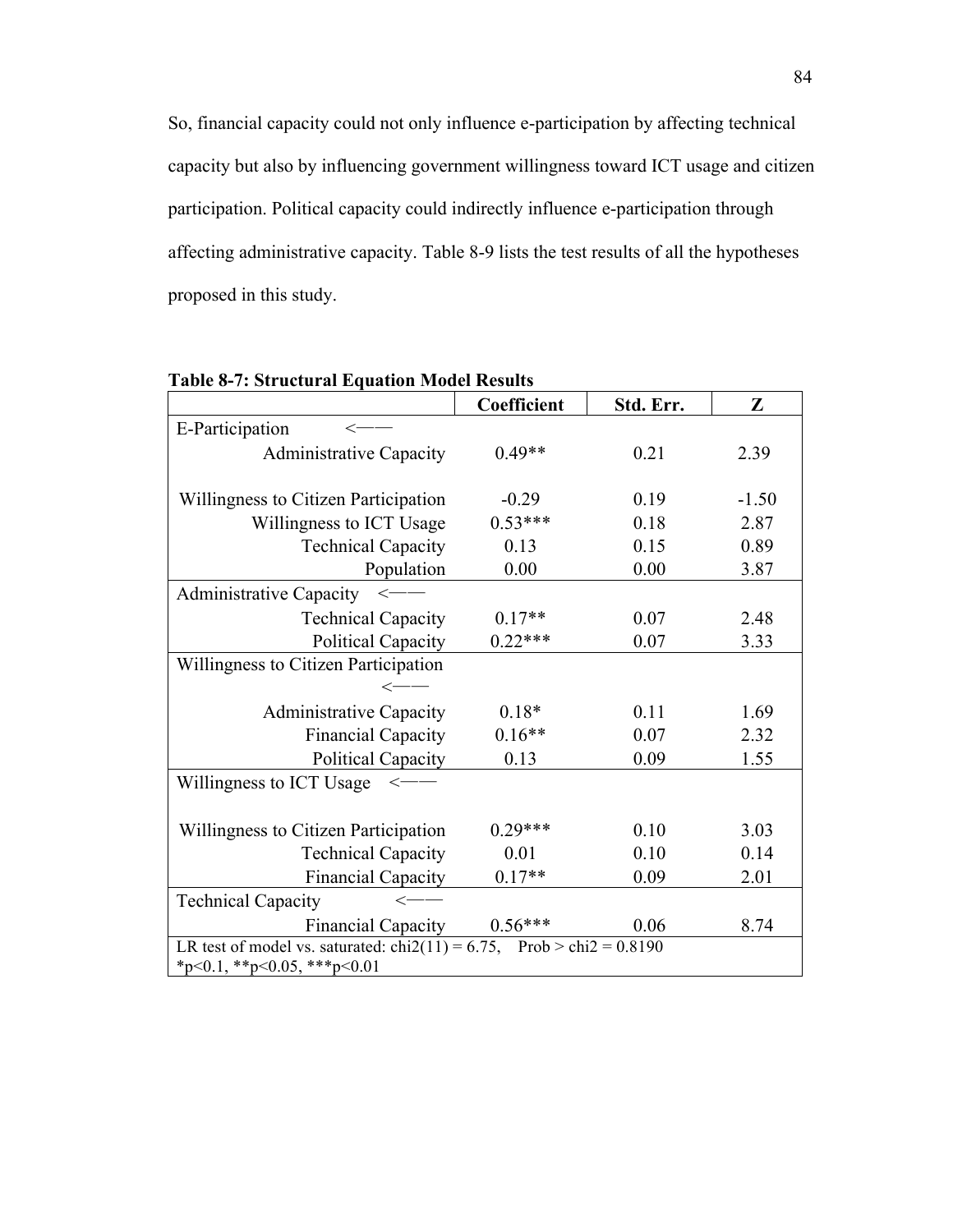| <b>Fit statistic</b> | Value   | <b>Description</b>             |  |
|----------------------|---------|--------------------------------|--|
| Likelihood ratio     |         |                                |  |
| chi2 $ms(11)$        | 6.75    | model vs. saturated            |  |
| $p >$ chi2           | 0.82    |                                |  |
| chi2 bs $(25)$       | 167.45  | baseline vs. saturated         |  |
| $p >$ chi2           | 0.00    |                                |  |
| Population error     |         |                                |  |
|                      |         | Root mean squared error of     |  |
| <b>RMSEA</b>         | 0.00    | approximation                  |  |
| 90% CI, lower bound  | 0.00    |                                |  |
| upper bound          | 0.06    |                                |  |
| pclose               | 0.92    | Probability RMSEA $\leq$ 0.05  |  |
| Information criteria |         |                                |  |
| <b>AIC</b>           | 3798.22 | Akaike's information criterion |  |
| <b>BIC</b>           | 3861.91 | Bayesian information criterion |  |
| Baseline comparison  |         |                                |  |
| <b>CFI</b>           | 1.00    | Comparative fit index          |  |
| <b>TLI</b>           | 1.07    | Tucker-Lewis index             |  |
| Size of residuals    |         |                                |  |
|                      |         | Standardized root mean squared |  |
| <b>SRMR</b>          | 0.03    | residual                       |  |
| CD                   | 0.60    | Coefficient of determination   |  |

**Table 8-8: Fit Statistics of SEM Model**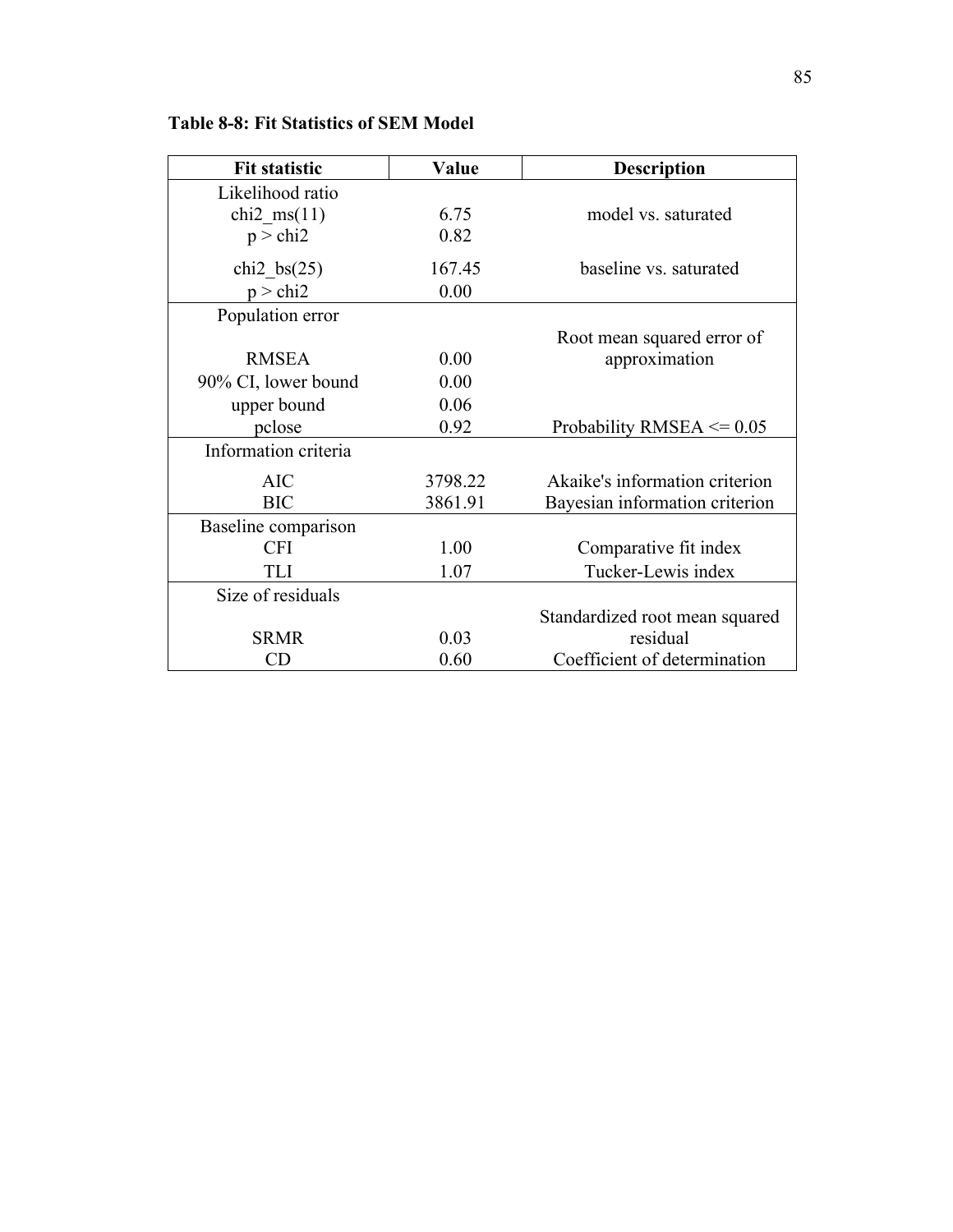# **Table 8-9: Test Results of Hypotheses:**

| Hypothesis 1               | Municipal governments with higher level of              | Rejected  |
|----------------------------|---------------------------------------------------------|-----------|
|                            | technical capacity are more likely to perform better    |           |
|                            | in e-participation                                      |           |
| Hypothesis 2               | Municipal governments with higher level of              | Supported |
|                            | administrative capacity are more likely to perform      |           |
|                            | better in e-participation                               |           |
| Hypothesis 3               | Technical capacity is positively associated with        | Supported |
|                            | administrative capacity in municipal governments.       |           |
| Hypothesis 4               | Financial capacity is positively associated with        | Supported |
|                            | technical capacity                                      |           |
| Hypothesis 5               | Political capacity is positively associated with        | Supported |
|                            | administrative capacity                                 |           |
| Hypothesis 6               | Municipal governments with more willingness to          | Supported |
|                            | ICT usage are more likely to perform better in          |           |
|                            | e-participation                                         |           |
| Hypothesis 7               | Municipal governments with more willingness to          | Rejected  |
|                            | citizen participation are more likely to perform better |           |
|                            | in e-participation                                      |           |
| Hypothesis 8               | The willingness to citizen participation is positively  | Supported |
|                            | associated with the willingness to ICT usage in         |           |
|                            | municipal governments                                   |           |
| Hypothesis 9               | Municipal governments with higher level of financial    | Supported |
|                            | capacity are likely to have more willingness to ICT     |           |
|                            | usage                                                   |           |
| Hypothesis $\overline{10}$ | Municipal governments with higher level of              | Rejected  |
|                            | technical capacity are likely to have more              |           |
|                            | willingness to ICT usage                                |           |
| Hypothesis 11              | Municipalities governments with higher level of         | Supported |
|                            | administrative capacity are likely to have more         |           |
|                            | willingness to citizen participation                    |           |
| Hypothesis 12              | Municipal governments with higher level of financial    | Supported |
|                            | capacity are likely to have more willingness to         |           |
|                            | citizen participation                                   |           |
| Hypothesis 13              | Municipal governments with higher level of political    | Rejected  |
|                            | capacity are likely to have more willingness to         |           |
|                            | citizen participation                                   |           |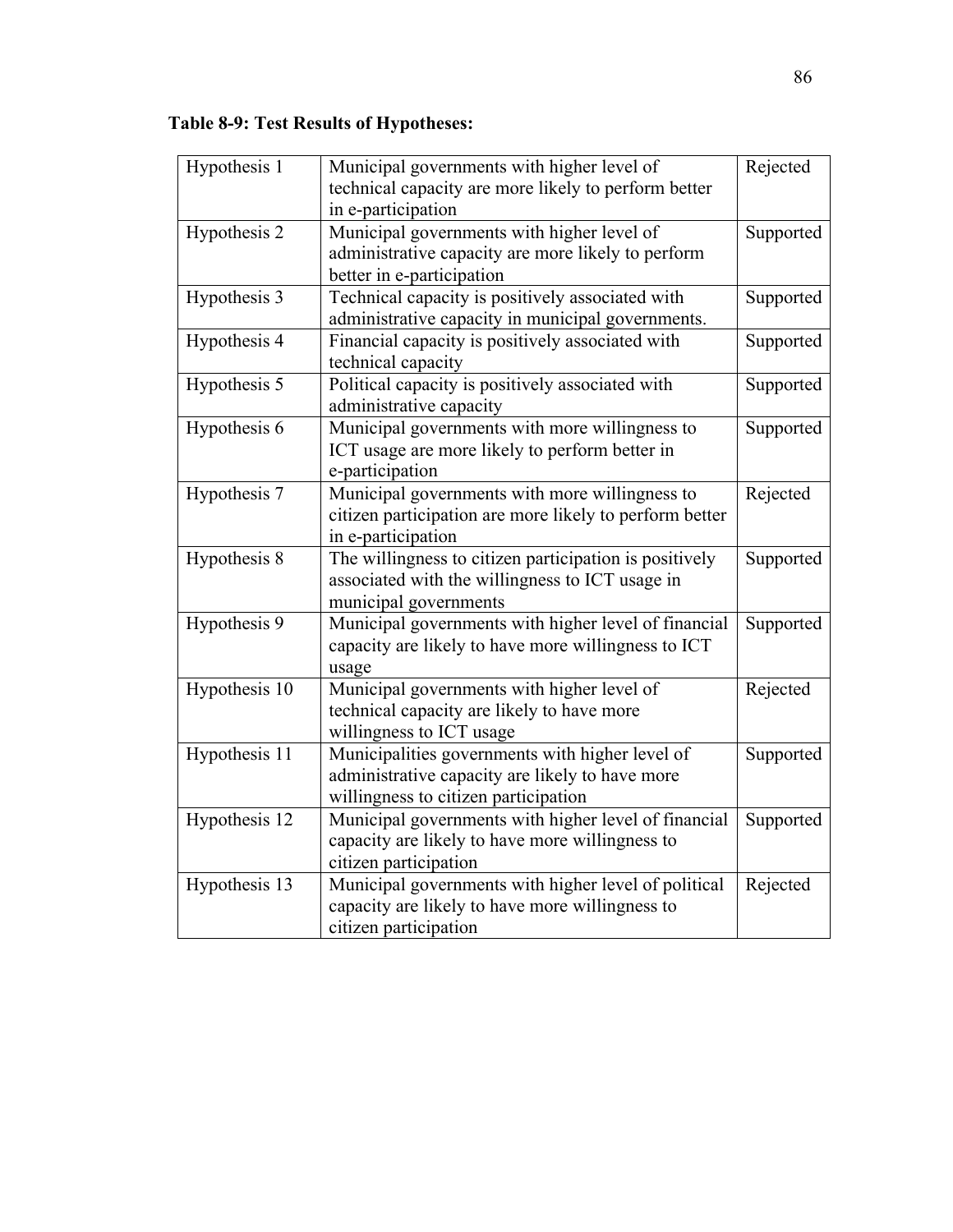

**Figure 8-2: Structural Equation Model Results**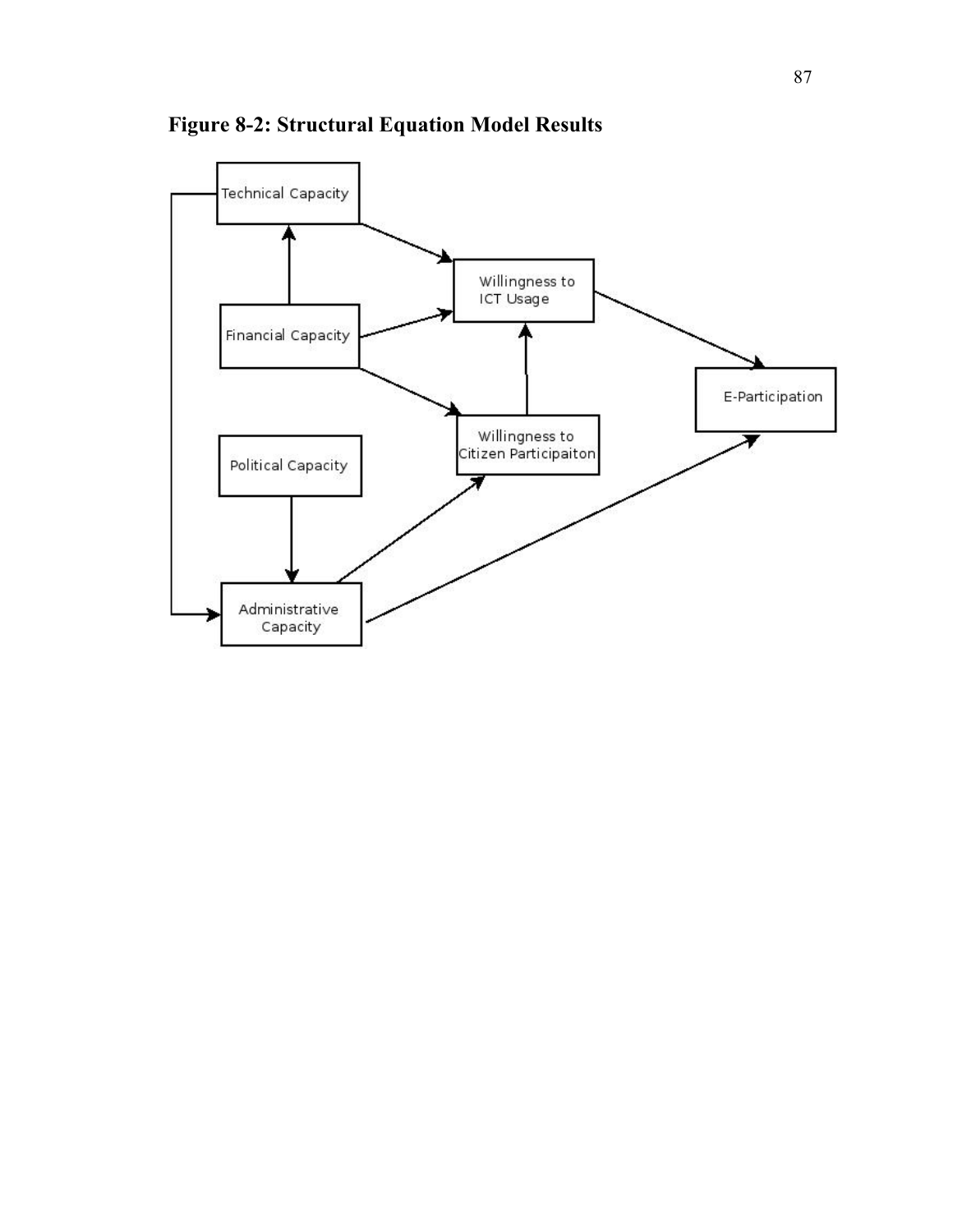# **Chapter 9: Discussion**

This study examines the roles of government capacity and willingness in e-participation performance at the municipal level. It also explores the relationships among the four dimensions of government capacity and the two aspects of government willingness. The results indicate that all of these dimensions and aspects can influence e-participation in direct or indirect ways.

## **9.1 Government Capacity Influences E-Participation Performance**

In e-participation, government capacity reflects the potential abilities of governments to engage citizens online. This study indicates that the four dimensions of government capacity (technical capacity, financial capacity, administrative capacity, and political capacity) could influence government performance in e-participation directly or indirectly. Technical capacity reflects local governments' ability to use information technologies to provide convenient ways for citizens to participate online. It has been assumed that technical capacity could influence e-participation performance. However, the results show that governmental technical capacity has no directly significant influence on e-participation. This finding confirms that a great gap exists between usability and e-participation in the digital government survey conducted by the E-Governance Institute at Rutgers University-Newark. Governments can built websites with great usability and comprehensive functions, which indicates their technical capacity. And many online services may have been provided, such as paying fees and taxes, registering for public events, etc. However, their e-participation level is low, indicating that they are not active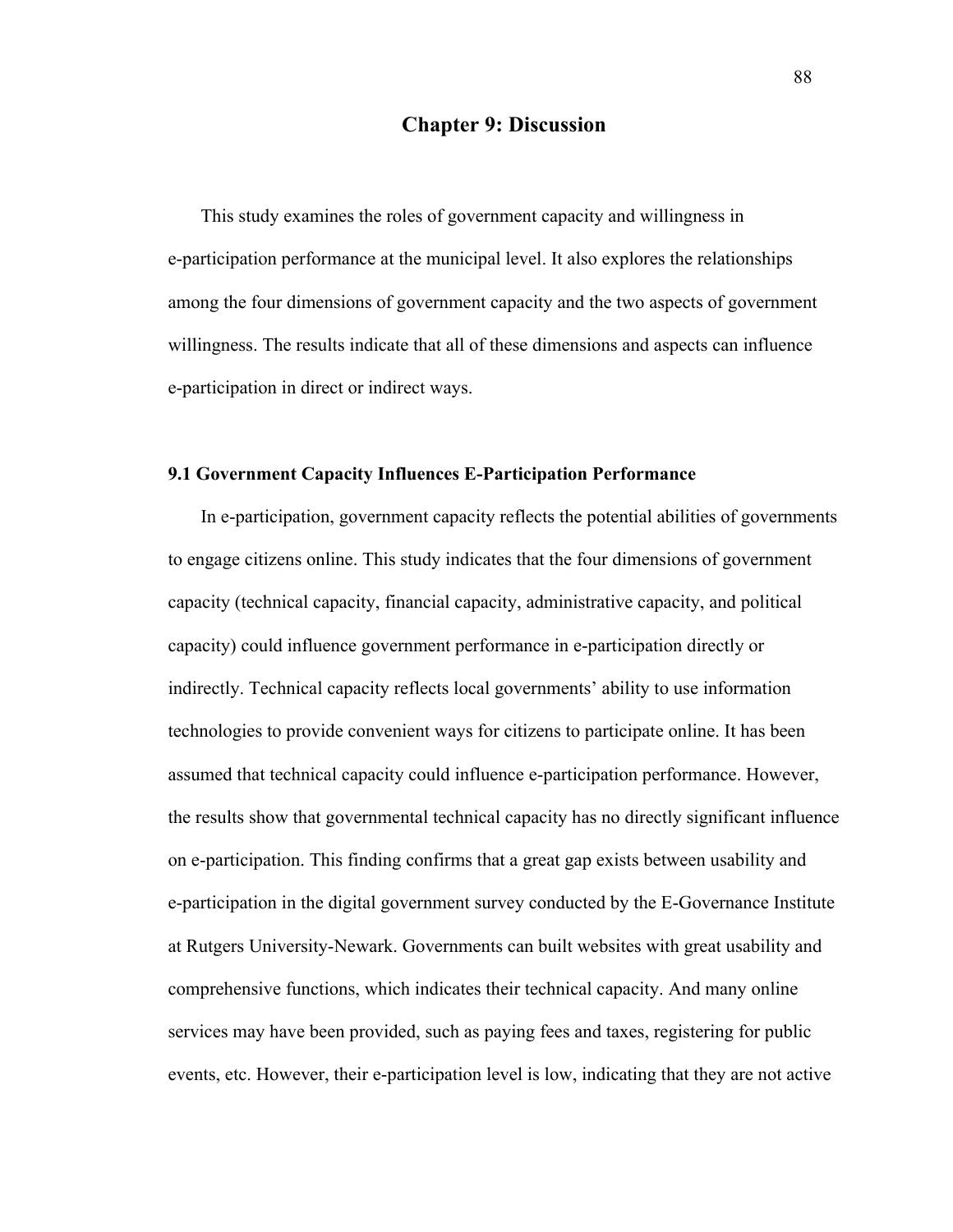in using their technical capacity to develop e-participation. So, it is reasonable to conclude that technical capacity has no significant impact on e-participation since the technical capacity required to develop e-participation is not as high to become the impedes for it.

Administrative capacity has been defined by Milio (2007) as the actions of "management, programing, monitoring and evaluating" (p. 435). Governments need to have the capacity to manage costs well and make good use of citizen participation to aid in the promotion of government performance. It has been expected that governmental administrative capacity can influence e-participation at the municipal level. The results of the study confirm this hypothesis and found that municipalities with a higher level of administrative capacity are more likely to perform better in e-participation. Enabling citizens to conveniently engage online is a systematic project requiring governments to have the administrative capacity to set up the project, train related employees, create regulations and policies, build e-participation platforms, manage collected data, and so forth. All of this requires that governments have the capacity to adopt e-participation and implement it.

This study also confirms the foundational role of financial capacity in e-participation adoption and development. Scholars, such as Hall (2008) and Putnam et al. (1983), emphasize that financial resources are one of the most common dimensions of public-sector capacity. Government performance in e-participation necessitates adequate financial capacity. E-participation development requires long-term funding to recruit IT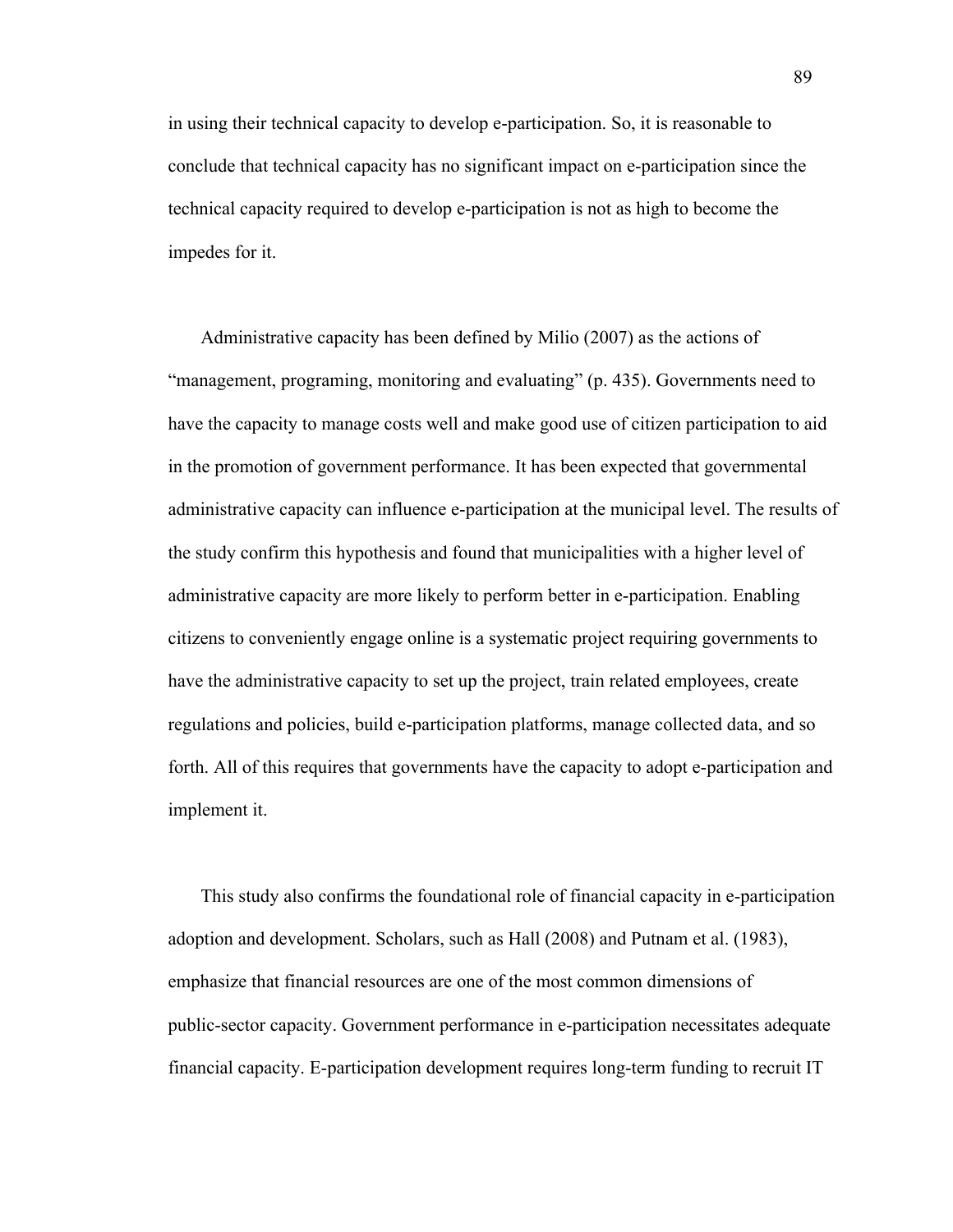staff and train them, buy IT infrastructure and maintain it, create e-participation projects and manage them, and so on. Further, e-participation will bring with it a lot of data to collect, process, and manage, which will force governments to form specific positions and have employees do the work. In other words, technical capacity development needs financial capacity as its basis. Additionally, financial capacity, as supported by this study, has an impact on government willingness toward ICT usage and citizen participation. Both ICT usage and involving citizens will bring direct or indirect costs to governments. Governments with a higher level of financial capacity are more likely to have a willingness toward ICT usage and engaging citizens. So, by influencing technical capacity, the willingness toward ICT usage, and the willingness toward citizen participation, financial capacity could indirectly affect government performance in e-participation.

The importance of political capacity has also been supported by this study, in that it could influence e-participation performance by impacting administrative capacity. The development of e-participation requires a positive political environment in which to support the e-participation-related activities, such as creating e-participation projects, giving authority to IT managers to implement e-participation policies, and so forth. A lack of this would result in conflicts and low efficiency in e-participation adoption and implementation. Thus, political capacity contributes to the promotion of administrative capacity.

#### **9.2 Government Willingness Influences E-Participation**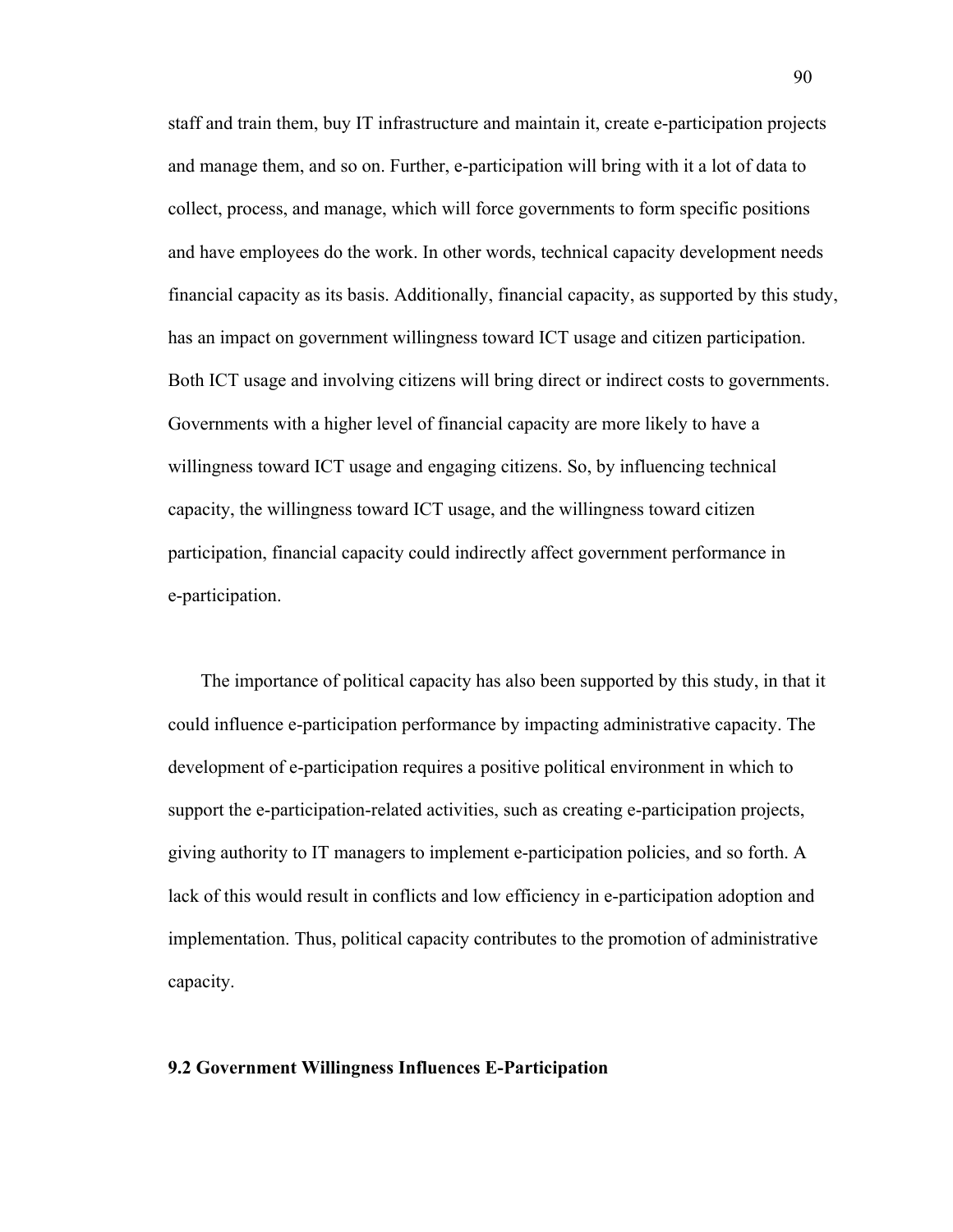Besides government capacity, a willingness toward ICT usage and citizen participation could also affect e-participation adoption and development at the municipal level. This study found that government willingness could directly or indirectly influence e-participation performance. First, willingness toward ICT usage is important. Although it's widely known that information technologies have the potential to help governments improve their services and the involvement of citizens, there are many risks and challenges involved with the use of ICTs. Only when governments have the willingness to use ICTs could they adopt and develop e-participation. This willingness is influenced by financial capacity and technical capacity, since ICT usage brings with it financial costs and requires that governments have the technical capacity at their foundation. So, financial capacity and technical capacity could influence e-participation through impacting the willingness toward ICT usage.

It's interesting to find that the analysis results do not support the argument that willingness toward citizen participation has no directly significant impact on the e-participation performance of municipal governments. It might be because governments have two choices when they want to involve citizens: traditional participation and e-participation. Willingness cannot result in e-participation when governments do not want to use information technologies, since they can simply use traditional participation methods to engage citizens. However, it doesn't mean that government willingness to engage citizens cannot influence e-participation performance. This study indicates that municipalities with a higher level of willingness toward citizen participation are more likely to have a greater willingness toward using ICTs. As discussed in the previous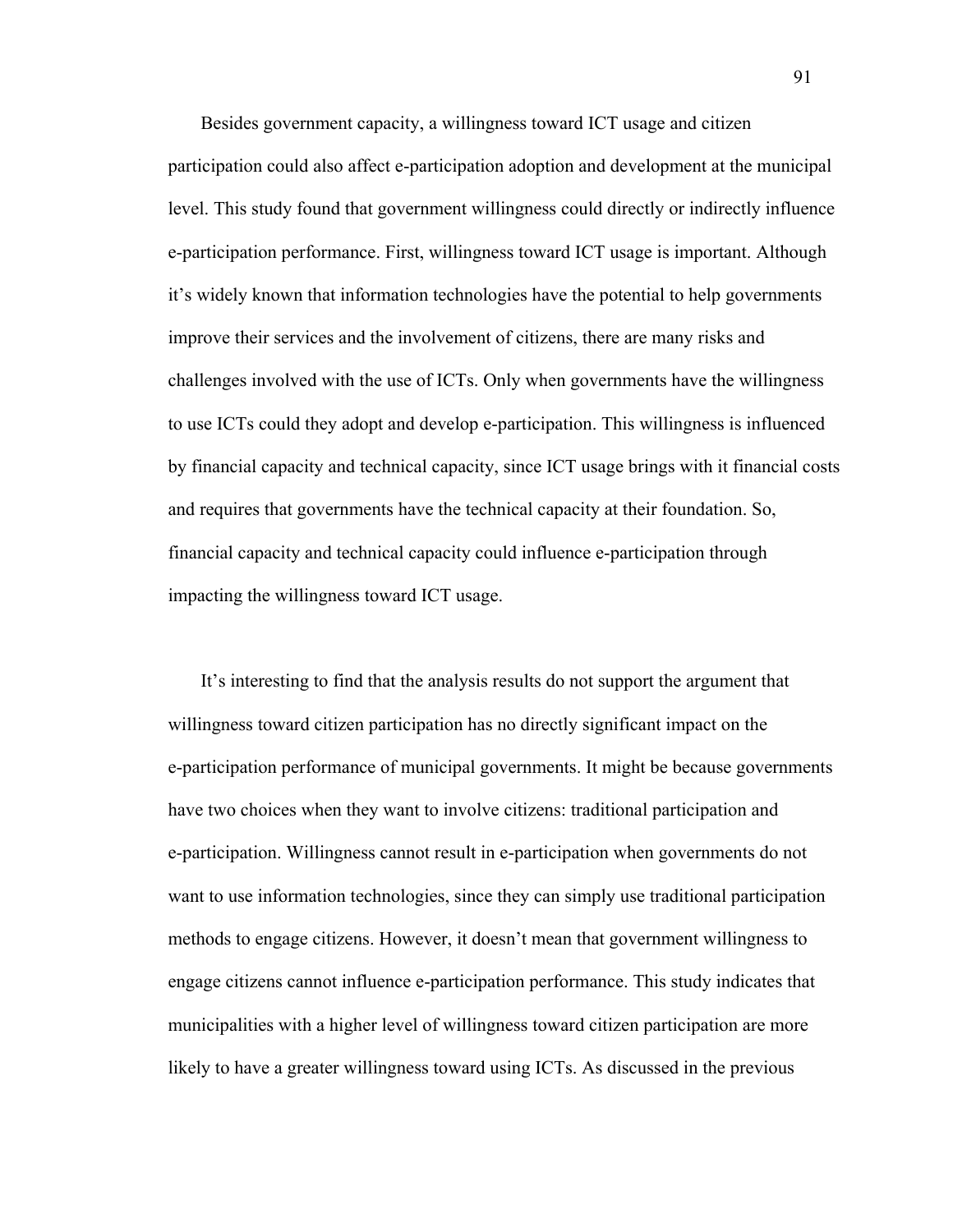chapters, information technologies have the potential to improve citizen participation levels by providing more convenient tools and reducing citizen participation costs. Governments that want to promote citizen participation are likely to actively adopt ICTs. Since the willingness toward ICT usage has a significant impact on e-participation, the willingness toward citizen participation could influence e-participation indirectly by affecting the willingness toward ICT usage.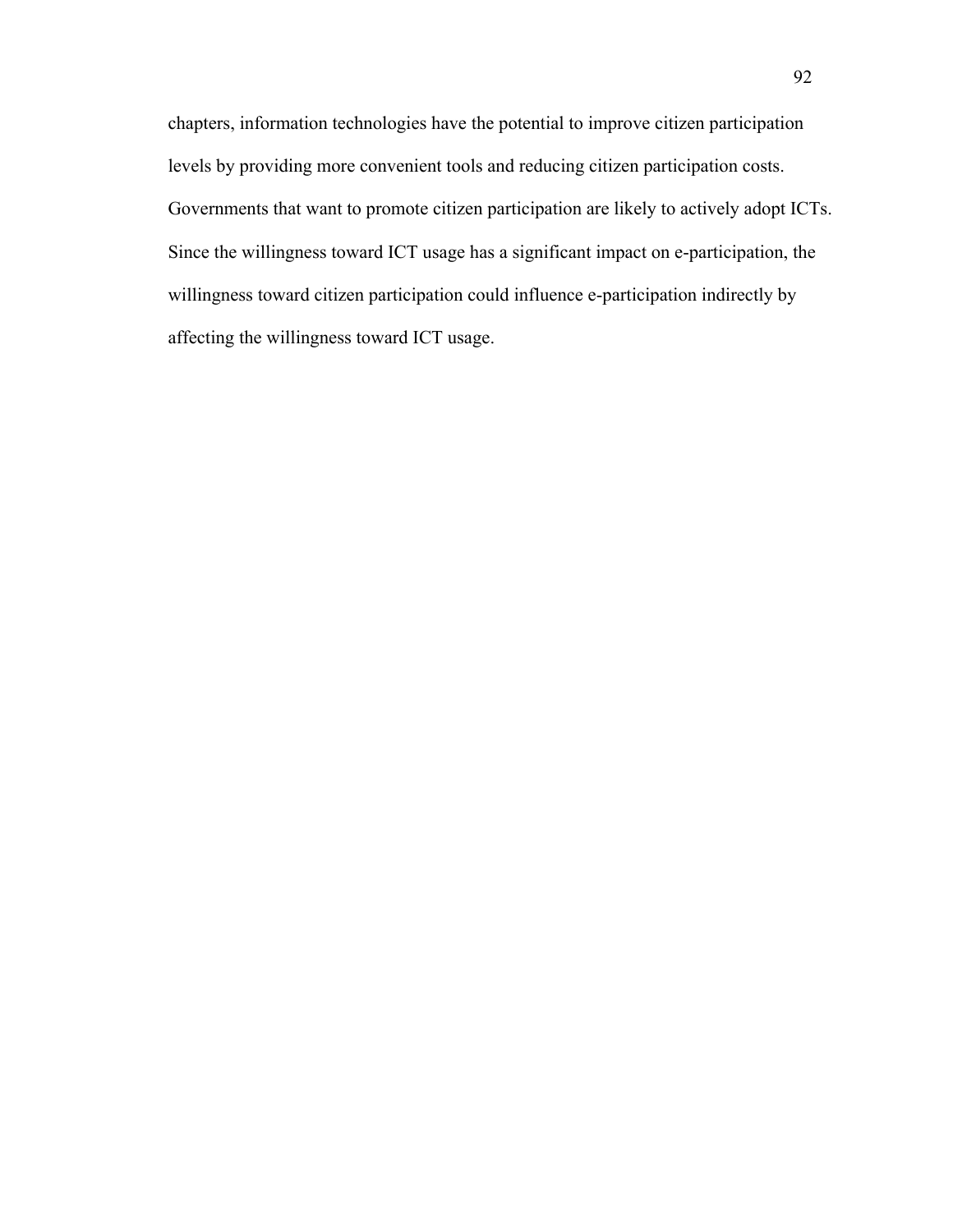# **Chapter 10: Conclusion**

The development of information technologies not only furthers the level of public services delivery but also enables governments to better engage citizens. It reduces the costs of citizen participation and helps governments to provide citizens with convenient ways to express themselves and interact with governments, as argued by Zheng and Liao (2014). Diverse and convenient online tools, such as social media, online surveys/polls, online discussion boards, etc., help governments to gauge public preferences and opinions "in a systematic and comprehensive way" (Robbins, Simonsen, & Feldman, 2008, p. 572). With more and more governments adopting ICTs to involve citizens, a new form of citizen participation—e-participation—has arisen.

The rise of e-participation can be partly explained by its advantages when compared with traditional ways of participation, such as public hearings, drop-in centers, etc. Traditional participation methods have been criticized for high costs to citizens and low efficiency. Information technologies, however, can help solve these problems by providing flexible and convenient ways for citizens to play their roles and engage with governments. These technologies facilitate interactions and information flows between citizens and governments, enabling citizens to get more information and knowledge about government operations, which serves as the basis for meaningful participation. Also, e-participation, with each step trackable, is more transparent and efficient. All of these advantages motivate citizens to participate more.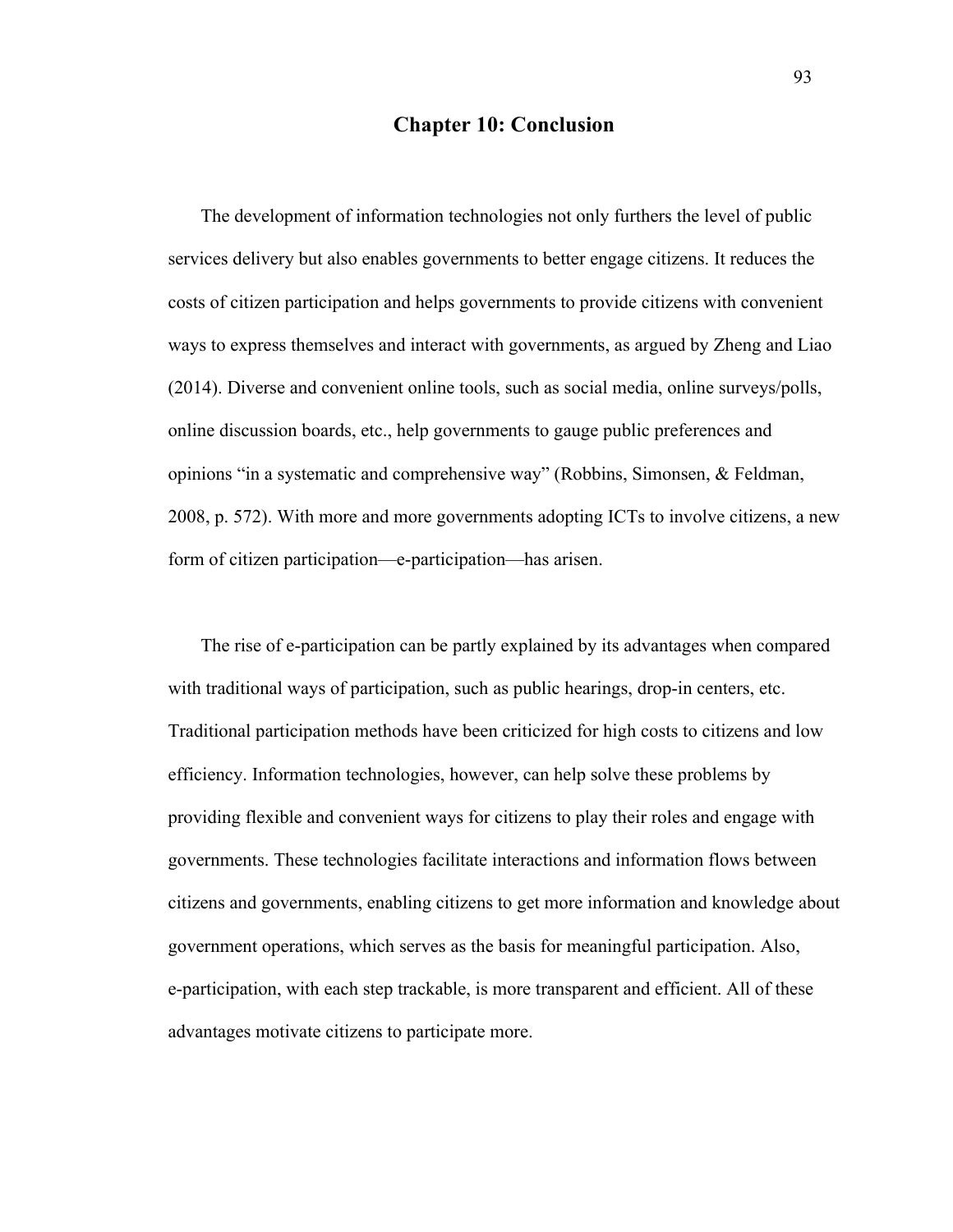Despite these many advantages, e-participation is low at both the national and municipal levels. In turning to the research in the field, there is a gap with regards to government capacity and willingness. This study aims to fill that gap and examine the role of government capacity and willingness in e-participation adoption and development at the municipal level. By evaluating municipal government websites in New Jersey and collecting data through surveys, this study confirms the role of government capacity and willingness in e-participation. The four dimensions of government capacity can influence e-participation performance directly or indirectly. Administrative capacity can both directly and indirectly affect e-participation. Governments with a higher level of administrative capacity perform better in setting up related projects, managing participation activities, and so on. This capacity enables governments to achieve a higher score in e-participation. Political capacity and financial capacity play foundational roles in e-participation adoption and development by providing political and financial support. And although they do not directly influence e-participation, they could impact it by influencing technical capacity and administrative capacity. Also, a higher level of capacity leads to a greater willingness by a government to use ICTs and involve citizens, since they have more resources and confidence to do so. After more than two decades of development, technical capacity is no longer the key factor in determining the development of e-participation. However, it could still influence e-participation by affecting the willingness toward ICT usage. Thus, the four dimensions of government capacity can influence government performance in e-participation directly or indirectly.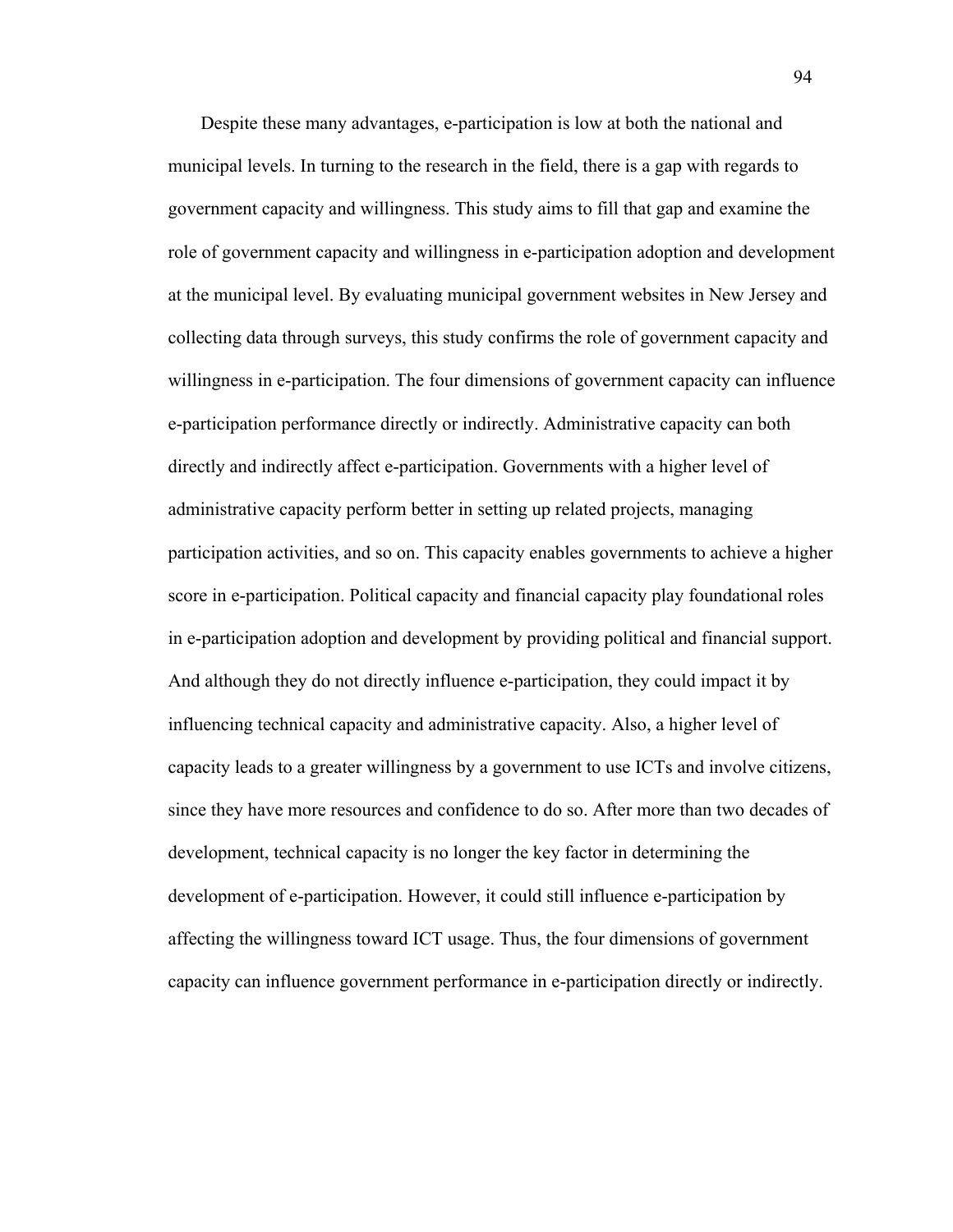Government willingness also influences e-participation performance at the municipal level. High government capacity cannot guarantee good performance in e-participation, since governments must still have the willingness to use their capacity to adopt ICTs and engage citizens. E-participation is the combination of information technologies and traditional methods of citizen participation. As such, e-participation can be adopted only when governments want to use information technologies to involve citizens in their operations. Since governments have two choices (traditional participation and e-participation), their willingness toward citizen participation cannot directly determine their e-participation adoption. However, when governments have a greater willingness toward involving citizens, they are more likely to use information technologies, since these technologies reduce costs and provide more convenient ways for citizens to participate. So, willingness toward citizen participation could indirectly influence e-participation by affecting the willingness toward ICT usage.

This study has some limitations. To begin with, the sample size is not large enough. Although both online and paper surveys were sent to all of the 565 municipalities in New Jersey, only 146 of them were returned. Further, because of missing data, the final sample size is 105. Another limitation is that all of the data collected relates to New Jersey, and the arguments and conclusions are based on the situation of this one particular state. Also, using public administrators' perceptions to measure government capacity is not comprehensive. In addition, there is only one control variable in this study, which is quite limited. Future research could be conducted in other states to examine this model and the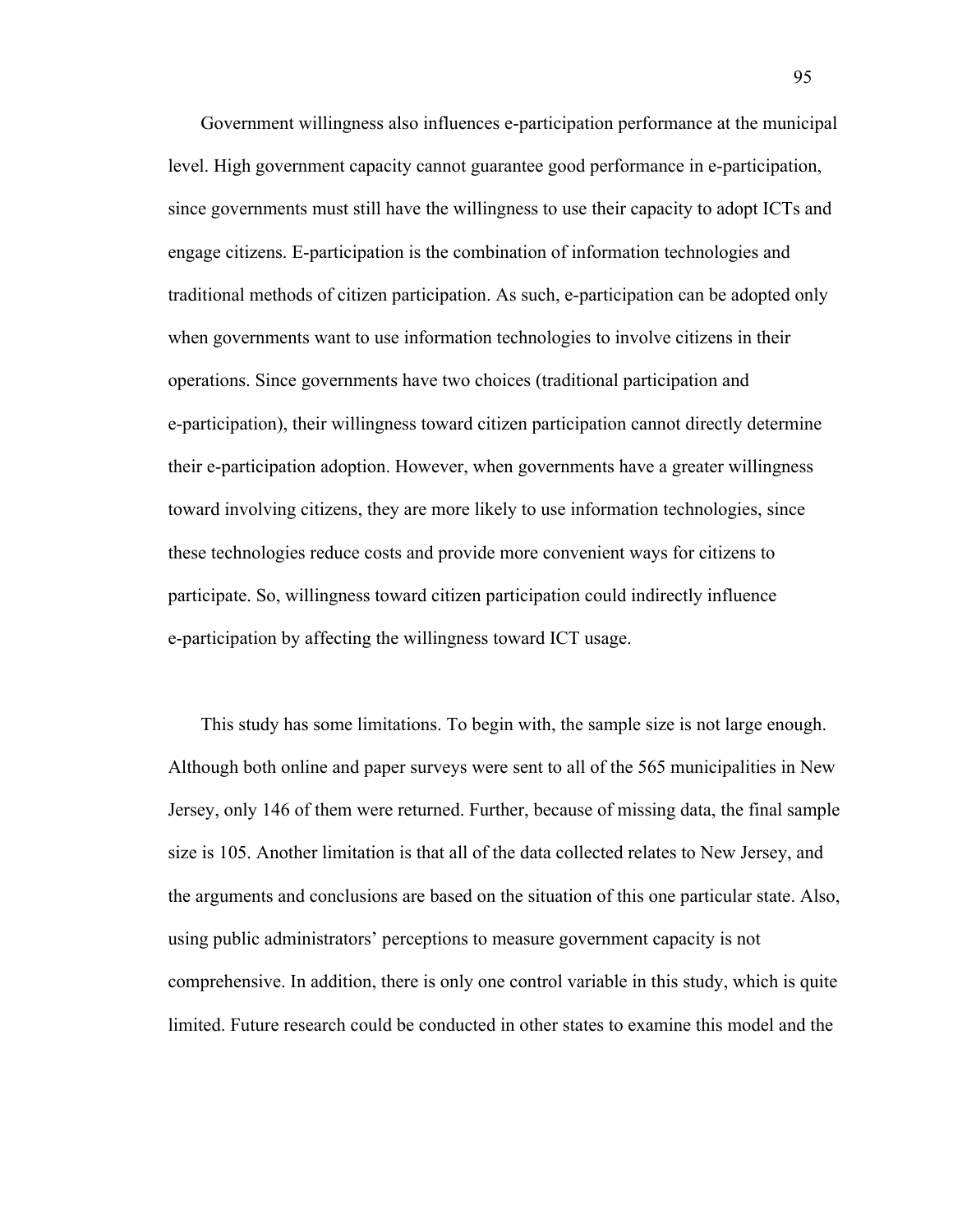conclusions. Finally, better measurements could be employed to gauge government capacity.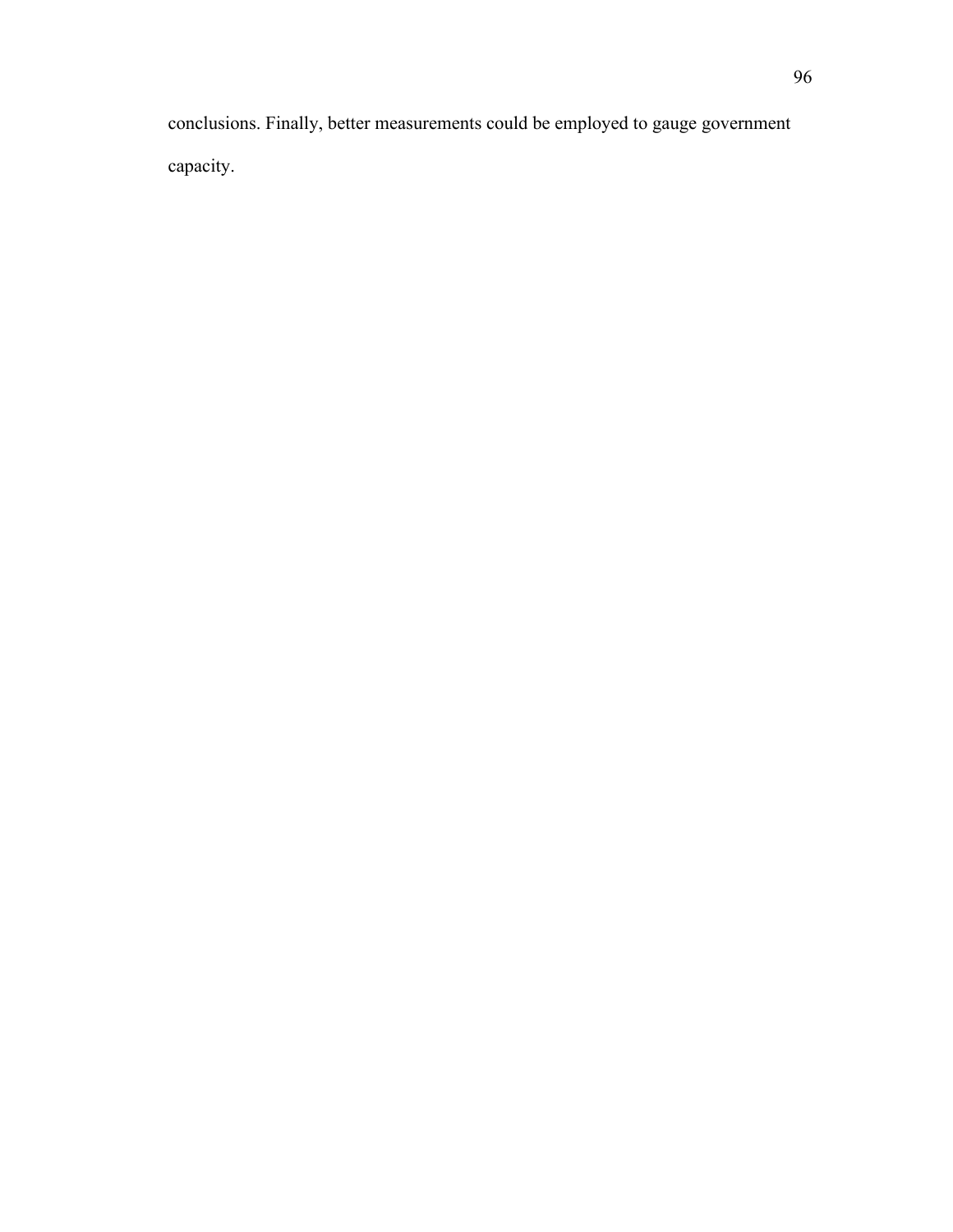## **References**

Alam, S. S., & Noor, M. K. M. (2009). ICT adoption in small and medium enterprises: An empirical evidence of service sectors in Malaysia. International Journal of Business and Management, 4(2), p112.

Andersen, K. V., Henriksen, H. Z., Secher, C., & Medaglia, R. (2007). Costs of e-participation: The management challenges. Transforming Government: People, Process and Policy, 1(1), 29–43.

Andrews, R., & Boyne, G. A. (2010). Capacity, leadership, and organizational performance: Testing the black box model of public management. Public Administration Review, 70(3), 443-454.

Anduiza, E., Gallego, A., & Cantijoch, M. (2010). Online political participation in Spain: the impact of traditional and Internet resources. Journal of Information Technology  $\&$ Politics, 7(4), 356-368.

Arterton, F. C. (1987). *Teledemocracy: Can technology protect democracy?* (pp. 21-2). Newbury Park, CA: Sage Publications.

Baker, W. H., Addams, H. L., & Davis, B. (2005). Critical factors for enhancing municipal public hearings. *Public Administration Review*, *65*(4), 490-499.

Balnaves, M., Walsh, L., & Shoesmith, B. (2004). Participatory technologies: The use of the internet in civic participation and democratic processes. In *A paper presented in the Australian Governance Conference*.

Barnes Jr, W. B. S., & Williams, B. N. (2012). Appling Technology to Enhance Citizen Engagement With City and County Government. *The State of Citizen Participation in America (Hc)*, 1163.

Bekkers, V. (2004). Virtual policy communities and responsive governance: Redesigning on-line debates. Information Polity, 9(3/4), 193−203.

Berman, E., & Wang, X. (2000). Performance measurement in U.S. counties: Capacity for reform. Public Administration Review, 60, 409-420.

Bimber, B. (2001). Information and political engagement in America: The search for effects of information technology at the individual level. *Political Research Quarterly*, *54*(1), 53-67.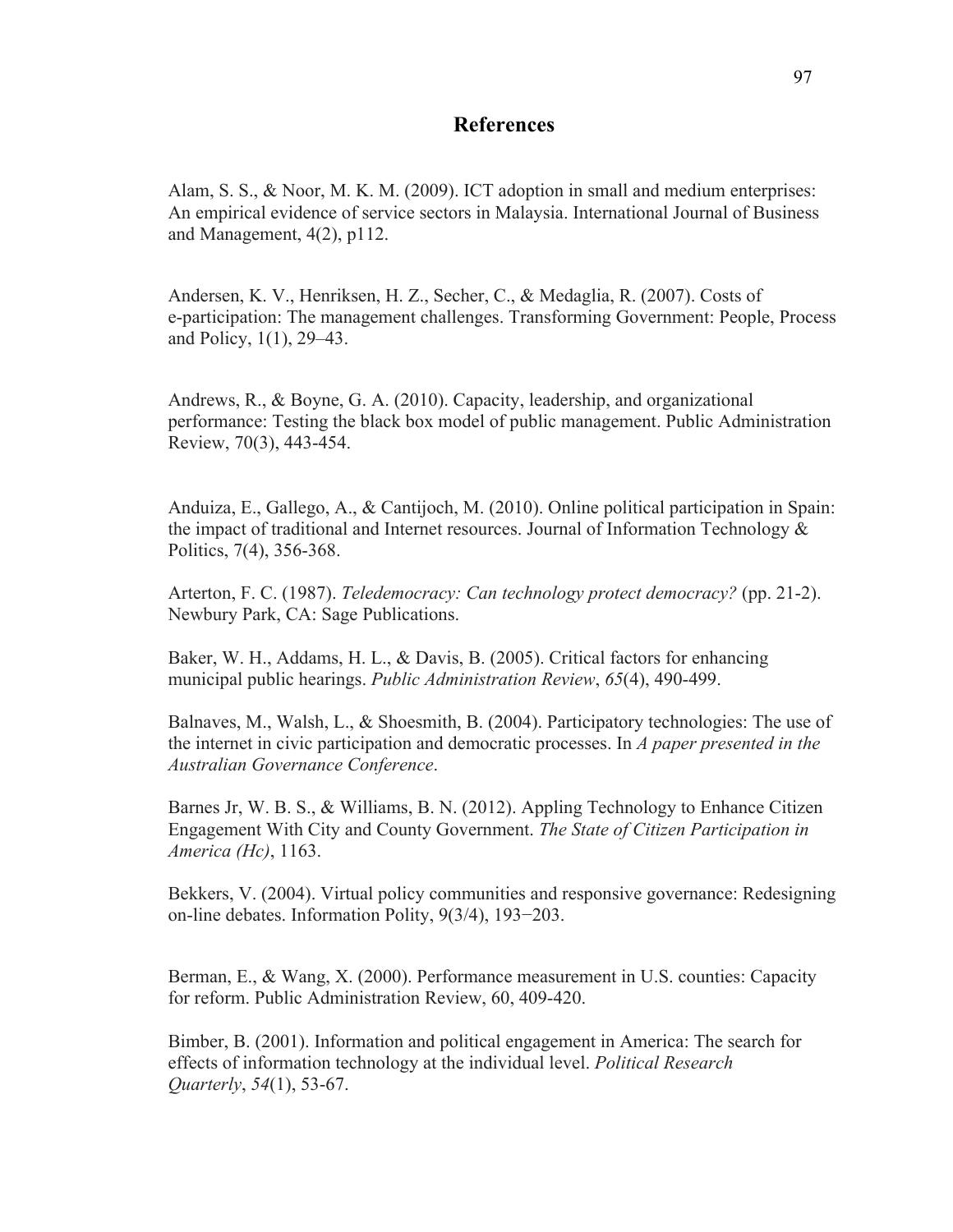Bosnjak, M., Galesic, M., & Klicek, B. (2008). Determinant of online political participation in Croatia. Drustvena Istrazivanja, 17(4–5), 747–769.

Bowman , Ann O'M. , and Richard C. Kearney . 1988 . Dimensions of State Government Capability. Western Political Quarterly  $41$  (2):  $341 - 62$ .

Burby, R. J. (2003). Making plans that matter: Citizen involvement and government action. *Journal of the American Planning Association*, *69*(1), 33-49.

Burgess, Philip M. 1975. Capacity Building and the Elements of Public Management. Public Administration Review 35(6): 705–16.

Carrizales, T., Holzer, M., Kim, S. T., & Kim, C. G. (2006). Digital governance worldwide: A longitudinal assessment of municipal Web sites. *International Journal of Electronic Government Research (IJEGR)*, *2*(4), 1-23.

Citrin, J., & Muste, C. (1999). Trust in government.

Coglianese, C. (2005). The Internet and citizen participation in rulemaking. I/S: Journal of Law and Policy for the Information Society volume 1, pp. 33-57

Coleman, Renita, Paul Lieber, Andrew L. Mendelson, and David D. Kurpius. 2008. Public Life and the Internet: If You Build a Better Website, Will Citizens Become Engaged? New Media and Society 10(2): 179–202

Colombo, C. (2010). e-Participation experiences and local government in Catalonia: An explanatory analysis. Lecture Notes in Computer Science, 6229, 82–94.

Dalton, R.J. (2006). Citizenship norms and political participation in America: The good news is...the bad news is wrong. The Center for Democracy and Civil Society, 1, 1-14.

Day, D. (1997). Citizen participation in the planning process: An essentially contested concept?. *Journal of Planning Literature*, *11*, 421-434.

DE LOË, R. C., Di Giantomasso, S. E., & Kreutzwiser, R. D. (2002). Local capacity for groundwater protection in Ontario. Environmental management,29(2), 217-233.

DeLeon, P. (1992). The democratization of the policy sciences. *Public Administration Review*, 125-129.

Ernst & Young (commissioned by the National Office for the Information Economy (NOIE) of Australia) (2001), Advancing with E-commerce, [Online] Available: Http://www.noie.gov.au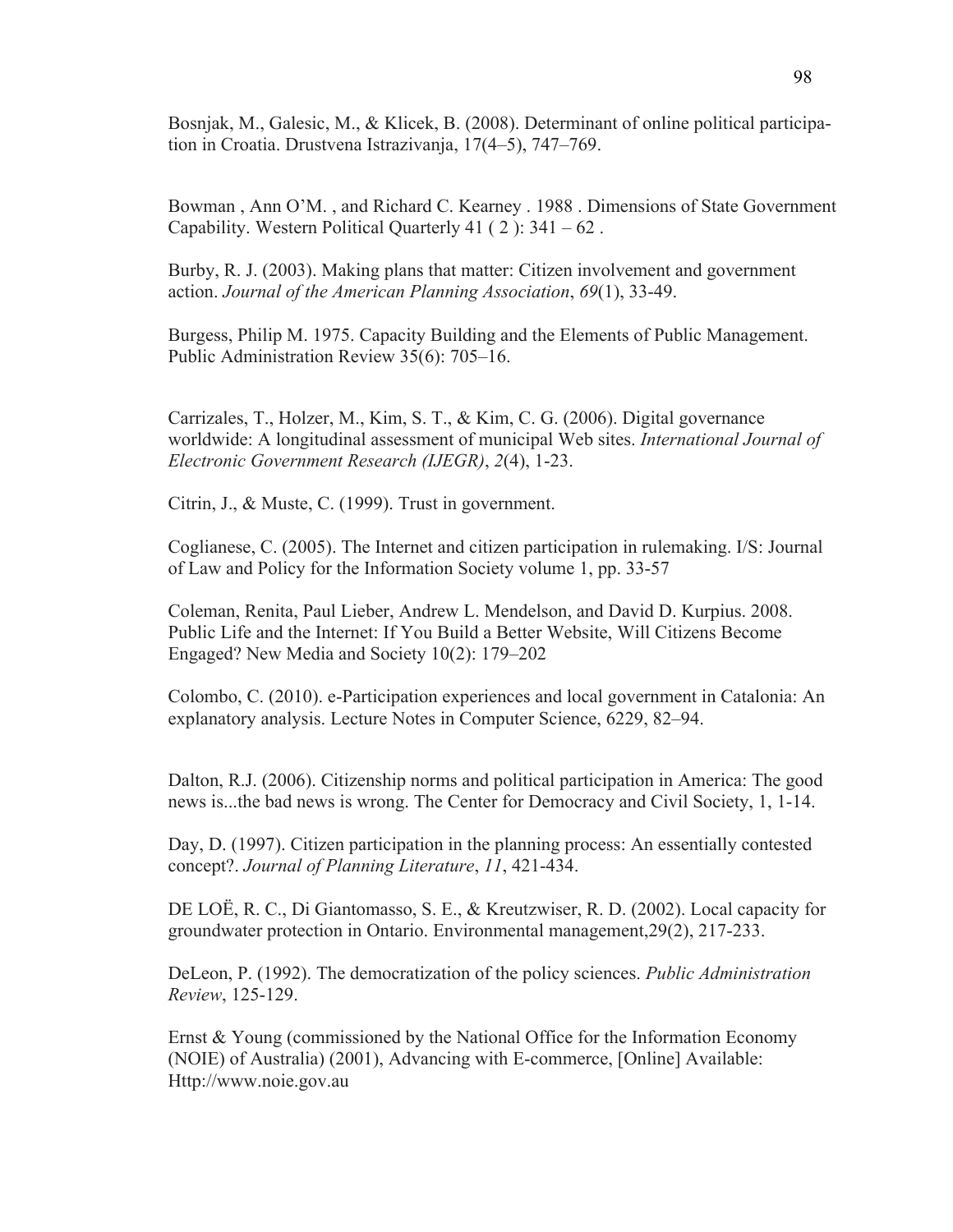Fischer, F. (1993). Citizen participation and the democratization of policy expertise: From theoretical inquiry to practical cases. *Policy Sciences*, *26*(3), 165-187.

Fiszbein, A. (1997). The emergence of local capacity: lessons from Colombia.World development, 25(7), 1029-1043.

Forester, J. (1989). *Planning in the Face of Power*. Univ of California Press.

Franklin, A., & Ebdon, C. (2004). Aligning priorities in local budgeting processes. *JOURNAL OF PUBLIC BUDGETING ACCOUNTING AND FINANCIAL MANAGEMENT.*, *16*, 210-227.

Frederickson , Patricia , and Rosanne London . 2000. Disconnect in the Hollow State: Th e Pivotal Role of Organizational Capacity in Community-Based Development Organizations . Public Administration Review 60 (3):  $230 - 39$ .

Froomkin, A. (2004). "Technologies for democracy," In: P. Shane (editor). Democracy online: The prospects for political renewal through the Internet. New York: Routledge, pp.  $3 - 20$ .

Fung, A. (2006). Varieties of participation in complex governance. *Public administration review*, *66*(s1), 66-75.

Gargan, J. J. (1981). Consideration of local government capacity. Public Administration Review, 649-658.

Glassey, O. (2010). A survey on participation at Geneva's constituent assembly. Lecture Notes In Computer Science, 6229, 151–161.

Grindle, M. S. (1996). Challenging the State: crisis and innovation in Latin America and Africa. Cambridge University Press.

Grönlund, Å., & Åström, J. (2009). DoIT right: Measuring effectiveness of different eConsultation designs. Lecture Notes in Computer Science, 5694, 90–100.

Hall, J. L. (2008). The forgotten regional organizations: Creating capacity for economic development. Public Administration Review, 68(1), 110-125.

Held, D. (1987). Models of democracy. Stanford, Calif.: Stanford University Press.

Holzer, M. & Mullins, L. B. 2012. Citizen participation and performance: A model for citizen-based government and performance management, in *The state of citizen participation in America*. Ed. H. L. Schachter and K. Yang. pp. 325-347. Raleigh, North Carolina: Information Age Publishing.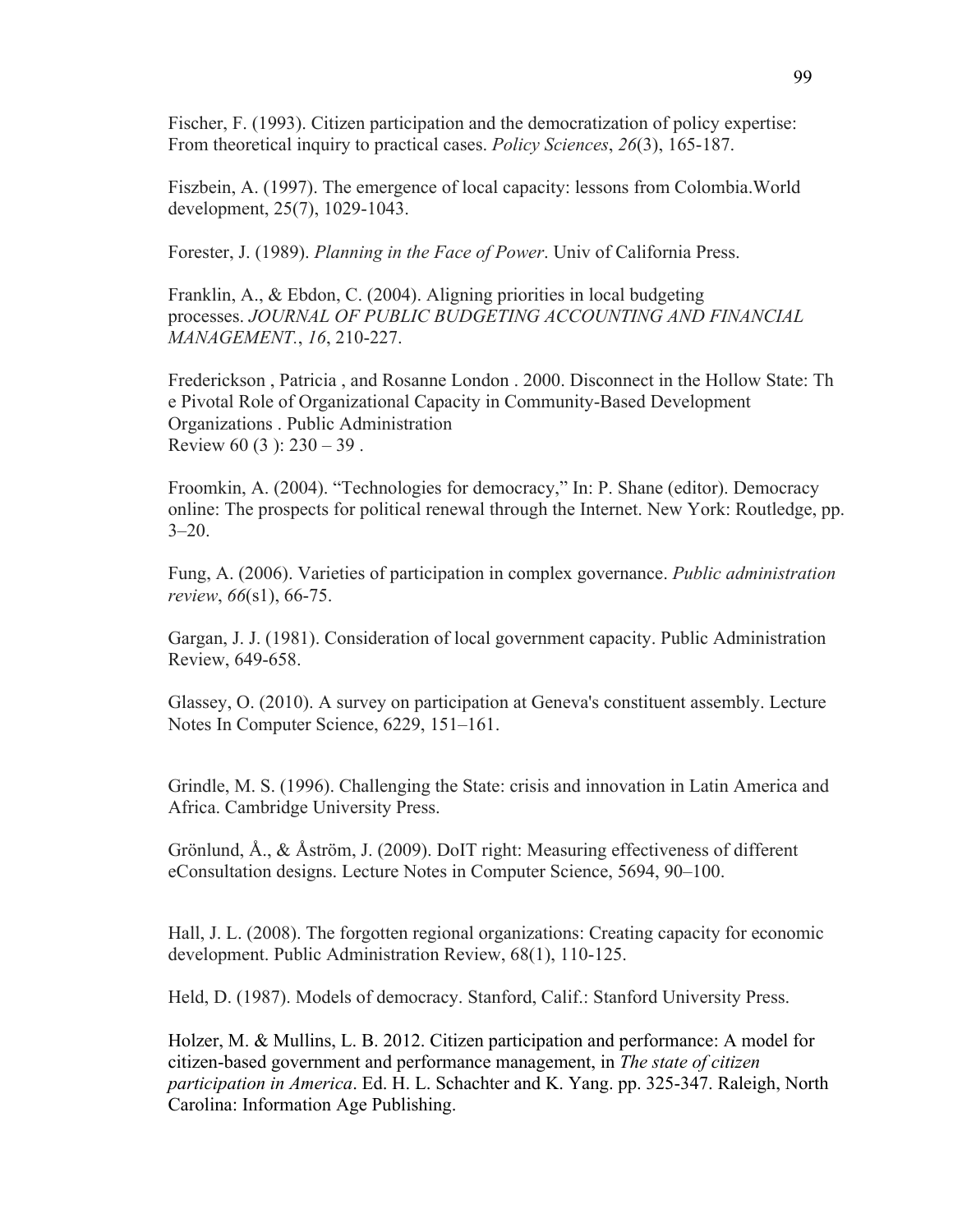Holzer, M., Zheng, Y., Manoharan, A., & Shark, A. (2014). Digital Governance in Municipalities Worldwide (2013-14)., National Center of Public Performance, Newark

Honadle , Beth Walter . (1981) . A Capacity-Building Framework: A Search for Concept and Purpose .Public Administration Review 41 ( 5 ): 575 – 80 .

Honadle, B.W., and A.M. Howitt, (1986). Perspectives on Management Capacity Building. State University of New York Press, Albany, NY.

Hou, Y., Moynihan, D. P., & Ingraham, P. W. (2003). Capacity, management, and performance exploring the links. The American Review of Public Administration, 33(3), 295-315.

Irvin, R. A., & Stansbury, J. (2004). Citizen participation in decision making: is it worth the effort?. *Public administration review*, *64*(1), 55-65.

Kakabadse, A., Kakabadse, N. K., & Kouzmin, A. (2003). Reinventing the democratic governance project through information technology? A growing agenda for debate. *Public Administration Review*, *63*(1), 44-60.

Kardan, A. A., & Sadeghiani, A. (2011). Is e-government a way to e-democracy?: A longitudinal study of the Iranian situation. *Government Information Quarterly*, *28*(4), 466-473.

Kim, S. (2009). Management Strategy for Local Governments to Strengthen Transparency in Local Governance. *Seoul, Korea: United Nations Project Office on Governance*.

Kim, H. J., & Bretschneider, S. (2004, January). Local government information technology capacity: an exploratory theory. In System Sciences, 2004. Proceedings of the 37th Annual Hawaii International Conference on (pp. 10-pp). IEEE.

Kim, S., & Lee, J. (2012). E Participation, Transparency, and Trust in Local Government. *Public Administration Review*, *72*(6), 819-828.

King, C. S., Feltey, K. M., & Susel, B. O. N. (1998). The question of participation: Toward authentic public participation in public administration.*Public administration review*, 317-326.

Kleinman, D. L., Delborne, J. A., & Anderson, A. A. (2011). Engaging citizens The high cost of citizen participation in high technology. *Public understanding of science*, *20*(2), 221-240.

Komito, Lee. 2005. E-Participation and Governance: Widening the Net. Electronic Journal of e-Government 3(1): 39–48.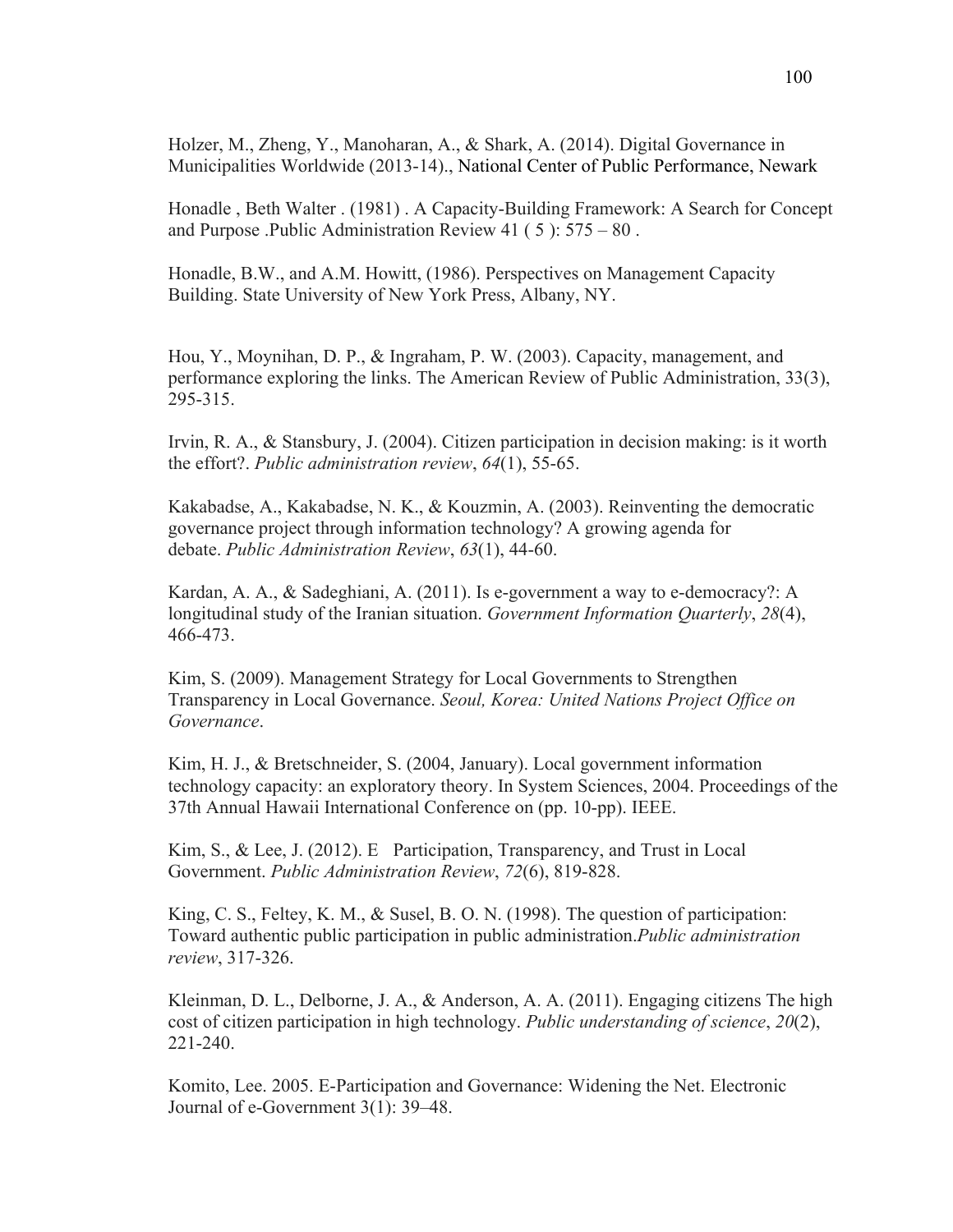Kraemer, K.L., W.H. Dutton, and A. Northrop, (1981). The Management of Information Systems, Columbia University Press, New York.

Kweit, R. W., & Kweit, M. G. (1980). Bureaucratic decision-making: Impediments to citizen participation. *Polity*, 647-666.

Kweit, M. G., & Kweit, R. W. (1981). *Implementing citizen participation in a bureaucratic society: A contingency approach* (p. 185). New York: Praeger.

Kweit, M. G., & Kweit, R. W. (2007). Participation, perception of participation, and citizen support. *American Politics Research*, *35*(3), 407-425.

Lawrence, Rick L., and Debbie A. Deagen, R. (2001). Choosing public participation methods for natural resources: a context-specific guide. *Society &Natural Resources*, *14*(10), 857-872.

Lenihan, D. G. (2002). *Realigning governance: from e-government to e-democracy*. Ottawa: Centre for Collaborative Government.

Lidén, G., & Avdic, A. (2003, January). Democracy functions of information technology. In *System Sciences, 2003. Proceedings of the 36th Annual Hawaii International Conference on* (pp. 7-pp). IEEE.

Lowndes, V., Stoker, G., & Pratchett, L. (1998). *Enhancing Public Participation in Local Government: A Research Report to the Department of the Environment, Transport and the Regions*. Great Britain, Department of the Environment, Transport and the Regions.

Macintosh, A. (2004, January). Characterizing e-participation in policy-making. In *System Sciences, 2004. Proceedings of the 37th Annual Hawaii International Conference on* (pp. 10-pp). IEEE.

Macintosh, A., & Whyte, A. (2008). Towards an evaluation framework for eParticipation. *Transforming Government: People, Process and Policy*, *2*(1), 16-30.

MacNair, R. H., Caldwell, R., & Pollane, L. (1983). Citizen Participants in Public Bureaucracies Foul-Weather Friends. *Administration & Society*, *14*(4), 507-524.

Manin, B. (1997). Principles of representative government. Cambridge: Cambridge University Press.

Margetts, H., & Dunleavy, P. (2002). Cultural barriers to e-government. National Audit Office, UK.

Marques, F. (2008). Participação política e internet: Meios e oportunidades digitais de participação civil na democracia contemporãnea, com um estudo do caso brasileiro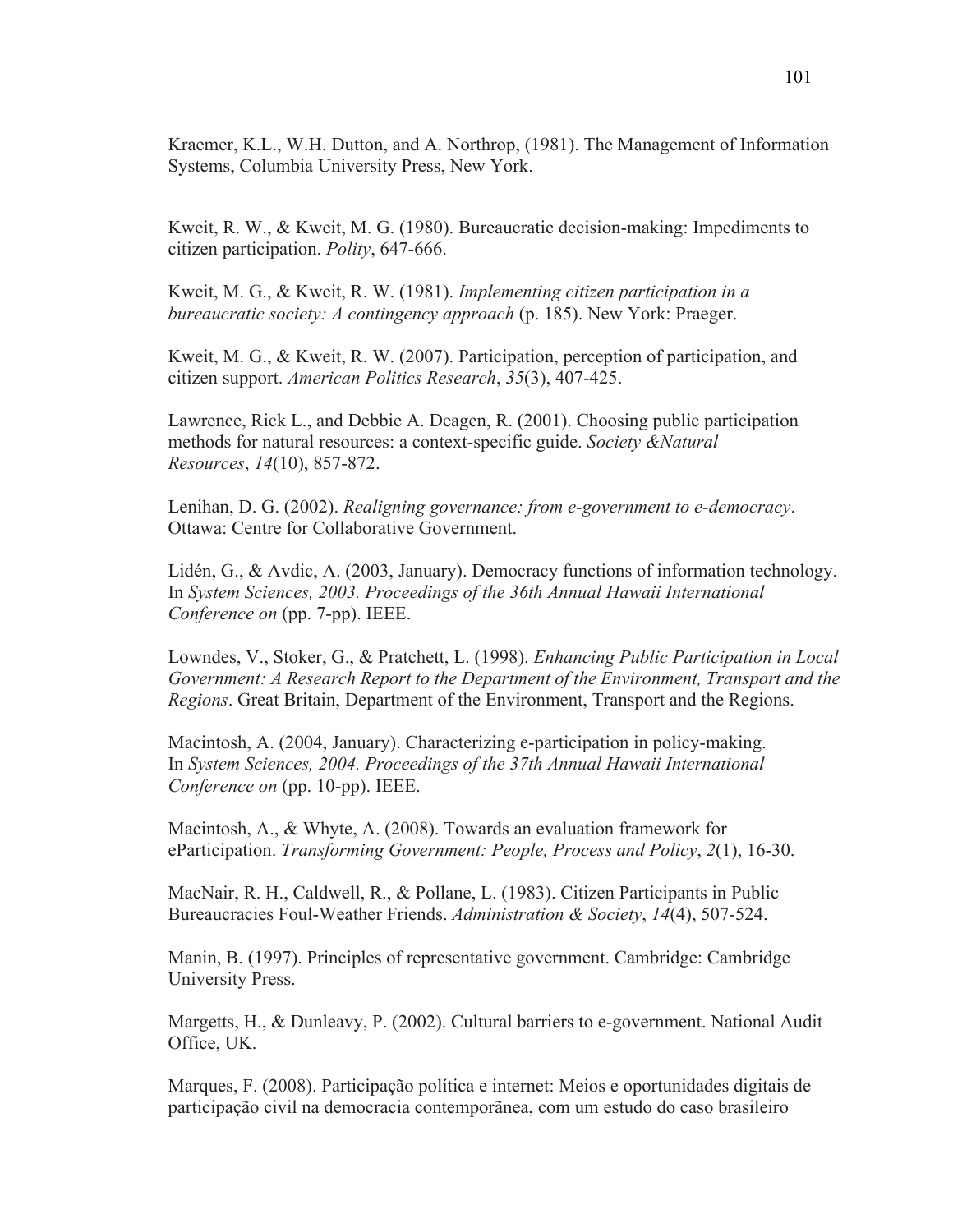[Political participation on the Internet: A study on how opportunities of political participation are offered by Brazilian Government institutions through digital communication]. Tese de Doutorado, Faculdade de Comunicação, Universidade Federal da Bahia. Salvador, 498 fls.

Marques, F. P. J. A. (2010). Government and e-participation programs: a study of the challenges faced by institucional projects.

Mcnabb, D. E. (2008). Research Methods in Public Administration and Nonprofit Management: Quantitative and Qualitative Approaches.

Medaglia, R. (2007). Measuring the diffusion of eParticipation: A survey on Italian local government. Information Polity: The International Journal of Government & Democracy in the Information Age, 12(4), 265–280.

Medaglia, R. (2012). eParticipation research: Moving characterization forward (2006– 2011). *Government Information Quarterly*, 29(3), 346–360.

Melitski, J. (2003). Capacity and e-government performance: An analysis based on early adopters of internet technologies in New Jersey. Public Performance & Management Review, 376-390.

Miah, S. J., Gammack, J., & Greenfield, G. (2009, June). An infrastructure for implementing e-participation services in developing countries. In Digital Ecosystems and Technologies, 2009. DEST'09. 3rd IEEE International Conference on (pp. 407-411). IEEE.

Middendorf, G., & Busch, L. (1997). Inquiry for the public good: Democratic participation in agricultural research. *Agriculture and Human Values*, *14*(1), 45-57.

Milio, S. (2007). Can administrative capacity explain differences in regional performances? Evidence from structural funds implementation in southern Italy.Regional Studies, 41(4), 429-442.

Mohr, L.B., "Determinants of Innovation in Organizations", The American Political Science Review, 63, 1969, pp.111-126.

Moynihan, D. P. (2003). Normative and Instrumental Perspectives on Public Participation Citizen Summits in Washington DC. *American Review of Public Administration*, *33*(2), 164-188.

Nelson, N., & Wright, S. (1995). *Power and participatory development: theory and practice*. Intermediate Technology Publications Ltd (ITP)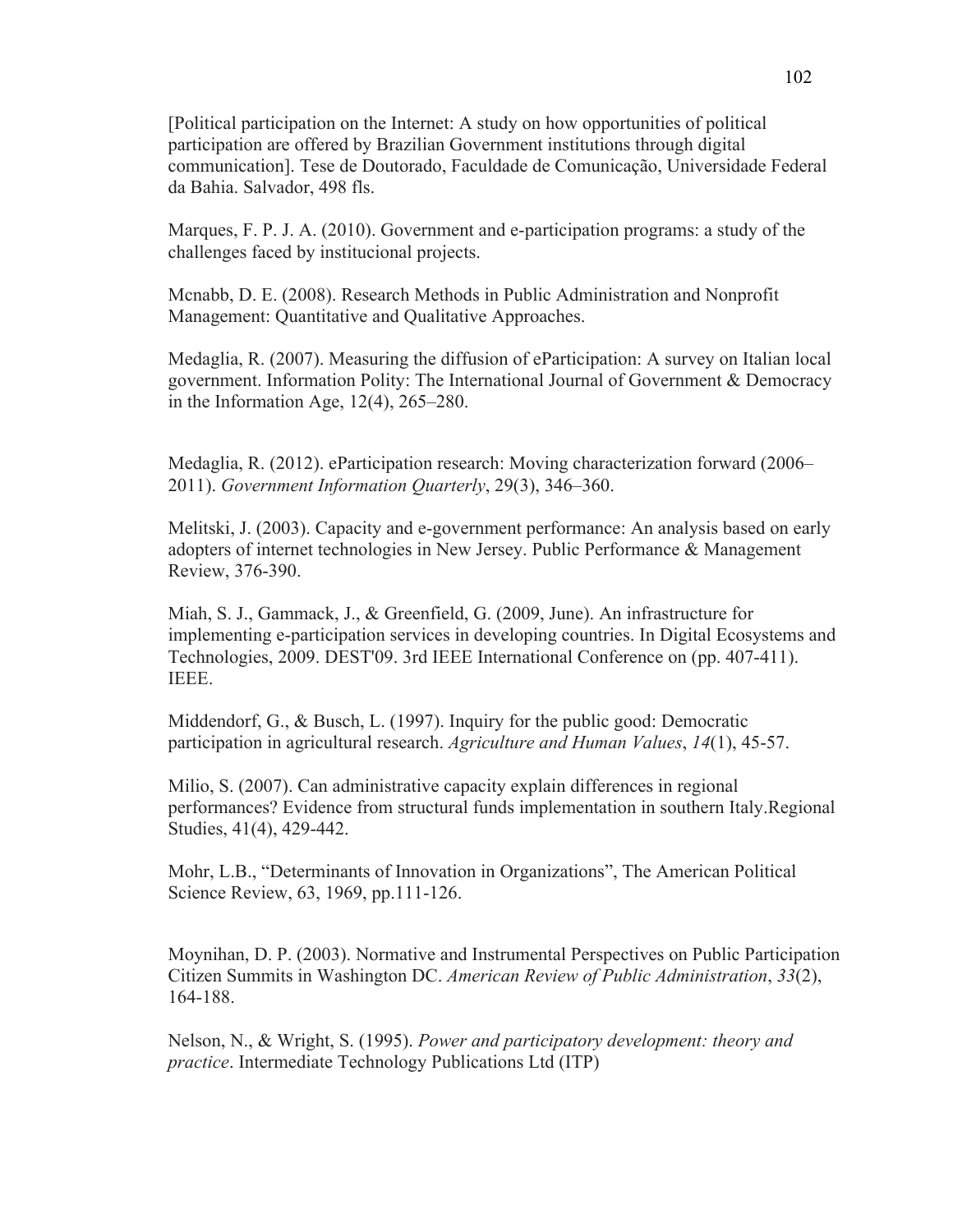Noveck, B. (2004). "The future of citizen participation in the electronic state: Modeling communicative action in e–rulemaking practice, paper for the Ninth International Working Conference on the Language–Action Perspective on Communication Modelling (29 May).

Norris, P. (Ed.). (1999). *Critical Citizens: Global Support for Democratic Government: Global Support for Democratic Government*. Oxford University Press, USA.

Organisation for Economic Co-operation and Development (OECD). 2001. The Hidden Threat to E-Government. Avoiding Large Government IT Failures. Policy Brief no. 8. http://www.oecd.org/dataoecd/19/12/1901677.pdf [accessed June 7, 2013].

Organisation for Economic Co-operation and Development (OECD). 2003. Checklist for E-Government Leaders. Policy Brief. http://www.oecd.org/dataoecd/62/58/11923037.pdf [accessed June 7, 2013].

Organisation for Economic Co-operation and Development (OECD) (2003). Promise and problems of e-democracy, challenges of online citizen engagement. Retrieved June 7, 2013, from. www.oecd.org

Panopoulou, E., Tambouris, E., & Tarabanis, K. (2010). eParticipation initiatives in Europe: Learning from practitioners. Lecture Notes in Computer Science, 6229, 54–65.

Parvez, Z. (2003). Local democracy shaping E-democracy. In *Electronic Government* (pp. 63-68). Springer Berlin Heidelberg.

Phang, C. W., & Kankanhalli, A. (2008). A framework of ICT exploitation for e-participation initiatives. *Communications of the ACM*, *51*(12), 128-132.

Polidano, C. (2000). Measuring public sector capacity. World Development,28(5), 805-822.

Prattipati, S. (2003). "Adoption of e–governance: Differences between countries in the use of online government services," Journal of American Academy of Business, volume 3, numbers 1/2, pp. 386–391.

Putnam, R. D., Leonardi, R., Nanetti, R. Y., & Pavoncello, F. (1983). Explaining institutional success: The case of Italian regional government. *The American Political Science Review*, 55-74.

Putnam, R. (2000). Bowling alone: The collapse and revival of American community. New York: Simon & Schuster.

Resnick , Paul . 2001 . Beyond Bowling Together: Sociotechnical Capital. In Human Computer Interaction in the New Millennium, edited by John Carroll . New York : Pearson Education .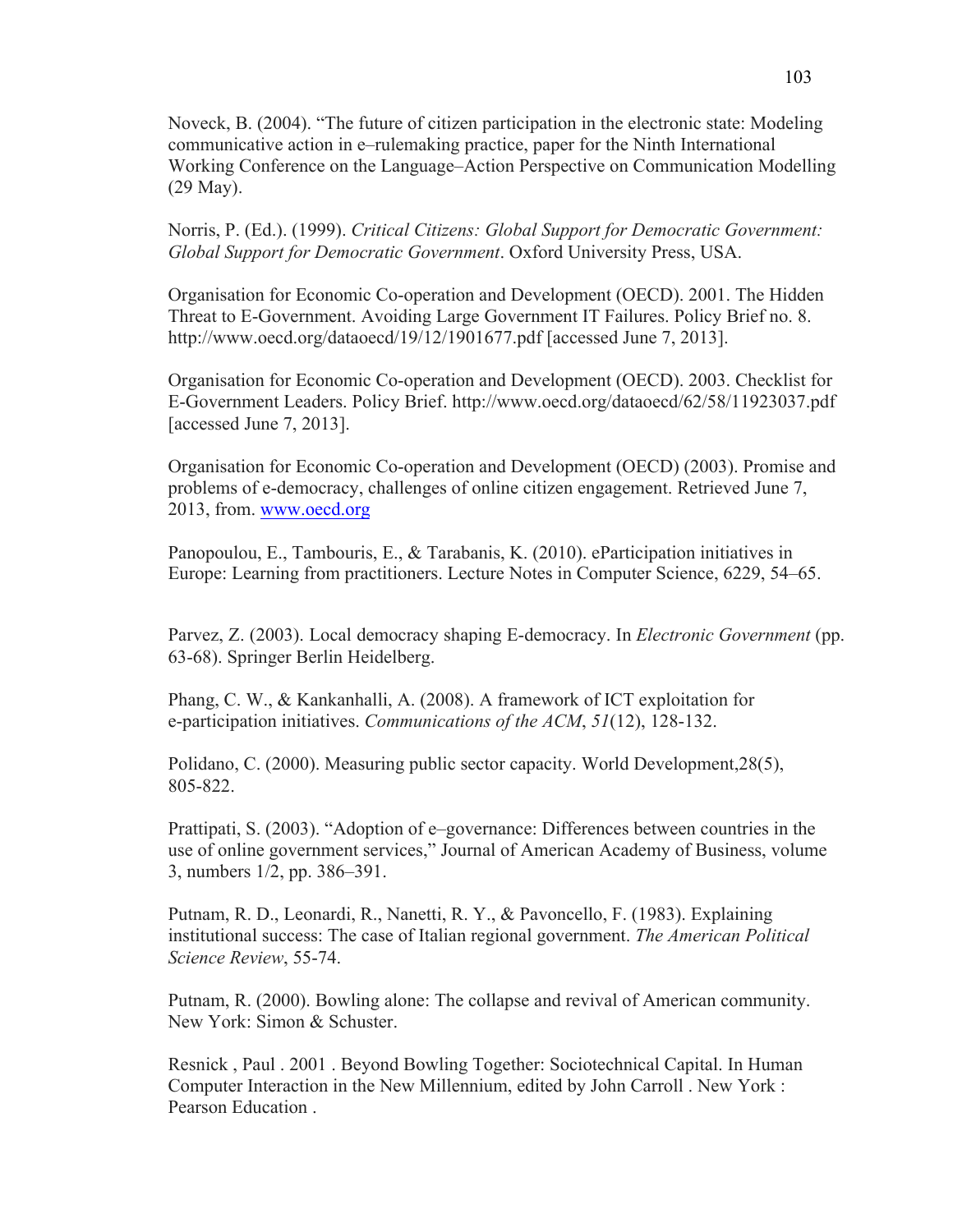Robbins, M. D., Simonsen, B., & Feldman, B. (2008). Citizens and Resource Allocation: Improving Decision Making with Interactive Web Based Citizen Participation. *Public Administration Review*, *68*(3), 564-575.

Roberts, N. (2004). Public deliberation in an age of direct citizen participation.*The American Review of Public Administration*, *34*(4), 315-353.

Sæbø, Ø., Rose, J., & Skiftenes Flak, L. (2008). The shape of eParticipation: Characterizing an emerging research area. *Government Information Quarterly*, *25*(3), 400-428.

Scott, J. K. (2006). "E" the people: Do US municipal government Web sites support public involvement?. *Public Administration Review*, *66*(3), 341-353.

Smith, S., & Dalakiouridou, E. (2009). Contextualising public (e) Participation in the governance of the European Union. *European Journal of ePractice*, *7*, 4-14.

Sobaci, Z. (2010). What the Turkish parliamentary web site offers to citizens in terms of e-participation: A content analysis. Information Polity: The International Journal of Government & Democracy in the Information Age, 15(3), 227–241.

Stanley, J. and Weare, C. (2004). "The effects of Internet use on political participation: Evidence from an agency online discussion forum," Administration & Society, volume 36, number 5, pp. 503–527.

Tettey, W. J. (2002). ICT, local government capacity building, and civic engagement: An evaluation of the sample initiative in Ghana. Perspectives on Global Development and Technology, 1(2), 165-192.

Thomas, J. C. (1995). *Public participation in public decisions: New skills and strategies for public managers*. San Francisco: Jossey-Bass.

Thomas, J. C., & Streib, G. (2003). The New Face of Government: Citizen Initiated Contacts in the Era of E Government. *Journal of public administration research and theory*, *13*(1), 83-102.

Timney, M. M. MODELS OF PARTICIPATION: MEASURING ENGAGEMENT AND COLLABORATION.

Torres, L., Pina, V., & Acerete, B. (2006). E Governance Developments in European Union Cities: Reshaping Government's Relationship with Citizens. *Governance*, *19*(2), 277-302.

United Nations Department of Economic and Social Affairs. (2012). E-Government Survey 2012: E-Government for the People. New York. Retrieved from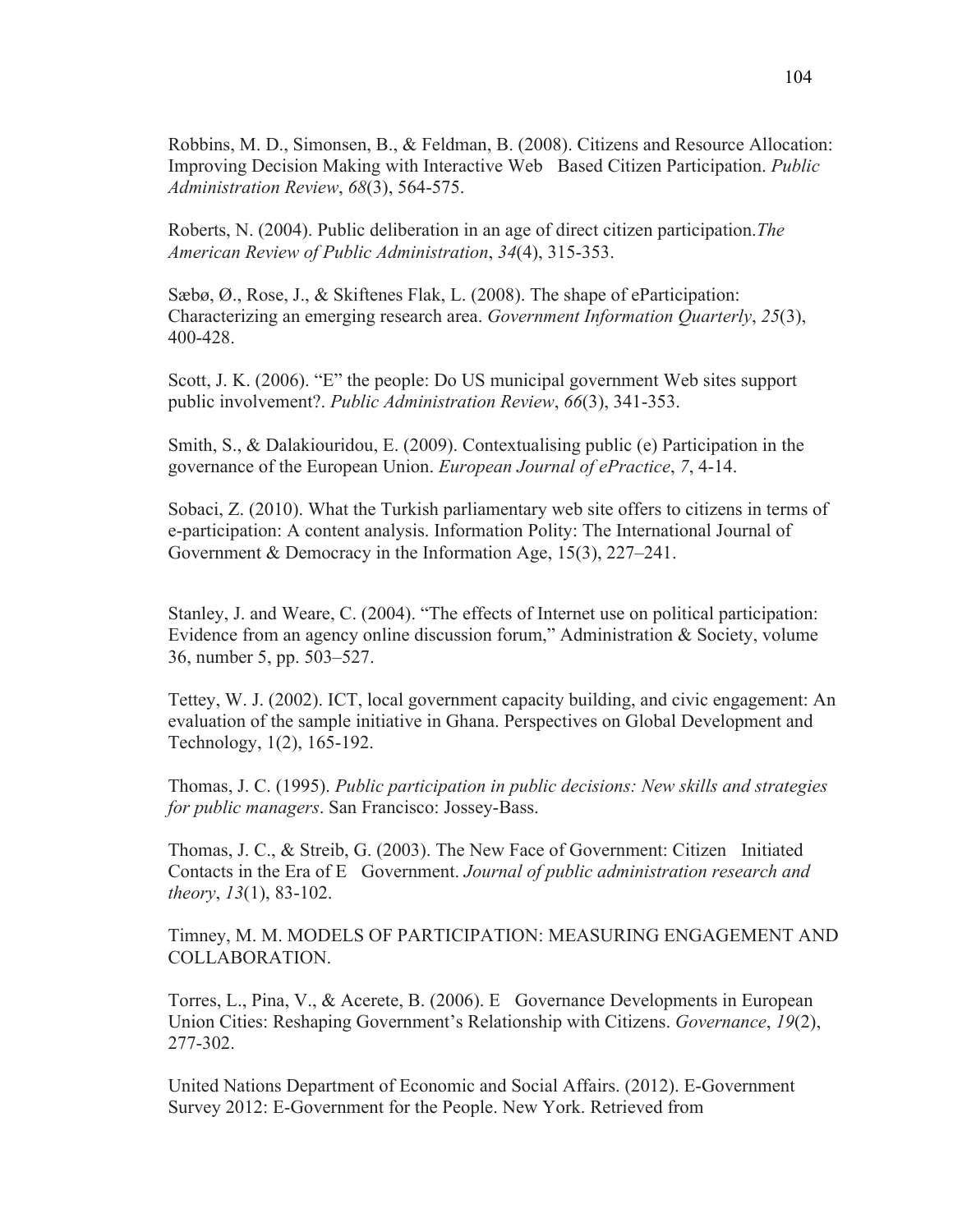http://unpan1.un.org/intradoc/groups/public/documents/un/unpan048065.pdf, June 07, 2013.

Vedel, T. (2006). The idea of electronic democracy: Origins, visions and questions. Parliamentary Affairs, 59(2), 226-235.

Wallis, J., & Dollery, B. (2002). Social capital and local government capacity. Australian Journal of Public Administration, 61(3), 76-85.

Walters, L. C., Aydelotte, J., & Miller, J. (2000). Putting more public in policy analysis. *Public Administration Review*, *60*(4), 349-359.

Wang, X. (2001). Assessing public participation in US cities. *Public Performance & Management Review*, 322-336.

Wang, X., & Wan Wart, M. (2007). When public participation in administration leads to trust: An empirical assessment of managers' perceptions. Public Administration Review, 67(2), 265-278.

Weeks, E. C. (2000). The Practice of Deliberative Democracy: Results from Four Large Scale Trials. *Public Administration Review*, *60*(4), 360-372.

West, Darrell M. 2004. E-Government and the Transformation of Service Delivery and Citizen Attitudes. Public Administration Review 64(1): 15–27

White, C. S. (1997). Citizen participation and the Internet: Prospects for civic deliberation in the information age. *The Social Studies*, *88*(1), 23-28.

White, J. (2003). Three meanings of capacity; Or, why the federal government is most likely to lead on insurance access issues. Journal of Health Politics, Policy and Law, 28(2-3), 217-244.

White, O. F., & McSwain, C. J. (1993). The semiotic way of knowing and public administration. *Administrative Theory & Praxis*, *15*(1), 18-35.

Wright, S. (2006). Electrifying democracy? 10 years of policy and practice. Parliamentary Affairs, 59(2), 236–249.

Wright, S. (2009). The role of the moderator: problems and possibilities for government-run online discussion forums. Online deliberation: Design, research, and practice, 233-242.

Zheng, Y., & Holzer, M. (2013). Explaining E-participation Diffusion at the National Level: An Examination of External Environmental Influences. IJeN, 1(2), 1-21.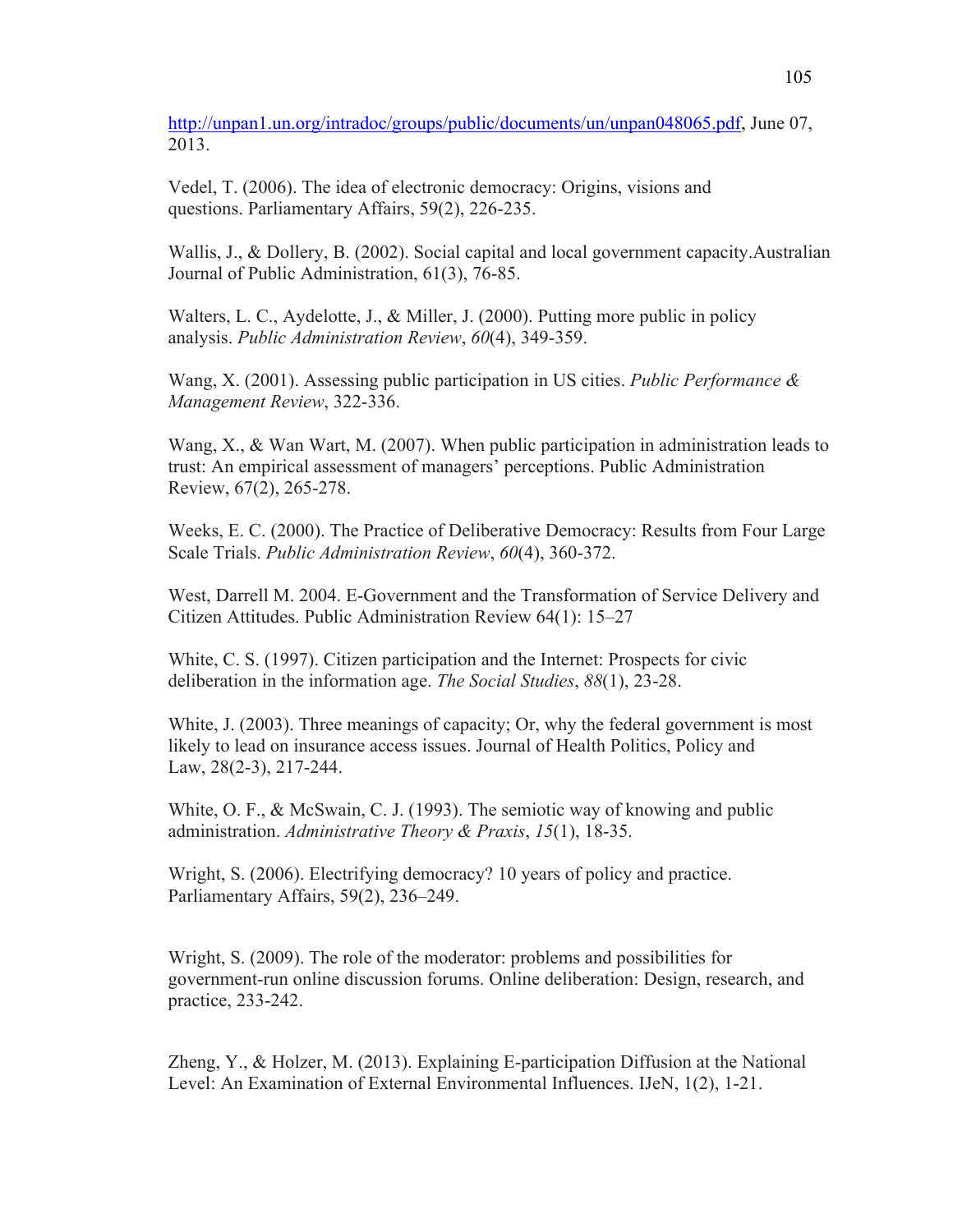Zheng, Y., & Liao, Y., (2014). Improving Citizen Participation via E-Government: The Why and How, in "E-Government and Websites: A Public Solutions Handbook". Edited by Marc Holzer & Aroon Manoharan, M.E. Sharpe Publishing

Zheng, Y., Schachter, H. L., & Holzer, M. (2014). The impact of government form on e-participation: A study of New Jersey municipalities. Government Information Quarterly, 31(4), 653-659.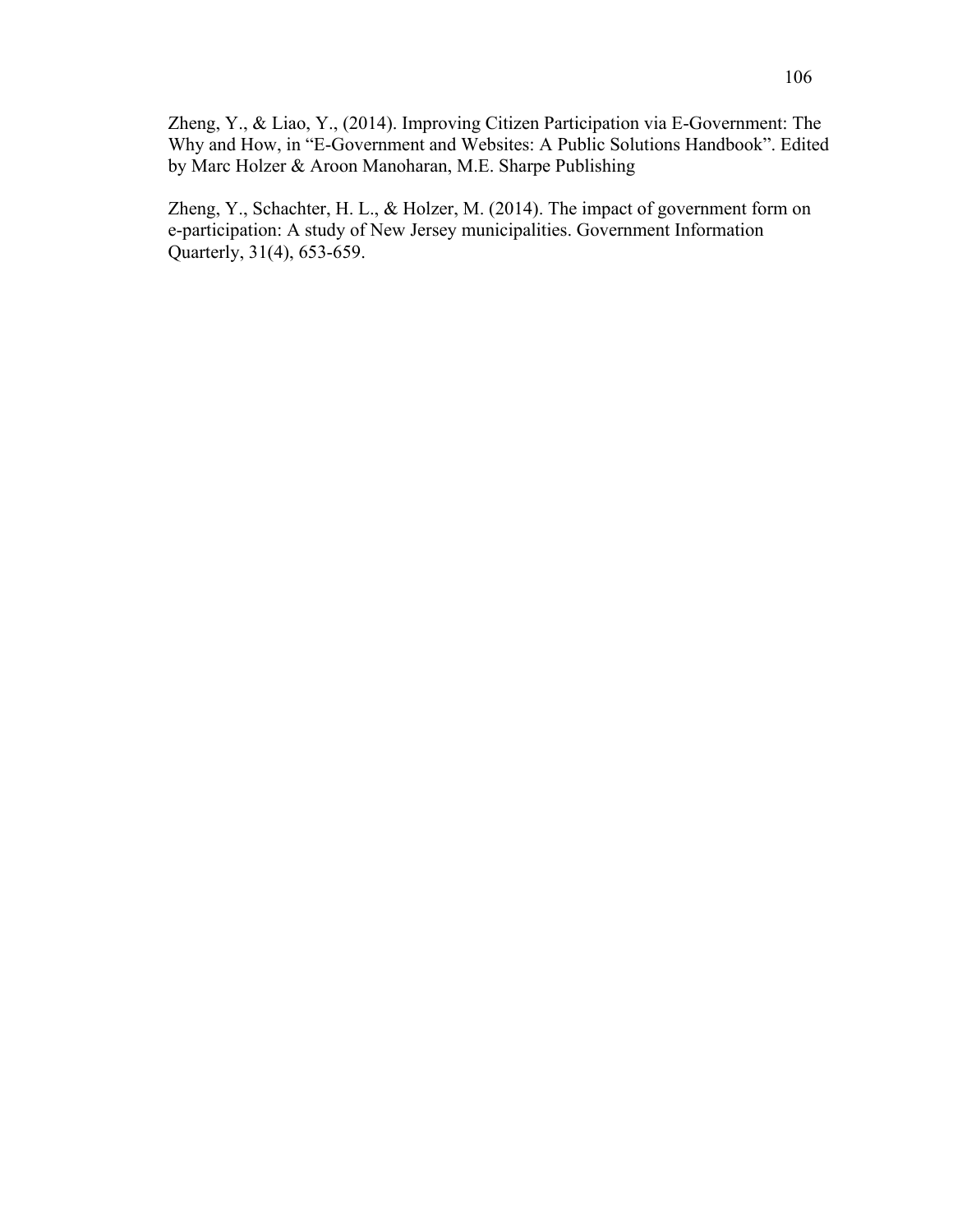# **Appendices**

## **Appendix A: First Round Hard Copy Survey Cover Letter and Questionnaire**

Dear Municipal Manager/Administrator,

I'm a Senior Research Associate at the E-Governance Institute, and Ph.D Candidate, in School of Public Affairs and Administration, Rutgers University-Newark. I'm conducting a research project on e-government and citizen participation in New Jersey, which has been approved by IRB of Rutgers University (Protocol#: E15-190). The enclosed questionnaire was designed to collect opinions and expertise from NJ municipal managers and administrators. I cordially invite you to participate in the survey.

The questionnaire takes approximately 15 minutes to complete. Your participation is completely voluntary but it is very essential to the success of my research. Upon completion of the survey, a summary of responses will be sent to you via email around early 2015.

Responses to the survey will be aggregated and used for academic purpose only. Confidentiality will be guaranteed and no personal information will be used in any form or any situation. If you consent to participate, please complete and mail the questionnaire back to me, with stamped envelope enclosed, at your earliest convenience, ideally by December 20. Your support is much appreciated.

Please email me  $(\text{zhengvp1222@gmail.com})$  if you have any questions regarding the research. And, please feel free to contact with Institutional Review Board at Rutgers (humansubjects@orsp.rutgers.edu) if you have any questions about your rights as a research participant. Thanks again for your participation!

Sincerely Yueping Zheng Senior Research Associate, E-Governance Institute Ph.D Candidate, School of Public Affairs and Administration Rutgers University-Newark 111 Washington Street, Newark, NJ 07102 Cell phone: 862-754-6600

#### **Rutgers-Newark School of Public Affairs and Administration New Jersey Municipal E-Government and Citizen Participation Survey**

**Questions 1 - 3 are about information technologies usage of your municipality in engaging citizens. Please evaluate each of the statements below and mark the response from five possible options.**

*Information technologies refer to the technologies involving the use of computer systems, software, and the internet for government to communicate with residents. They include the forms of email, social media, online vote systems, online forums, etc.*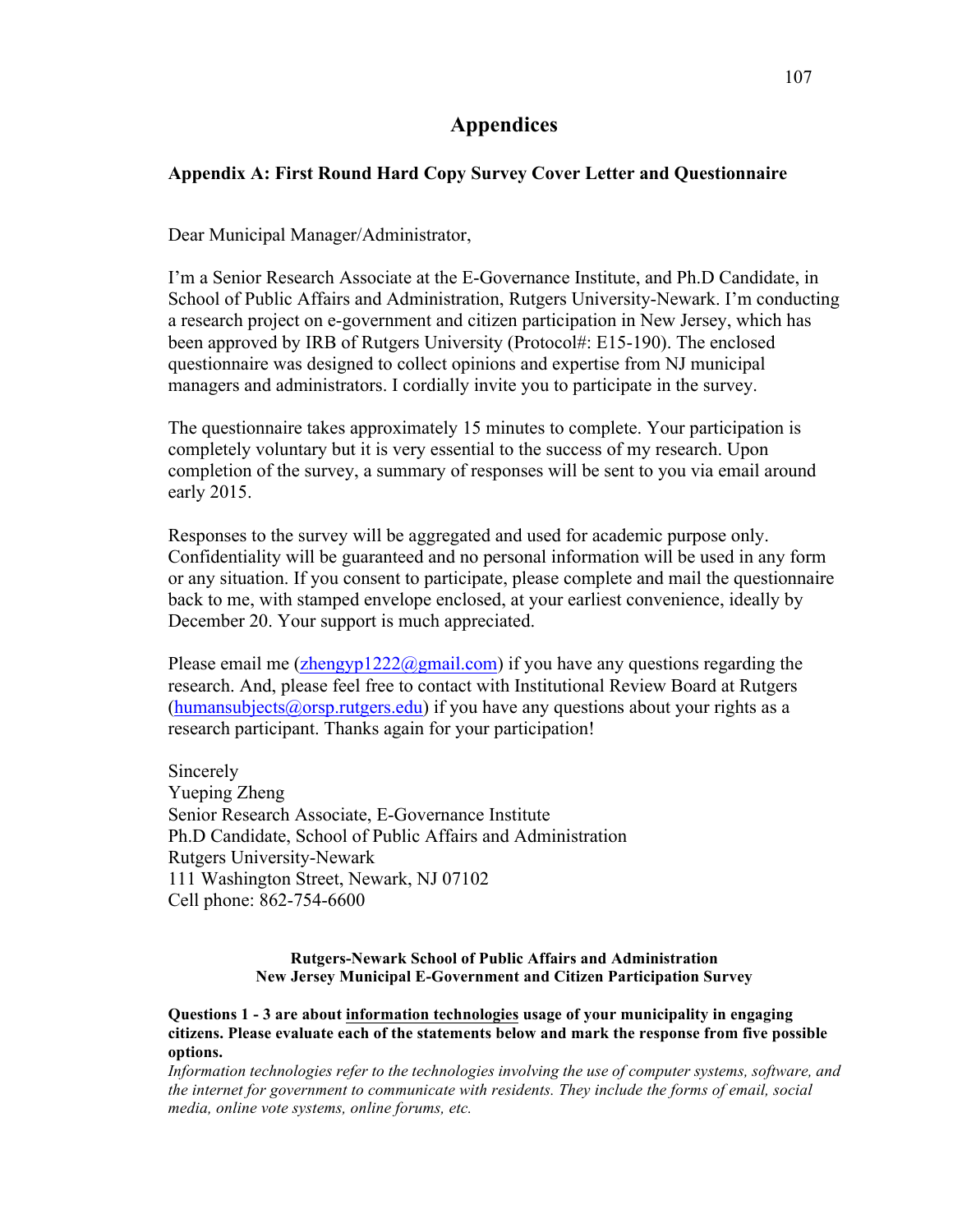| 1. Our municipality                                                                                         | Never   | Rarely      | Sometimes | Often       | Always |         |
|-------------------------------------------------------------------------------------------------------------|---------|-------------|-----------|-------------|--------|---------|
| 1.1 releases public events in                                                                               |         |             |           |             |        |         |
| electronic ways                                                                                             | □       | □           | □         | □           | □      |         |
| (website/emails/videos/social                                                                               |         |             |           |             |        |         |
| media)                                                                                                      |         |             |           |             |        |         |
| 1.2 enables citizens to download                                                                            |         |             |           |             |        |         |
| government documents or reports                                                                             | $\Box$  | □           | $\Box$    | $\Box$      | $\Box$ |         |
| online                                                                                                      |         |             |           |             |        |         |
| 1.3 enables citizens to give<br>feedbacks with electronic tools                                             |         |             |           |             |        |         |
| (emails, online chatting, online                                                                            | □       | □           | $\Box$    | □           | □      |         |
| forms, social media, etc)                                                                                   |         |             |           |             |        |         |
| 1.4 collects public opinions                                                                                |         |             |           |             |        |         |
| through online citizen surveys/polls                                                                        | ◻       | $\Box$      | □         | $\Box$      | □      |         |
| 1.4.1 How many surveys/polls have been conducted so far in 2014?                                            |         |             |           |             |        |         |
|                                                                                                             |         |             |           |             |        |         |
| 1.4.2 What's the average response rate of these surveys/polls?                                              |         |             |           |             |        |         |
| 1.5 releases surveys/polls results                                                                          | $\Box$  | □           | $\Box$    | □           | $\Box$ |         |
| to public online                                                                                            |         |             |           |             |        |         |
| 1.6 enables citizens to propose/disc                                                                        |         |             |           |             |        |         |
| public issues or agenda through online                                                                      | $\Box$  | □           | □         | □           | □      |         |
| forums or bulletin boards                                                                                   |         |             |           |             |        |         |
| 1.7 enables citizens to vote<br>public agenda through online                                                |         |             |           |             |        |         |
| voting systems                                                                                              | $\Box$  | □           | □         | $\Box$      | □      |         |
|                                                                                                             |         |             |           |             |        |         |
|                                                                                                             |         |             |           |             |        |         |
| 2. Our municipality has specific staff/administrator to respond or collect public<br>feedback.<br>Yes<br>No |         |             |           |             |        |         |
| If Yes, 2.1 approximately how many hours on average each week does                                          |         |             |           |             |        |         |
| he/she need to do this job?                                                                                 |         |             |           |             |        |         |
| 3. The influence of citizens'                                                                               |         |             |           |             |        |         |
| feedback or comments on the                                                                                 | Not at  |             |           |             |        | Very    |
| policy/decision-making                                                                                      | all     | Slightly    | Neutral   | Moderately  |        | influen |
| processes in our municipality                                                                               | influen | influential |           | influential |        | tial    |
| is                                                                                                          | tial    |             |           |             |        |         |

## **Questions 4 - 7 are about citizen participation. Please indicate to what extent you agree or disagree with following statements.**

*Note: Citizen Participation refers to the activities of local residents, aiming at participating in public affairs and influencing government decision-making processes, such as giving comments or feedback to public officials, attending public hearings or meetings, discussing public issues with others, vote, etc*

□ □ □ □ □

| 4. Citizen participation in our<br>municipality          | Strongly<br>Disagree | Disagree | Neutral | Agree | Strongly<br>Agree |
|----------------------------------------------------------|----------------------|----------|---------|-------|-------------------|
| 4.1 contributes to government<br>performance improvement |                      |          | г       |       | п                 |
| 4.2 helps government to improve<br>services providing    |                      |          | г       |       | П                 |
| 4.3 helps government to increase<br>efficiency           |                      |          | г       |       | П                 |
| 4.4 helps government to promote                          |                      |          |         |       |                   |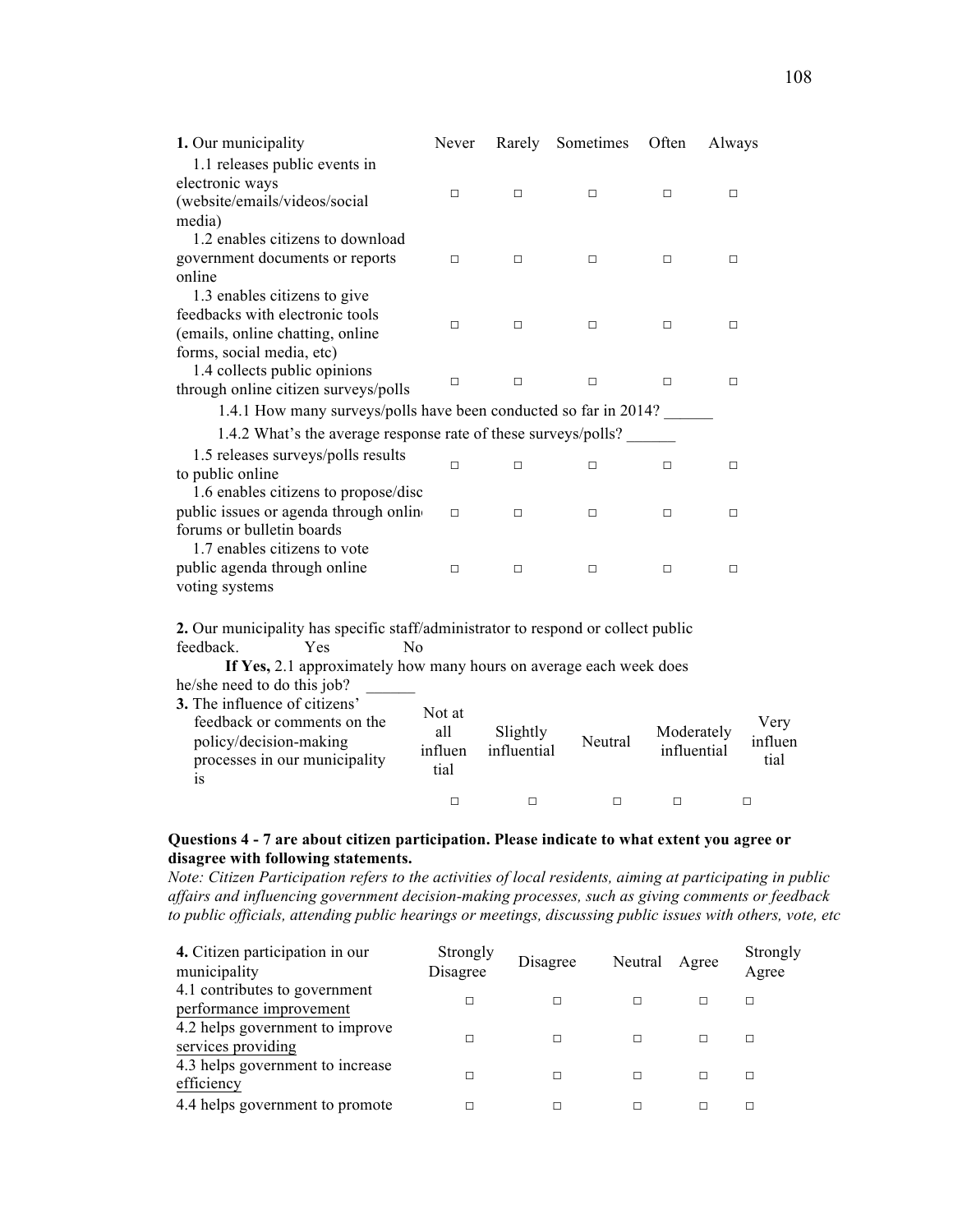| effectiveness |  |
|---------------|--|

| 4.5 helps government to be more<br>transparent            |  |  |  |
|-----------------------------------------------------------|--|--|--|
| 4.6 helps government to be more<br>responsible            |  |  |  |
| 4.7 brings a lot of administrative<br>costs to government |  |  |  |

| 5. Our municipal government                                              | Strongly<br>Disagree | Disagree | Neutral | Agree | Strongly<br>Agree |
|--------------------------------------------------------------------------|----------------------|----------|---------|-------|-------------------|
| 5.1 has responsibilities to involve<br>citizens in public affairs        | П                    | П        | П       | П     | П                 |
| 5.2 wants to improve our citizen<br>participation level                  | п                    | П        | п       | П     | П                 |
| 5.3 is worth involving citizens in<br>decision-making process            | п                    | П        | П       | П     | П                 |
| <b>6.</b> The citizen participation level in<br>public management of our | Very<br>Poor         | Poor     | Neutral | Good  | Very<br>Good      |
| municipality is                                                          | п                    | П        |         |       | П                 |

**Questions 7 – 8 below are about your opinion on information technologies. Please indicate to what extent you agree or disagree with each of the following statements.**

| 7. Information technology (IT)                        | Strongly<br>Disagree | Disagree | Neutral | Agree  | Strongly<br>Agree |
|-------------------------------------------------------|----------------------|----------|---------|--------|-------------------|
| 7.1 benefits our government                           |                      |          |         |        |                   |
| running                                               | П                    | $\Box$   | П       | $\Box$ | □                 |
| 7.2 helps our government to                           | $\Box$               | $\Box$   | п       |        |                   |
| improve services provision                            |                      |          |         | □      | □                 |
| 7.3 enables our government to                         | П                    | $\Box$   | $\Box$  | $\Box$ | $\Box$            |
| promote performance                                   |                      |          |         |        |                   |
| 7.4 helps our government to                           | $\Box$               | $\Box$   | $\Box$  | $\Box$ | □                 |
| increase efficiency                                   |                      |          |         |        |                   |
| 7.5 enables our government to                         | $\Box$               | $\Box$   | $\Box$  | $\Box$ | □                 |
| raise effectiveness                                   |                      |          |         |        |                   |
| 7.6 helps our government to                           | П                    | $\Box$   | $\Box$  | $\Box$ | $\Box$            |
| promote transparency                                  |                      |          |         |        |                   |
| 7.7 brings threats to the                             | П                    | $\Box$   | П       | $\Box$ | П                 |
| security of our government                            |                      |          |         |        |                   |
| 7.8 brings threats to the privacy                     | П                    | $\Box$   | П       | П      | П                 |
| of citizen users                                      |                      |          |         |        |                   |
| 7.9 bring a lot of costs to our                       | П                    | $\Box$   | П       | $\Box$ | □                 |
| government                                            |                      |          |         |        |                   |
| 8. Our government wants to<br>improve our information | Strongly<br>Disagree | Disagree | Neutral | Agree  | Strongly<br>Agree |
| technologies level                                    | $\Box$               | $\Box$   | □       | $\Box$ | $\Box$            |

**Questions 9 – 11 are about your opinion on e-participation and please indicate to what extent you agree with the following statements.**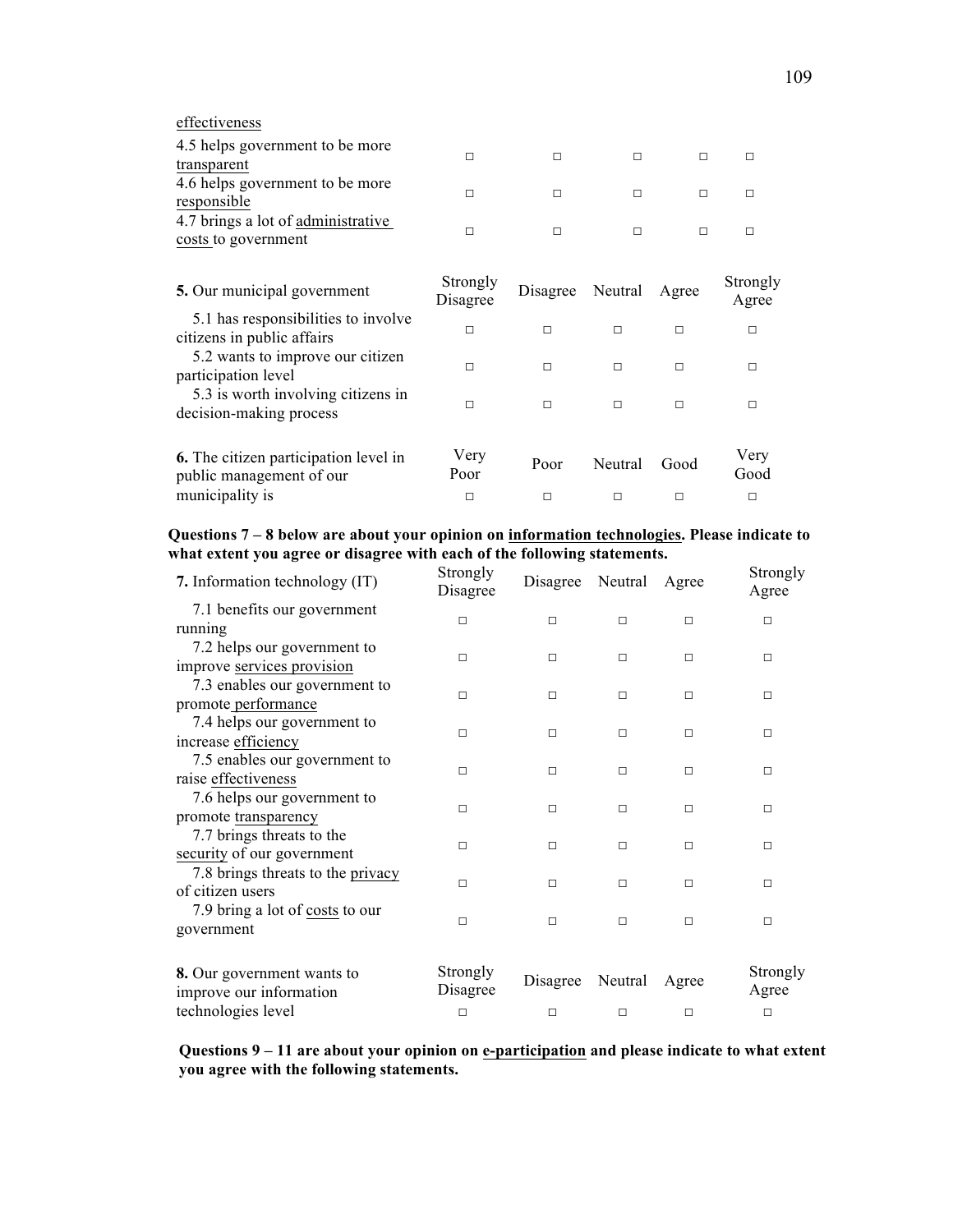| Note: e-participation refers to the activities of participation under help of information technologies, |
|---------------------------------------------------------------------------------------------------------|
| such as contacting with government officials through email, subscribing to government updates,          |
| participating in online surveys, discussing public issues on discussion board, etc.                     |

| 9. E-Participation                                                                                                                                                                                    | Strongly<br>Disagree           | Disagree           | Neutral      | Agree                      | Strongly<br>Agree           |
|-------------------------------------------------------------------------------------------------------------------------------------------------------------------------------------------------------|--------------------------------|--------------------|--------------|----------------------------|-----------------------------|
| 9.1 costs less than other ways of                                                                                                                                                                     |                                |                    |              |                            |                             |
| citizen participation                                                                                                                                                                                 | П                              | П                  | □            | $\Box$                     | □                           |
| 9.2 is more convenient than other                                                                                                                                                                     |                                |                    |              |                            |                             |
| ways of citizen participation                                                                                                                                                                         | $\Box$                         | ◻                  | □            | $\Box$                     | □                           |
| 9.3 is needed in government                                                                                                                                                                           |                                |                    |              |                            |                             |
| decision making process                                                                                                                                                                               | □                              | $\Box$             | □            | $\Box$                     | □                           |
| 9.4 helps to improve relationship                                                                                                                                                                     |                                |                    |              |                            |                             |
| between citizens and government                                                                                                                                                                       | П                              | ◻                  | п            | $\Box$                     | п                           |
| 9.5 contributes to improve citizens'                                                                                                                                                                  |                                |                    |              |                            |                             |
| satisfaction toward government                                                                                                                                                                        | □                              | $\Box$             | □            | $\Box$                     | □                           |
| 9.6 is useful to increase citizen trust                                                                                                                                                               |                                |                    | $\Box$       |                            |                             |
| toward government                                                                                                                                                                                     | □                              | $\Box$             |              | $\Box$                     | □                           |
| 9.7 can get more citizens involved<br>than the traditional citizen<br>participation.<br>9.8 can make government officials<br>more accountable<br>9.9 can reduce possibilities of public<br>corruption | $\Box$<br>П<br>□               | $\Box$<br>◻<br>П   | □<br>□<br>□  | $\Box$<br>$\Box$<br>$\Box$ | □<br>□<br>□                 |
| 10. The e-participation level of our<br>municipal government is                                                                                                                                       | Very<br>Poor                   | Poor               | Neutral      | Good                       | Very<br>Good                |
|                                                                                                                                                                                                       | $\Box$                         | $\Box$             | $\Box$       | $\Box$                     | $\Box$                      |
| 11. Our government wants to improve<br>our e-participation level                                                                                                                                      | Strongly<br>Disagree<br>$\Box$ | Disagree<br>$\Box$ | Neutral<br>□ | Agree<br>$\Box$            | Strongly<br>Agree<br>$\Box$ |
|                                                                                                                                                                                                       |                                |                    |              |                            |                             |

#### **Question 12 – 14 involve your municipal government capacity in information technology, please answer:**

| 12. Does your municipality have a full-time staff responsible for IT development?                                                                                                                                                            |                      |          |         |            |                                   |
|----------------------------------------------------------------------------------------------------------------------------------------------------------------------------------------------------------------------------------------------|----------------------|----------|---------|------------|-----------------------------------|
| <b>Yes</b><br>No.                                                                                                                                                                                                                            |                      |          |         |            |                                   |
| 12.1 If yes, how long has he/she been working in the position? Approximately                                                                                                                                                                 |                      |          |         |            | year(s)                           |
| including current year)                                                                                                                                                                                                                      |                      |          |         |            |                                   |
| 12.2 Has he/she received any professional training before?                                                                                                                                                                                   |                      |          |         | Yes        | N <sub>0</sub>                    |
| 13. Does your municipality have a Chief Information Officer (CIO)?<br>13.1 If yes, how long has he/she been working in this position? Approximately<br>including current year)<br>13.2 Has he/she received any professional training before? |                      |          |         | Yes<br>Yes | No.<br>years(s)<br>N <sub>0</sub> |
| 14. Please indicate to what extent<br>you agree with the following<br>statements                                                                                                                                                             | Strongly<br>Disagree | Disagree | Neutral | Agree      | Strongly<br>Agree                 |
| 14.1 Our government employees                                                                                                                                                                                                                |                      | □        | П       | □          | □                                 |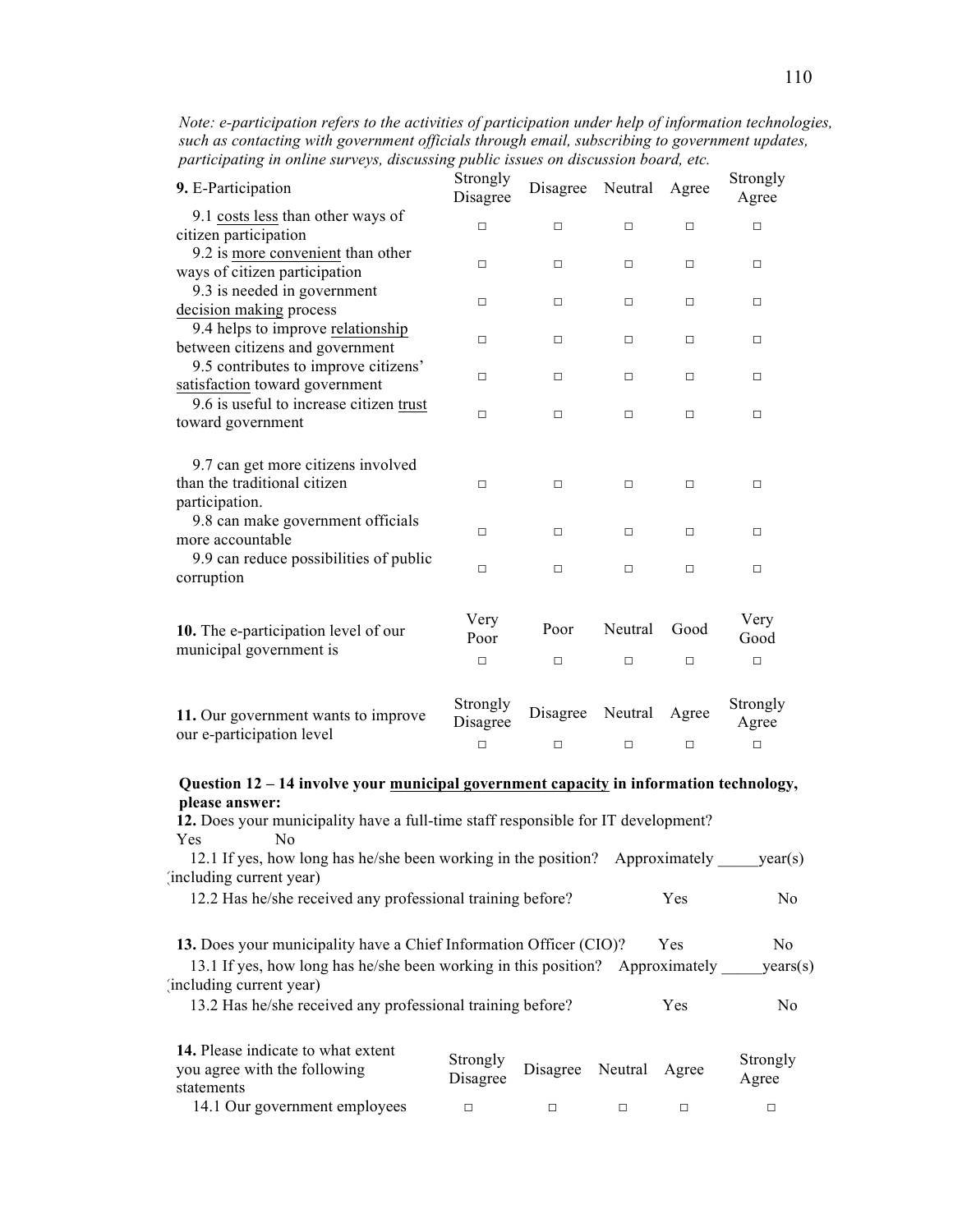| received timely IT training                         |   |   |   |   |  |
|-----------------------------------------------------|---|---|---|---|--|
| 14.2 Our municipality has<br>adequate IT facilities | П | П | П | П |  |
| 14.3 Software of our municipal                      |   |   |   |   |  |
| government has been updated                         | П | П | П | П |  |
| timely                                              |   |   |   |   |  |
| 14.4 Our municipal government                       |   |   |   |   |  |
| co-work a lot with IT company(s)                    | п | П | П | П |  |
| to improve our e-participation                      |   |   |   |   |  |
| performance                                         |   |   |   |   |  |
| 14.5 Our municipal government                       |   |   |   |   |  |
| co-work a lot with other                            | П | П | П | П |  |
| municipalities in e-participation                   |   |   |   |   |  |
| 14.6 Our municipal government                       |   |   |   |   |  |
| has adequate technical capacity to                  | п | П | П | П |  |
| develop e-participation                             |   |   |   |   |  |

#### **Question 15 is about financial resources in your municipal government.**

| 15. Please indicate your level of agreement or disagreement with each of the following statements. |          |          |         |        |          |  |  |
|----------------------------------------------------------------------------------------------------|----------|----------|---------|--------|----------|--|--|
| Our municipal government has                                                                       | Strongly | Disagree | Neutral | Agree  | Strongly |  |  |
| enough financial resources for                                                                     | Disagree |          |         |        | Agree    |  |  |
| 15.1 maintaining and upgrading                                                                     | $\Box$   | П        | П       | П      | п        |  |  |
| IT facilities and software                                                                         |          |          |         |        |          |  |  |
| 15.2 recruiting IT staff or                                                                        | $\Box$   | П        | $\Box$  | П      | $\Box$   |  |  |
| employees                                                                                          |          |          |         |        |          |  |  |
| 15.3 training IT staff or                                                                          | □        | П        | $\Box$  | $\Box$ | □        |  |  |
| employees                                                                                          |          |          |         |        |          |  |  |
| 15.4 maintaining and managing                                                                      | П        | П        | $\Box$  | П      | П        |  |  |
| website                                                                                            |          |          |         |        |          |  |  |
| 15.5 building e-participation                                                                      | П        | П        | П       | П      | $\Box$   |  |  |
| platform                                                                                           |          |          |         |        |          |  |  |
| 15.6 collecting and managing                                                                       | П        | П        | П       | П      | $\Box$   |  |  |
| e-participation data                                                                               |          |          |         |        |          |  |  |
| 15.7 co-working with IT                                                                            | □        | $\Box$   | $\Box$  | П      | □        |  |  |
| companies in e-participation                                                                       |          |          |         |        |          |  |  |
| 15.8 co-working with other                                                                         | П        | П        | П       | П      | П        |  |  |
| municipalities in e-participation                                                                  |          |          |         |        |          |  |  |
| 15.9 developing e-participation                                                                    | п        | п        |         | П      | п        |  |  |

#### **Questions 16 - 18 are about administrative capacity of your municipal government to adopt and develop e-participation.**

*Note: administrative capacity refers to the ability of leading programs/projects, using resources efficiently to provide high-quality public services, making short-time and long-time goals, and the efficiency of government employees in co-working with each other.*

**16.** Does your municipal government have specific public official to manage e-participation (Mayor/city manager/etc)? Yes

| If Yes, what is his/her official | Strongly | Disagree Neutral Agree |  | Strongly |
|----------------------------------|----------|------------------------|--|----------|
| title?                           | Disagree |                        |  | Agree    |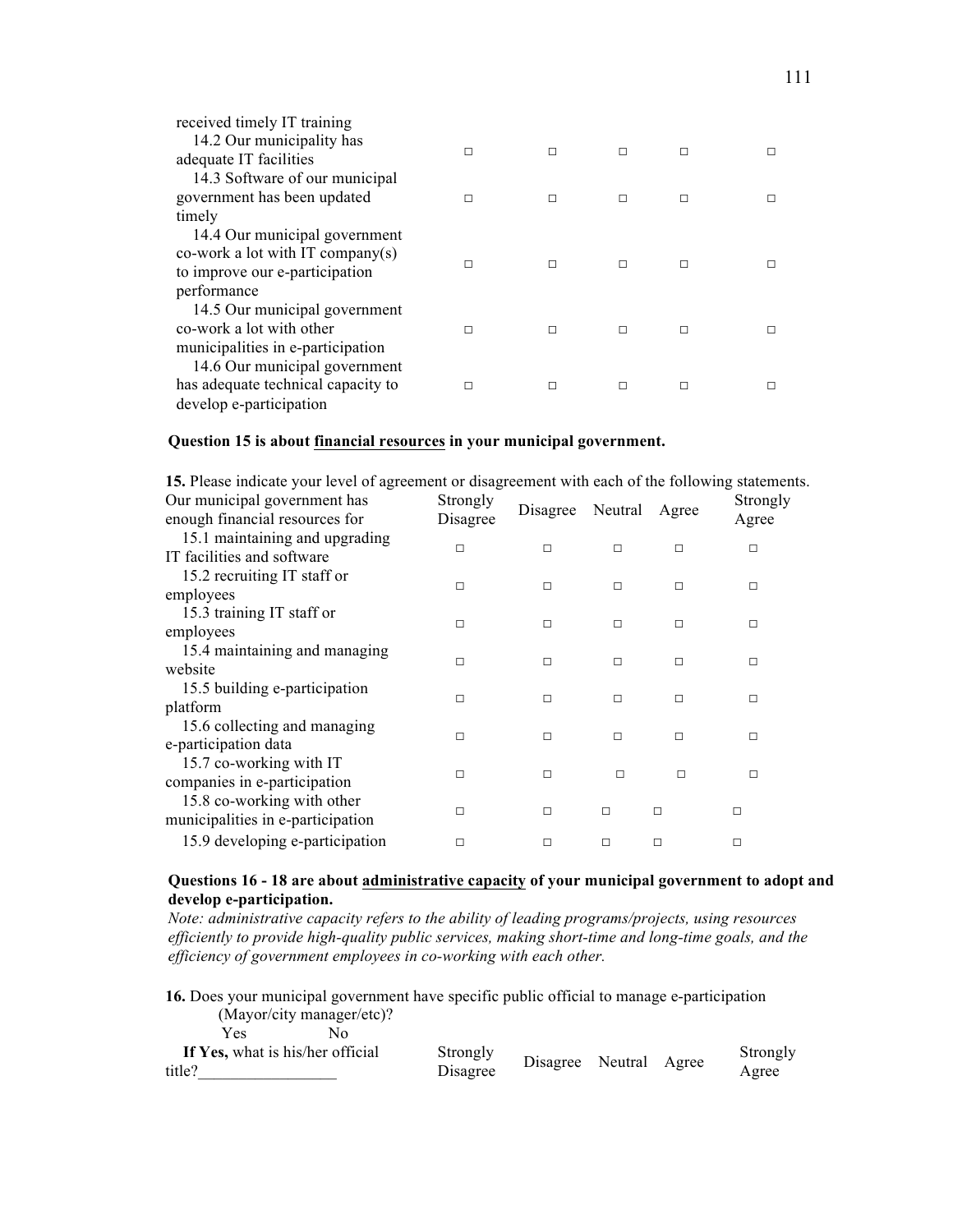| 16.3 Has he/she received any professional training before? |  |   | Yes | Nο |
|------------------------------------------------------------|--|---|-----|----|
| development?                                               |  | П |     |    |
| of experiences in e-participation                          |  |   |     |    |
| 16.2 The public official has a lot                         |  |   |     |    |
| e-participation development                                |  |   |     |    |
| of knowledge or skills in                                  |  | П |     |    |
| 16.1 The public official has a lot                         |  |   |     |    |

**17.** Does your municipal government have any specific project to promote e-participation? Yes No

If Yes, what is the name of the project?

17.1 How long has this project been running? Approximately \_\_\_\_\_\_year(s) (including the current year)

| 18. In our municipal government,   | Strongly<br>Disagree | Disagree | Neutral | Agree  | Strongly<br>Agree |
|------------------------------------|----------------------|----------|---------|--------|-------------------|
| 18.1 we have comprehensive         |                      |          |         |        |                   |
| rules or regulations to involve    | П                    | $\Box$   | $\Box$  | $\Box$ | $\Box$            |
| citizens                           |                      |          |         |        |                   |
| 18.2 we have clearly long-time     |                      |          |         |        |                   |
| and short-time goals in engaging   | $\Box$               | $\Box$   | $\Box$  | $\Box$ | $\Box$            |
| citizens                           |                      |          |         |        |                   |
| 18.3 we have experienced leaders   | $\Box$               | $\Box$   | $\Box$  | $\Box$ | $\Box$            |
| to promote citizen participation   |                      |          |         |        |                   |
| 18.4 government officials are      | П                    | П        | П       | $\Box$ | □                 |
| authoritative                      |                      |          |         |        |                   |
| 18.5 municipal officials co-work   | п                    | П        |         |        |                   |
| with each other closely            |                      |          | □       | □      | □                 |
| 18.6 resources are being used      | $\Box$               | $\Box$   | $\Box$  | $\Box$ | $\Box$            |
| efficiently                        |                      |          |         |        |                   |
| 18.7 projects or program are       | П                    | П        | П       | □      | $\Box$            |
| being operated efficiently         |                      |          |         |        |                   |
| 18.8 municipal officials interact  |                      |          |         |        |                   |
| with each other smoothly           | п                    | П        | □       | □      | □                 |
| 18.9 we provide local residents    | $\Box$               | $\Box$   | $\Box$  | $\Box$ | $\Box$            |
| with high-quality services         |                      |          |         |        |                   |
| 18.10 The municipal officials      |                      |          |         |        |                   |
| hold up a high standard to prevent | $\Box$               | □        | □       | □      | $\Box$            |
| corruption                         |                      |          |         |        |                   |
| 18.11 we have adequate             |                      |          |         |        |                   |
| administrative capacity to develop | П                    | $\Box$   | $\Box$  | □      | $\Box$            |
| e-participation                    |                      |          |         |        |                   |

#### **Question 19 - 21 are about political capacity of your municipal government to adopt and develop e-participation. Please indicate your level of agreement or disagreement with each of the follow statements.**

*Note: political capacity refers to the political support you can achieve from both inside and outside of municipal government, and the extent that conflicts are well mediated.*

| 19. To the e-participation<br>development in our municipal,<br>government gets a lot of support from | Strongly<br>Disagree | Disagree Neutral Agree |  |  | Strongly<br>Agree |
|------------------------------------------------------------------------------------------------------|----------------------|------------------------|--|--|-------------------|
|------------------------------------------------------------------------------------------------------|----------------------|------------------------|--|--|-------------------|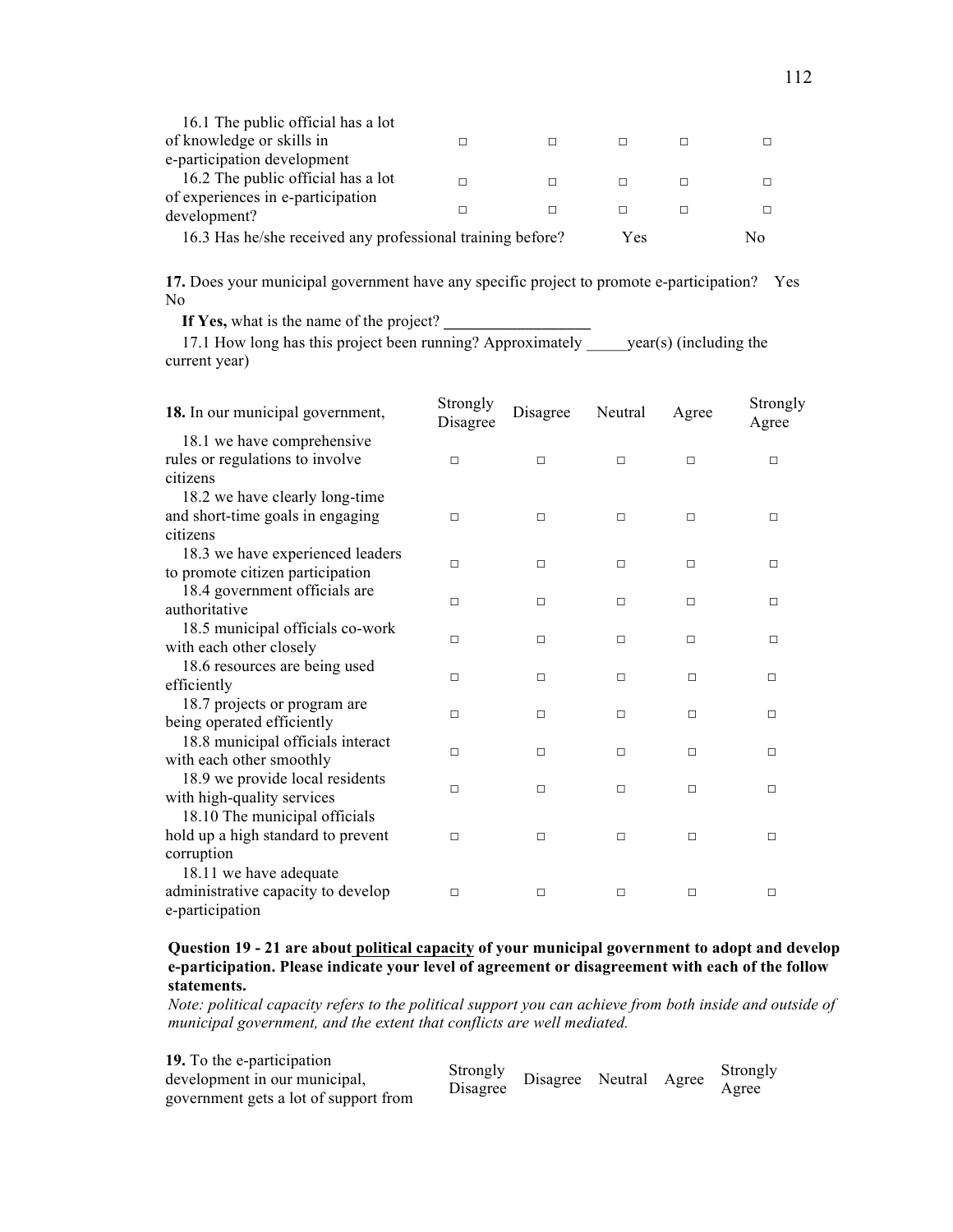| 19.1 Public appointed<br>professionals |  |  |  |
|----------------------------------------|--|--|--|
| 19.2 Council members                   |  |  |  |
| 19.3 General government<br>employees   |  |  |  |
| 19.4 Residents of this municipality    |  |  |  |
|                                        |  |  |  |

| 20. In our government,                                               | Strongly<br>Disagree | Disagree | Neutral | Agree | Strongly<br>Agree |
|----------------------------------------------------------------------|----------------------|----------|---------|-------|-------------------|
| 20.1 we have consensus on the<br>importance of citizen participation | П                    | П        | П       | П     | П                 |
| 20.2 officials are easy to get along<br>with                         | П                    | П        | $\Box$  | п     | п                 |
| 20.3 there's a lot of conflicts<br>among government officials        | П                    | п        | П       | П     | П                 |
| 20.4 agreements are easy to be<br>reached                            | П                    | п        | П       | П     | П                 |
| 20.5 conflicts are being well<br>mediated                            | П                    | П        | П       | п     | п                 |
| 20.6 different interests have<br>channels to be expressed and        | п                    | п        | П       | п     | п                 |
| respected<br>20.7 citizen demands are being<br>well responded        | П                    | П        | П       | П     | П                 |

| 21. Our government has adequate<br>political capacity to develop | Strongly<br>Disagree | Disagree Neutral Agree |  | Strongly<br>Agree |
|------------------------------------------------------------------|----------------------|------------------------|--|-------------------|
| e-participation                                                  |                      |                        |  |                   |

#### **Questions 22-31 are about your personal background, please answer:**

**22.** My job title in this municipal government is

**23.** I have been working in this position for approximately \_\_\_\_\_\_ years.

**24.** I have been working in this municipality for approximately \_\_\_\_\_\_ years.

**25.** My highest education level is: Middle School or below High school College Graduate School or above

**26.** I (**do do not**) have MPA degree. (please circle one)

27. My gender is: Male Female

**28.** My annual salary is approximately \_\_\_\_\_\_\_\_ dollars

**29**. My racial identification is: Native American African-American Hispanic Asian-American Caucasian

Others (please specify)

**30.** My political affiliation is **Democratic** Republican Other Party No party affiliation

**31.** I have worked in each of the following types of organizations: (Put 0 if you do not have any experience with that type)

31.1 Public sectors (including the government you are working in) Approximate years

31.2 Private sectors Approximate \_\_\_\_years

31.3 Nonprofit organizations Approximate \_\_\_\_years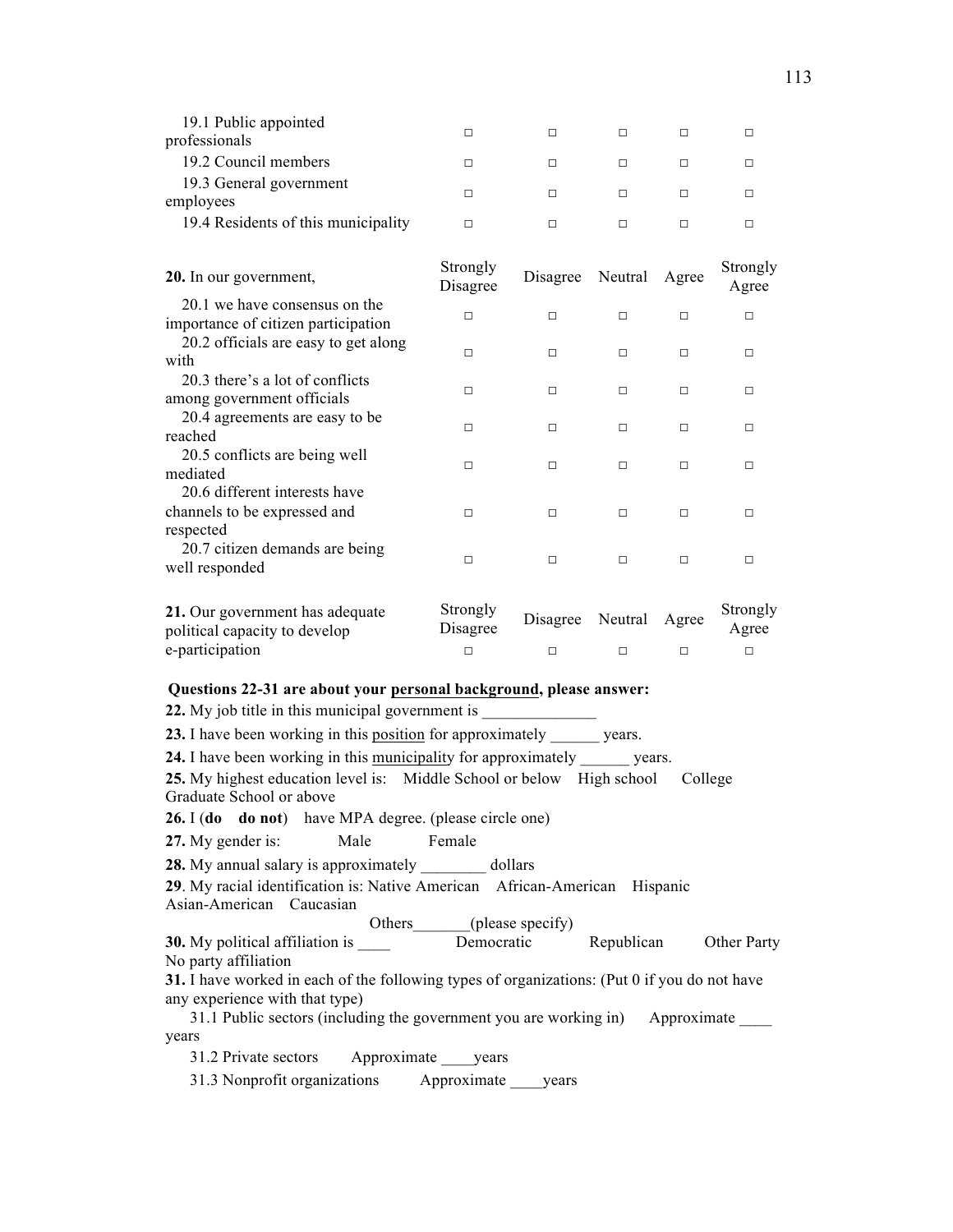# **Appendix B: First Round Survey Follow-Up Emails\_1**

Dear Municipal Administrator,

I'm Yueping Zheng, a Senior Research Associate of E-Governance Institute and Ph.D Candidate of School of Public Affairs and Administration, Rutgers University-Newark. I'm conducting a research project on e-government and citizen participation in New Jersey. And, a questionnaire has been sent to you two weeks ago to collect your opinions toward them.

I would greatly appreciate it if you kindly complete and mail the questionnaire back to me, with stamped envelope enclosed, at your earliest convenience. You can also choose to finish the electronic questionnaire as attached. The questionnaire takes approximately 15 minutes to complete. Your participation is very essential to the success of my research.

Thanks a lot for your help and I appreciate it!

**Best** Yueping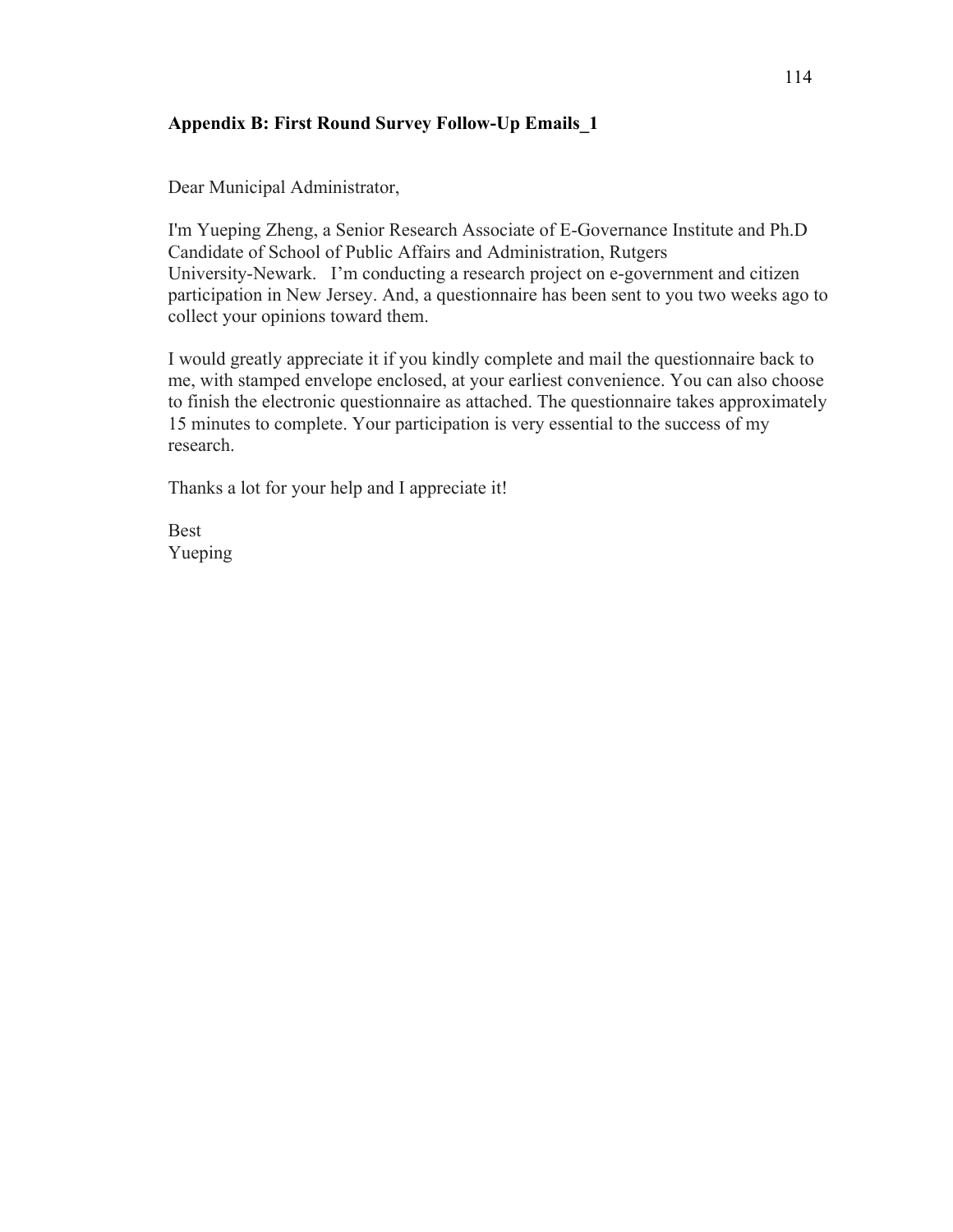# **Appendix C: First Round Survey Follow-Up Emails\_2**

Dear Municipal Administrator,

I'm Yueping Zheng, a Senior Research Associate of E-Governance Institute and Ph.D Candidate of School of Public Affairs and Administration, Rutgers University-Newark. I'm conducting a research project on e-government and citizen participation in New Jersey. And, a questionnaire has been sent to you two months ago to collect your opinions toward them.

I would greatly appreciate it if you kindly complete and mail the questionnaire back to me, with stamped envelope enclosed, at your earliest convenience. You can also choose to finish the electronic questionnaire as attached. The questionnaire takes approximately 15 minutes to complete. Your participation is very essential to the success of my research.

Thanks a lot for your help and I appreciate it!

**Best** Yueping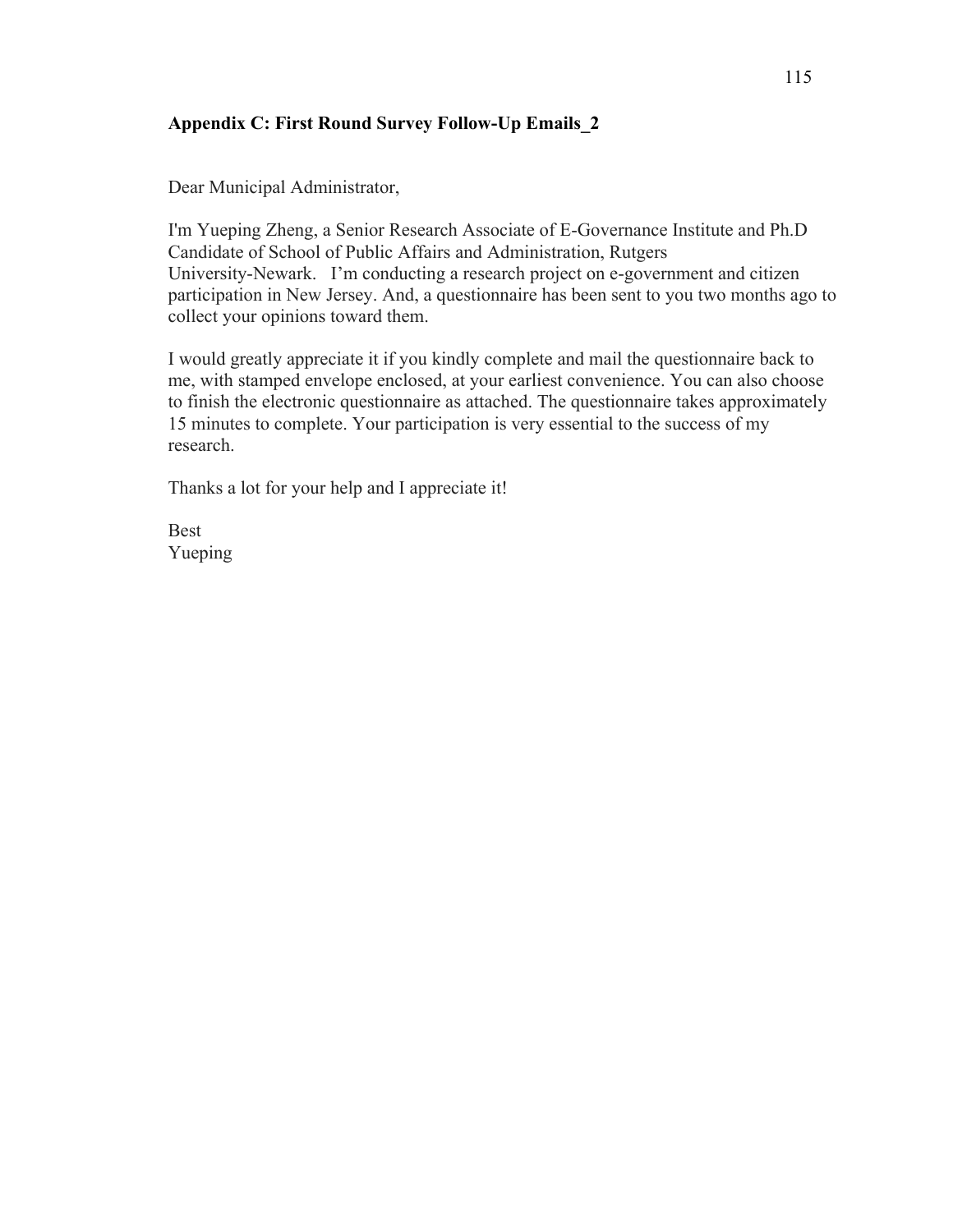# **Appendix D: Second Round Hard Copy Survey Cover Letter and Questionnaire**

Dear Municipal Manager/Administrator,

I'm a Senior Research Associate at the E-Governance Institute, and Ph.D Candidate, in School of Public Affairs and Administration, Rutgers University-Newark. I'm conducting a research project on e-government and citizen participation in New Jersey, which has been approved by IRB of Rutgers University (Protocol#: E15-190). The enclosed questionnaire was designed to collect opinions and expertise from NJ municipal managers and administrators. I cordially invite you to participate in the survey.

The questionnaire takes approximately 15 minutes to complete. Your participation is completely voluntary but it is very essential to the success of my research. Upon completion of the survey, a summary of responses will be sent to you via email around this May.

Responses to the survey will be aggregated and used for academic purpose only. Confidentiality will be guaranteed and no personal information will be used in any form or any situation. If you consent to participate, please complete and mail the questionnaire back to me, with stamped envelope enclosed, at your earliest convenience, ideally by March 18. Your support is much appreciated.

Please email me (zhengyp1222@gmail.com) if you have any questions regarding the research. And, please feel free to contact with Institutional Review Board at Rutgers  $(human subjects@orsp.rutgers.edu)$  if you have any questions about your rights as a research participant. Thanks again for your participation!

**Sincerely** Yueping Zheng Senior Research Associate, E-Governance Institute Ph.D Candidate, School of Public Affairs and Administration Rutgers University-Newark 111 Washington Street, Newark, NJ 07102 Cell phone: 862-754-6600

## **Rutgers-Newark School of Public Affairs and Administration New Jersey Municipal E-Government and Citizen Participation Survey**

#### **Questions 1 - 3 are about information technologies usage of your municipality in engaging citizens. Please evaluate each of the statements below and mark the response from five possible options.**

*Information technologies refer to the technologies involving the use of computer systems, software, and the internet for government to communicate with residents. They include the forms of email, social media, online vote systems, online forums, etc.*

| 1. Our municipality           |  | Never Rarely Sometimes Often Always |  |
|-------------------------------|--|-------------------------------------|--|
| 1.1 releases public events in |  |                                     |  |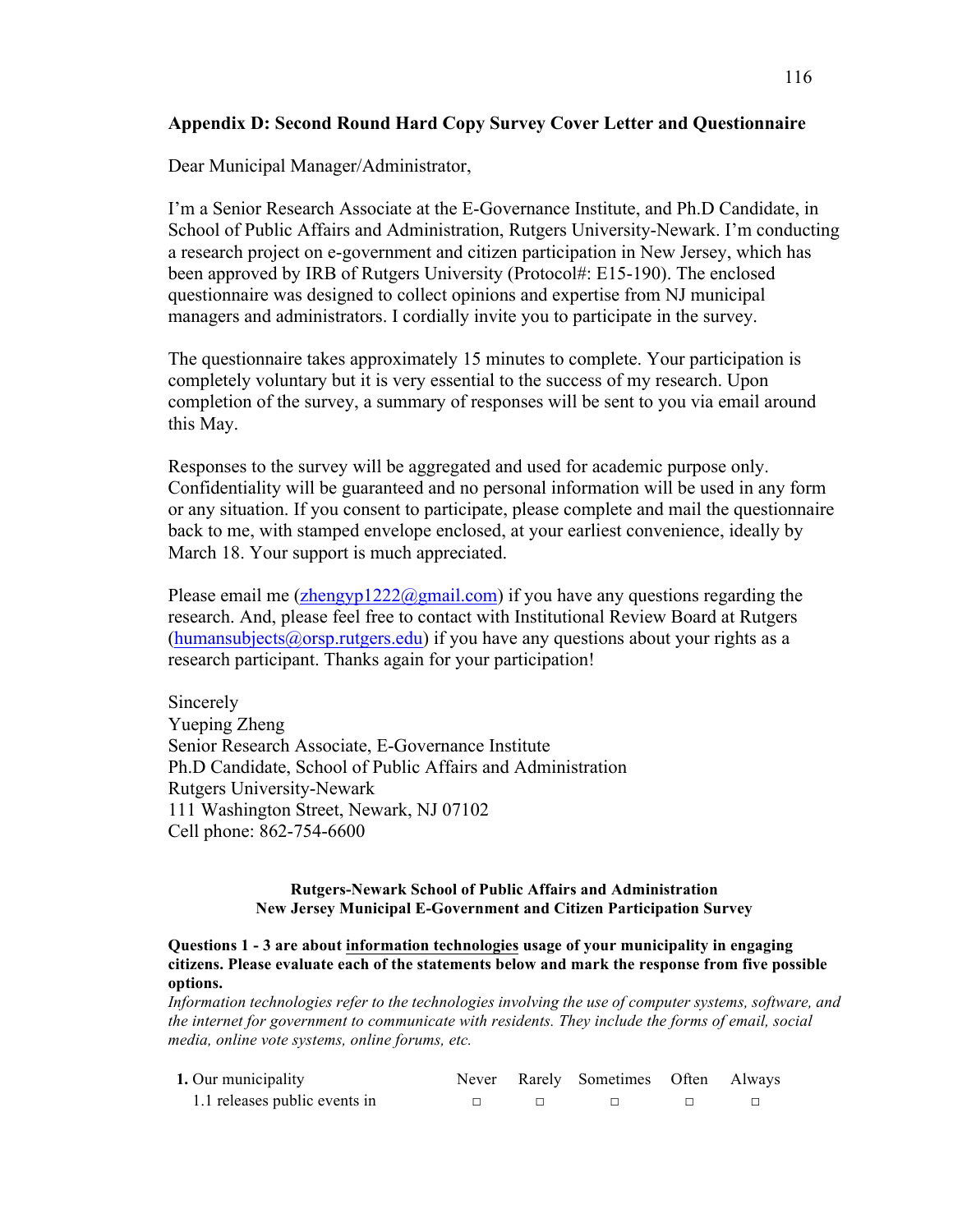| electronic ways                                                  |        |        |        |   |   |  |
|------------------------------------------------------------------|--------|--------|--------|---|---|--|
| (website/emails/videos/social media)                             |        |        |        |   |   |  |
| 1.2 enables citizens to download                                 |        |        |        |   |   |  |
| government documents or reports                                  | п      | $\Box$ | $\Box$ | П | П |  |
| online                                                           |        |        |        |   |   |  |
| 1.3 enables citizens to give                                     |        |        |        |   |   |  |
| feedbacks with electronic tools                                  | п      | $\Box$ | П      | П | П |  |
| (emails, online chatting, online forms,                          |        |        |        |   |   |  |
| social media, etc)                                               |        |        |        |   |   |  |
| 1.4 collects public opinions through                             | П      | $\Box$ | $\Box$ | П | П |  |
| online citizen surveys/polls                                     |        |        |        |   |   |  |
| 1.4.1 How many surveys/polls have been conducted so far in 2014? |        |        |        |   |   |  |
| 1.4.2 What's the average response rate of these surveys/polls?   |        |        |        |   |   |  |
| 1.5 releases surveys/polls results to                            |        |        |        |   |   |  |
| public online                                                    | П      | $\Box$ | П      | П | П |  |
| 1.6 enables citizens to propose/discuss                          |        |        |        |   |   |  |
| public issues or agenda through online                           | $\Box$ | П      | П      | П | п |  |
| forums or bulletin boards                                        |        |        |        |   |   |  |
| 1.7 enables citizens to vote public                              | п      | П      | П      | п | П |  |
|                                                                  |        |        |        |   |   |  |
| agenda through online voting systems                             |        |        |        |   |   |  |

**2.** Our municipality has specific staff/administrator to respond or collect public feedback. Yes No

feedback. Yes No

 **If Yes,** 2.1 approximately how many hours on average each week does he/she need to do this job?

| 3. The influence of citizens'<br>feedback or comments on the<br>policy/decision-making processes<br>in our municipality is | Not at<br>all<br>influenti<br>al | Slightly<br>influential | Neutral | Moderately<br>influential | Verv<br>influenti<br>al |
|----------------------------------------------------------------------------------------------------------------------------|----------------------------------|-------------------------|---------|---------------------------|-------------------------|
|                                                                                                                            |                                  |                         |         |                           |                         |

## **Questions 4 - 7 are about citizen participation. Please indicate to what extent you agree or disagree with following statements.**

*Note: Citizen Participation refers to the activities of local residents, aiming at participating in public affairs and influencing government decision-making processes, such as giving comments or feedback to public officials, attending public hearings or meetings, discussing public issues with others, vote, etc*

| 4. Citizen participation in our<br>municipality | Strongly<br>Disagree | Disagree | Neutral | Agree  | Strongly<br>Agree |
|-------------------------------------------------|----------------------|----------|---------|--------|-------------------|
| 4.1 contributes to government                   | П                    | П        | П       | П      | $\Box$            |
| performance improvement                         |                      |          |         |        |                   |
| 4.2 helps government to improve                 |                      |          |         |        |                   |
| services providing                              | п                    | $\Box$   | П       | $\Box$ | $\Box$            |
| 4.3 helps government to increase                |                      |          |         |        |                   |
| efficiency                                      | п                    | П        | п       | П      | □                 |
| 4.4 helps government to promote                 | П                    | П        | П       | П      |                   |
| effectiveness                                   |                      |          |         |        | п                 |
| 4.5 helps government to be more                 |                      | П        | П       | П      |                   |
| transparent                                     | П                    |          |         |        | □                 |
| 4.6 helps government to be more                 |                      |          |         |        |                   |
| responsible                                     | П                    | $\Box$   | П       | П      | П                 |
| 4.7 brings a lot of administrative              |                      | П        | П       | г      | П                 |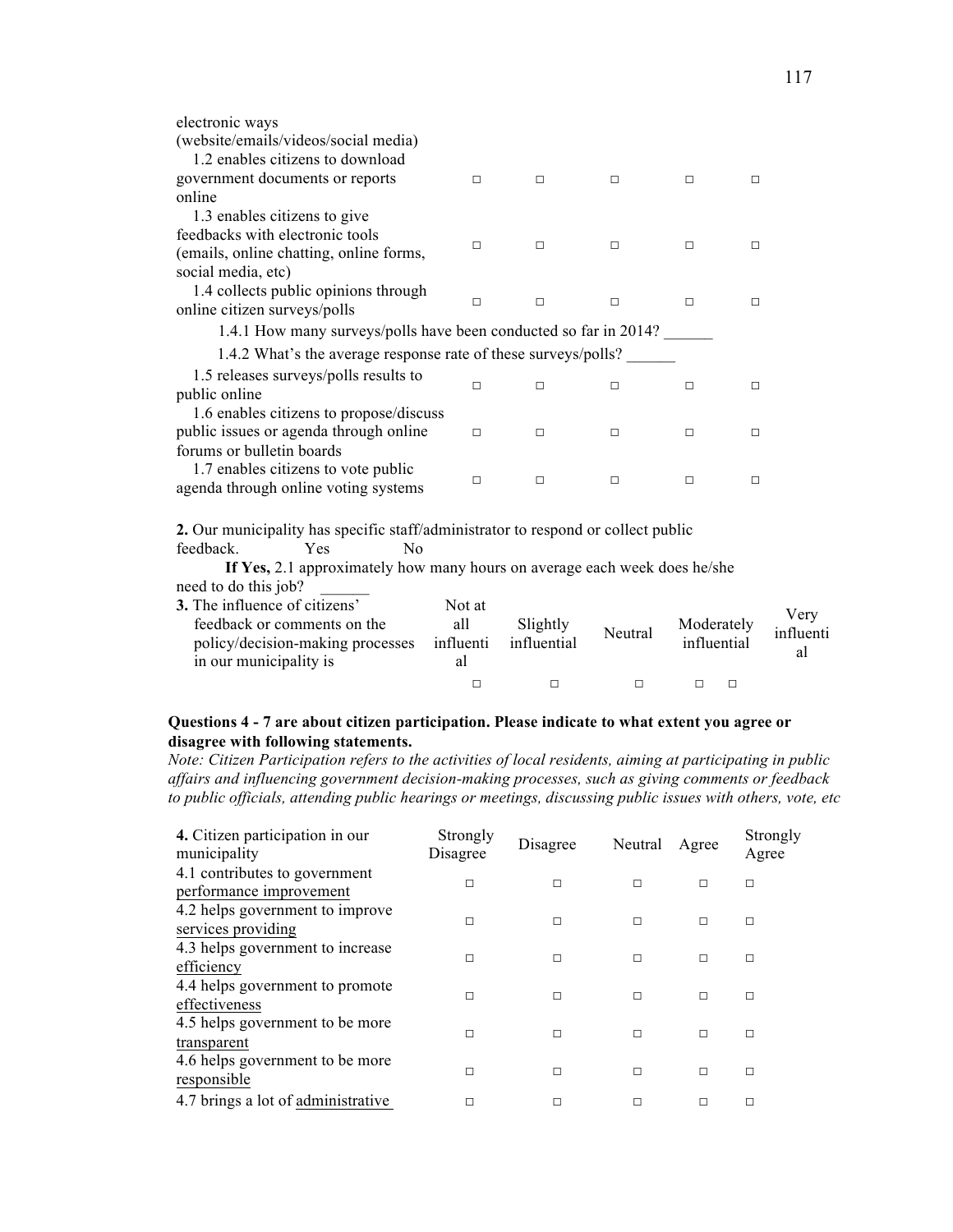#### costs to government

| 5. Our municipal government                                              | Strongly<br>Disagree | Disagree Neutral |         | Agree | Strongly<br>Agree |
|--------------------------------------------------------------------------|----------------------|------------------|---------|-------|-------------------|
| 5.1 has responsibilities to involve<br>citizens in public affairs        | П                    | п                | П       | п     | П                 |
| 5.2 wants to improve our citizen<br>participation level                  | П                    | п                | П       | П     | П                 |
| 5.3 is worth involving citizens in<br>decision-making process            | п                    | п                | п       | П     | П                 |
| <b>6.</b> The citizen participation level in<br>public management of our | Very<br>Poor         | Poor             | Neutral | Good  | Very<br>Good      |
| municipality is                                                          | П                    |                  |         | п     | П                 |

## **Questions 7 – 8 below are about your opinion on information technologies. Please indicate to what extent you agree or disagree with each of the following statements.**

| 7. Information technology (IT)                        | Strongly<br>Disagree | Disagree | Neutral | Agree  | Strongly<br>Agree |
|-------------------------------------------------------|----------------------|----------|---------|--------|-------------------|
| 7.1 benefits our government                           |                      |          |         |        |                   |
| running                                               | □                    | $\Box$   | $\Box$  | □      | □                 |
| 7.2 helps our government to                           | □                    | $\Box$   | $\Box$  | □      | □                 |
| improve services provision                            |                      |          |         |        |                   |
| 7.3 enables our government to                         | □                    | $\Box$   | $\Box$  | □      | □                 |
| promote performance                                   |                      |          |         |        |                   |
| 7.4 helps our government to                           | $\Box$               | $\Box$   | $\Box$  | □      | $\Box$            |
| increase efficiency                                   |                      |          |         |        |                   |
| 7.5 enables our government to                         | П                    | $\Box$   | $\Box$  | □      | П                 |
| raise effectiveness                                   |                      |          |         |        |                   |
| 7.6 helps our government to                           | $\Box$               | $\Box$   | $\Box$  | □      | $\Box$            |
| promote transparency                                  |                      |          |         |        |                   |
| 7.7 brings threats to the                             | $\Box$               | $\Box$   | П       | $\Box$ | $\Box$            |
| security of our government                            |                      |          |         |        |                   |
| 7.8 brings threats to the privacy                     | П                    | П        | $\Box$  | П      | П                 |
| of citizen users                                      |                      |          |         |        |                   |
| 7.9 bring a lot of costs to our                       | $\Box$               | П        | $\Box$  | П      | $\Box$            |
| government                                            |                      |          |         |        |                   |
| 8. Our government wants to<br>improve our information | Strongly<br>Disagree | Disagree | Neutral | Agree  | Strongly<br>Agree |
| technologies level                                    | $\Box$               | $\Box$   | $\Box$  | □      | П                 |

#### **Questions 9 – 11 are about your opinion on e-participation and please indicate to what extent you agree with the following statements.**

*Note: e-participation refers to the activities of participation under help of information technologies, such as contacting with government officials through email, subscribing to government updates, participating in online surveys, discussing public issues on discussion board, etc.*

| 9. E-Participation                                         | Strongly<br>Disagree | Disagree Neutral Agree |  | Strongly<br>Agree |
|------------------------------------------------------------|----------------------|------------------------|--|-------------------|
| 9.1 costs less than other ways of<br>citizen participation |                      |                        |  |                   |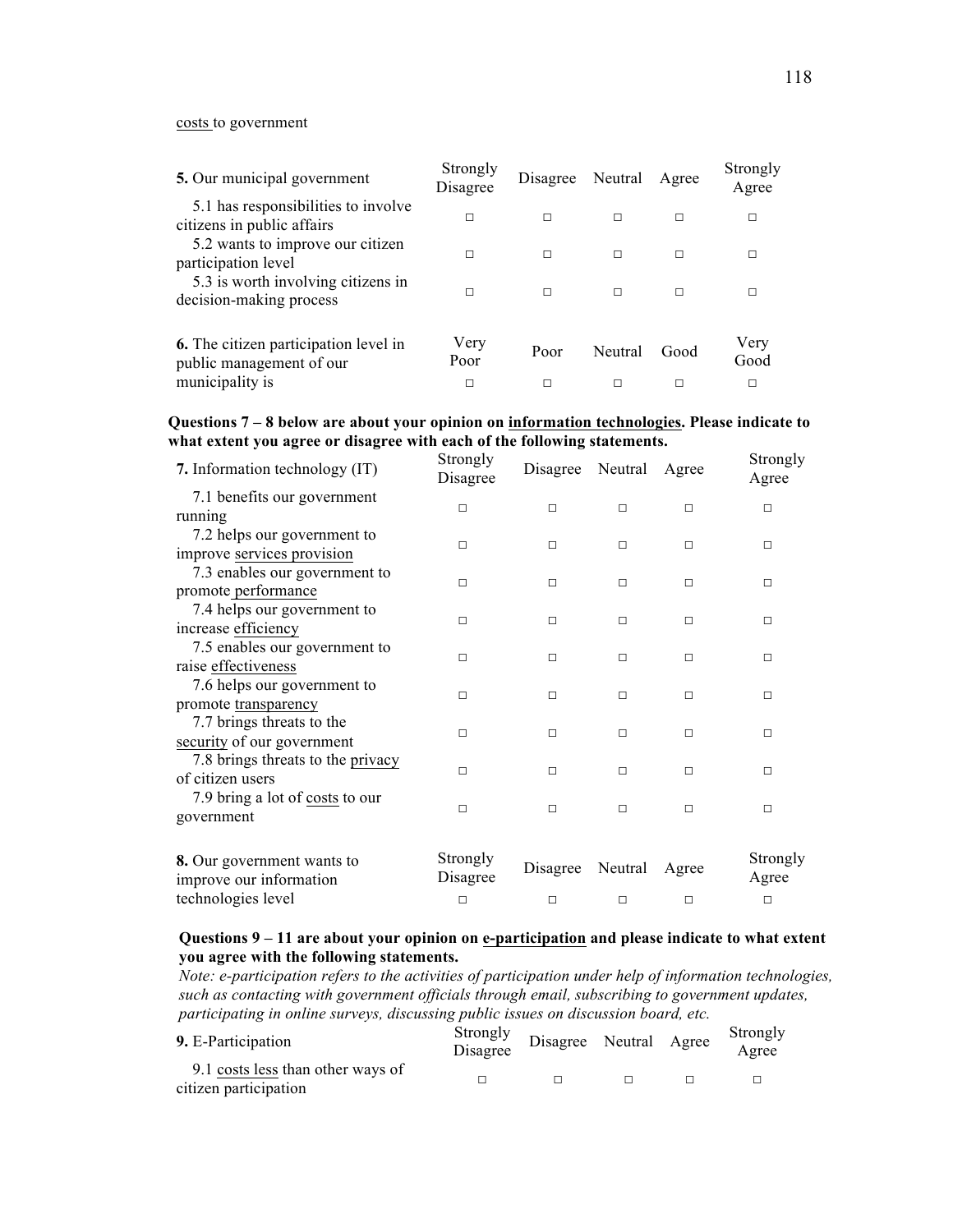| 9.2 is more convenient than other                                                                                                                                                                                                                                            |                      |          |         |               |                   |
|------------------------------------------------------------------------------------------------------------------------------------------------------------------------------------------------------------------------------------------------------------------------------|----------------------|----------|---------|---------------|-------------------|
| ways of citizen participation                                                                                                                                                                                                                                                | □                    | $\Box$   | $\Box$  | $\Box$        | $\Box$            |
| 9.3 is needed in government<br>decision making process                                                                                                                                                                                                                       | □                    | $\Box$   | $\Box$  | $\Box$        | $\Box$            |
| 9.4 helps to improve relationship<br>between citizens and government                                                                                                                                                                                                         | □                    | $\Box$   | $\Box$  | $\Box$        | $\Box$            |
| 9.5 contributes to improve citizens'<br>satisfaction toward government                                                                                                                                                                                                       | □                    | $\Box$   | $\Box$  | □             | □                 |
| 9.6 is useful to increase citizen trust<br>toward government                                                                                                                                                                                                                 | □                    | $\Box$   | $\Box$  | $\Box$        | □                 |
| 9.7 can get more citizens involved<br>than the traditional citizen<br>participation.                                                                                                                                                                                         | $\Box$               | $\Box$   | $\Box$  | $\Box$        | $\Box$            |
| 9.8 can make government officials<br>more accountable                                                                                                                                                                                                                        | П                    | $\Box$   | $\Box$  | $\Box$        | □                 |
| 9.9 can reduce possibilities of public<br>corruption                                                                                                                                                                                                                         | $\Box$               | $\Box$   | $\Box$  | $\Box$        | □                 |
| 10. The e-participation level of our                                                                                                                                                                                                                                         | Very<br>Poor         | Poor     | Neutral | Good          | Very<br>Good      |
| municipal government is                                                                                                                                                                                                                                                      | $\Box$               | $\Box$   | $\Box$  | $\Box$        | $\Box$            |
| 11. Our government wants to improve<br>our e-participation level                                                                                                                                                                                                             | Strongly<br>Disagree | Disagree | Neutral | Agree         | Strongly<br>Agree |
|                                                                                                                                                                                                                                                                              | $\Box$               | $\Box$   | $\Box$  | $\Box$        | $\Box$            |
| Question 12 - 14 involve your municipal government capacity in information technology,<br>please answer:<br>12. Does your municipality have a full-time staff responsible for IT development?<br>No<br>Yes<br>12.1 If yes, how long has he/she been working in the position? |                      |          |         | Approximately | year(s)           |
| including current year)<br>12.2 Has he/she received any professional training before?                                                                                                                                                                                        |                      |          |         | Yes           | N <sub>0</sub>    |
|                                                                                                                                                                                                                                                                              |                      |          |         |               |                   |

| <b>17.</b> Ticase muicate to what extent<br>you agree with the following<br>statements | Strongly<br>Disagree | Disagree Neutral |   | Agree | Strongly<br>Agree |
|----------------------------------------------------------------------------------------|----------------------|------------------|---|-------|-------------------|
| 14.1 Our government employees<br>received timely IT training                           | г                    | г                | п |       |                   |
| 14.2 Our municipality has<br>adequate IT facilities                                    | П                    | П                | п |       |                   |
| 14.3 Software of our municipal<br>government has been updated                          | П                    | П                | п |       |                   |
| timely<br>14.4 Our municipal government                                                |                      |                  |   |       |                   |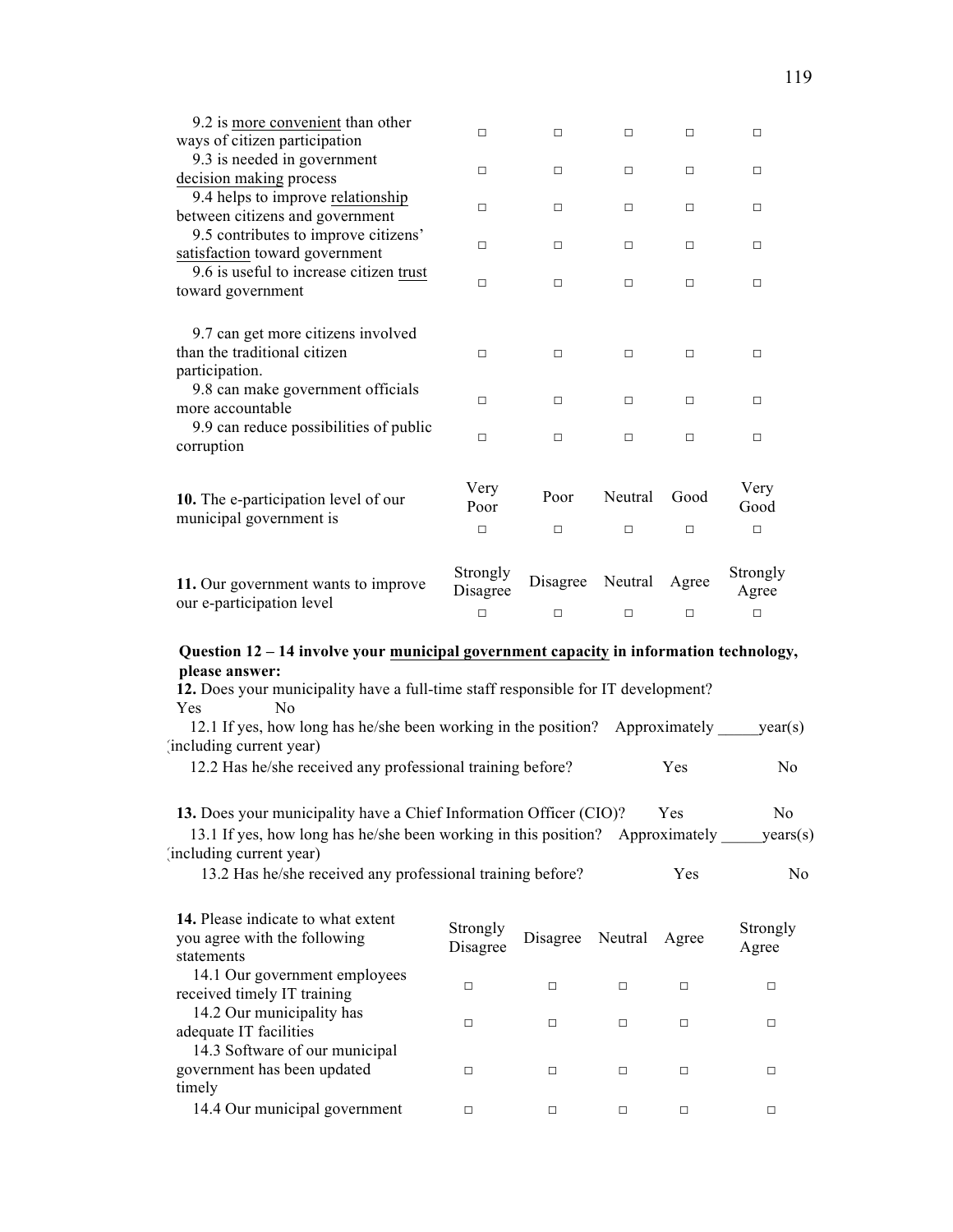| co-work a lot with IT company(s)<br>to improve our e-participation |   |   |  |
|--------------------------------------------------------------------|---|---|--|
| performance                                                        |   |   |  |
| 14.5 Our municipal government                                      |   |   |  |
| co-work a lot with other                                           |   | г |  |
| municipalities in e-participation                                  |   |   |  |
| 14.6 Our municipal government                                      |   |   |  |
| has adequate technical capacity to                                 | П | П |  |
| develop e-participation                                            |   |   |  |

## **Question 15 is about financial resources in your municipal government.**

**15.** Please indicate your level of agreement or disagreement with each of the following statements.

| Our municipal government has<br>enough financial resources for  | Strongly<br>Disagree | Disagree | Neutral | Agree  | Strongly<br>Agree |
|-----------------------------------------------------------------|----------------------|----------|---------|--------|-------------------|
| 15.1 maintaining and upgrading<br>IT facilities and software    | п                    | $\Box$   | $\Box$  | $\Box$ | □                 |
| 15.2 recruiting IT staff or                                     | П                    | $\Box$   | П       | П      | П                 |
| employees<br>15.3 training IT staff or                          | П                    | $\Box$   | п       | П      | □                 |
| employees<br>15.4 maintaining and managing                      |                      |          |         |        |                   |
| website                                                         | П                    | $\Box$   | П       | П      | п                 |
| 15.5 building e-participation<br>platform                       | П                    | $\Box$   | $\Box$  | П      | п                 |
| 15.6 collecting and managing<br>e-participation data            | П                    | $\Box$   | П       | П      | п                 |
| 15.7 co-working with IT<br>companies in e-participation         | П                    | $\Box$   | $\Box$  | П      | П                 |
| 15.8 co-working with other<br>municipalities in e-participation | П                    | $\Box$   | $\Box$  | П      | $\Box$            |
| 15.9 developing e-participation                                 | П                    | $\Box$   | $\Box$  | п      | $\Box$            |

## **Questions 16 - 18 are about administrative capacity of your municipal government to adopt and develop e-participation.**

*Note: administrative capacity refers to the ability of leading programs/projects, using resources efficiently to provide high-quality public services, making short-time and long-time goals, and the efficiency of government employees in co-working with each other.*

**16.** Does your municipal government have specific public official to manage e-participation (Mayor/city manager/etc)?

| $1.14$ , $0.17$ , $0.13$ , $1.14$ , $0.017$ , $0.00$ , $0.00$ |          |                        |     |   |          |
|---------------------------------------------------------------|----------|------------------------|-----|---|----------|
| Yes<br>No                                                     |          |                        |     |   |          |
| If Yes, what is his/her official                              | Strongly |                        |     |   | Strongly |
| title?                                                        | Disagree | Disagree Neutral Agree |     |   | Agree    |
| 16.1 The public official has a lot                            |          |                        |     |   |          |
| of knowledge or skills in                                     |          | П                      | п   | п |          |
| e-participation development                                   |          |                        |     |   |          |
| 16.2 The public official has a lot                            |          | П                      | п   | г |          |
| of experiences in e-participation                             |          |                        |     |   |          |
| development?                                                  | г        | П                      | п   | П | п        |
| 16.3 Has he/she received any professional training before?    |          |                        | Yes |   | No       |
|                                                               |          |                        |     |   |          |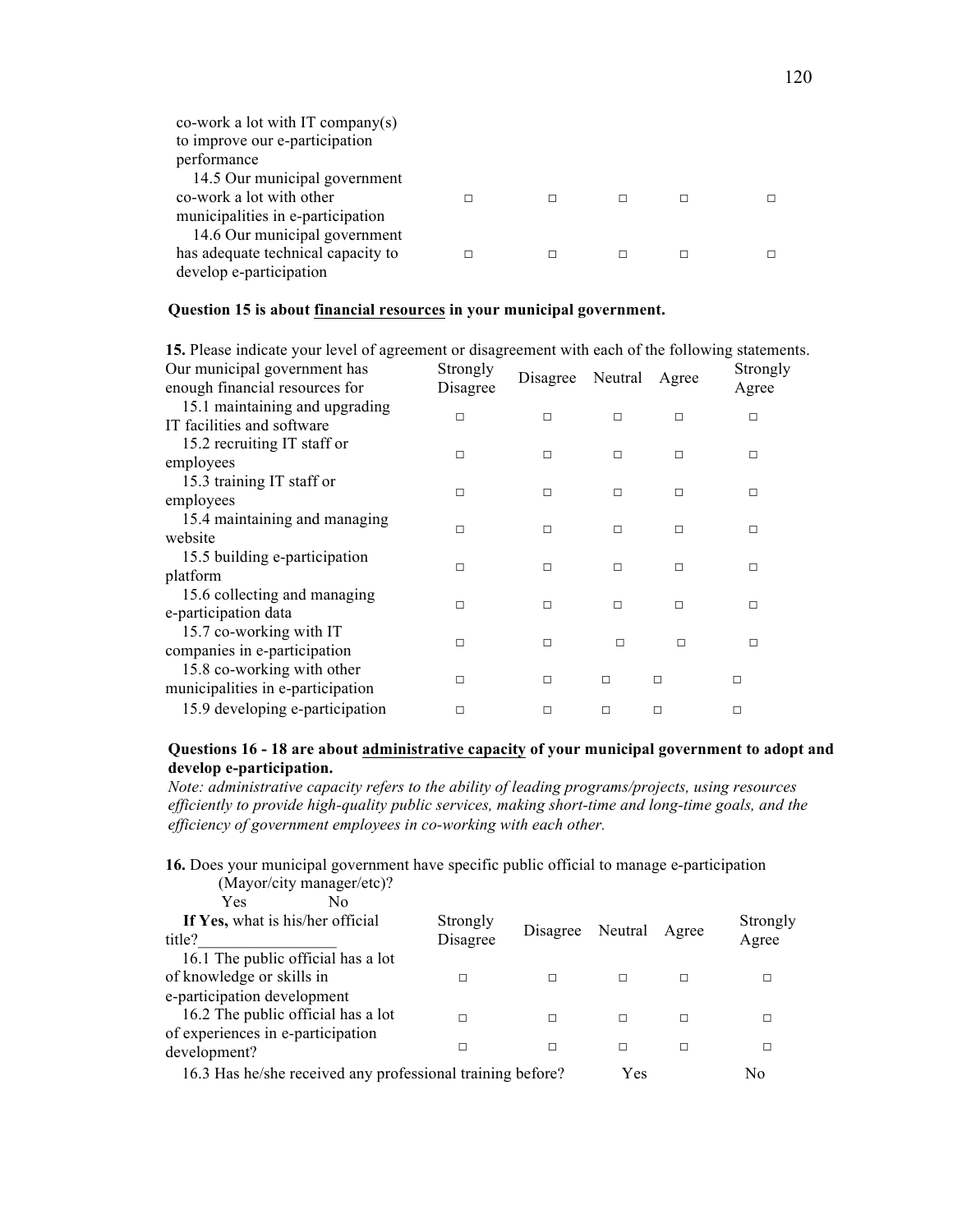**17.** Does your municipal government have any specific project to promote e-participation? Yes No

If Yes, what is the name of the project?

17.1 How long has this project been running? Approximately vear(s) (including the current year)

| 18. In our municipal government,   | Strongly<br>Disagree | Disagree | Neutral | Agree  | Strongly<br>Agree |
|------------------------------------|----------------------|----------|---------|--------|-------------------|
| 18.1 we have comprehensive         |                      |          |         |        |                   |
| rules or regulations to involve    | П                    | $\Box$   | $\Box$  | $\Box$ | $\Box$            |
| citizens                           |                      |          |         |        |                   |
| 18.2 we have clearly long-time     |                      |          |         |        |                   |
| and short-time goals in engaging   | $\Box$               | П        | $\Box$  | п      | $\Box$            |
| citizens                           |                      |          |         |        |                   |
| 18.3 we have experienced leaders   | П                    | П        | $\Box$  | $\Box$ | $\Box$            |
| to promote citizen participation   |                      |          |         |        |                   |
| 18.4 government officials are      | П                    | П        | $\Box$  | □      | $\Box$            |
| authoritative                      |                      |          |         |        |                   |
| 18.5 municipal officials co-work   | п                    | П        | $\Box$  | п      | $\Box$            |
| with each other closely            |                      |          |         |        |                   |
| 18.6 resources are being used      | $\Box$               | $\Box$   | $\Box$  | $\Box$ | $\Box$            |
| efficiently                        |                      |          |         |        |                   |
| 18.7 projects or program are       | п                    | П        | $\Box$  | $\Box$ | $\Box$            |
| being operated efficiently         |                      |          |         |        |                   |
| 18.8 municipal officials interact  | п                    | П        | □       | □      | □                 |
| with each other smoothly           |                      |          |         |        |                   |
| 18.9 we provide local residents    | П                    | $\Box$   | $\Box$  | $\Box$ | $\Box$            |
| with high-quality services         |                      |          |         |        |                   |
| 18.10 The municipal officials      |                      |          |         |        |                   |
| hold up a high standard to prevent | П                    | □        | $\Box$  | □      | □                 |
| corruption                         |                      |          |         |        |                   |
| 18.11 we have adequate             |                      |          |         |        |                   |
| administrative capacity to develop | □                    | □        | $\Box$  | $\Box$ | $\Box$            |
| e-participation                    |                      |          |         |        |                   |

## **Question 19 - 21 are about political capacity of your municipal government to adopt and develop e-participation. Please indicate your level of agreement or disagreement with each of the follow statements.**

*Note: political capacity refers to the political support you can achieve from both inside and outside of municipal government, and the extent that conflicts are well mediated.*

| 19. To the e-participation<br>development in our municipal,<br>government gets a lot of support from | Strongly<br>Disagree | Disagree | Neutral | Agree | Strongly<br>Agree |
|------------------------------------------------------------------------------------------------------|----------------------|----------|---------|-------|-------------------|
| 19.1 Public appointed<br>professionals                                                               | п                    | П        | П       | П     | П                 |
| 19.2 Council members                                                                                 | П                    | П        | П       | П     | г                 |
| 19.3 General government<br>employees                                                                 | П                    | П        | П       | П     | г                 |
| 19.4 Residents of this municipality                                                                  | П                    | П        | П       | П     | г                 |
| 20. In our government,                                                                               | Strongly             | Disagree | Neutral | Agree | Strongly          |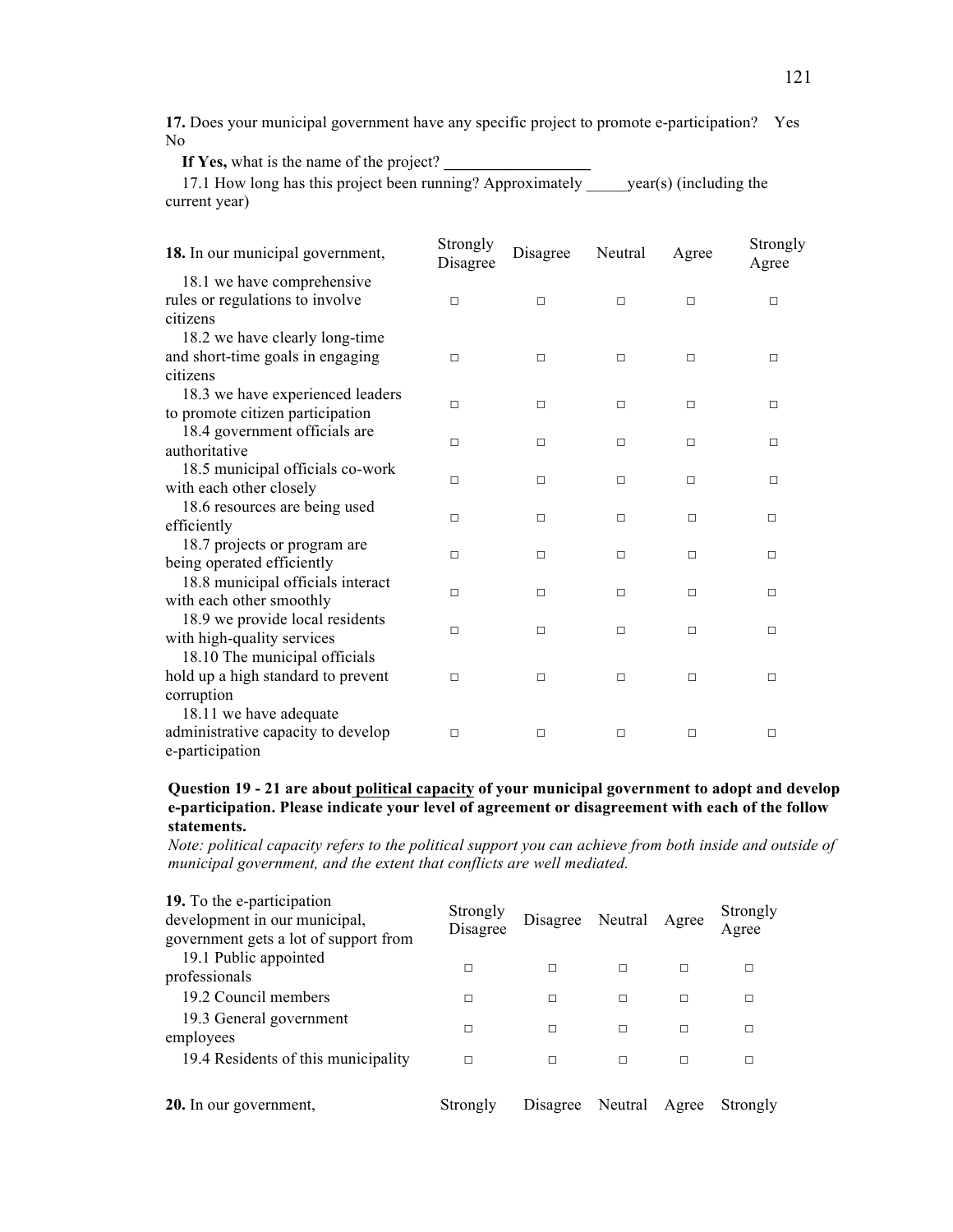|                                                                      | Disagree             |          |         |       | Agree             |
|----------------------------------------------------------------------|----------------------|----------|---------|-------|-------------------|
| 20.1 we have consensus on the<br>importance of citizen participation | $\Box$               | П        | $\Box$  | П     | п                 |
| 20.2 officials are easy to get along<br>with                         | п                    | П        | П       | п     | п                 |
| 20.3 there's a lot of conflicts<br>among government officials        | П                    | п        | П       | п     | п                 |
| 20.4 agreements are easy to be<br>reached                            | П                    | П        | П       | п     | П                 |
| 20.5 conflicts are being well<br>mediated                            | П                    | П        | П       | П     | п                 |
| 20.6 different interests have<br>channels to be expressed and        | П                    | П        | П       | п     | п                 |
| respected                                                            |                      |          |         |       |                   |
| 20.7 citizen demands are being<br>well responded                     | $\Box$               | П        | П       | П     | П                 |
| 21. Our government has adequate<br>political capacity to develop     | Strongly<br>Disagree | Disagree | Neutral | Agree | Strongly<br>Agree |
| e-participation                                                      | П                    | □        | □       | □     | □                 |

#### **Questions 22-31 are about your personal background, please answer:**

**22.** My job title in this municipal government is **23.** I have been working in this position for approximately years. **24.** I have been working in this municipality for approximately years. **25.** My highest education level is: Middle School or below High school College Graduate School or above **26.** I (**do do not**) have MPA degree. (please circle one) **27.** My gender is: Male Female **28.** My annual salary is approximately dollars **29**. My racial identification is: Native American African-American Hispanic Asian-American Caucasian Others (please specify) **30.** My political affiliation is \_\_\_\_\_ Democratic Republican Other Party No party affiliation **31.** I have worked in each of the following types of organizations: (Put 0 if you do not have any experience with that type) 31.1 Public sectors (including the government you are working in) Approximate \_\_\_\_ years 31.2 Private sectors Approximate years 31.3 Nonprofit organizations Approximate \_\_\_\_years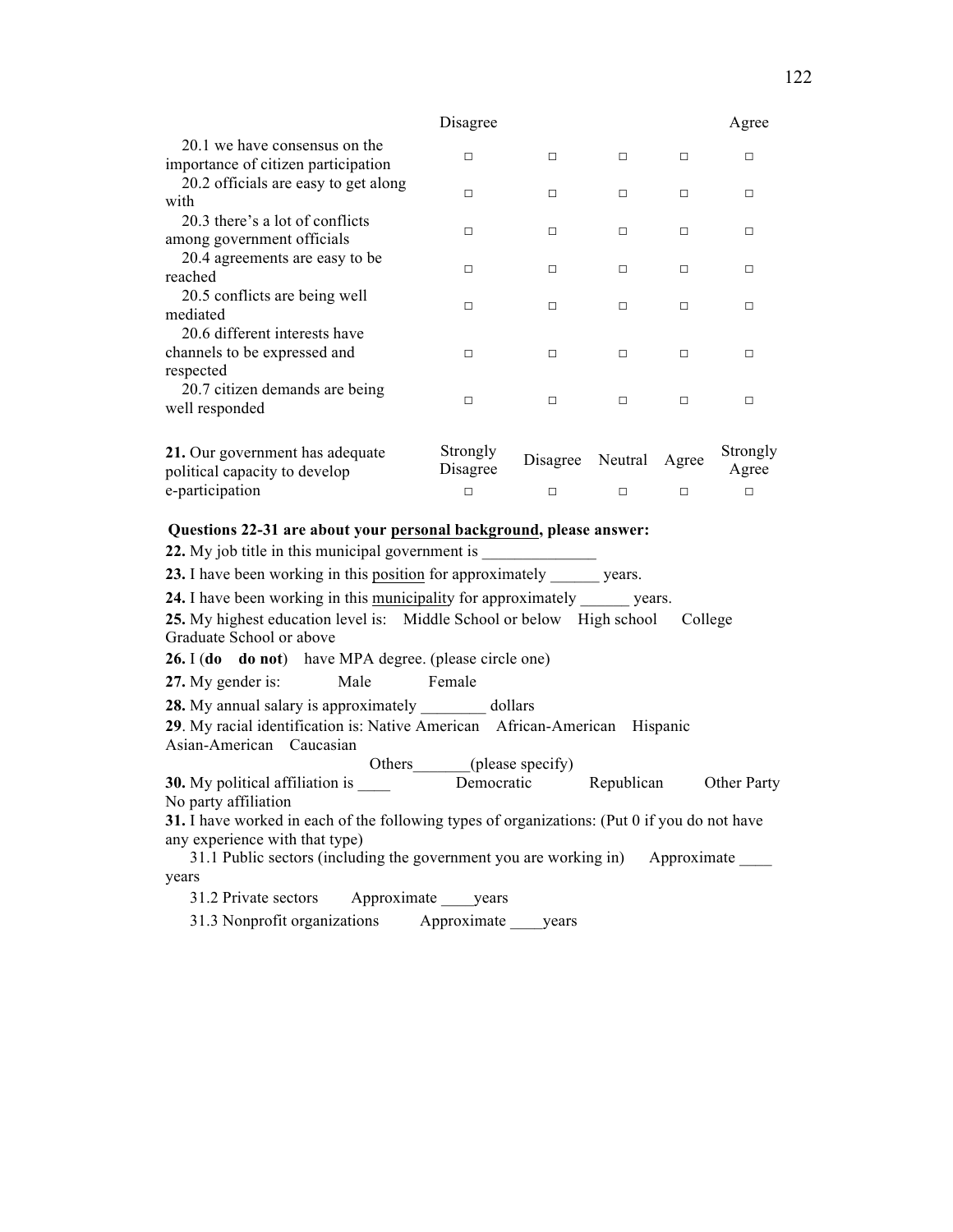| County         | Municipality               |  |  |  |  |
|----------------|----------------------------|--|--|--|--|
|                | Hammonton                  |  |  |  |  |
|                | Longport                   |  |  |  |  |
|                | Weymouth Township          |  |  |  |  |
| Atlantic (7)   | Northfield                 |  |  |  |  |
|                | Pleasantville              |  |  |  |  |
|                | <b>Estell Manor</b>        |  |  |  |  |
|                | Folsom                     |  |  |  |  |
|                | Fair Lawn                  |  |  |  |  |
|                | Franklin lakes             |  |  |  |  |
|                | Teaneck                    |  |  |  |  |
|                | Oakland                    |  |  |  |  |
|                | Hillsdale                  |  |  |  |  |
|                | Bogota                     |  |  |  |  |
|                | Paramus                    |  |  |  |  |
|                | Waldwick                   |  |  |  |  |
|                | River Vale                 |  |  |  |  |
| Bergen $(17)$  | Edgewater                  |  |  |  |  |
|                | Englewood                  |  |  |  |  |
|                | Garfield                   |  |  |  |  |
|                | Maywood                    |  |  |  |  |
|                | Saddle Brook               |  |  |  |  |
|                | Palisades Park             |  |  |  |  |
|                | Cresskill                  |  |  |  |  |
|                | Harrington Park            |  |  |  |  |
|                | Lumberton                  |  |  |  |  |
|                | Mount Holly                |  |  |  |  |
|                | Delran                     |  |  |  |  |
|                | Maple Shade                |  |  |  |  |
|                | Willingboro                |  |  |  |  |
|                | Delanco                    |  |  |  |  |
| Burlington (9) | Beverly                    |  |  |  |  |
|                | <b>Burlington Township</b> |  |  |  |  |
|                | New Hanover                |  |  |  |  |
|                | Voorhees                   |  |  |  |  |
|                | Audubon                    |  |  |  |  |
| Camden (6)     | Gloucester City            |  |  |  |  |
|                | Pine Hill                  |  |  |  |  |
|                | Gibbsboro                  |  |  |  |  |

# **Appendix E: Municipalities Evaluated in the Study**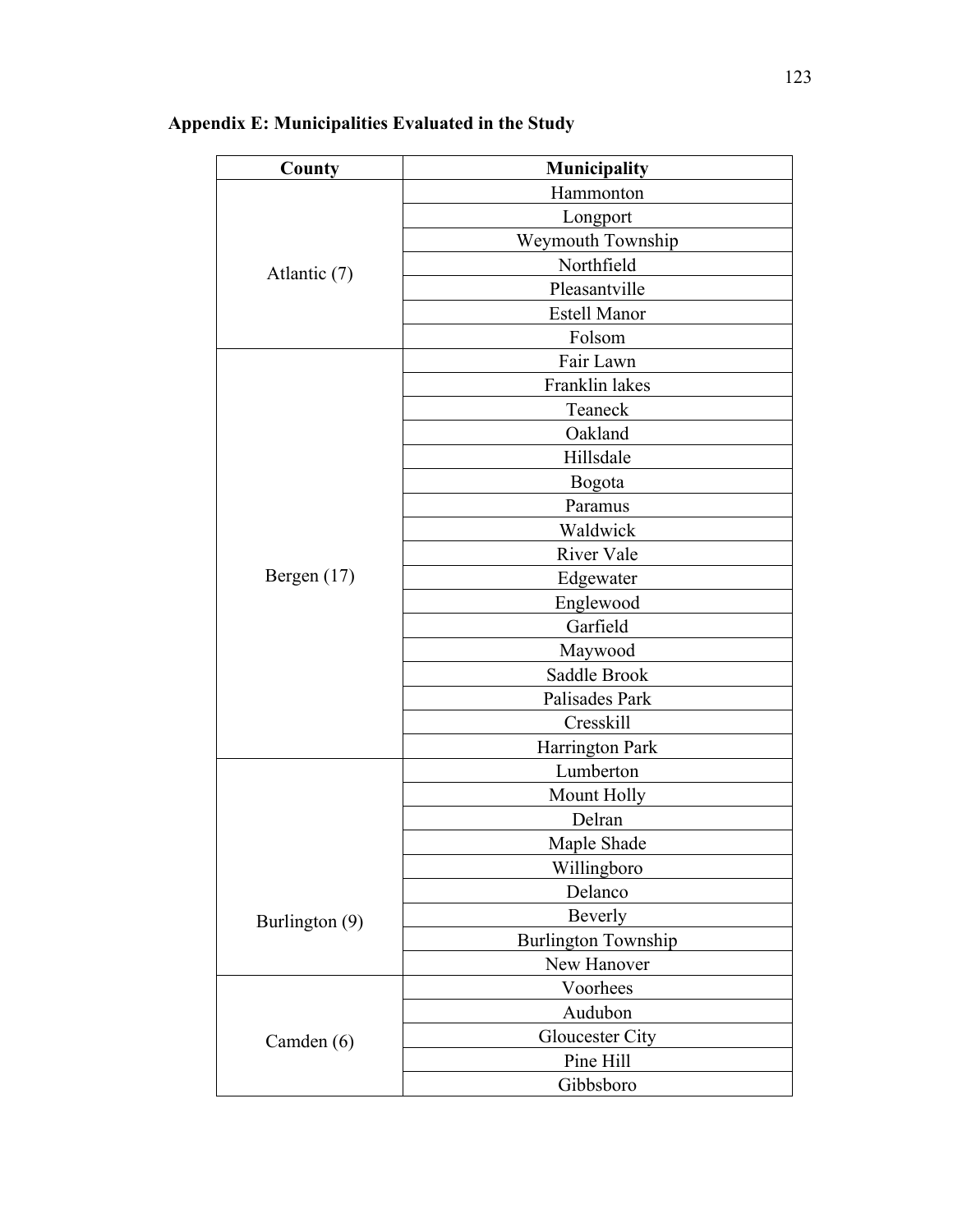|                  | <b>Laurel Springs</b>     |  |  |  |  |  |
|------------------|---------------------------|--|--|--|--|--|
|                  | <b>Stone Harbor</b>       |  |  |  |  |  |
| Cape May (3)     | Sea Isle City             |  |  |  |  |  |
|                  | Dennis Township           |  |  |  |  |  |
|                  | Hopewell Township         |  |  |  |  |  |
| Cumberland (4)   | Deerfiled Township        |  |  |  |  |  |
|                  | Greenwich Township        |  |  |  |  |  |
|                  | Downe Township            |  |  |  |  |  |
|                  | Maplewood                 |  |  |  |  |  |
| Essex $(3)$      | Millburn                  |  |  |  |  |  |
|                  | Bloomfield                |  |  |  |  |  |
| Gloucester $(2)$ | Harrison Township         |  |  |  |  |  |
|                  | Monroe Township           |  |  |  |  |  |
| Hudson $(1)$     | East Newark               |  |  |  |  |  |
|                  | Kingwood                  |  |  |  |  |  |
|                  | Tewksbury                 |  |  |  |  |  |
|                  | Lambertville              |  |  |  |  |  |
| Hunterdon (8)    | Bloomsbury                |  |  |  |  |  |
|                  | Raritan Township          |  |  |  |  |  |
|                  | Califon                   |  |  |  |  |  |
|                  | Stockton                  |  |  |  |  |  |
|                  | Alexandria Township       |  |  |  |  |  |
|                  | West Windsor              |  |  |  |  |  |
|                  | hopewell Township         |  |  |  |  |  |
| Mercer $(4)$     | Hamilton                  |  |  |  |  |  |
|                  | Hopewell                  |  |  |  |  |  |
|                  | South River               |  |  |  |  |  |
|                  | <b>East Brunswick</b>     |  |  |  |  |  |
| Middlesex $(5)$  | Piscataway                |  |  |  |  |  |
|                  | Spotswood                 |  |  |  |  |  |
|                  | Dunellen                  |  |  |  |  |  |
|                  | <b>Spring Lake</b>        |  |  |  |  |  |
|                  | Fair Haven                |  |  |  |  |  |
|                  | Freehold Township         |  |  |  |  |  |
|                  | Lake Como                 |  |  |  |  |  |
|                  | Sea Bright                |  |  |  |  |  |
| Monmouth $(11)$  | Sea Girt                  |  |  |  |  |  |
|                  | <b>Atlantic Highlands</b> |  |  |  |  |  |
|                  | <b>Upper Freehold</b>     |  |  |  |  |  |
|                  | Neptune City              |  |  |  |  |  |
|                  | Englishtown               |  |  |  |  |  |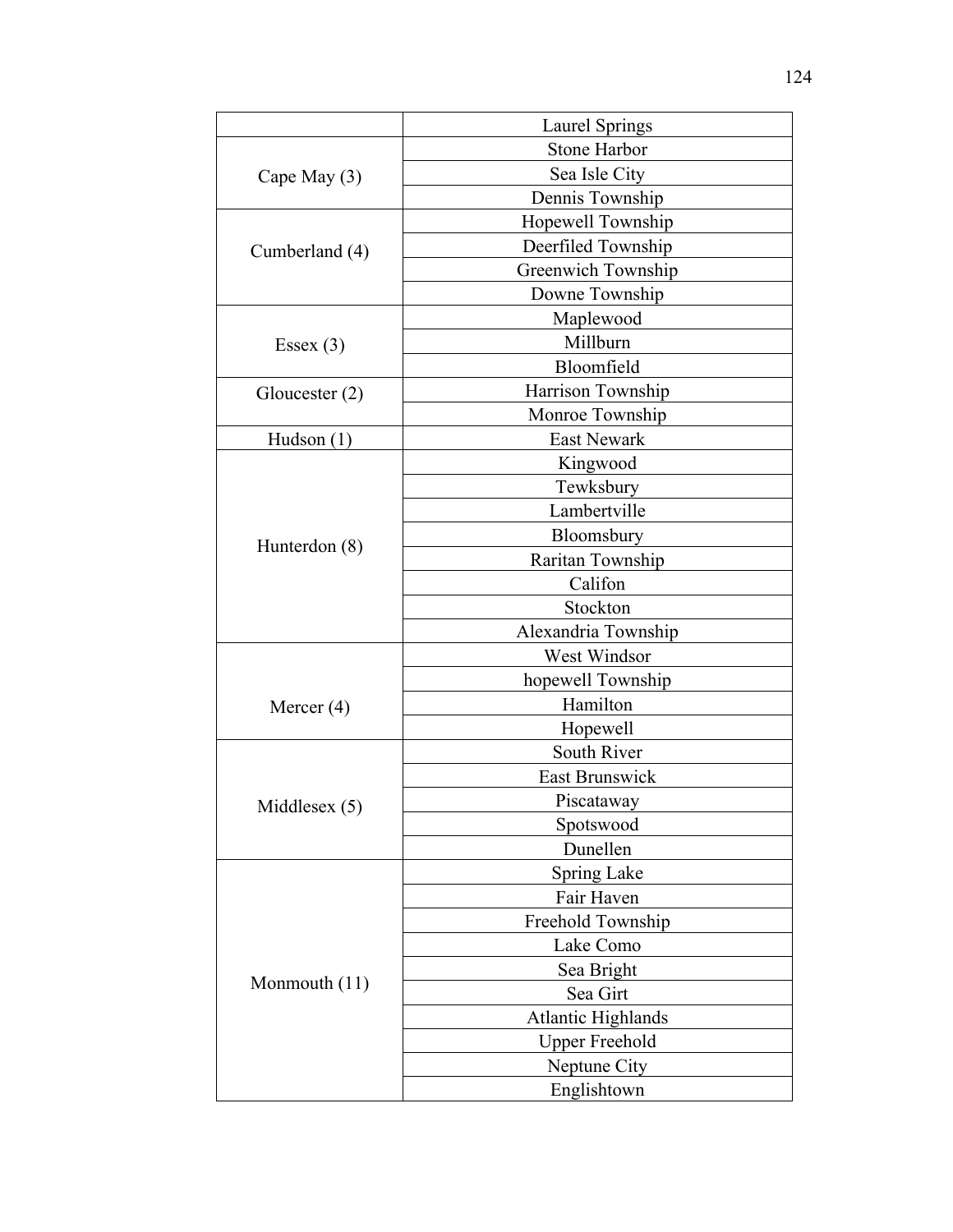|               | Deal                     |  |  |  |  |  |
|---------------|--------------------------|--|--|--|--|--|
|               | Morris Township          |  |  |  |  |  |
|               | Morristown               |  |  |  |  |  |
|               | Roxbury                  |  |  |  |  |  |
|               | Randolph                 |  |  |  |  |  |
|               | Montville                |  |  |  |  |  |
| Morris $(12)$ | Rockaway Township        |  |  |  |  |  |
|               | Denville                 |  |  |  |  |  |
|               | <b>East Hanover</b>      |  |  |  |  |  |
|               | Florham Park             |  |  |  |  |  |
|               | Mine Hill                |  |  |  |  |  |
|               | Netcong                  |  |  |  |  |  |
|               | <b>Boonton Township</b>  |  |  |  |  |  |
|               | <b>Toms River</b>        |  |  |  |  |  |
|               | Lacey                    |  |  |  |  |  |
|               | Beach Haven              |  |  |  |  |  |
|               | Ocean Gate               |  |  |  |  |  |
| Ocean $(5)$   | South Toms River         |  |  |  |  |  |
| Orange $(1)$  | Orange City              |  |  |  |  |  |
| Passaic (3)   | North Haledon            |  |  |  |  |  |
|               | Pompton Lakes            |  |  |  |  |  |
|               | Prospect Park            |  |  |  |  |  |
|               | Pilesgrove               |  |  |  |  |  |
|               | Lower Alloways Creek     |  |  |  |  |  |
| Salem $(6)$   | Mannington               |  |  |  |  |  |
|               | Oldmans Township         |  |  |  |  |  |
|               | <b>Carneys Point</b>     |  |  |  |  |  |
|               | Woodstown                |  |  |  |  |  |
|               | <b>Bernards Township</b> |  |  |  |  |  |
|               | Montgomery               |  |  |  |  |  |
|               | <b>Branchburg</b>        |  |  |  |  |  |
| Somerset (8)  | Watchung                 |  |  |  |  |  |
|               | Raritan                  |  |  |  |  |  |
|               | Bedminster               |  |  |  |  |  |
|               | Green Brook              |  |  |  |  |  |
|               | South Bound Brook        |  |  |  |  |  |
|               | Newton                   |  |  |  |  |  |
| Sussex $(6)$  | Wantage                  |  |  |  |  |  |
|               | Hopatcong                |  |  |  |  |  |
|               | <b>Byram</b>             |  |  |  |  |  |
|               | Stanhope                 |  |  |  |  |  |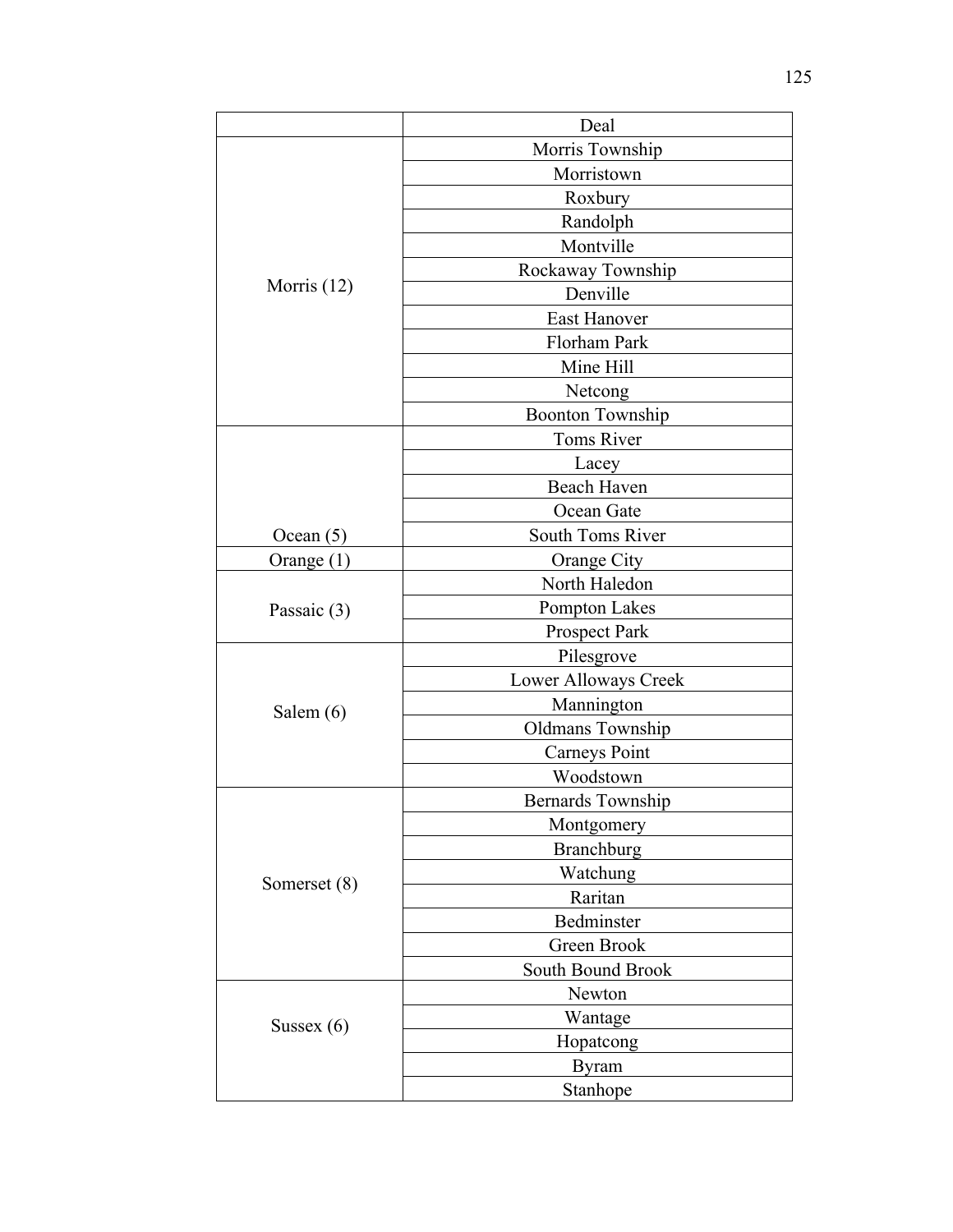|              | <b>Hampton Township</b> |  |  |
|--------------|-------------------------|--|--|
|              | Springfield             |  |  |
|              | <b>Union Township</b>   |  |  |
|              | Roselle                 |  |  |
|              | Linden                  |  |  |
|              | Rahway                  |  |  |
|              | Elizabeth               |  |  |
| Union $(9)$  | Kenilworth              |  |  |
|              | Mountainside            |  |  |
|              | <b>Scotch Plains</b>    |  |  |
|              | Knowlton Township       |  |  |
| Warren $(4)$ | Liberty Township        |  |  |
|              | Belvidere               |  |  |
|              | Hope                    |  |  |
| Total        | 134                     |  |  |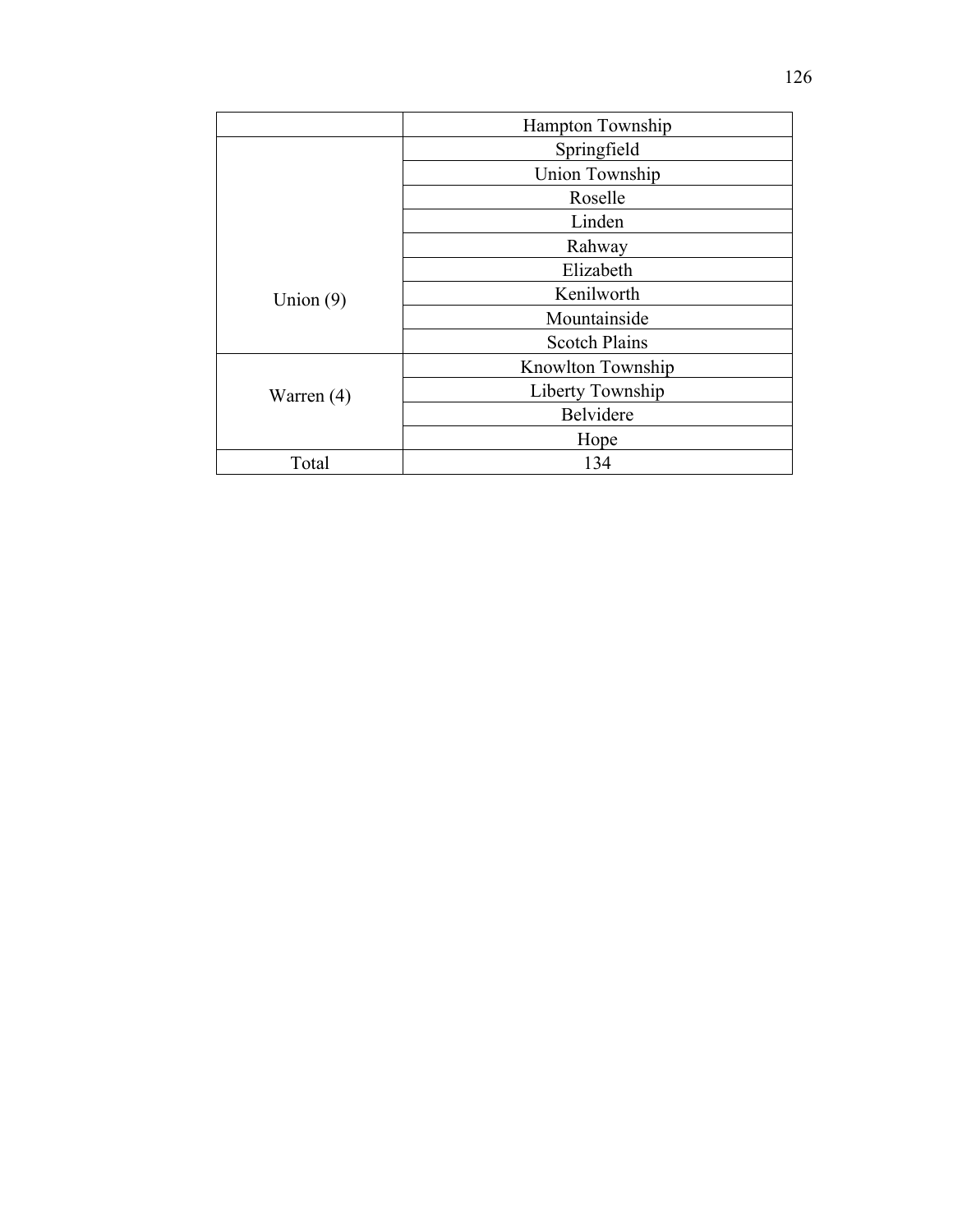| $\overline{\#}$ | Measures                                                                                                                                                                                                                                             | Example or Alternative Scale                                                                                                                                                                                                                                                                                                  | $\theta$ | 1 | 2 | 3           | Score            |
|-----------------|------------------------------------------------------------------------------------------------------------------------------------------------------------------------------------------------------------------------------------------------------|-------------------------------------------------------------------------------------------------------------------------------------------------------------------------------------------------------------------------------------------------------------------------------------------------------------------------------|----------|---|---|-------------|------------------|
| 1               | Does the site allow users<br>to provide comments or<br>feedback to individual<br>departments/agencies<br>through online forms?                                                                                                                       | $0 = No$ ;<br>1= Departments/agencies post<br>phone numbers or fax<br>numbers for submitting<br>comments or feedback;<br>2=Departments/agencies<br>provide an e-mail (mail to) for<br>submitting comments or<br>feedback;<br>3=Several departments allow<br>users to provide comments or<br>feedback through online<br>forms. |          |   |   |             | $\mathbf{0}$     |
| 2               | Does the site allow users<br>to provide comments or<br>feedback to elected<br>officials?                                                                                                                                                             | $0 = No$ ;<br>1= Governor/Mayor or elected<br>officials have e-mail posted;<br>2 = Both governor/mayor and<br>elected officials have e-mail<br>posted;<br>3=In addition to e-mails<br>posted, the site allows users to<br>provide comments or feedback<br>to elected officials through an<br>online form.                     |          |   |   |             | $\boldsymbol{0}$ |
| 3               | Is there a subscribe<br>option available for the<br>newsletter or listserv?                                                                                                                                                                          | $0 = No$ ;<br>1=There is a subscribe option<br>available for the newsletter or<br>listserv.<br>$2=$ There is an unsubscribe<br>option available for the<br>newsletter or listserv.                                                                                                                                            |          |   |   | $\mathbf X$ | $\boldsymbol{0}$ |
| $\overline{4}$  | Does the site have online<br>bulletin board for<br>gathering citizen input on<br>public issues? ("Online<br>bulletin board" means a<br>website where citizens<br>can posts ideas,<br>comments, or opinions<br>without specific<br>discussion topics) | $0 = No$ ;<br>1=the site has online bulletin<br>board or chat capabilities for<br>gathering citizen input on<br>issues;<br>2=the site has online bulletin<br>board or chat capabilities<br>which can search<br>authors<br>and key words.                                                                                      |          |   |   | $\mathbf X$ | $\theta$         |

**Appendix F: E-Participation Evaluation Index**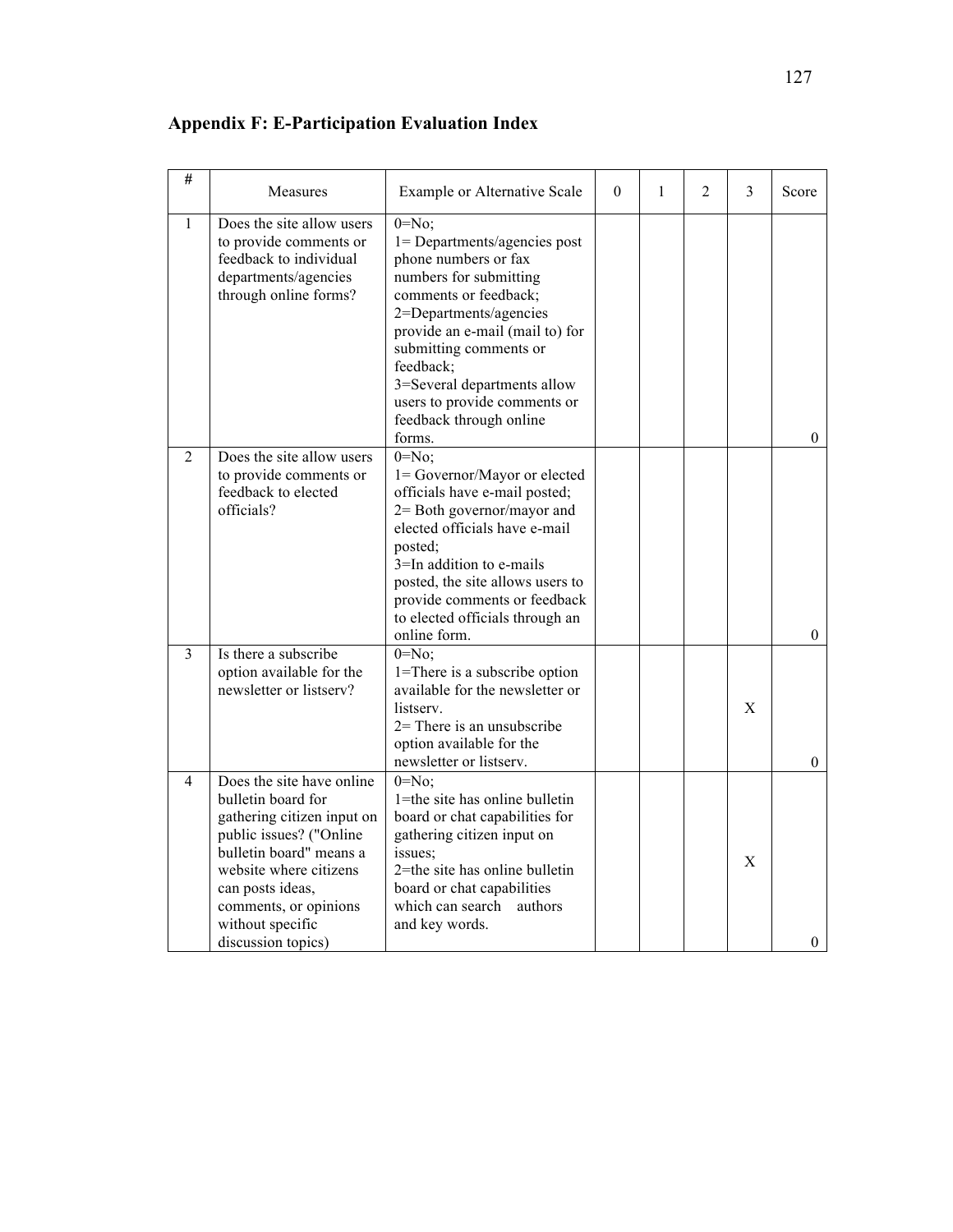| 5                                                                                                                                                                                                                                                                          | Does the site offer an<br>online discussion forum<br>or chat capabilities on<br>policy issues? ("Online<br>discussion forum" or<br>"chat capabilities" means<br>a website where the<br>gove't arranges public<br>consultation on policy<br>issues and citizens<br>participate in discussing<br>those specific topics) | $0 = No$ :<br>1=The site has no online<br>discussion forum, but the site<br>posts a notice of gathering<br>citizens' opinion about policy<br>issues through e-mail, fax, or<br>telephone;<br>2=The site has online<br>discussion forum;<br>$3 =$ The site has online<br>discussion forum and posted<br>past discussion subjects and<br>results. |  |          | $\overline{0}$   |
|----------------------------------------------------------------------------------------------------------------------------------------------------------------------------------------------------------------------------------------------------------------------------|-----------------------------------------------------------------------------------------------------------------------------------------------------------------------------------------------------------------------------------------------------------------------------------------------------------------------|-------------------------------------------------------------------------------------------------------------------------------------------------------------------------------------------------------------------------------------------------------------------------------------------------------------------------------------------------|--|----------|------------------|
| Participants on online<br>6<br>forums (1 point for each<br>factor, maximum=3).                                                                                                                                                                                             |                                                                                                                                                                                                                                                                                                                       | +1 point: participation of<br>public officials as discussants;<br>+1 point: participation of<br>experts on the issue (posting<br>opinions about the issue or<br>participation as discussants);<br>+1 point: existence of a forum<br>moderator.                                                                                                  |  |          | $\overline{0}$   |
| 7                                                                                                                                                                                                                                                                          | Formats of online forums<br>(I point for each factor,<br>$maximum=3.$ )                                                                                                                                                                                                                                               | +1 point: e-mail notice about<br>new messages;<br>+1 point: provides summary<br>of discussion at regular<br>intervals (daily, weekly, or<br>monthly);<br>+1 point: provides<br>opportunities for citizens to<br>suggest discussion topics.                                                                                                      |  |          | $\boldsymbol{0}$ |
| 8                                                                                                                                                                                                                                                                          | Does the site have<br>scheduled e-meetings for<br>discussion? ("E-meeting"<br>means real-time<br>discussion which takes<br>place at the specific<br>appointed time in a<br>synchronized way so that<br>participants can<br>exchange opinions<br>simultaneously)                                                       | $0 = No$ ;<br>1=the site has scheduled<br>e-meetings for discussion<br>between citizens;<br>2=the site has scheduled<br>e-meetings for discussion<br>between citizens and public<br>officials;<br>3=In addition, the site posted<br>past e-meeting subjects and<br>results.                                                                     |  |          | $\overline{0}$   |
| 9                                                                                                                                                                                                                                                                          | Number of online<br>discussion forums or<br>e-meetings for the past<br>year. (including online<br>discussion forums and<br>scheduled e-meetings)                                                                                                                                                                      | $0 = No$ ; 1 = one time in the past<br>year; $2=$ two times in the past<br>year; $3$ = more than three times<br>in the past year.                                                                                                                                                                                                               |  |          | $\overline{0}$   |
| Does site site offer<br>$0 = No$ ;<br>10<br>1=the site offers online<br>online surveys/polls for<br>specific issues?<br>survey/polls for specific<br>issues;<br>$2=$ In addition, the site posted<br>results of past online<br>survey/polls;<br>3=The site shows real time |                                                                                                                                                                                                                                                                                                                       |                                                                                                                                                                                                                                                                                                                                                 |  | $\theta$ |                  |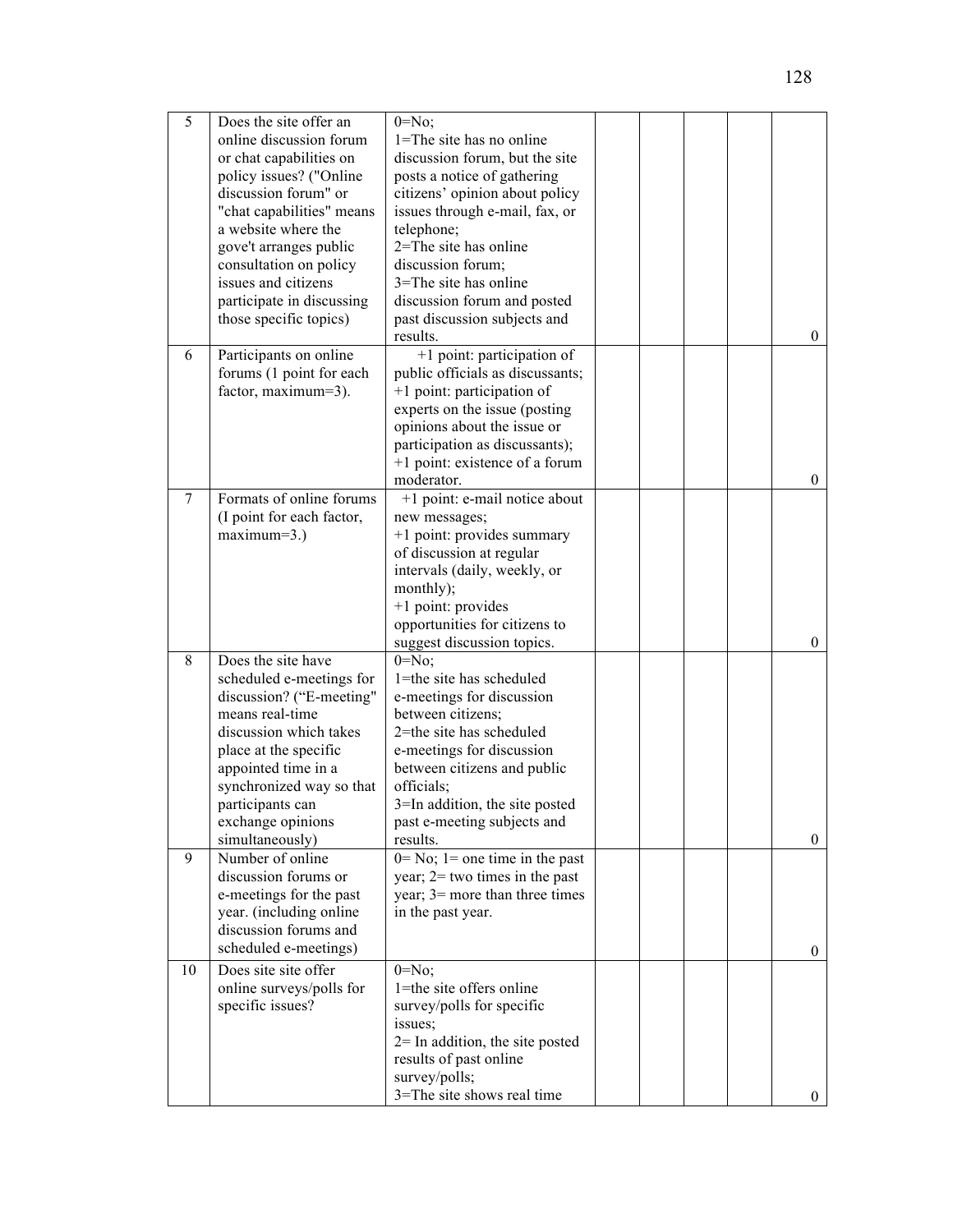|    |                                                                                                                                     | results of current online<br>survey/polls.                                                                                                                                                                                                                                                                                      |  |  |                |
|----|-------------------------------------------------------------------------------------------------------------------------------------|---------------------------------------------------------------------------------------------------------------------------------------------------------------------------------------------------------------------------------------------------------------------------------------------------------------------------------|--|--|----------------|
|    |                                                                                                                                     |                                                                                                                                                                                                                                                                                                                                 |  |  |                |
| 11 | Number of online<br>surveys/polls for the past<br>year. (including online<br>surveys and online polls,<br>excluding those off-line) | $0 = No$ ; 1 = one time in the past<br>year; $2 =$ two times in the past<br>year; $3$ = three or more times<br>in the past year.                                                                                                                                                                                                |  |  | $\overline{0}$ |
| 12 | Does the site offer<br>synchronous video of<br>public events?                                                                       | $0 = No$ ;<br>1=the site offers asynchronous<br>or archived (not live) video of<br>public events;<br>2=the site offers live or<br>synchronous video of public<br>events;<br>$3$ = the site offers live or<br>synchronous video of public<br>events and has a mechanism<br>for online users to provide<br>comments or questions. |  |  | $\overline{0}$ |
| 13 | Does the site allow users<br>access to an online<br>citizen satisfaction<br>survey?                                                 | $0 = No;$<br>1=the site offers contact<br>information about<br>participation in a citizen<br>satisfaction survey;<br>2=citizen satisfaction survey<br>can be completed through<br>online forms;<br>3=the site allows users to<br>complete 311 citizen<br>satisfaction surveys.                                                  |  |  | $\mathbf{0}$   |
| 14 | Are survey results<br>published on the site?                                                                                        | $0 = No;$<br>1=the site offers contact<br>information for obtaining<br>results to a citizen satisfaction<br>survey;<br>2=citizen satisfaction survey<br>results can be downloaded<br>from the website;<br>3=citizen satisfaction survey<br>results are in a searchable<br>database online.                                      |  |  | $\overline{0}$ |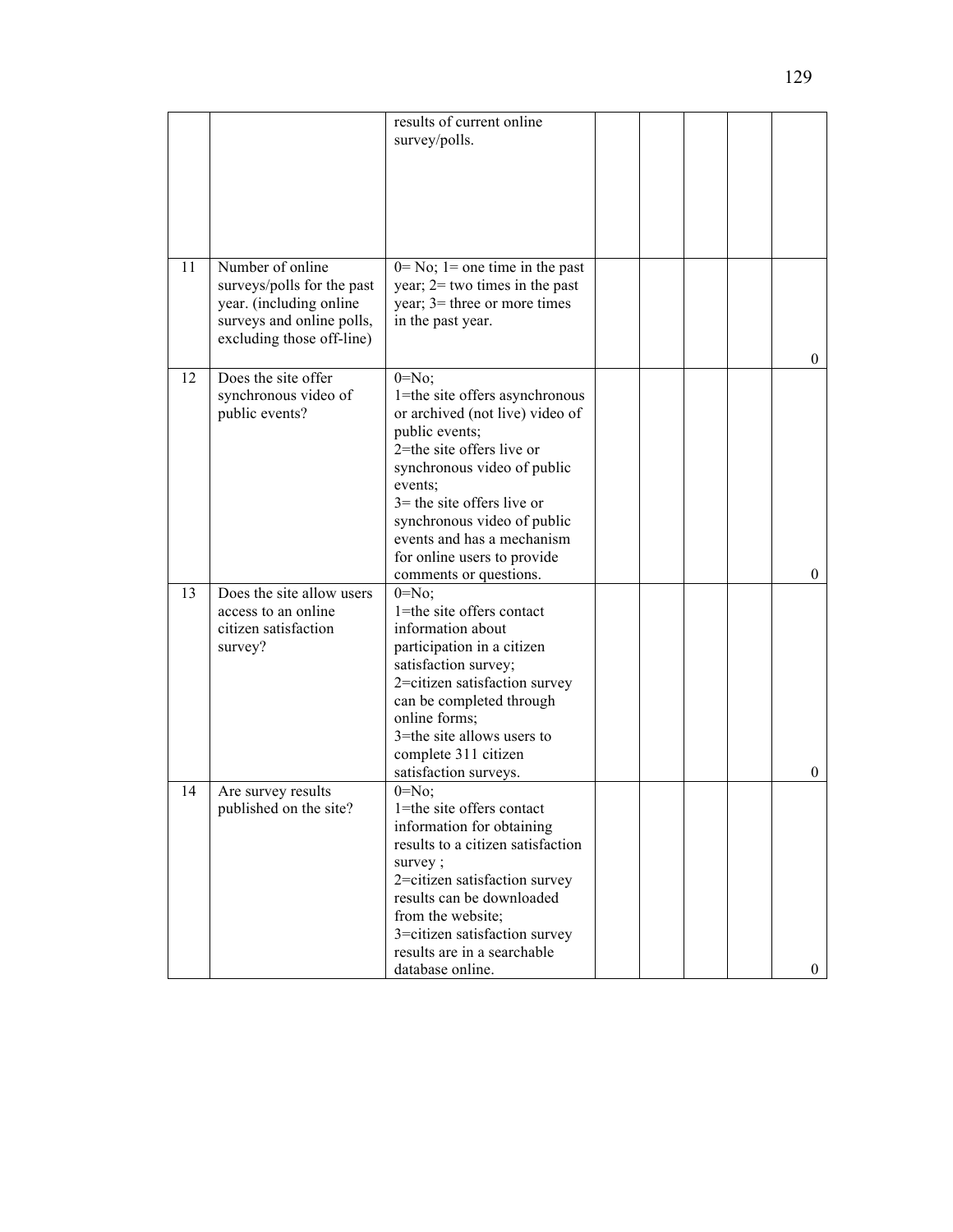| 15 | Does the site offer tools   | $0 = No$ ; 1 = one category; 2=two |  |             |   |                  |
|----|-----------------------------|------------------------------------|--|-------------|---|------------------|
|    | for online                  | categories; $3$ = three categories |  |             |   |                  |
|    | decision-making?            | Note (continued). Electronic       |  |             |   |                  |
|    | (e-petition, electronic     | citizen juries consist of a        |  |             |   |                  |
|    | citizen juries,             | group of representative            |  |             |   |                  |
|    | e-referenda)                | citizens who take evidence         |  |             |   |                  |
|    | Note.E-petition or          | about issues over an extended      |  |             |   |                  |
|    | electronic petition is a    | period, deliberate online and      |  |             |   |                  |
|    | formal request to a         | recommend conclusions to           |  |             |   |                  |
|    | government agency,          | E-referenda<br>government.         |  |             |   |                  |
|    | signed by a number of       | or online referenda refer to       |  |             |   |                  |
|    | citizens online, to raise   | asking the whole population to     |  |             |   |                  |
|    | issues of concern.          | vote online on issues, thereby     |  |             |   |                  |
|    |                             | introducing or amending            |  |             |   |                  |
|    |                             | policies).                         |  |             |   | $\boldsymbol{0}$ |
| 16 | Does the site encourage     | $0 = No$ ;                         |  |             |   |                  |
|    | citizens                    | 1=the site encourages citizens     |  |             |   |                  |
|    | to post information,        | to post information, photos,       |  | $\mathbf X$ | X |                  |
|    | photos, and videos?         | and videos.                        |  |             |   |                  |
|    |                             |                                    |  |             |   | $\boldsymbol{0}$ |
| 17 | Does the site list specific | $0 = No;$                          |  |             |   |                  |
|    | departments/agencies        | 1=the site lists specific          |  |             |   |                  |
|    | users                       | departments/agencies ueser         |  | X           | X |                  |
|    | can make 3-1-1 service      | can make 3-1-1 service calls       |  |             |   |                  |
|    | calls to?                   | to.                                |  |             |   | $\mathbf{0}$     |
| 18 | Does the site allow users   | $0 = No$ ;                         |  |             |   |                  |
|    | to engage in real-time      | 1=the site allows users to         |  |             |   |                  |
|    | chat or                     | engage in real-time chat or        |  |             |   |                  |
|    | instant messaging?          | instant messaging with the IT      |  |             |   |                  |
|    |                             | manager;                           |  |             |   |                  |
|    |                             | 2=the site allows users to         |  |             |   |                  |
|    |                             | engage in real-time chat or        |  |             |   |                  |
|    |                             | instant messaging withgov't        |  |             |   |                  |
|    |                             | employee; 3=the site allows        |  |             |   |                  |
|    |                             | users to engage in real-time       |  |             |   |                  |
|    |                             | chat or instant messaging with     |  |             |   |                  |
|    |                             | elected official.                  |  |             |   | $\boldsymbol{0}$ |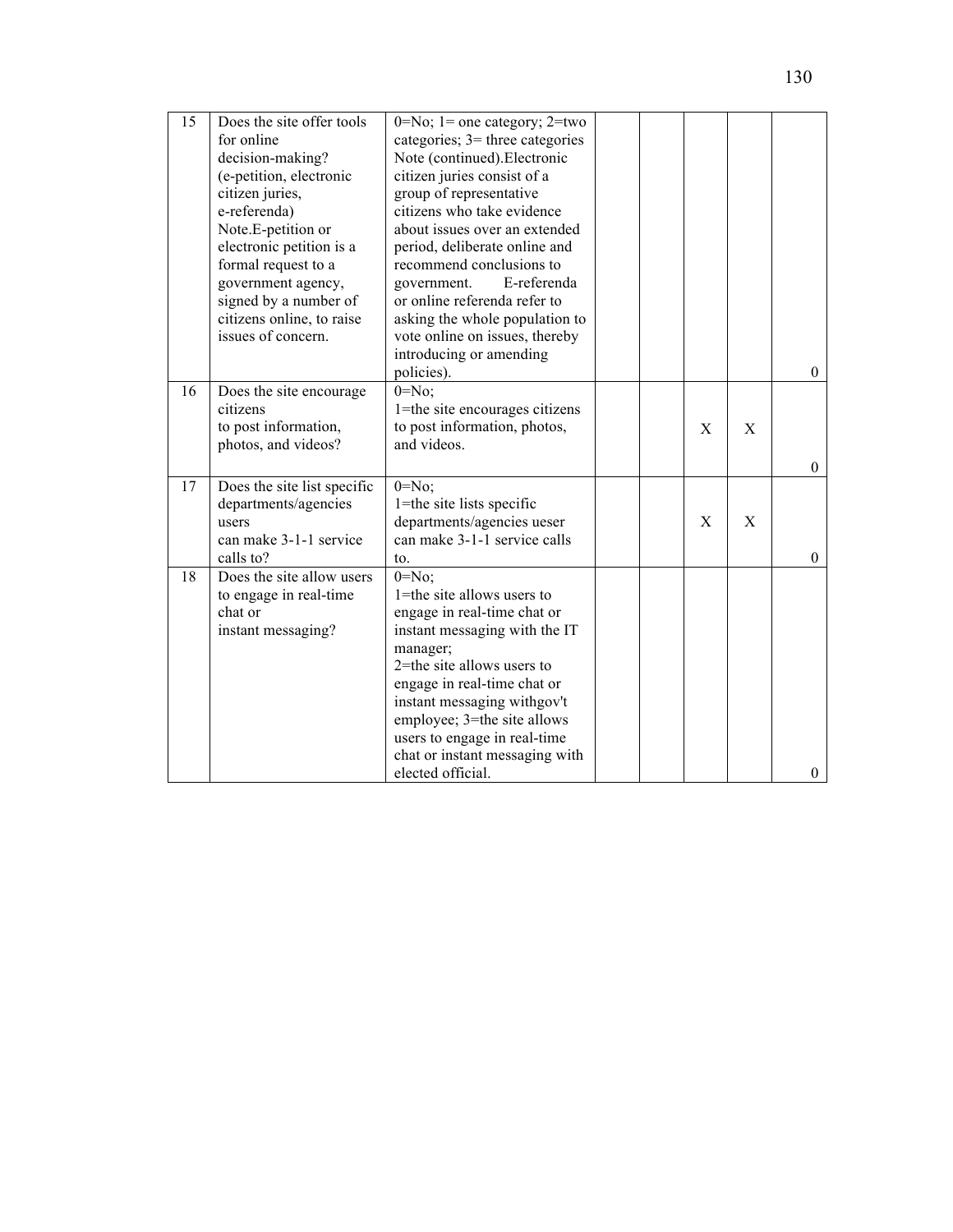| Ranking<br><b>Municipality</b> |                       | County        | <b>E-Participation</b> |
|--------------------------------|-----------------------|---------------|------------------------|
| 1                              | Maplewood             | Essex         | 6.67                   |
| $\overline{2}$                 | Springfield           | Union         | 5.83                   |
| $\overline{3}$                 | Morris Township       | Morris        | 5.63                   |
| $\overline{4}$                 | Bernards Township     | Somerset      | 5.42                   |
| 5                              | Montgomery            | Somerset      | 5.42                   |
| 6                              | Newton                | <b>Sussex</b> | 5.42                   |
| $\overline{7}$                 | Fair Lawn             | Bergen        | 5                      |
| 8                              | <b>South River</b>    | Middlesex     | 5                      |
| 9                              | West Windsor          | Mercer        | 5                      |
| 10                             | Morristown            | Morris        | 4.79                   |
| 11                             | <b>Branchburg</b>     | Somerset      | 4.58                   |
| 12                             | Hopewell Township     | Mercer        | 4.58                   |
| 13                             | <b>Spring Lake</b>    | Monmouth      | 4.58                   |
| 14                             | <b>Union Township</b> | Union         | 4.58                   |
| 15                             | Voorhees              | Camden        | 4.58                   |
| 16                             | Roselle               | Union         | 4.42                   |
| 17                             | East Brunswick        | Middlesex     | 4.17                   |
| 18                             | Harrison Township     | Gloucester    | 4.17                   |
| 19                             | Linden                | Union         | 4.17                   |
| 20                             | Lumberton             | Burlington    | 4.17                   |
| 21                             | Rahway                | Union         | 4.17                   |
| 22                             | <b>Toms River</b>     | Ocean         | 4.17                   |
| 23                             | Roxbury               | Morris        | 3.96                   |
| 24                             | Fair Haven            | Monmouth      | 3.75                   |
| 25                             | Franklin lakes        | Bergen        | 3.75                   |
| 26                             | Freehold Township     | Monmouth      | 3.75                   |
| 27                             | Hamilton              | Mercer        | 3.75                   |
| 28                             | Hammonton             | Atlantic      | 3.75                   |
| 29                             | Lacey                 | Ocean         | 3.75                   |
| 30                             | Millburn              | Essex         | 3.75                   |
| 31                             | Mount Holly           | Burlington    | 3.75                   |
| 32                             | Piscataway            | Middlesex     | 3.75                   |
| 33                             | Stone Harbor          | Cape May      | 3.75                   |
| 34                             | Monroe Township       | Gloucester    | 3.54                   |
| 35                             | Teaneck               | Bergen        | 3.54                   |
| 36                             | Watchung              | Somerset      | 3.54                   |
| 37                             | Kingwood              | Hunterdon     | 3.5                    |
| 38                             | Audubon               | Camden        | 3.33                   |

**Appendix G: E-Participation Evaluation Results**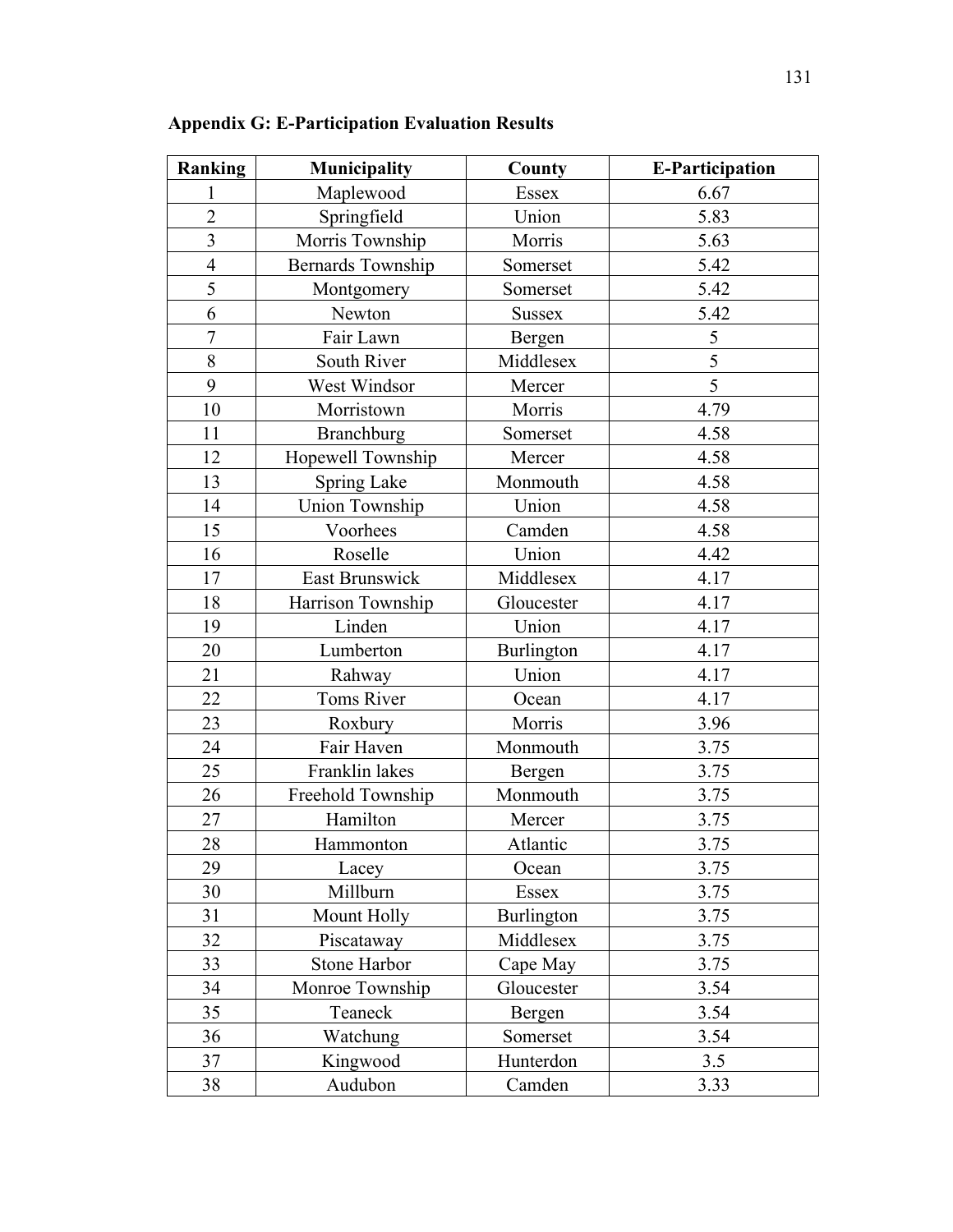| 39 | Bloomfield                | Essex      | 3.33 |
|----|---------------------------|------------|------|
| 40 | Delran                    | Burlington | 3.33 |
| 41 | Elizabeth                 | Union      | 3.33 |
| 42 | Maple Shade               | Burlington | 3.33 |
| 43 | North Haledon             | Passaic    | 3.33 |
| 44 | Oakland                   | Bergen     | 3.33 |
| 45 | Orange City               | Orange     | 3.33 |
| 46 | Randolph                  | Morris     | 3.33 |
| 47 | Raritan                   | Somerset   | 3.33 |
| 48 | Lake Como                 | Monmouth   | 3.21 |
| 49 | Longport                  | Atlantic   | 3.13 |
| 50 | Montville                 | Morris     | 3.13 |
| 51 | Rockaway Township         | Morris     | 3.13 |
| 52 | Willingboro               | Burlington | 3.13 |
| 53 | Hillsdale                 | Bergen     | 3.04 |
| 54 | Tewksbury                 | Hunterdon  | 3.04 |
| 55 | Beach Haven               | Ocean      | 2.92 |
| 56 | Bogota                    | Bergen     | 2.92 |
| 57 | Denville                  | Morris     | 2.92 |
| 58 | Ocean Gate                | Ocean      | 2.92 |
| 59 | Paramus                   | Bergen     | 2.92 |
| 60 | Sea Bright                | Monmouth   | 2.92 |
| 61 | Sea Girt                  | Monmouth   | 2.92 |
| 62 | Waldwick                  | Bergen     | 2.92 |
| 63 | Kenilworth                | Union      | 2.83 |
| 64 | Lambertville              | Hunterdon  | 2.71 |
| 65 | Mountainside              | Union      | 2.71 |
| 66 | River Vale                | Bergen     | 2.71 |
| 67 | South Toms River          | Ocean      | 2.71 |
| 68 | Spotswood                 | Middlesex  | 2.71 |
| 69 | Edgewater                 | Bergen     | 2.58 |
| 70 | <b>Atlantic Highlands</b> | Monmouth   | 2.5  |
| 71 | Bloomsbury                | Hunterdon  | 2.5  |
| 72 | <b>East Hanover</b>       | Morris     | 2.5  |
| 73 | Englewood                 | Bergen     | 2.5  |
| 74 | Florham Park              | Morris     | 2.5  |
| 75 | Garfield                  | Bergen     | 2.5  |
| 76 | Gloucester City           | Camden     | 2.5  |
| 77 | Maywood                   | Bergen     | 2.5  |
| 78 | Pine Hill                 | Camden     | 2.5  |
| 79 | <b>Scotch Plains</b>      | Union      | 2.5  |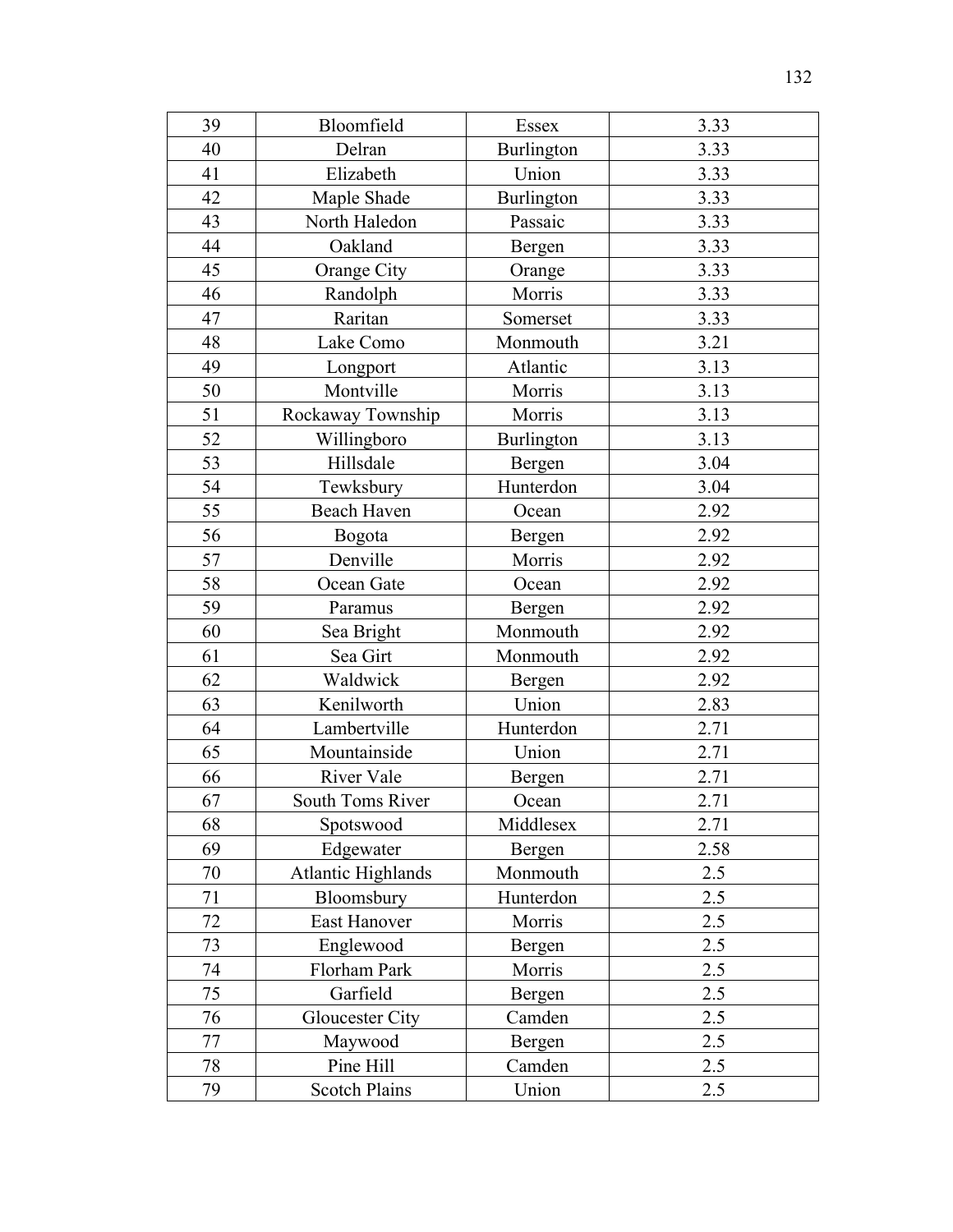| 80  | Sea Isle City              | Cape May          | 2.5            |
|-----|----------------------------|-------------------|----------------|
| 81  | <b>Upper Freehold</b>      | Monmouth          | 2.5            |
| 82  | Wantage                    | <b>Sussex</b>     | 2.5            |
| 83  | Pompton Lakes              | Passaic           | 2.42           |
| 84  | Hopatcong                  | <b>Sussex</b>     | 2.29           |
| 85  | Hopewell                   | Mercer            | 2.29           |
| 86  | Hopewell Township          | Cumberland        | 2.29           |
| 87  | Bedminster                 | Somerset          | 2.21           |
| 88  | Prospect Park              | Passaic           | 2.21           |
| 89  | <b>Byram</b>               | <b>Sussex</b>     | 2.08           |
| 90  | Delanco                    | <b>Burlington</b> | 2.08           |
| 91  | Dennis Township            | Cape May          | 2.08           |
| 92  | Green Brook                | Somerset          | 2.08           |
| 93  | Raritan Township           | Hunterdon         | 2.08           |
| 94  | Weymouth Township          | Atlantic          | $\overline{2}$ |
| 95  | Northfield                 | Atlantic          | 1.96           |
| 96  | Pilesgrove                 | Salem             | 1.92           |
| 97  | Mine Hill                  | Morris            | 1.88           |
| 98  | Saddle Brook               | Bergen            | 1.88           |
| 99  | Netcong                    | Morris            | 1.79           |
| 100 | Beverly                    | <b>Burlington</b> | 1.67           |
| 101 | <b>Boonton Township</b>    | Morris            | 1.67           |
| 102 | <b>Burlington Township</b> | <b>Burlington</b> | 1.67           |
| 103 | Califon                    | Hunterdon         | 1.67           |
| 104 | Gibbsboro                  | Camden            | 1.67           |
| 105 | Knowlton Township          | Warren            | 1.67           |
| 106 | Liberty Township           | Warren            | 1.67           |
| 107 | Lower Alloways Creek       | Salem             | 1.67           |
| 108 | New Hanover                | Burlington        | 1.67           |
| 109 | Palisades Park             | Bergen            | 1.67           |
| 110 | Pleasantville              | Atlantic          | 1.67           |
| 111 | Mannington                 | Salem             | 1.5            |
| 112 | Cresskill                  | Bergen            | 1.46           |
| 113 | Deerfiled Township         | Cumberland        | 1.46           |
| 114 | Greenwich Township         | Cumberland        | 1.46           |
| 115 | <b>Laurel Springs</b>      | Camden            | 1.46           |
| 116 | Dunellen                   | Middlesex         | 1.38           |
| 117 | <b>Oldmans Township</b>    | Salem             | 1.33           |
| 118 | <b>Carneys Point</b>       | Salem             | 1.25           |
| 119 | Downe Township             | Cumberland        | 1.25           |
| 120 | Stanhope                   | <b>Sussex</b>     | 1.25           |